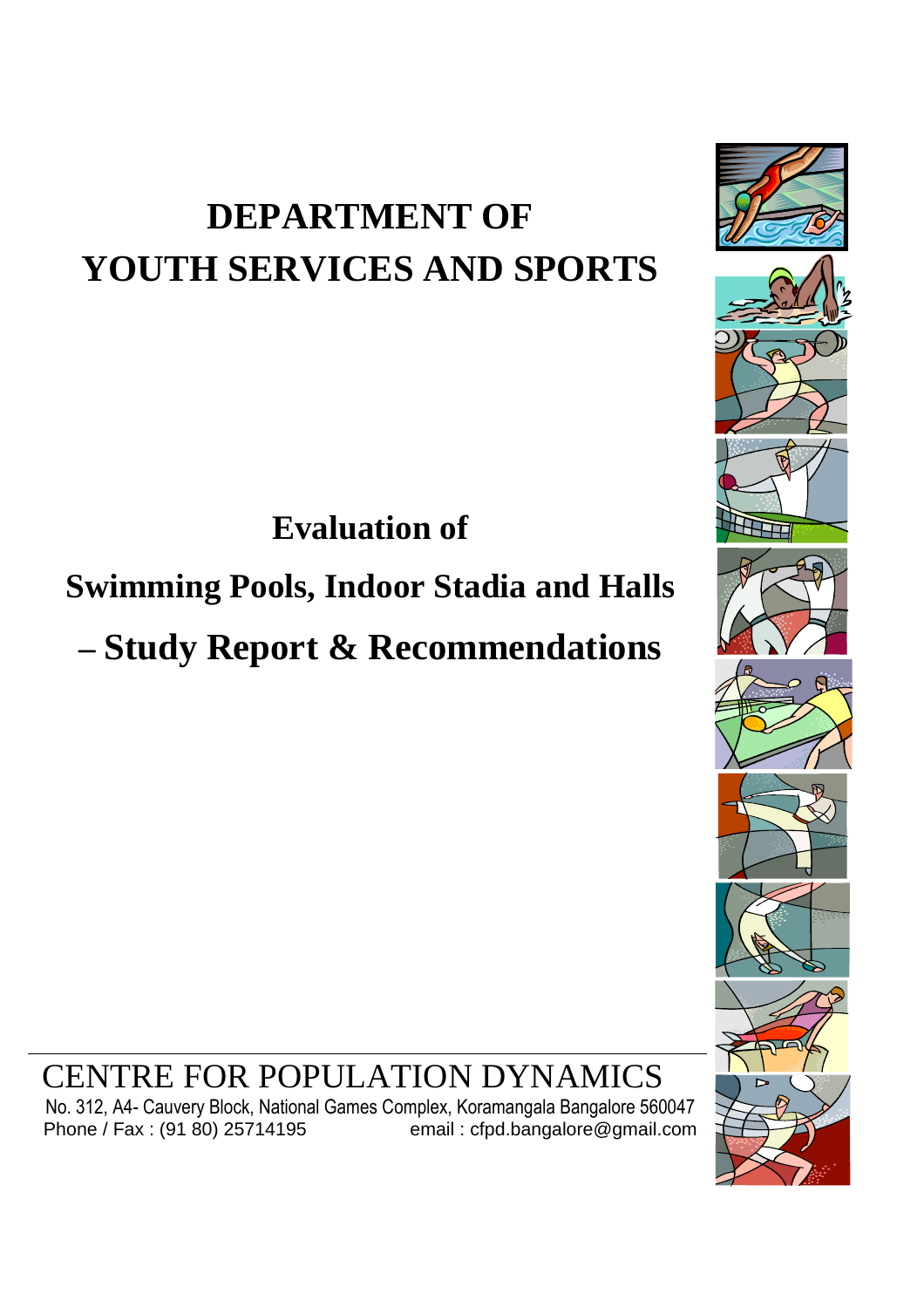**CENTRE FOR POPULATION DYNAMICS Feb 2011 to June 2011**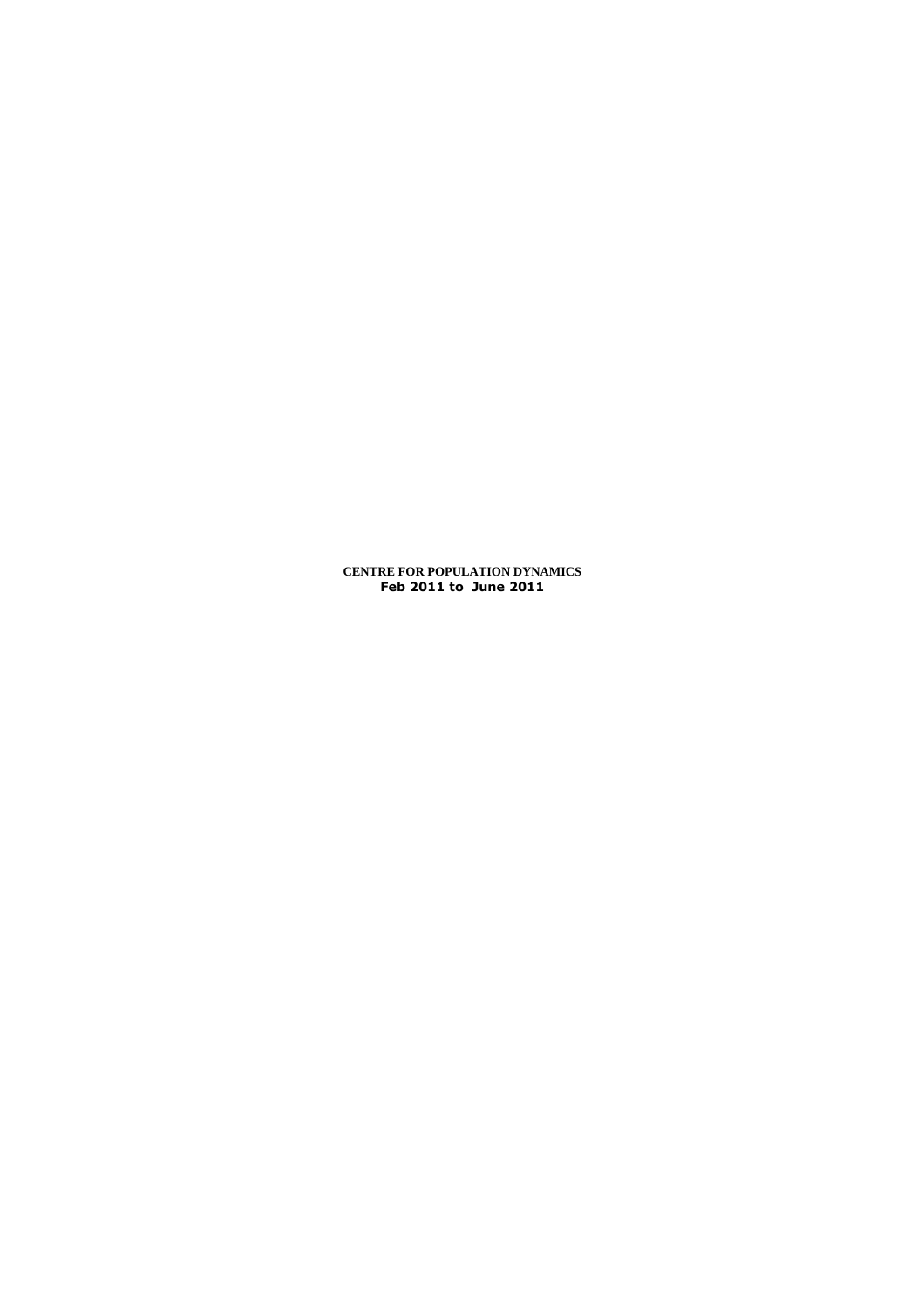# **CONTENTS**

|            | <b>Executive Summary</b>                         | i            |
|------------|--------------------------------------------------|--------------|
|            | Note on ToR for the Evaluation Study             | vi           |
|            | Critical Issues and Recommended Solutions        | xii          |
|            | <b>STUDY FINDINGS</b>                            |              |
|            | Introduction                                     | $\mathbf{1}$ |
|            | Section A - Indoor Stadia and Indoor Halls       |              |
| Chapter 1  | <b>Survey Findings</b>                           | 5            |
| Chapter 2  | User Profile and Perceptions                     | 22           |
| Chapter 3  | Assessment of Demand and Supply                  | 36           |
| Chapter 4  | Conclusion                                       | 41           |
| Chapter 5  | Recommendations                                  | 49           |
| Appendix   | Fact Sheets of all Working Indoor Stadia & Halls | 54-73        |
|            | Section B - Swimming Pools                       |              |
| Chapter 6  | Survey Findings                                  | 75           |
| Chapter 7  | User Profile and Perceptions                     | 85           |
| Chapter 8  | Assessment of Demand and Supply                  | 98           |
| Chapter 9  | Conclusion                                       | 103          |
| Chapter 10 | Recommendations                                  | 111          |
| Appendix   | Fact Sheets of all Working Swimming Pools        | 116-125      |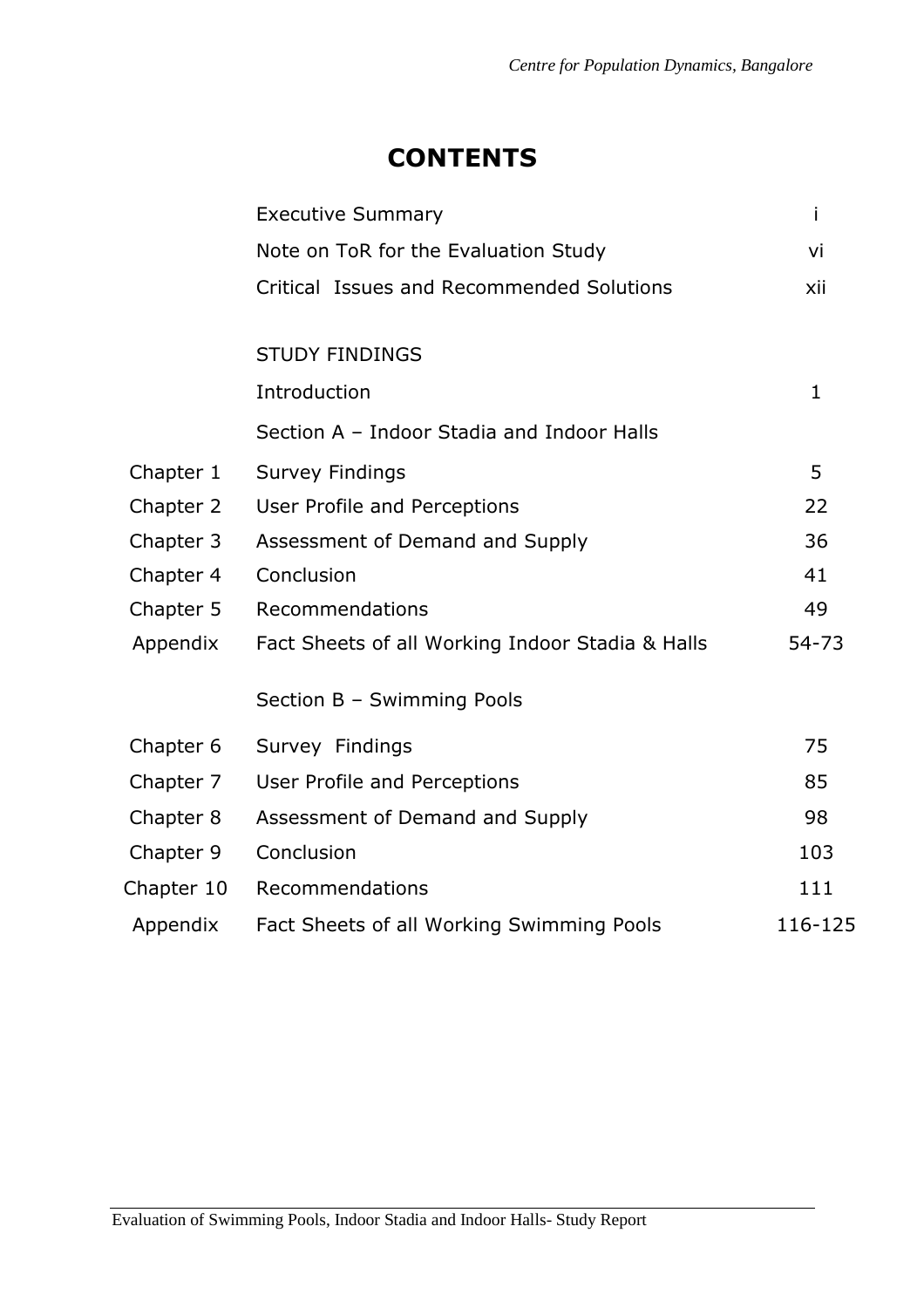# **EXECUTIVE SUMMARY**

- The Evaluation Study not only covered all the completed indoor stadia, halls and swimming pools but also those facilities that are under progress. In all, 43 facilities comprising of 15 indoor stadia, 14 indoor halls and 14 swimming pools have been visited and evaluated.
- The distribution of indoor stadium and swimming pool are not balanced among the districts. While some districts have multiple facilities, some others do not have even one facility in the District.
- The Facilities were located mostly in the District and Taluk Head Quarters which is an advantage in terms of accessibility.
- All the facilities were built within the estimated budget. This indicates that the budget estimates have been realistic and sufficient budgetary allocation has been made by the Department.
- The disciplines played in the indoor stadia/hall are Basket Ball, Volley Ball, Wrestling, Judo, Weightlifting, Badminton, Table Tennis, Carom and Chess and Squash. Many Indoor stadia have facility for badminton and table tennis.
- All facilities have the basic amenities like office room, store room, bathrooms, changing areas, toilets and safe drinking water facilities. First aid kits were available in all the facilities. Lockers were available in the new stadia. However, amenities in the swimming pools leave a lot to be desired.
- All pools make a compromise in terms of safety. There are no safety bars on any side of the swimming pool. There are no life jackets in any pool. Only two or three car tubes have been observed.
- All pools have a separate children's pool.
- It is a welcome fact that almost all facilities have a managing committee in place to discuss and decide important matters relating to the stadium. The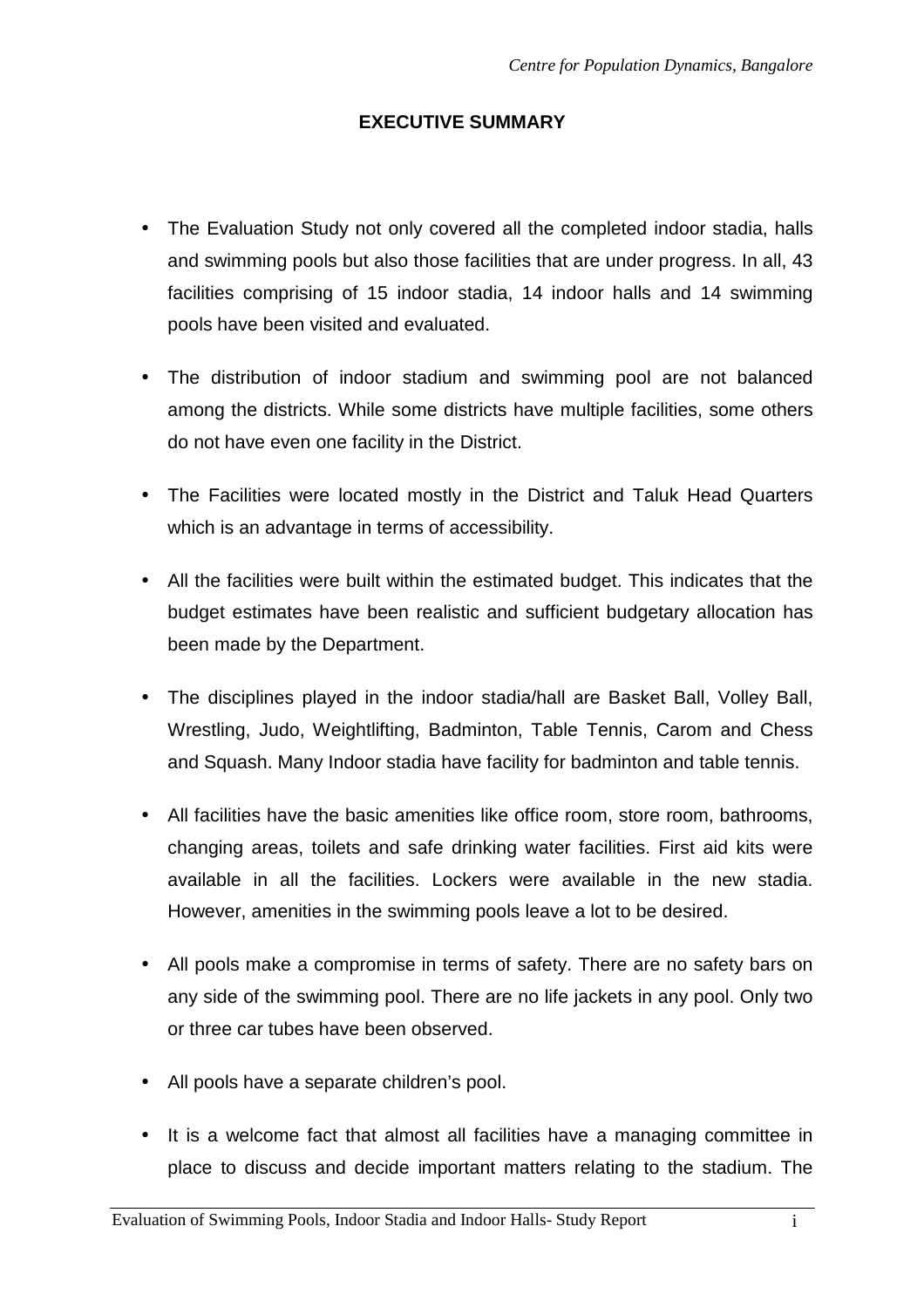District and Taluk committees consist of district and taluk administrative officers, senior Government officials and eminent members of the public and sports persons.

- There are no bylaws governing the use of the facilities and the existing rules, and regulations, if any, are framed by the concerned Stadium Management Committee, and therefore, are not similar across the districts.
- While the facilities are the property of the DYSS, the maintenance fund has been provided by the ZP. The ZP funds to maintain the Stadia and other facilities are not uniform in the districts.
- There is also no uniformity in the staff pattern in the facilities. At present, the staff are appointed on temporary basis their salaries are met from the ZP funds. Lack of guidelines and funds for appointment of maintenance staff, cleaners and watchmen, would result in low maintenance and security.
- There are two categories of staff involved in the facilities, both of which are essential to the proper functioning of the facilities. The first are maintenance and security staff, and the second are sports related staff like coach, gym instructors, physio-therapist, life-guard, etc. While the study did not find any shortcomings due to the lack of appointment of the former, the study noted a perceptible deficiency of sports staff. Most facilities and disciplines do not have coaches and the students have to fend for themselves. There was no physio-therapist, in any facility.
- For the development of the game, it is desirable for training and practice to be done under the guidance and supervision of a coach.
- In the indoor stadia and halls, there is a need for Department coaches in most disciplines, except for Wrestling. Badminton, which is the most popular in terms of user strength, reported the least availability of coach at 25 per cent.
- None of the Swimming pools have permanent coaches. Coaches are appointed only during training camps.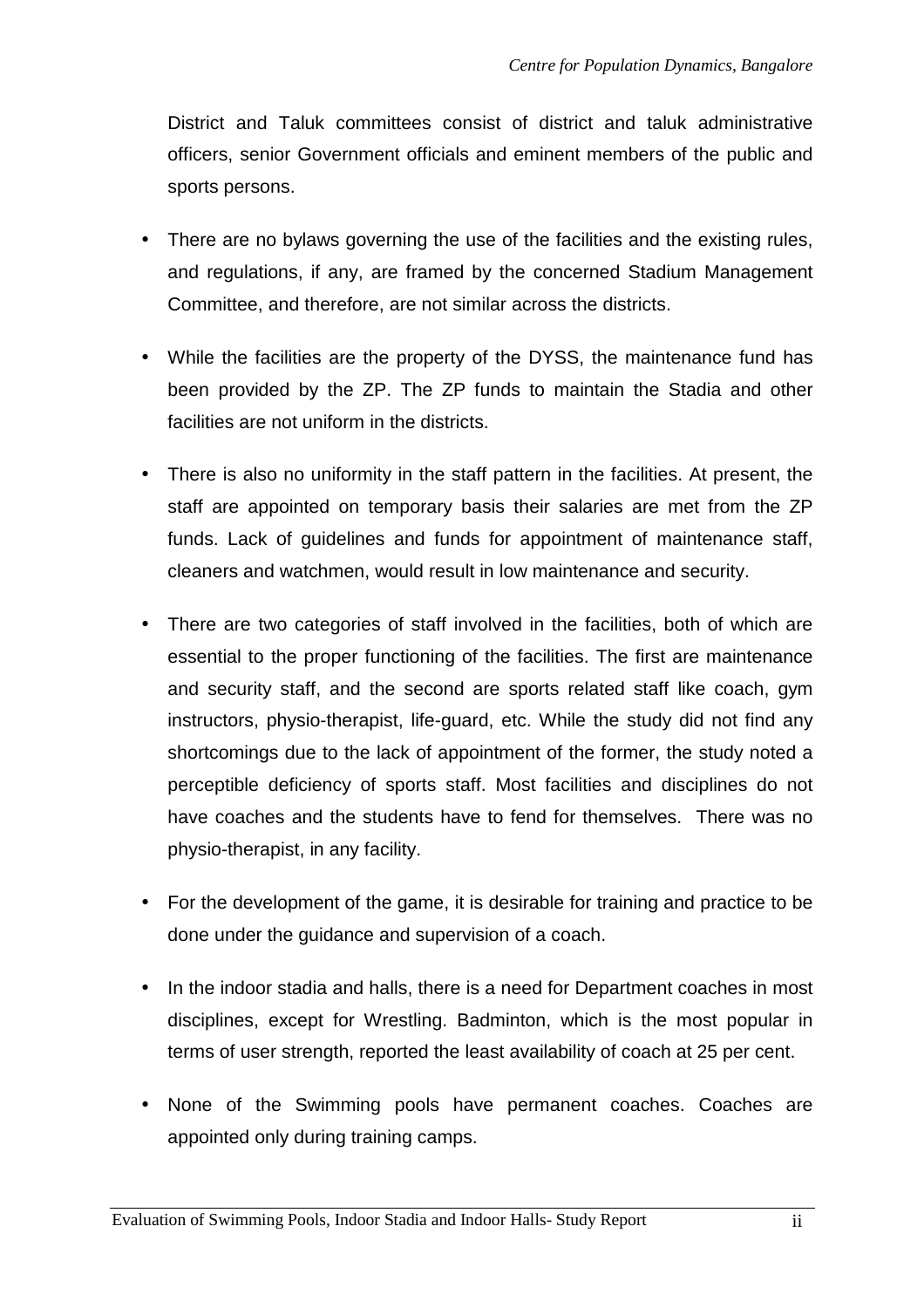- The importance of the physio-therapist in preventing injury to the sportsperson, as also of the life-guard in ensuring the safety in the swimming pool cannot be overlooked.
- The issues with regard to amenities and staff, especially coaches are not peculiar to this Project. However, based on the responses received in this survey, the strengths of the Project could be said to be creation of infrastructure by way of assets that would enhance both availability and utilization of sports facilities.
- Sports camps, especially swimming camps are being conducted in most facilities during vacation. While this is beneficial to development of the sport and generates interest among the youngsters, care should be taken to ensure that no untoward incident occur causing bad publicity.
- The number of users varies widely across the facility. This may be dependent on the type and quality of services offered, user fees charged, the demand for the facilities, the awareness about the facility in the community and other reasons.
- It was said that there is an increase in users, especially in the swimming pools, during the vacation period. Limiting the number of students per batch and maintaining a good student-coach ratio is important.
- The facilities are predominantly used by males and there are very few female users.
- Very few facilities offer concessional fees and special time slots for women.
- User fee was paid by a little more than half of the respondents in the indoor stadia and halls and by almost all the users of swimming pools.
- Most users of indoor stadia and halls preferred paying monthly user fees of Rs. 100 to Rs. 200 and most users of swimming pools preferred paying hourly user fees of Rs. 10 to 20 per hour.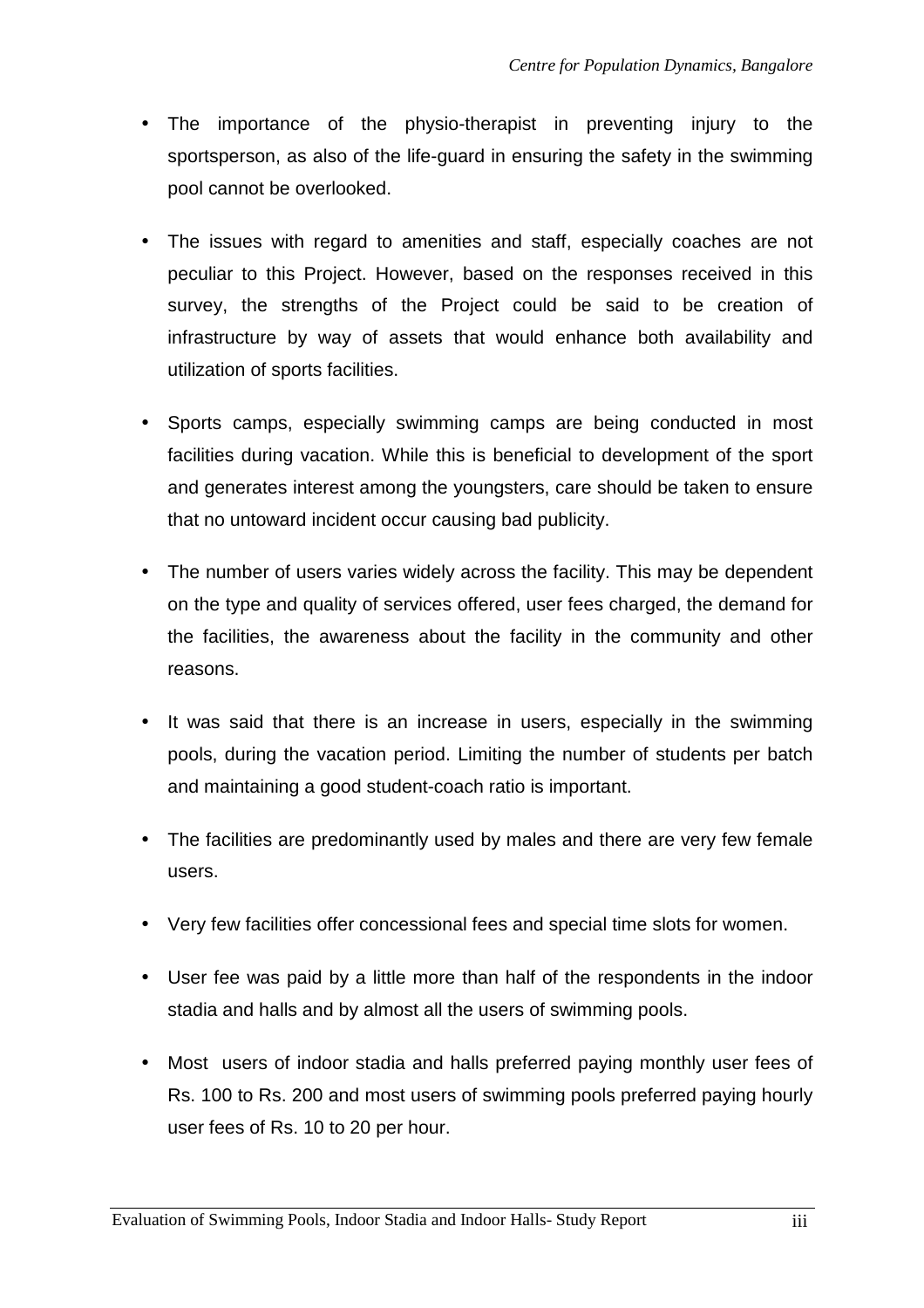- About 80 per cent of user of indoor stadia/halls felt that the fee is reasonable and about 73 per cent were willing to pay more if improved facilities and equipment are provided.
- Few facilities do not have any user fee, limiting their economical viability.
- The user fee across the districts varies widely and, in most places, is beyond the capacity of the common man, especially students. It is encouraging to note that some of the facilities offer discounts in user fees to students and women.
- It was noted that some of the better facilities charge high user fees and were used mostly by affluent members of the community. Gulbarga swimming pool has special time slot for VIP use. This, unfortunately, was not the objective of the Government while planning investments for these projects. The Department should take a critical look at the pattern of use of these facilities focusing on availability of these to all, especially the poor.
- Some of the stadia/halls are used for Dasara sports events or district level events and also for individual sports meet of colleges or schools.
- The Stadia in Bangalore and Mysore have been used for non-sports events.
- Only two swimming pools in Raichur and Gulbarga have reported the use of the pool for competitive events. All others are used only for training.
- The socioeconomic and demographic profile indicate that the users of the indoor stadia/halls and swimming pools were mostly males in the age group 10 to 24, especially students, or college completed.
- There is a demand for the facilities with a majority of community members expressing the need for such facilities and having a perception that the facility provided by the Government was fulfilling the requirement of sports persons in that area to a certain extent, but not fully.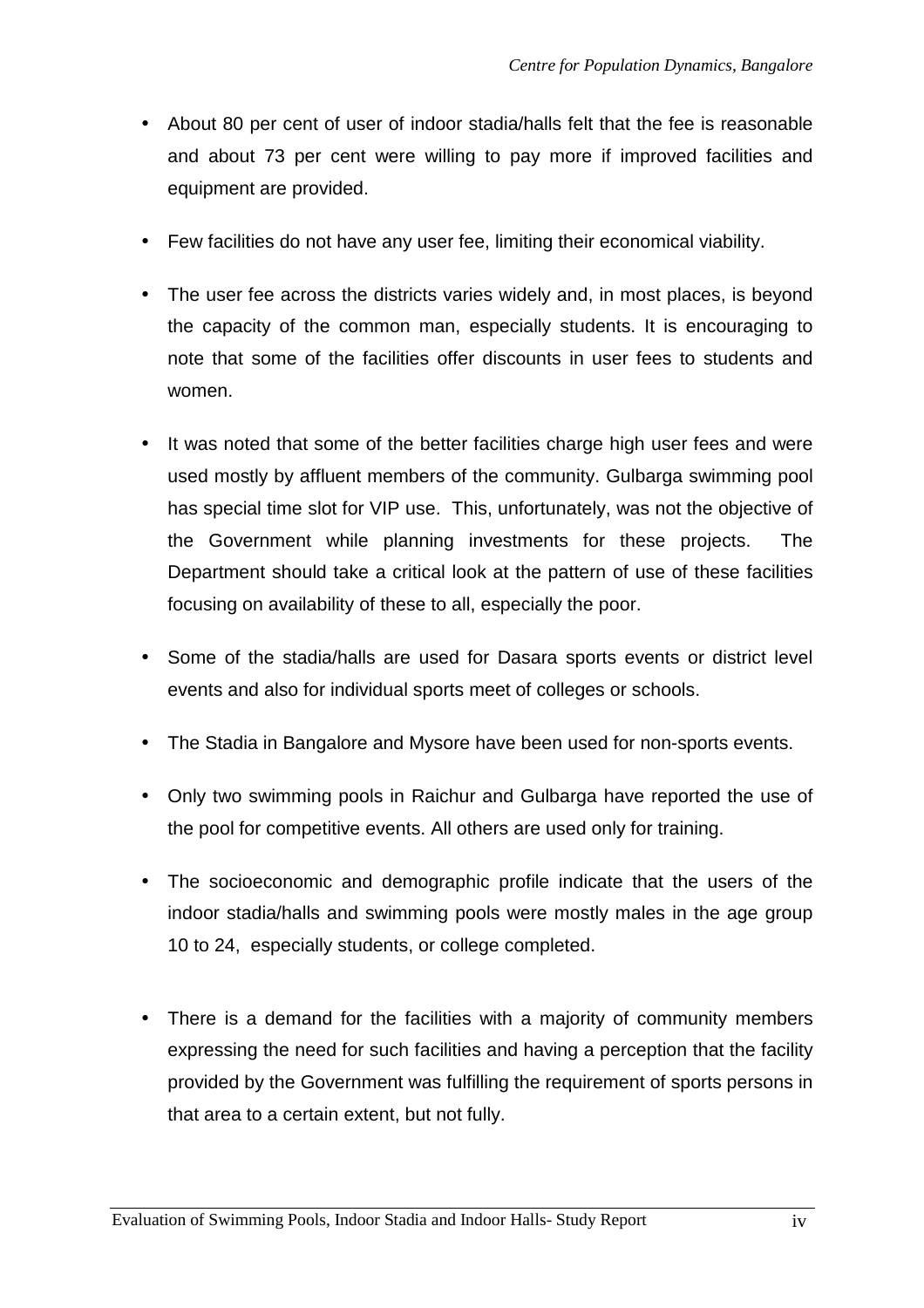- Private facilities were available only in the larger towns and the community members are dependent on such public facilities to meet their sport requirements.
- The community members use the indoor stadia and swimming pools due to availability of good facilities, for health benefits, and due to the reasonable fees charged by the public facilities.
- Members prefer private facilities mainly due to availability of coach, good facilities, less crowd and because they can afford the fees.
- One disconcerting conclusion is that many in the community, while being aware of the existence of the stadium in their area, are unaware of the sporting facilities that are offered there.
- Some facilities have publicized opening ceremonies, printed IEC materials and brochures, advertised in local news papers and distributed pamphlets when conducting special camps, which have been found to be useful in improving awareness in the community.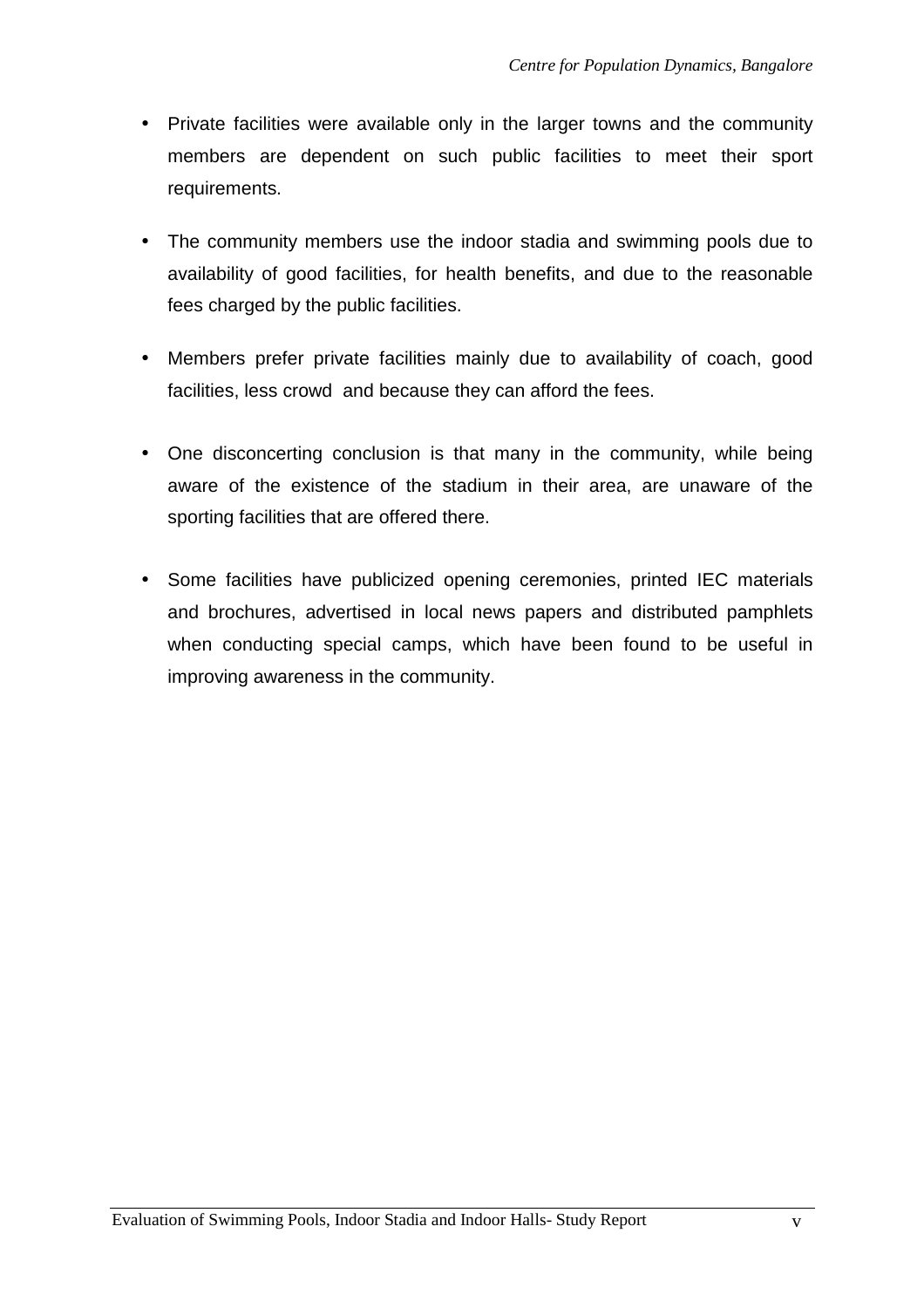# **NOTE ON TOR FOR EVALUATION OF INDOOR STADIA AND SWIMMING POOLS**

The ToR given to CPD for the project has been addressed adequately in the evaluation report. These have been discussed under various issues that have emerged while conceptualizing the report for better presentation and understanding of the administration, maintenance and utilization of these facilities. These issues have been discussed for the Facilities in general, but emphasis has been made when needed separately for stadia/halls and swimming pools. Nevertheless, specific queries raised in the ToR are beings addressed herein :

1 Whether the investment made on the construction of these infrastructures commensurate with the benefits that have accrued and likely to accrue for the development of sports?

**Yes, totally in the case of indoor stadia/halls and partially in the case of swimming pools.** Most of these Facilities have been created in the recent past and therefore, it is too early to assess the accrued benefits. However, construction of these facilities in the District HQ, and in some cases, also the Taluk HQs has no doubt ensured availability of good and quality sporting facilities for the population living in small and medium towns, conforming to the Central Government policy to take sports closer to the population living rural areas as proposed in Panchayath Yuva Krida Aur Khel Abhiyan (PYKKA). Besides improved availability, this has resulted in enhanced awareness of sports and swimming in the smaller towns thereby providing equal opportunity to talented sports persons and swimmers from the rural areas and from the poorer sections of the society. In this regard, it may also be said that the construction of this infrastructure will, when supplemented by additional inputs like coaching facilities and state-of-the-art equipment, add significantly to the benefits that are accruing for the development of sports.

**Indoor stadia/halls:** In the case of indoor stadia, these infrastructure have been fully beneficial for promotion of sports like Badminton, Basket Ball, Table Tennis, Carom, Volleyball, Chess and lesser known games like squash,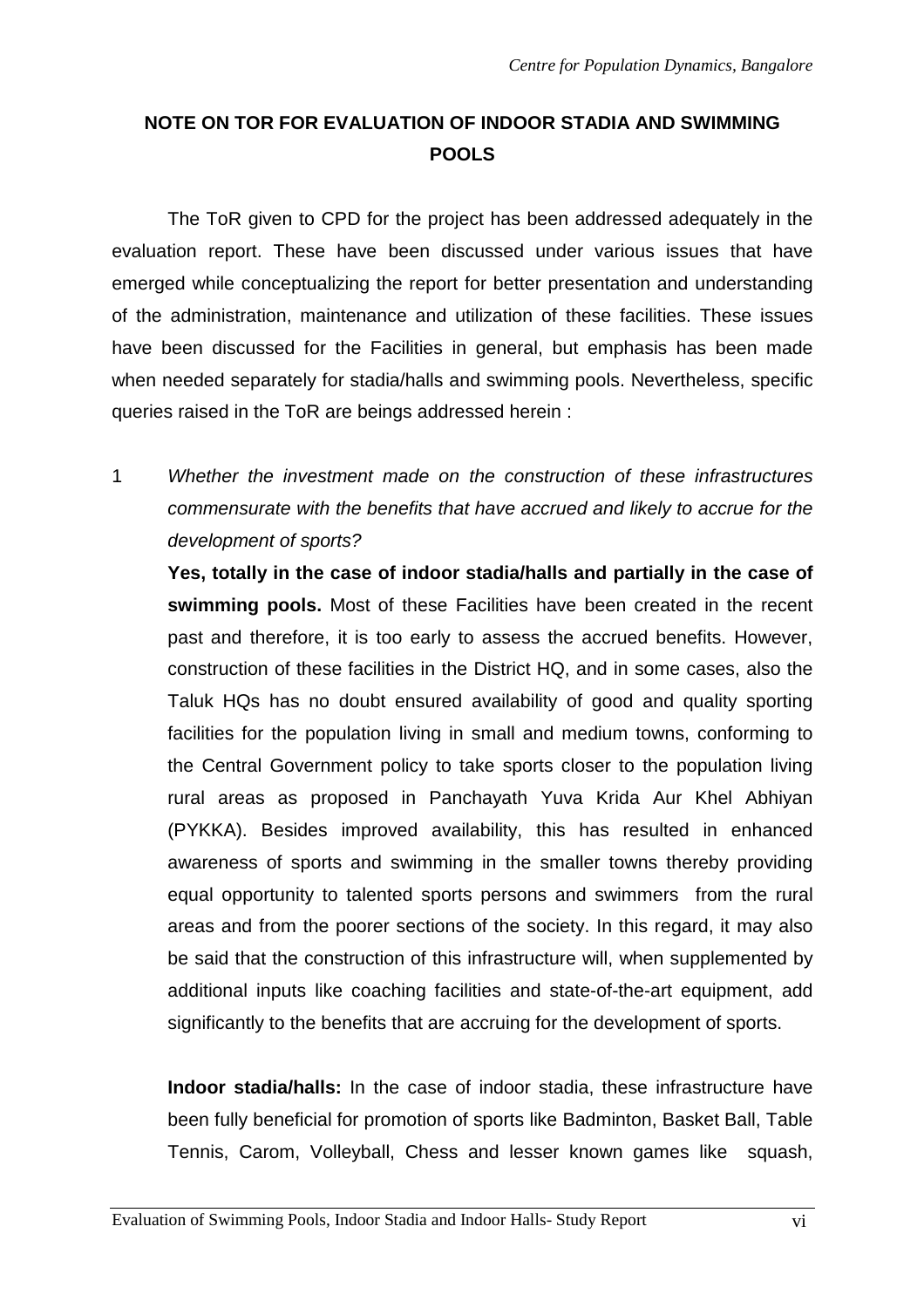billiards, tae-kwon-do. It has also succeeded in encouraging physical fitness through Gymnastics, Weightlifting, Yoga and use of multi-gym facilities available at the indoor stadium.

**Swimming Pools:** In the case of most swimming pools, the demand for use of the pool is mostly seasonal, during summer vacations, and at other times, limited to holidays and early mornings. Considering the heavy capital investment and high maintenance cost, there is doubt on the practicability of maintaining and running the pools during off-season period. In addition, swimming pools pose constant risk of drowning accidents and subsequent litigations. No doubt construction of swimming pools has helped in promotion of the sport, but the liabilities outweigh the benefits. Construction of swimming pools in the future could be undertaken on a BOOT basis, with limited legal repercussions for the Department.

# 2 Whether the construction of swimming pools and indoor stadia has achieved their objective of promotion of sports?

**Yes, to a great extent in the case of indoor stadia/halls and to a certain extent in the case of swimming pools.** The evaluation study has found that the users of these facilities are generally happy because of accessibility and available infrastructure in these facilities. The general public also wanted these facilities set up by the Department. Thus, the objective of promotion of sports has been achieved. But, there is a need to continue the sustained efforts on the part of the Department to encourage greater number of users, by IEC activities, organizing camps and other events.

This question was posed to the users whether the facilities fulfill the requirements of the sports persons. About 56 per cent of the users of indoor stadia/halls and 91 per cent of the swimming pool users answered affirmatively. This can be expected since the swimming pools cater to a particular sport, while the indoor stadia/halls have a far larger role in promoting a variety of sports and so, cannot satisfy the requirements of all sections of people.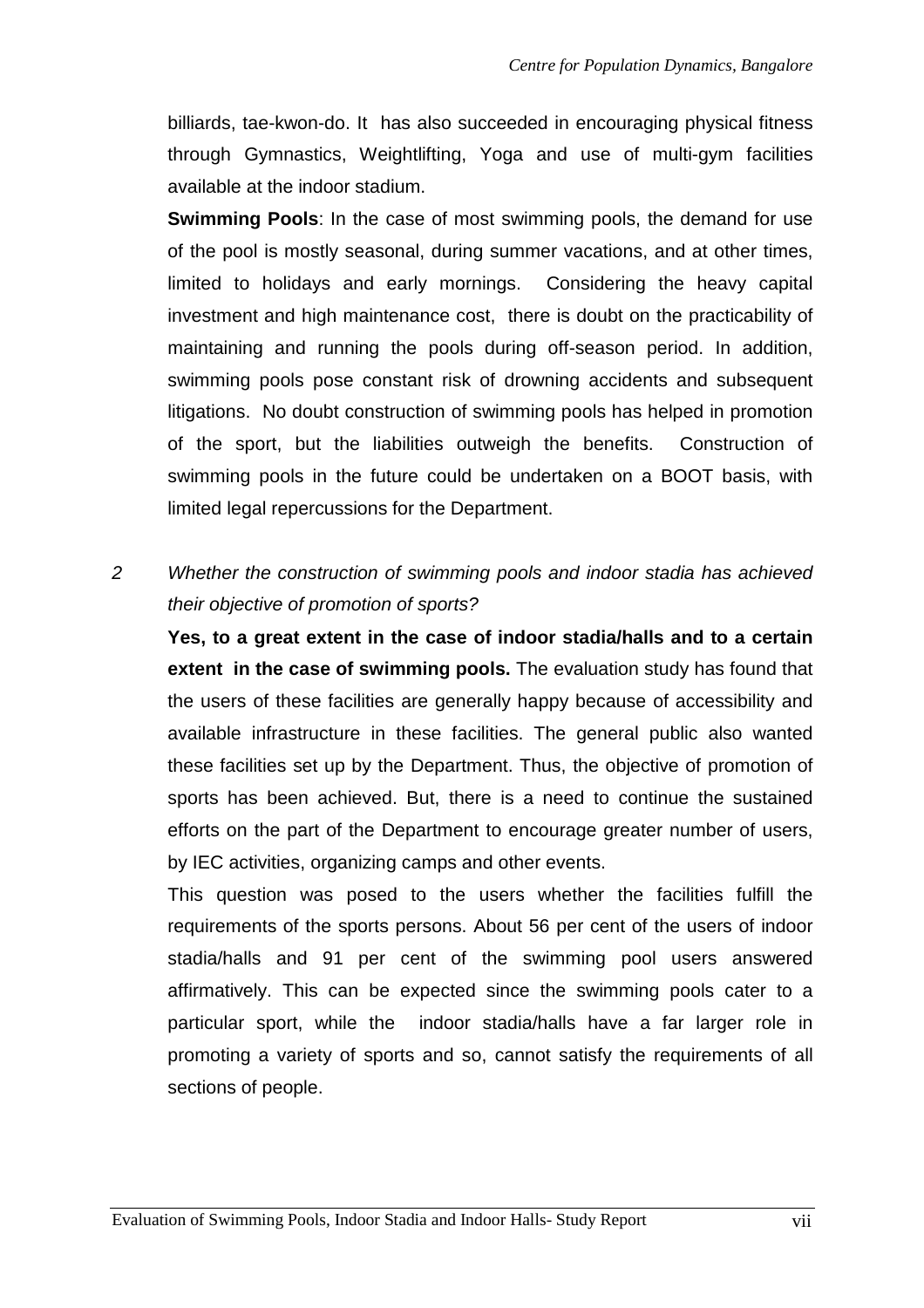**Indoor stadia/halls:** It is observed that stadia/halls are being used by local schools and colleges for organizing sports meets, also for Dassara and other events which is beneficial to the promotion of sports.

**Swimming Pools**: It is observed that majority of pools are being used only for practice and most users, especially children come during vacation just to pass time. Organizing competitive swimming events will encourage users to take the sport seriously thereby achieving the desired objective of promoting swimming more as a sport than a hobby.

# 3 Is there a need for redefining the scope of these infrastructure facilities with more emphasis on sporting facilities than on other facilities?

**Yes, in the case of both indoor stadia/halls and swimming pools.** Redefining the scope of these Facilities will have to be made to emphasize on providing full sporting facilities besides mere infrastructure, to include support staff like coaches, physio-therapists, life guards, etc.

**Indoor stadia/halls:** While the Stadia are mainly used for sports events they are also sometimes used for non-sports events, which generate considerable revenue that can be used for the upkeep of these Facilities.

The future proposal of upgrading all facilities to wooden floor will restrict their use for non-sports activities. The practice of letting out the stadia for nonsports activities may subsequently have to be stopped.

**Swimming Pools**: Swimming pools, on the other hand, do not offer any facilities other than swimming. However, most of the swimming pools lack basic infrastructure facilities like safety bars along the edge of the pools life jackets. The scope should therefore be redefined to emphasize on providing these basic safety infrastructure in addition to providing full sporting facilities like coaches and professionally trained life guards.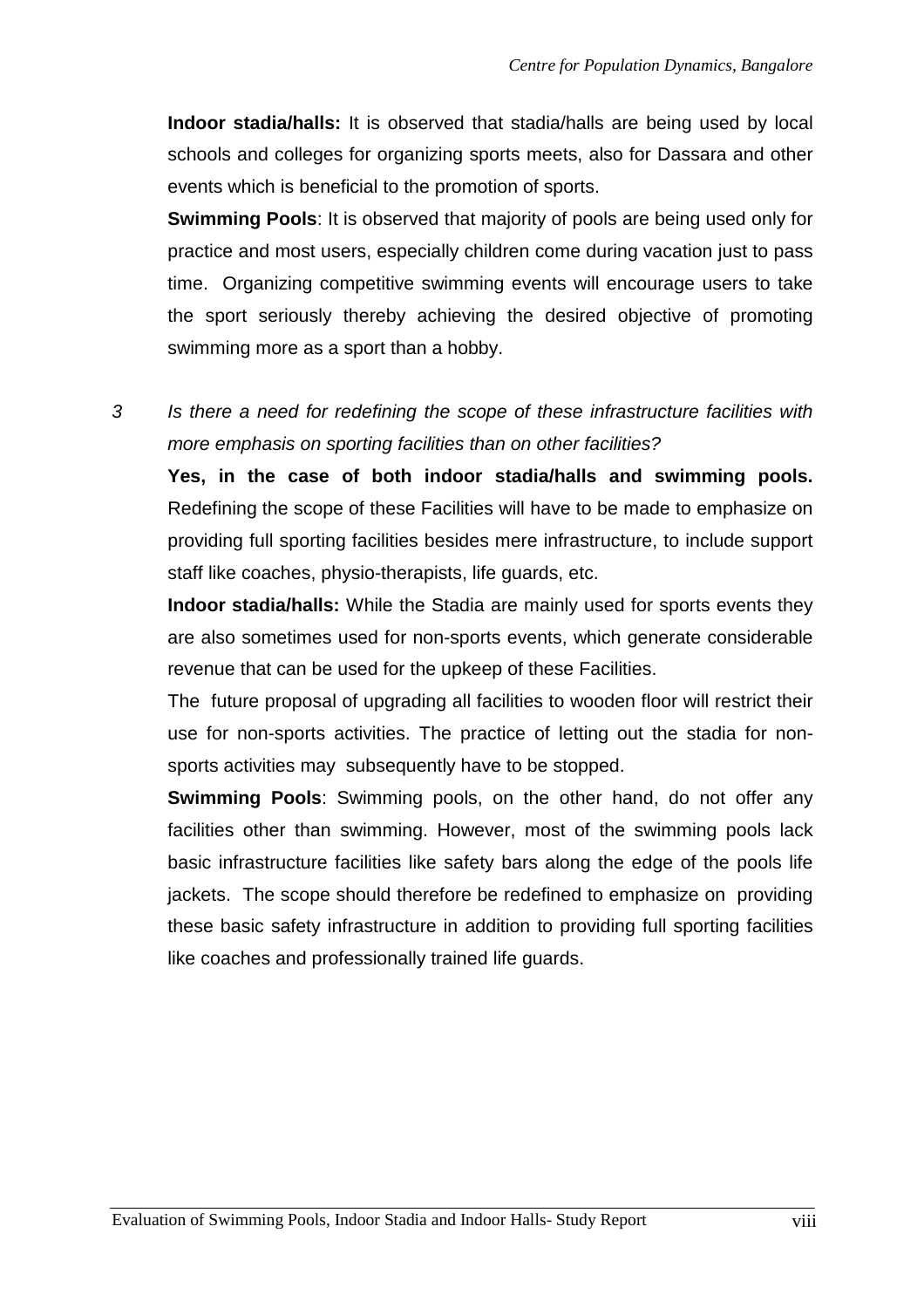4 Is there an efficient and effective management system put in place; Do the rules/guidelines framed for the maintenance and management of these facilities require any modifications?

**Yes, in the case of both indoor stadia/halls and swimming pools.** It is a welcome fact that almost all facilities have a managing committee in place to discuss and decide important matters relating to the stadium. The Committee has members from local officials including college principal and one or two sports persons and sometimes local politicians.

 However, there are no common prescribed rules and guidelines for the Management Committee. There is a strong need for basic set (core) of bylaws provided by the Department giving scope for additional bylaws as per the local conditions. (See Chapter 5 and 10- Recommendation bullet point No. 1 and 2)

It is recommended that there should be one basic set of minimum- nonnegotiable norms, and another set of improved norms. In addition, there should be a strong accountability and supervision mechanism with clearly defined role and responsibility for the management and staff. The scheme should periodically be supervised by the district and state level officials.

Each Facility has independent bylaws, mostly regarding collecting user fee. Modification of rules will have to be made for retaining part of the revenue collected at the facility. Concessions in user fees and special time slots may be recommended in all Facilities for students, children, females and sports persons.

**Indoor stadia/halls:** The general bylaws are suitable with certain modifications. Renting of the stadium premises for non-sports activities will have to be discontinued.

**Swimming Pools**: Safety issues should be adequately addressed in the rules/guidelines framed for the maintenance and management of the swimming pools. In addition, there should be very strong bylaws for out sourcing the facility.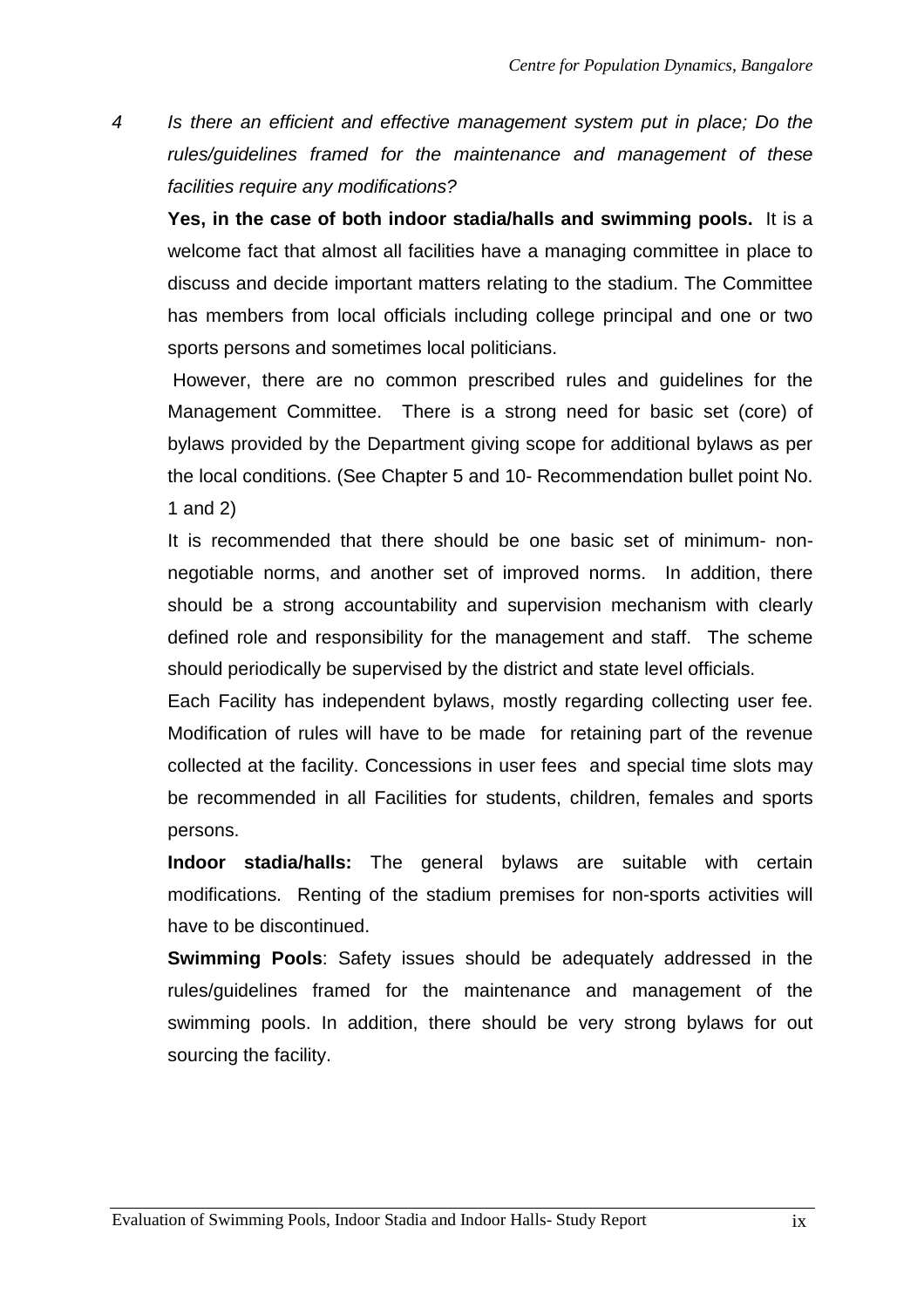# 5 What changes have to be brought to make these Facilities to achieve their objective of promotion of sports?

- i) The management and administration committee should comprise of at least 50 per cent sports persons and the other 50 percent of Government representatives and community members.
- ii) The Facilities, especially the outsourced ones, should periodically be supervised by the district and state level officials.
- iii) Finance and Fund management should be streamlined through proper book keeping with separate annual maintenance budget for the indoor stadium/halls and swimming pools.
- iv) Modification of rules will have to be made for retaining part of the revenue collected at the facility.
- v) Renting of the stadium premises for non-sports activities will have to be discontinued.
- vi) Concession in user fees should be provided to the student community, females, and sports persons.
- vii) Special convenient timings and additional coaches and lifeguards should be allocated for children.
- viii) Female users should be encouraged by assigning special time slots for them.
- ix) Exclusive time slots may also be given to sports persons and professionals for practice sessions without being disturbed by the general public.
- x) Regular users may be requested to pitch-in as coaches for the juniors/ beginners. In return, the user fees may be waived off and a small stipend may be paid to them for the services rendered.
- xi) The facilities should not be monopolized by VIPs and affluent people only. Higher user fees should be charged for exclusive time-slot being provided for the VIPs and affluent people.
- xii) Demand for the Facility should be created for economical viability through enhanced IEC activities advertisement, bill boards and distribution of brochures.
- xiii) Youth and social organization should be encouraged to conduct sports events in these facilities. Regular sports camps during vacations should be conducted.
- xiv) Increase professional viability by matching quality infrastructure with professional coaching.
- xv) Emphasis on safety aspects is important and should not be overlooked.

**Indoor stadia/halls:** It was observed that some of the Facilities can be considered as 'Model Facilities' in terms of efficient management, economic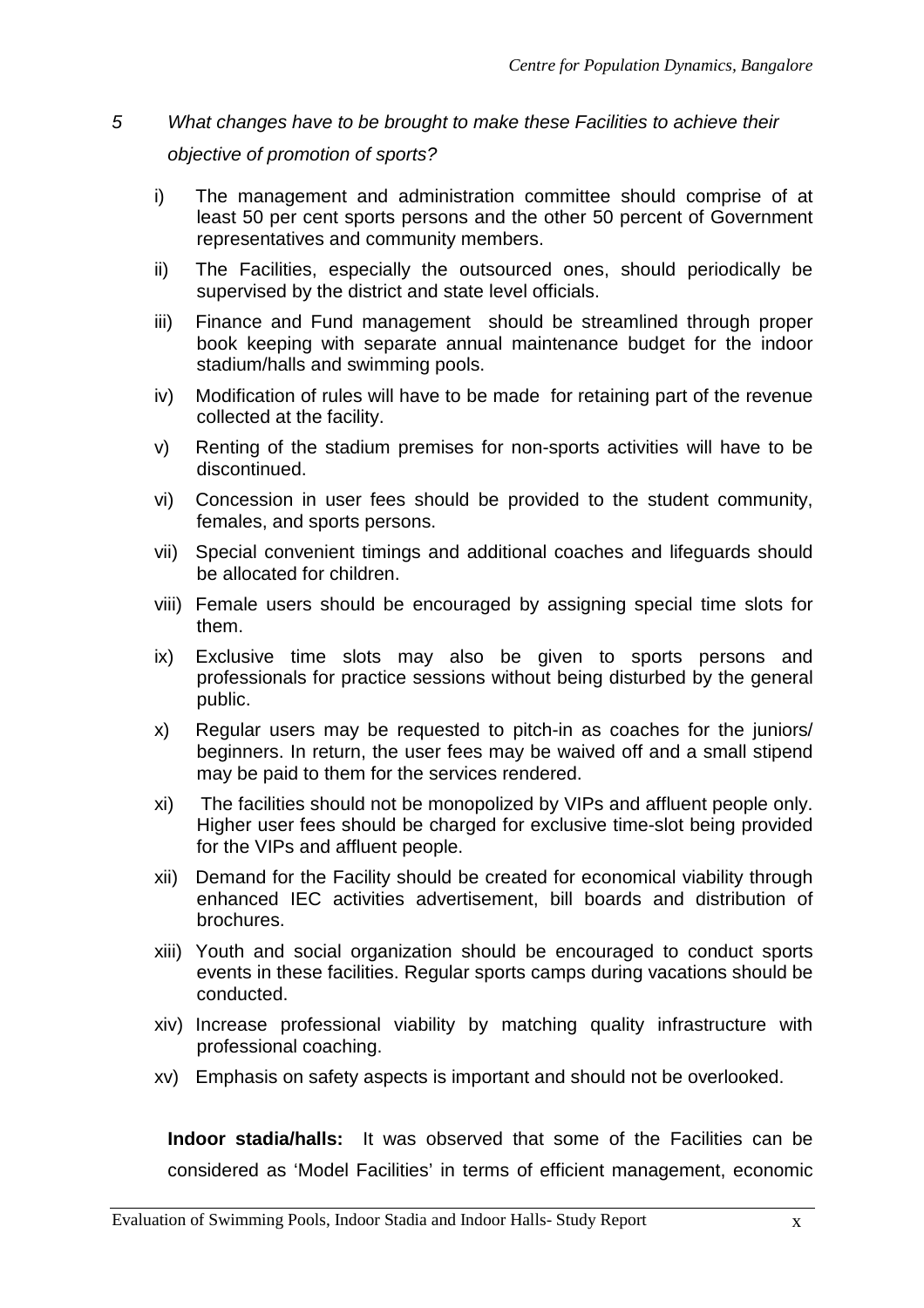viability and user satisfaction. Such facilities should be recognized and their administrative procedures emulated and adopted by other facilities.

**Swimming Pools**: The emphasis on safety aspects is totally absent both in swimming pools maintained by the department and those that have been out sourced. There should be no compromise on safety regulations which should be given high priority because of drowning accidents. It is recommended that one person should be responsible to ensure safety. Swimming coaching camps may be conducted during summer , but strict student coach ratio must be maintained and the maximum number of students per batch should be specified and strictly adhered to.

# 6 While creating these facilities whether the regional imbalance issues have been addressed?

**No.** The distribution of indoor stadium/halls and swimming pool are not balanced among the districts. While some districts have multiple facilities, some others do not have even one facility.

**Indoor stadia/halls:** It would be desirable to have at least one Stadium in all the district HQs. Specifically the Districts of Bangalore Rural, Tumkur, Chamarajnagar, Uttara Kannada, Gadag, Bellary, and Yadagiri do have a need for departmental facilities for indoor sports.

**Swimming Pools:** In the case of swimming pools, the pools should be set up in places only where there is a felt need for such facility. E.g. Setting up swimming pools in Districts which have abundance of natural water bodies is a waste of resources since the locals may continue to use the familiar and freely available water source for swimming , rather than pay the user fees, however low it may be. In some towns, the town corporation has already set up swimming pools and therefore in such cases, the need for the Department to set up another swimming pool has to be examined seriously.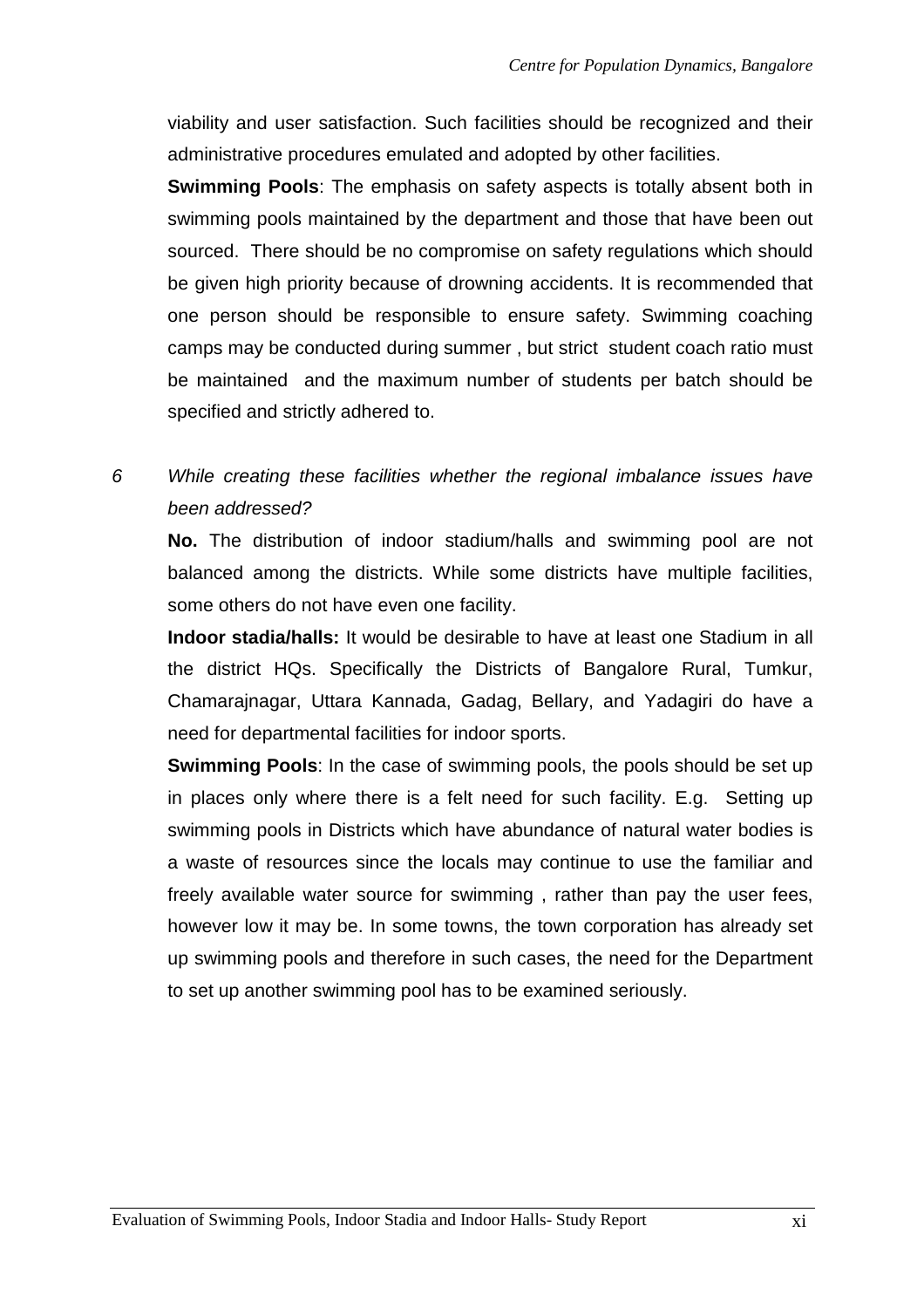## **CRITICAL ISSUES AND RECOMMENDED SOLUTIONS**

Based on the findings of the Study, certain critical issues of concern with reference to indoor stadia and indoor halls are being highlighted and specific solutions are being suggested herein.

## **1. Utility and Demand**

#### Indoor Stadia and Halls

- Many in the community, including youngsters were ignorant of the type of sporting facilities available in the Stadia.
- There is a need for increased publicity to bring about awareness in the community regarding the facilities offered to increase demand and the number of users.
- Opening ceremonies and special camps should be publicized through printing and distributing IEC materials brochures and pamphlets, advertisement in local news papers.
- Local schools and colleges may be asked to conduct annual sports events in these facilities to increase awareness among students
- Indoor Stadia and halls should be open throughout the day especially during holidays to increase utility.
- Competitive events should be held to motivate student participation and kindle interest in indoor sports and games.

- There is a need for increased publicity to bring about awareness in the community regarding the facilities offered, including concessions offered to students and women to increase demand and the number of users.
- Opening ceremonies and special camps should be publicized through printing and distributing IEC materials brochures and pamphlets, advertisement in local news papers.
- Swimming pools should be open throughout the day especially during holidays to increase utility.
- Competitive swimming events should be held to motivate student participation and kindle interest in the sport.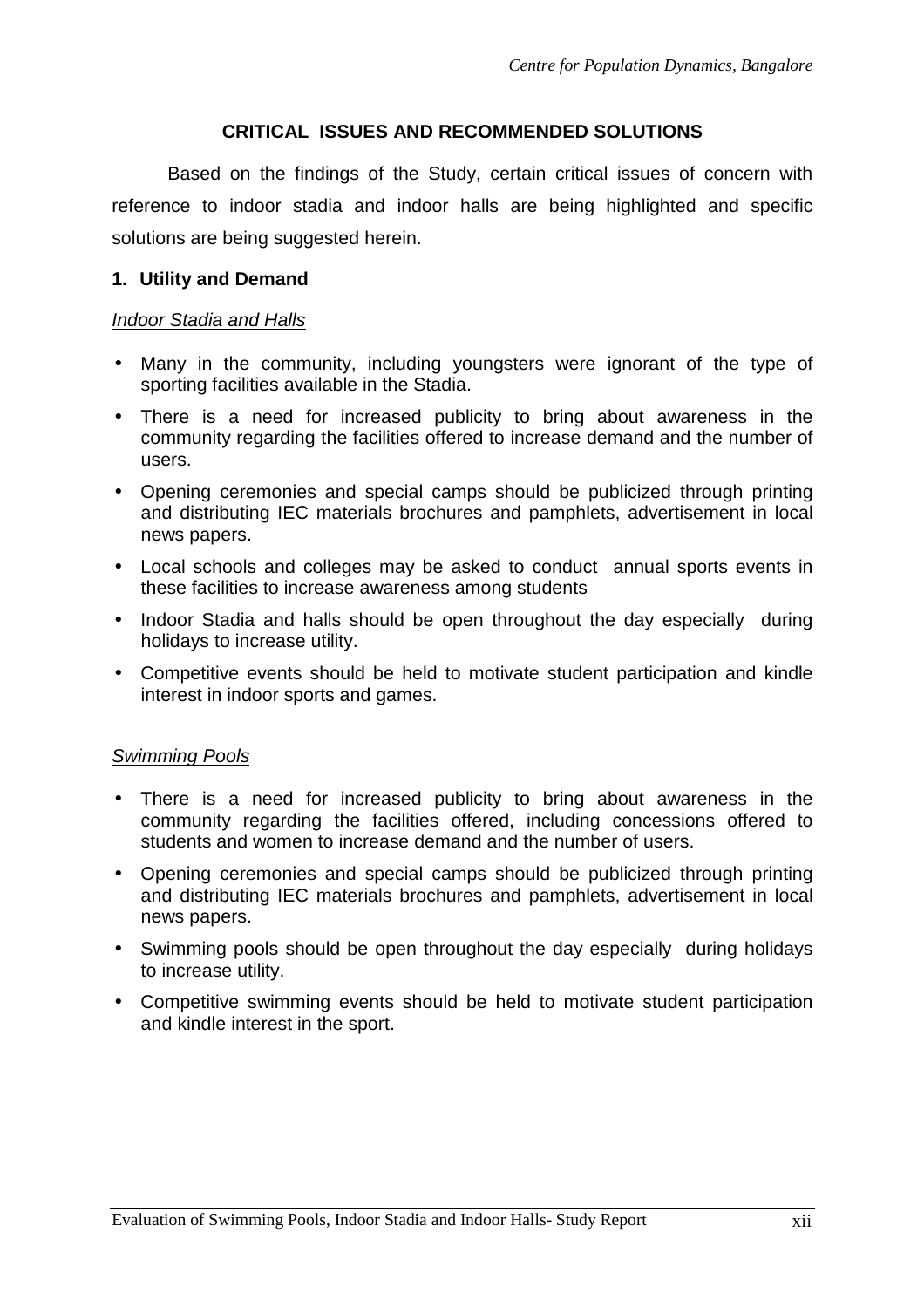# **2. Economic Viability**

## Indoor Stadia and Halls

- Renting out the facilities for non-sports activities may be limited if the facilities are renovated with wooden floors. Peripheral space available, be it rooms, open verandahs/ halls/ corridors in, or other open areas around, the stadium may be converted into temporary stalls for exhibitions.
- It would be unwise to increase the user fees since the majority of users are mainly students.
- The facilities earn considerable revenue and collections are mostly in cash. Proper book-keeping and maintenance of accounts should be ensured to avoid misappropriation of funds.
- Future stadium can be designed such that the external portions or the space along the compound walls have shops or showrooms selling sports accessories, equipments and adventure gear, etc. leased to the public,
- The current practice of sending the revenue collected from each facility to the treasury is illogical. It is suggested that a portion of the revenue collected through rent or user fees should be retained at the facility for urgent maintenance work or purchase of equipment, etc.,that the stadium committee deems necessary.

- Swimming pools should be set up only where necessary i.e in places not having Facilities set up by town corporation or with natural water bodies.
- It would be unwise to increase the user fees since the majority of users are mainly students.
- Future swimming pool complexes can be designed such that the external portions or the space along the compound walls have shops leased to the public or showrooms selling sports and swimming accessories, equipments and adventure gear, etc.,
- The above must be done after carefully considering the pros and cons so as to not compromise on the safety of equipments and personal belongings of the users and also ensure privacy to the pool users.
- Considering high maintenance cost and safety issues, it would be an advantage to out source the swimming pools after specifying the rules and penalty for aberration.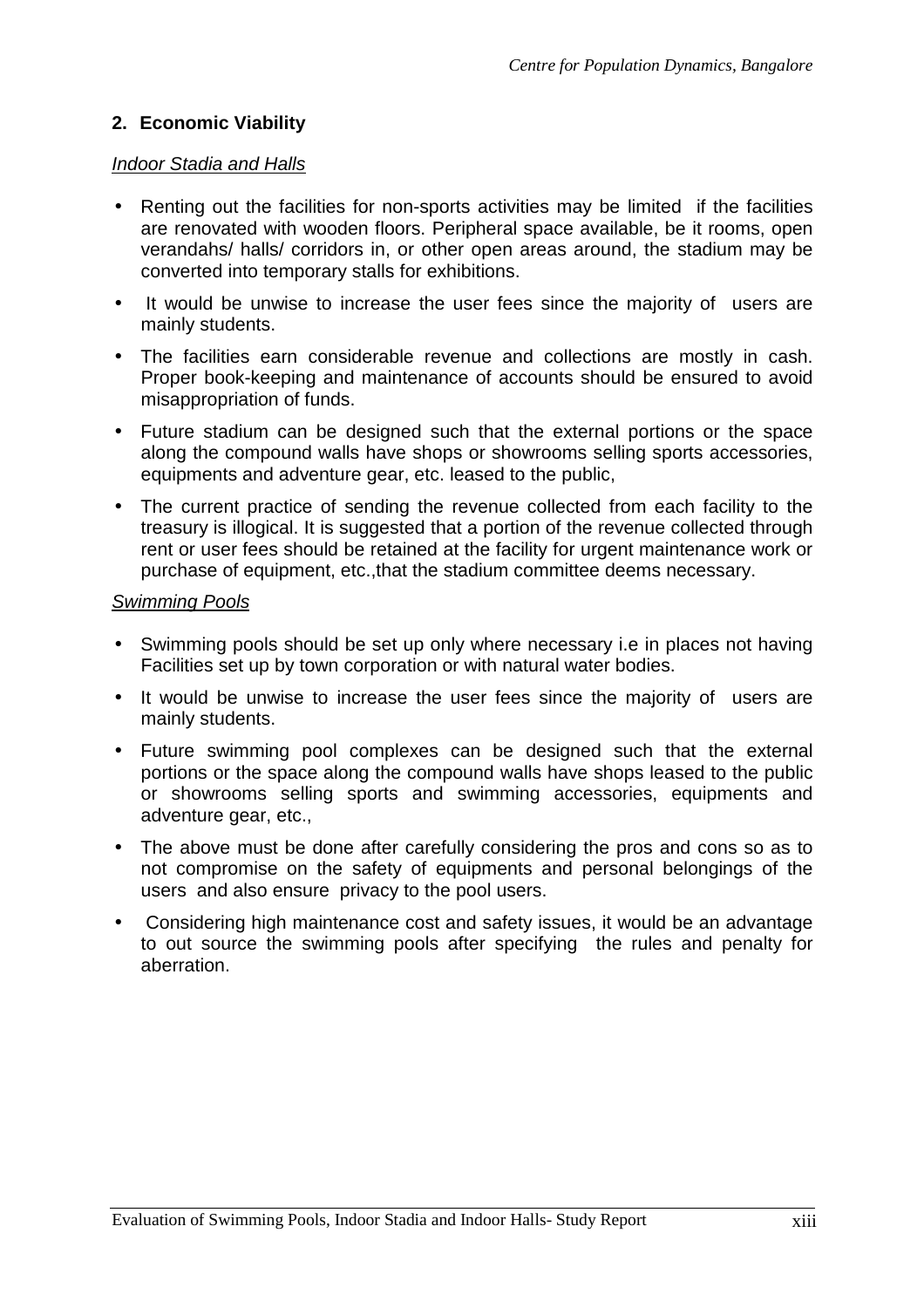# **3. Professional Viability**

## Indoor Stadia and Halls

- While most stadia have professional, state-of-the-art facilities, it is desirable that such quality infrastructure facilities be supported by professional coaching or guidance on the technical aspects of the sport and importance of right techniques.
- Facilities in the Indoor stadia and halls should be used not only for practice but also for competitive events.
- The stadia should have a regular coach and a part time expert coach for advanced training.
- Prominence should be given for sports persons using the facilities by permitting them to use the facility free of charge or, if this is not feasible, at least giving them concession in user fees. Giving them exclusive use of the facility at certain time of the day would be an added advantage.
- The Department of Youth Services and Sports can co-ordinate with Railways, Nationalised Banks, or other similar public sector undertakings and facilitate talented sports persons to get jobs under the sports quota. The same organizations can be requested to depute eminent sports persons who have retired from active competition to the Facilities as coaches.

- While some of the swimming pools have state-of-the-art facilities, it is desirable that such quality infrastructure facilities be supported by professional coaching or guidance on the technical aspects of the sport and importance of right techniques.
- Swimming pools should be used not only for practice but also for competitive events.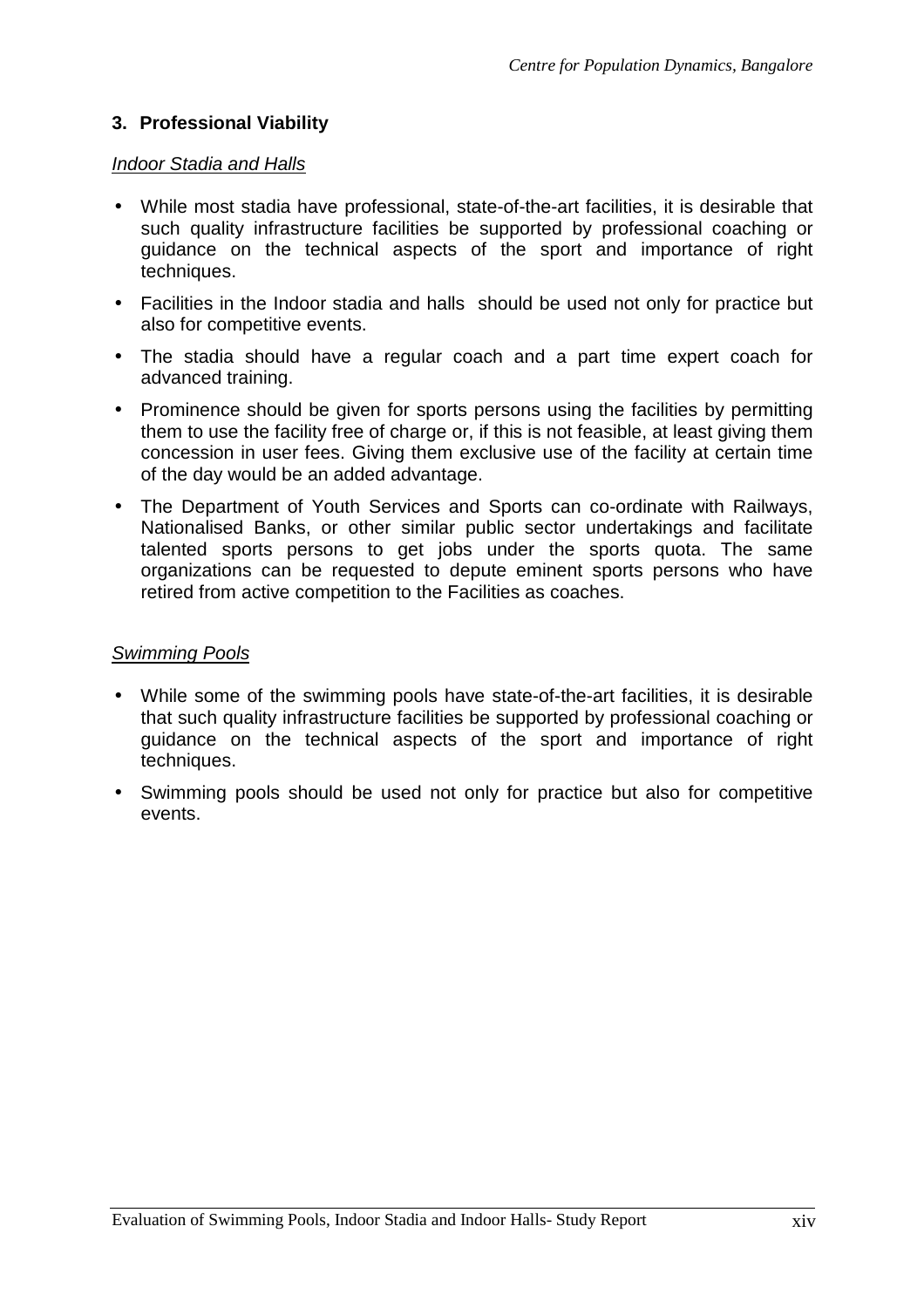# **4. Absence of coaches**

## Indoor Stadia and Halls

- Salaries for coaches should be made more attractive in commensuration with their qualification and comparable to market standards.
- Railways, Nationalised Banks, or other similar public sector undertakings may be requested to depute sports persons who have retired from active sports to the Stadia as coaches.
- In the absence of a coach or until such time as the appointment of a coach, regular users who are senior sports persons with knowledge of the sport may be requested to pitch-in as coaches for the juniors.

- Salaries for coaches should be made more attractive in commensuration with their qualification and comparable to market standards.
- Railways, Nationalised Banks, or other similar public sector undertakings may be requested to depute swimmers who have retired from competitions as coaches.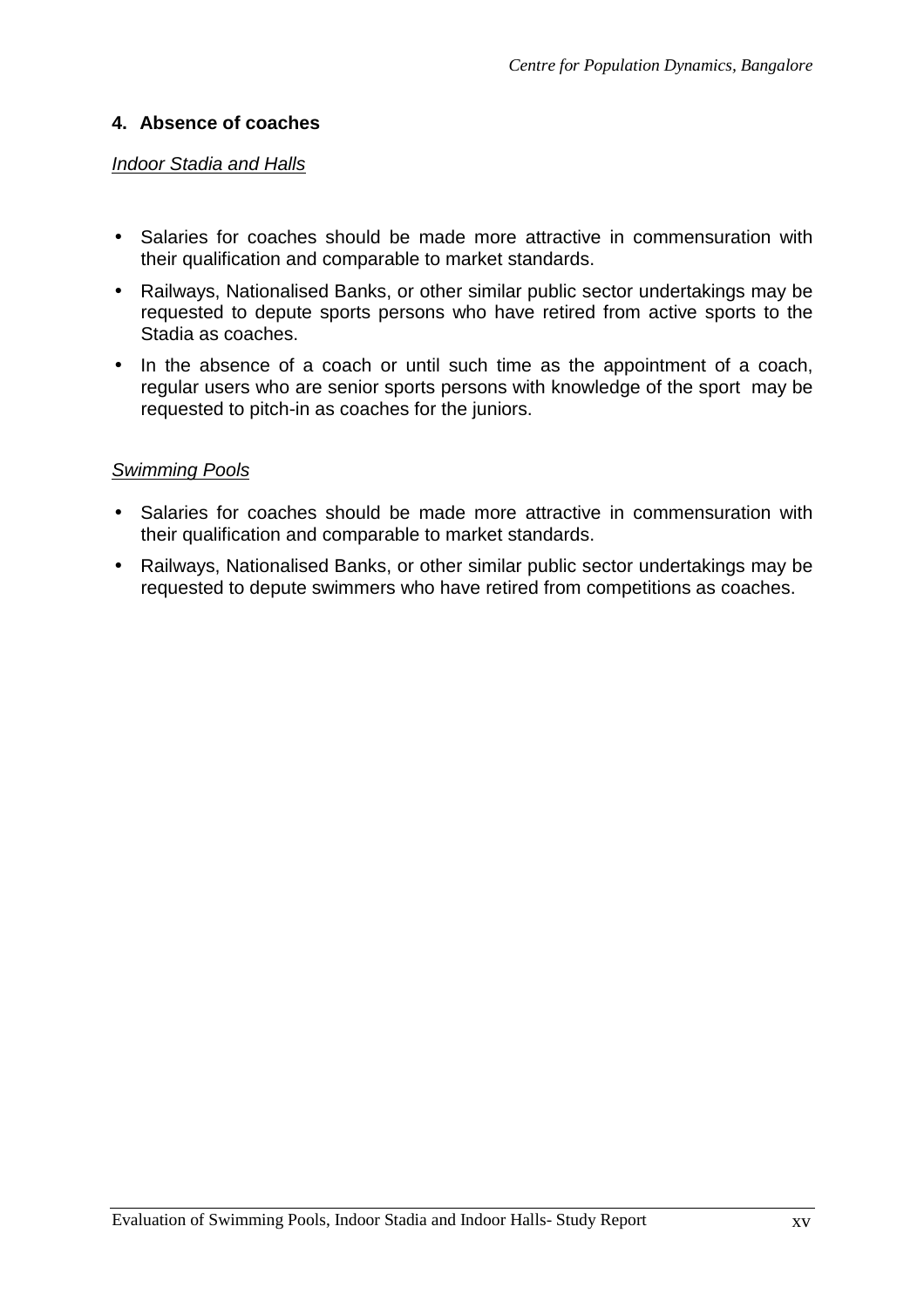# **5. Maintenance**

## Indoor Stadia and Halls

- There should be separate allocation of funds for maintenance and repairs of the Stadia, which is proportionate to the size, the facilities offered and the kind of sports promoted.
- Periodic maintenance of the stadia and the equipments should be undertaken regularly.
- Outsourced facilities should be specifically checked for proper maintenance.
- The contract for outsourcing should have a clause for maintenance of the facilities and specify the penalty for lack of maintenance.

- Swimming pools require high maintenance, and therefore there should be separate allocation of funds which is proportionate to the size of the pool.
- Periodic maintenance of the pool and the water treatment facilities should be undertaken regularly.
- Outsourced facilities should be specifically scrutinized for proper maintenance.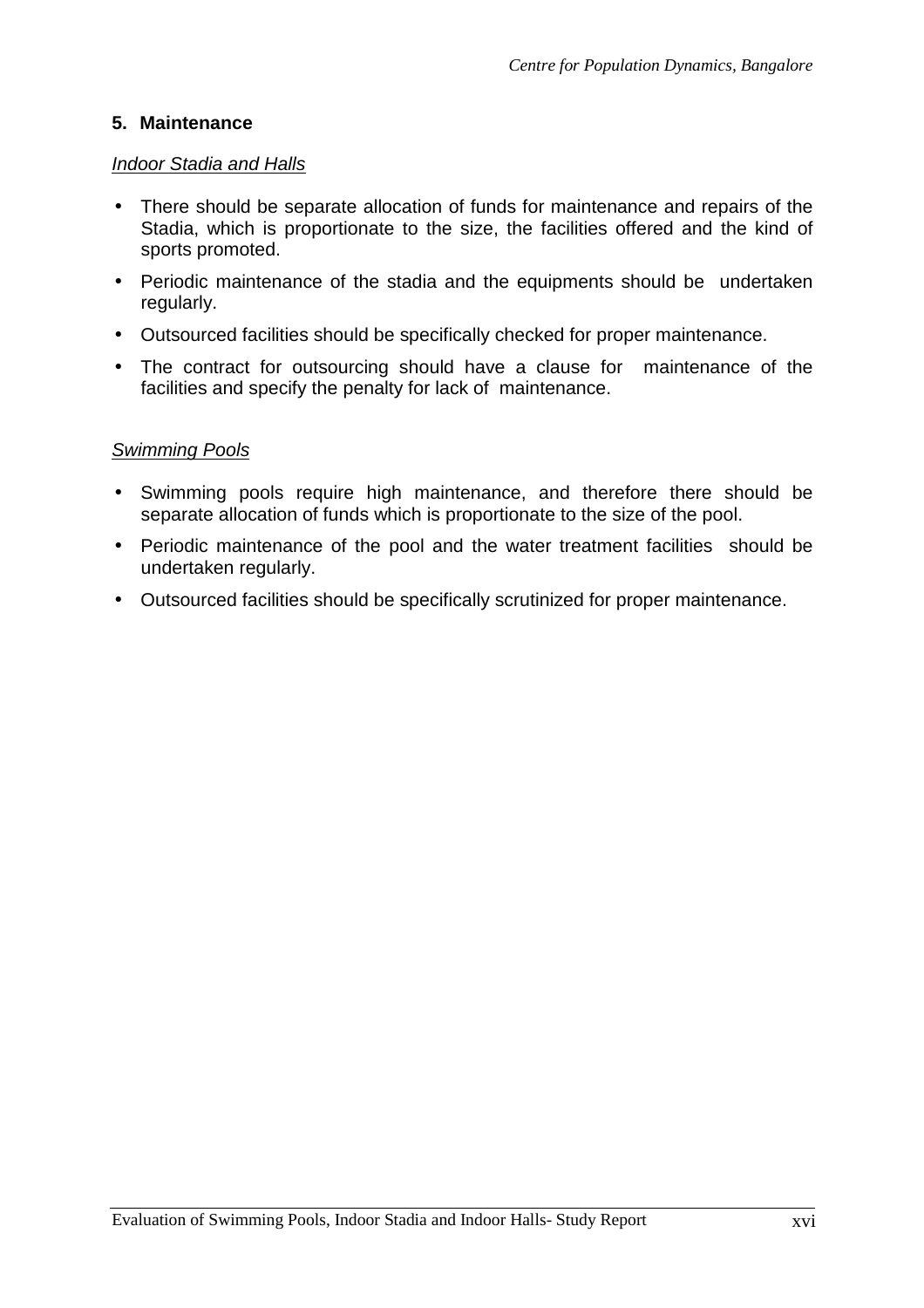# **6. Safety Issues**

## Indoor Stadia and Halls

- There should be no compromise in safety regulations. One person should be assigned the responsibility of ensuring that safety precautions are taken.
- The stadia should have a full-time physio-therapist cum trainer to avoid sports related injuries
- Gym equipments should be maintained regularly and periodically checked for wear and tear.
- First aid kits should be readily available and the medicines and supplies should be periodically replenished.
- It would be desirable to have a vehicle on standby especially during competitive events and training camps, to transport the victim in case of emergency.

•

- Every pool should compulsorily be provided with life jackets, which are periodically checked and quality controlled.
- The stadia should have three or at least two life guards on duty during peak hours and during children's time in the pool, to avoid drowning accidents.
- The life guards should be trained in CPR, or at least, mouth to mouth resuscitation.
- In the absence of life guards, regular users who are expert and experienced swimmers may be requested to keep an eye on the juniors/ beginners.
- There should be a limit to the number of swimmers in a pool at any time to avoid over crowding.
- It would be desirable to have a vehicle on standby during swimming camps, to transport the victim in case of emergency.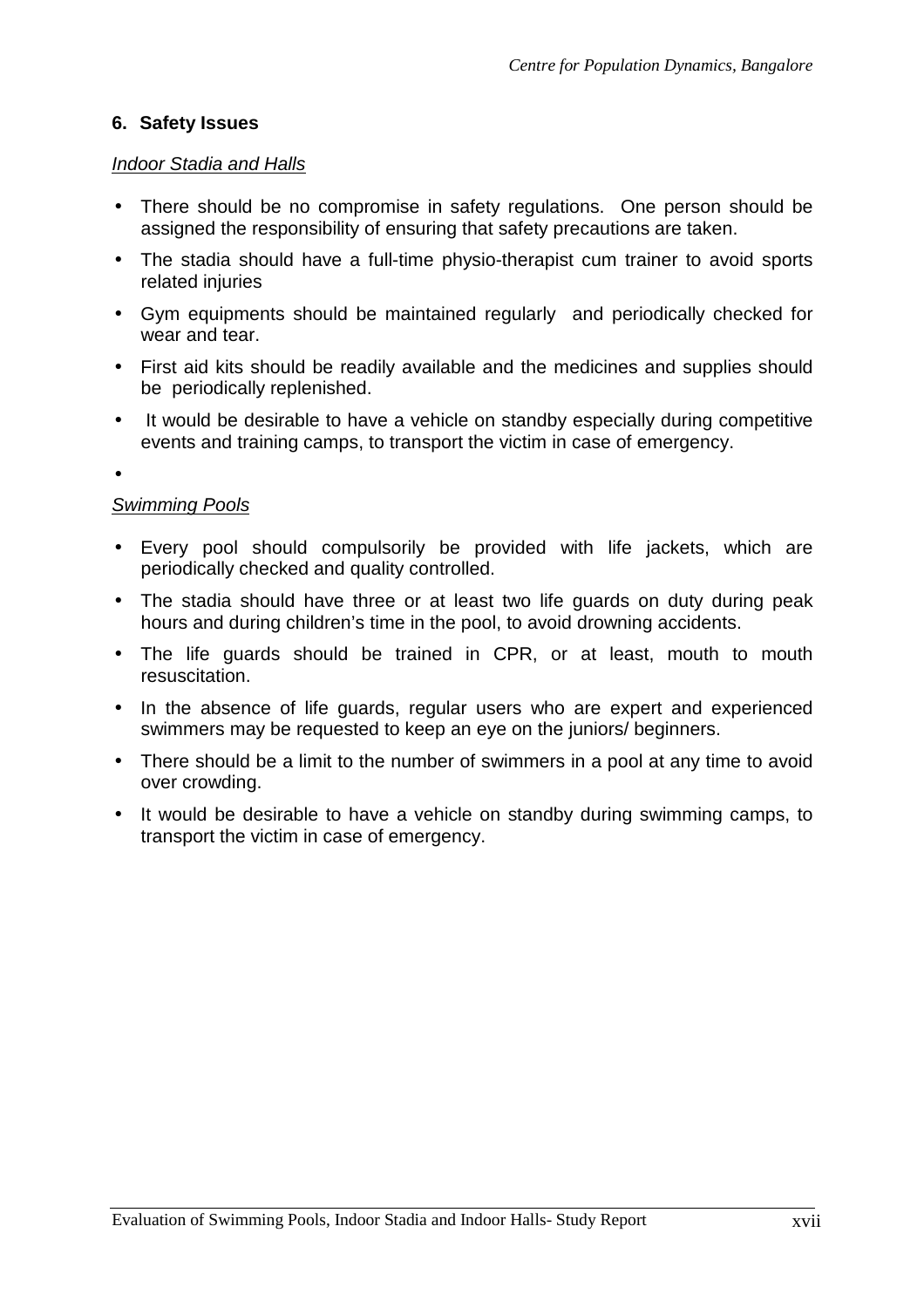# **EVALUATION OF SWIMMING POOLS, INDOOR STADIA AND INDOOR HALLS OF THE DEPARTMENT OF YOUTH SERVICES AND SPORTS**

#### **Introduction**

Sports and physical fitness form a vital part of human development besides education. While there is significant participation and achievements in outdoor sports- because of availability of play ground and other facilities in urban areas, and open spaces in the rural areas- participation and achievements in in-door sports are lacking due to absence of suitable facilities. Sports like Wrestling, Judo, Weightlifting, Badminton, Table Tennis, Carom and Chess and Squash and can only be practiced indoors. These sports are also dependent on suitable and well equipped facilities. Similarly, swimming, as a sport, too requires special facilities. With increasing interest of the youth in these sports, combined with a growing demand for state-of art facilities, the Government has begun constructing indoor stadium/hall and swimming pool in District and Taluka headquarters in a phased manner. This is in tune with the Panchayath Yuva Krida Aur Khel Abhiyan (PYKKA) programme formulated by the National Sports Policy 2001.

Construction of stadia and swimming pools involve planning far beyond thinking only about sports. With severe limitations, mainly of space and budget, there are many issues to be considered like location, functionality, optimum use of space and facilities, efficient utilization, effective management, user demand and expectations, etc. These criteria would determine whether the investment made on the construction of these infrastructures commensurate with the benefits that have accrued and are likely to accrue.

The evaluation study focused on such issues mentioned above to a) understand how effective the construction of swimming pools and indoor stadia have been in achieving its purpose, b) identify lacuna in effective utilization of the facilities, and c) suggest remedial measures to facilitate optimal utilization of the facilities so as to enable policy makers to take necessary corrective measures in future.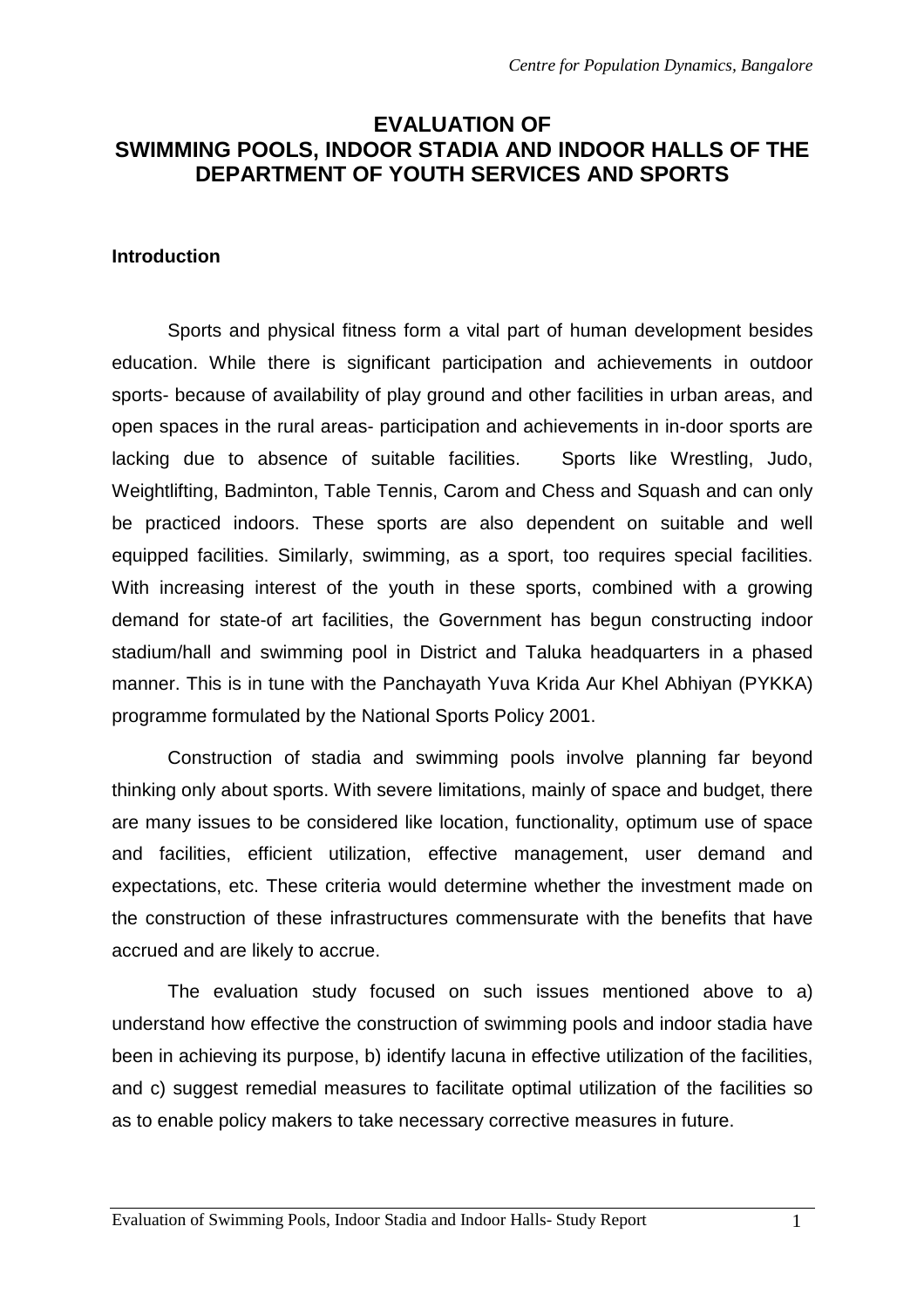The Evaluation Study not only covered all the completed indoor stadia, halls and swimming pools but also those facilities that are under progress. In all, 43 facilities comprising of 15 indoor stadia, 14 indoor halls and 14 swimming pools have been visited and evaluated.

It was observed that there was no uniformity in the facilities visited and that each Facility was unique in terms of amenities, utilization, management and administration. The constraints of adopting common criteria in an enquiry of this nature must be kept in mind. However, attempt has been made, to the extent possible, to study the facilities under common criteria to facilitate comparison, while, at the same time, to also capture significant differentials.

User profile is an important indicator of the accessibility of the Facility to the general population and the people who use frequent these facilities. Therefore, in addition to the Facility Survey, exit interviews in pre-designed questionnaires which were prepared in Kannada were also conducted of users who were available in the Facility on the day of the Survey. In all, 357 such exit interviews were conducted of which, 274 were users of indoor stadia/halls and 83 users of swimming pools. Information collected was included gender, age, educational level and occupation of the user. Besides, other questions regarding the perception on the facilities like the discipline of sports played, availability of coach, payment of user fee, was also included. The opinion of the user on user fee, facilities provided gaps in the facilities, problems while using the facilities and suggestions to improve the facilities was also elicited.

An attempt was also made to assess the demand for and supply of these facilities by interviewing teachers and community members living in the same cities and towns where the facilities are located. Although it is essential in assessing the demand for these facilities, it is also necessary to assess whether these facilities are able to meet the expectations of the community. In all, 198 respondents were interviewed, eliciting information from 144 respondents on the indoor stadia/halls and 54 respondents on the swimming pools.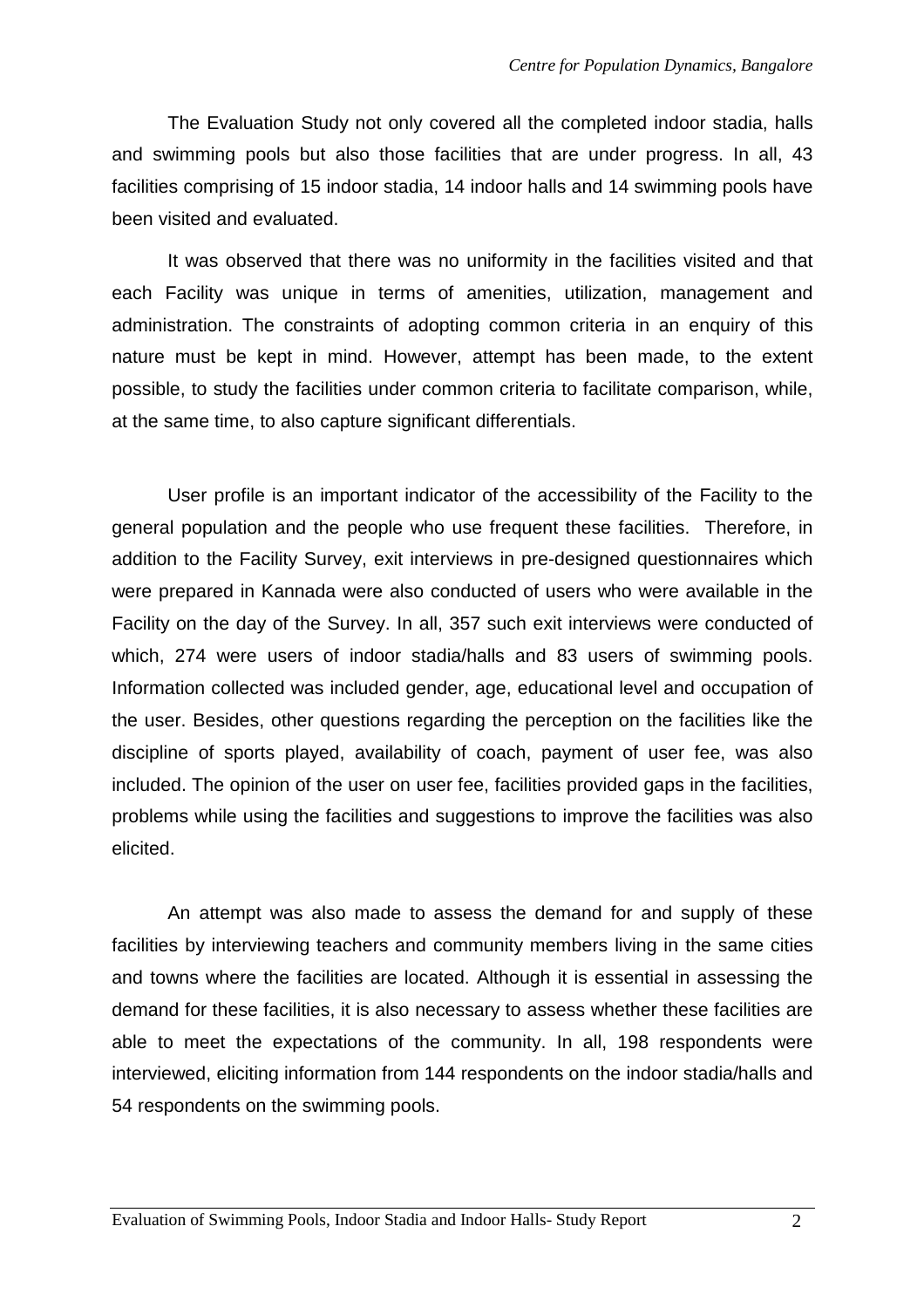Since the number of facilities is small, the report presents the data in absolute numbers and not proportions.

The study findings have been presented in the following format:

# **Introduction**

# **Section A - Indoor Stadia/Halls**

Chapter 1 - Study Findings Chapter 2- User Profile Chapter 3- Assessment of Demand and Supply Chapter 4- Conclusions Chapter 5- Recommendations Appendix - Fact Sheet of each Indoor Stadia and Hall

# **Section B - Swimming Pools**

Chapter 6 - Study Findings Chapter 7- User Profile Chapter 8- Assessment of Demand and Supply Chapter 9- Conclusions Chapter 10- Recommendations Appendix - Fact Sheet of each Swimming Pool

# **Section C - Questionnaires**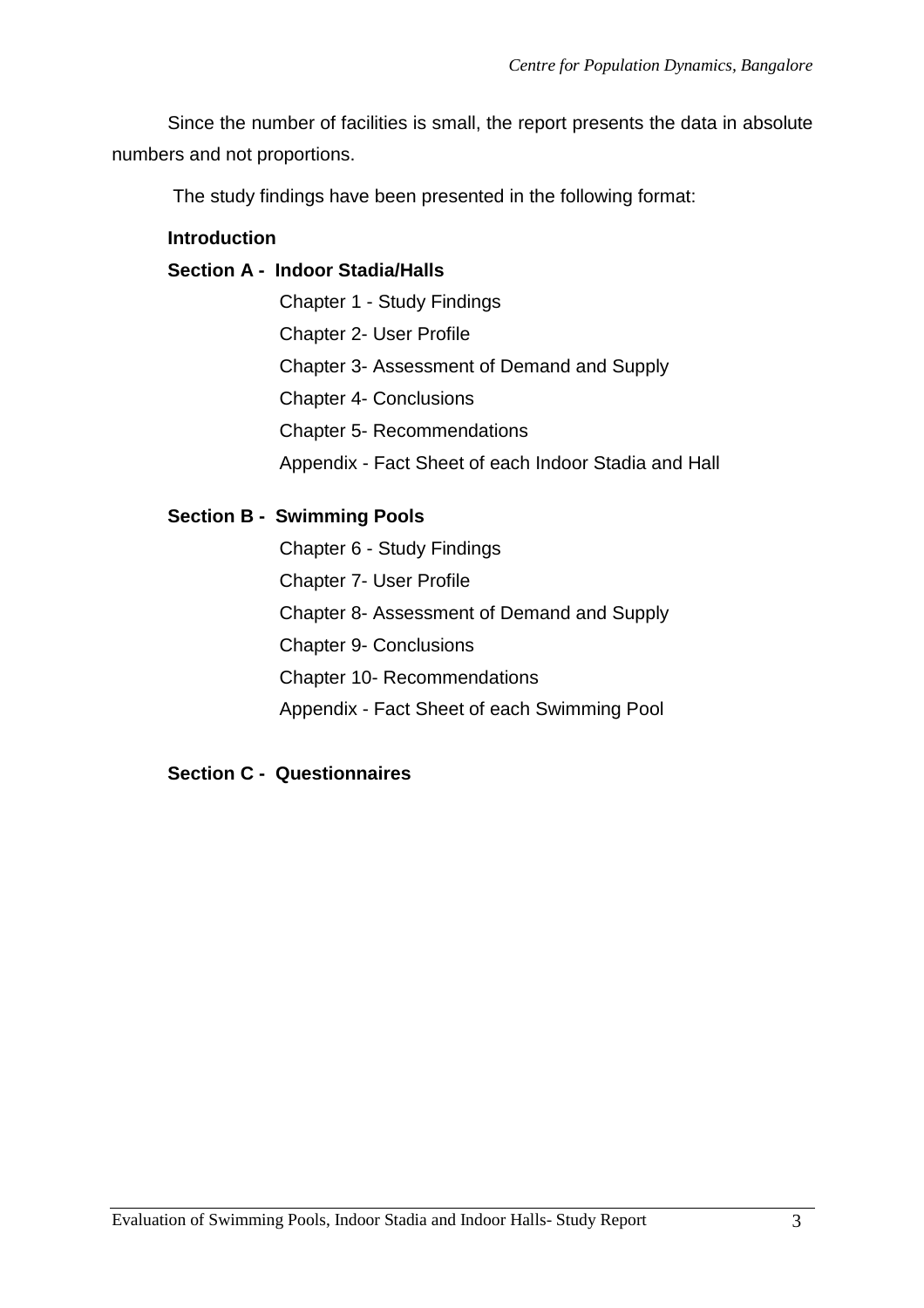# **SECTION A**

# **Evaluation Study of Indoor Stadia and Indoor Halls**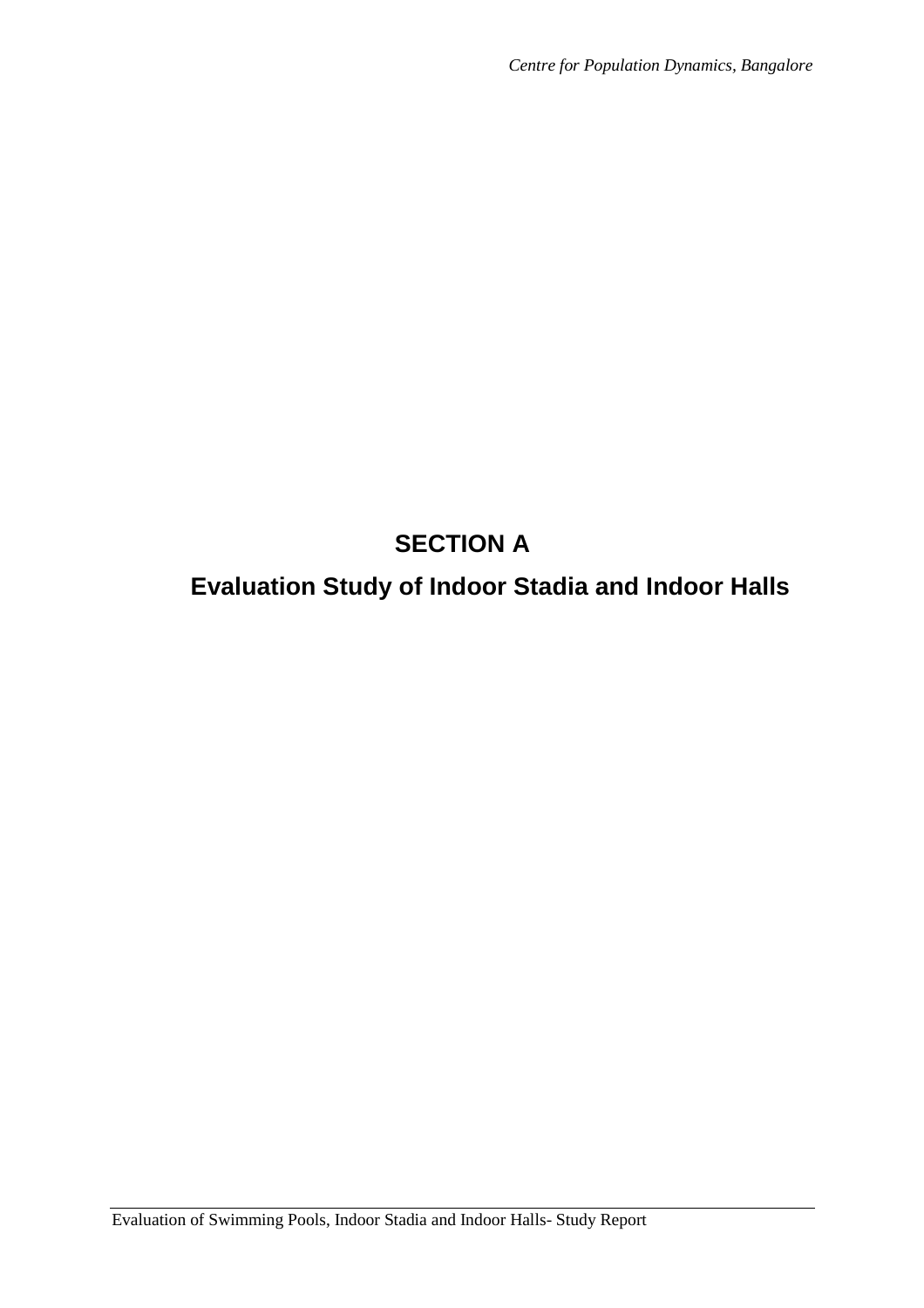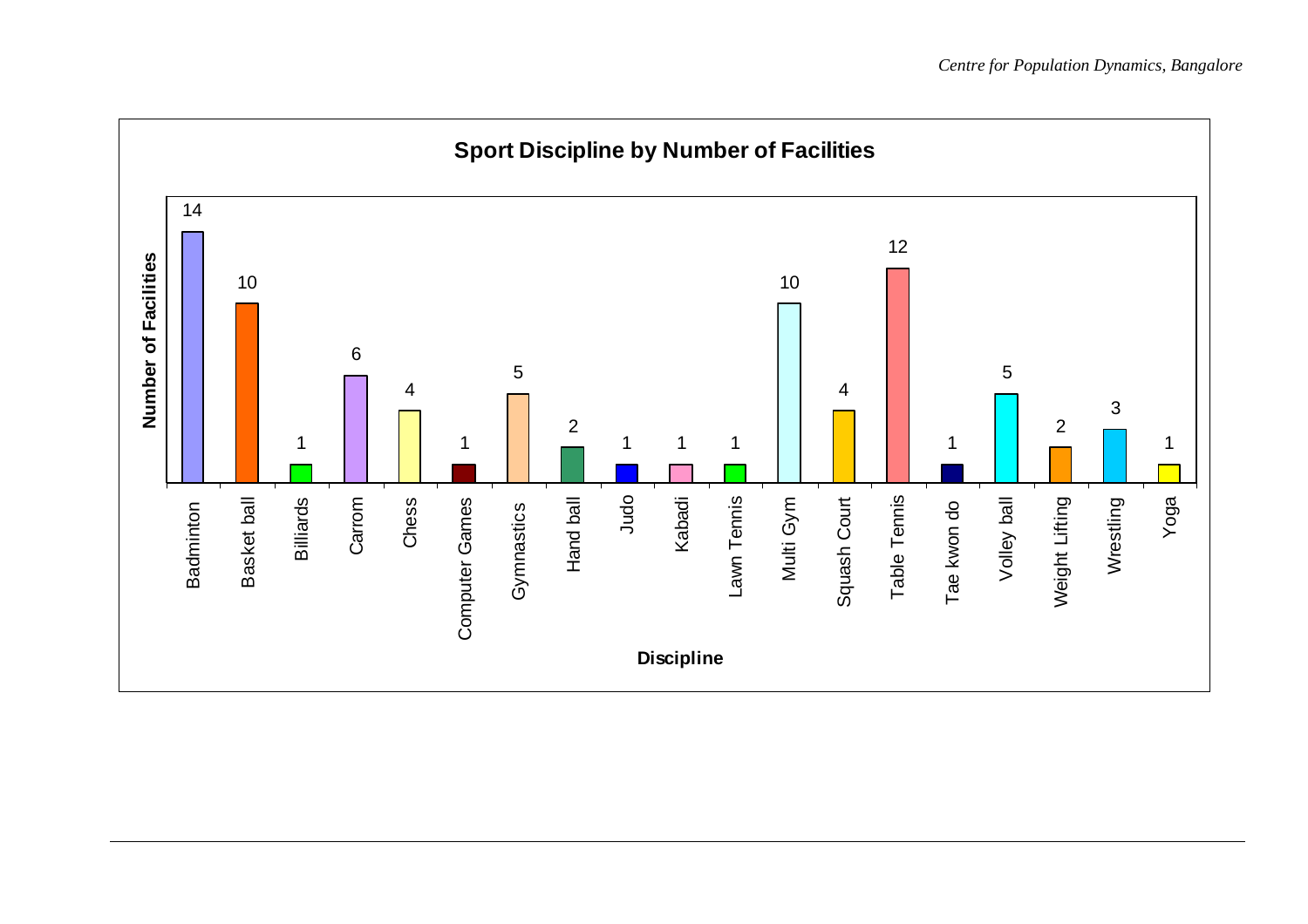# **Chapter 1 SURVEY FINDINGS- INDOOR STADIA AND HALLS**

In this Chapter the findings of the survey on Indoor Stadia and Halls have been briefly described. A Fact Sheet on each completed Indoor Stadia and Halls has been presented in the Appendix at the end of the report for reference. The Fact Sheet has data pertaining to the various criteria adopted for the evaluation.

# **Distribution of Indoor Stadium and Indoor Halls**

There are 15 indoor stadia and 14 indoor halls located in 21 districts across Karnataka.

The Facilities are not uniformly distributed, and some Districts have more than one facility, as can be seen in the Table below.

| Number of Indoor Stadia and Halls<br>DY DISTRICT.                                                           |                   |                |                |  |  |
|-------------------------------------------------------------------------------------------------------------|-------------------|----------------|----------------|--|--|
| <b>District</b>                                                                                             | Indoor<br>stadium | Indoor hall    | Total          |  |  |
| Davangere                                                                                                   |                   | $\overline{2}$ | 3              |  |  |
| <b>Bagalkote</b>                                                                                            | $\Omega$          | 3              | 3              |  |  |
| Chitradurga                                                                                                 |                   | 1              | $\overline{2}$ |  |  |
| <b>Bangalore Urban</b>                                                                                      | $\overline{2}$    | $\Omega$       | 2              |  |  |
| <b>Raichur and Haveri</b>                                                                                   | $\overline{0}$    | $\overline{2}$ | $\overline{2}$ |  |  |
| Kolar, Mandya, Mysore, Bidar, Bijapur,<br>Gulbarga, Dharwar, Dakshina Kannada, Udupi,<br>Shimoga and Hassan |                   | 0              |                |  |  |
| Chikkabalapur, Koppal, Belgaum,<br>Chikkamagalur                                                            | 0                 | 1              |                |  |  |
| Total                                                                                                       | 15                | 14             | 29             |  |  |

# **Number of Indoor Stadia and Halls by District**.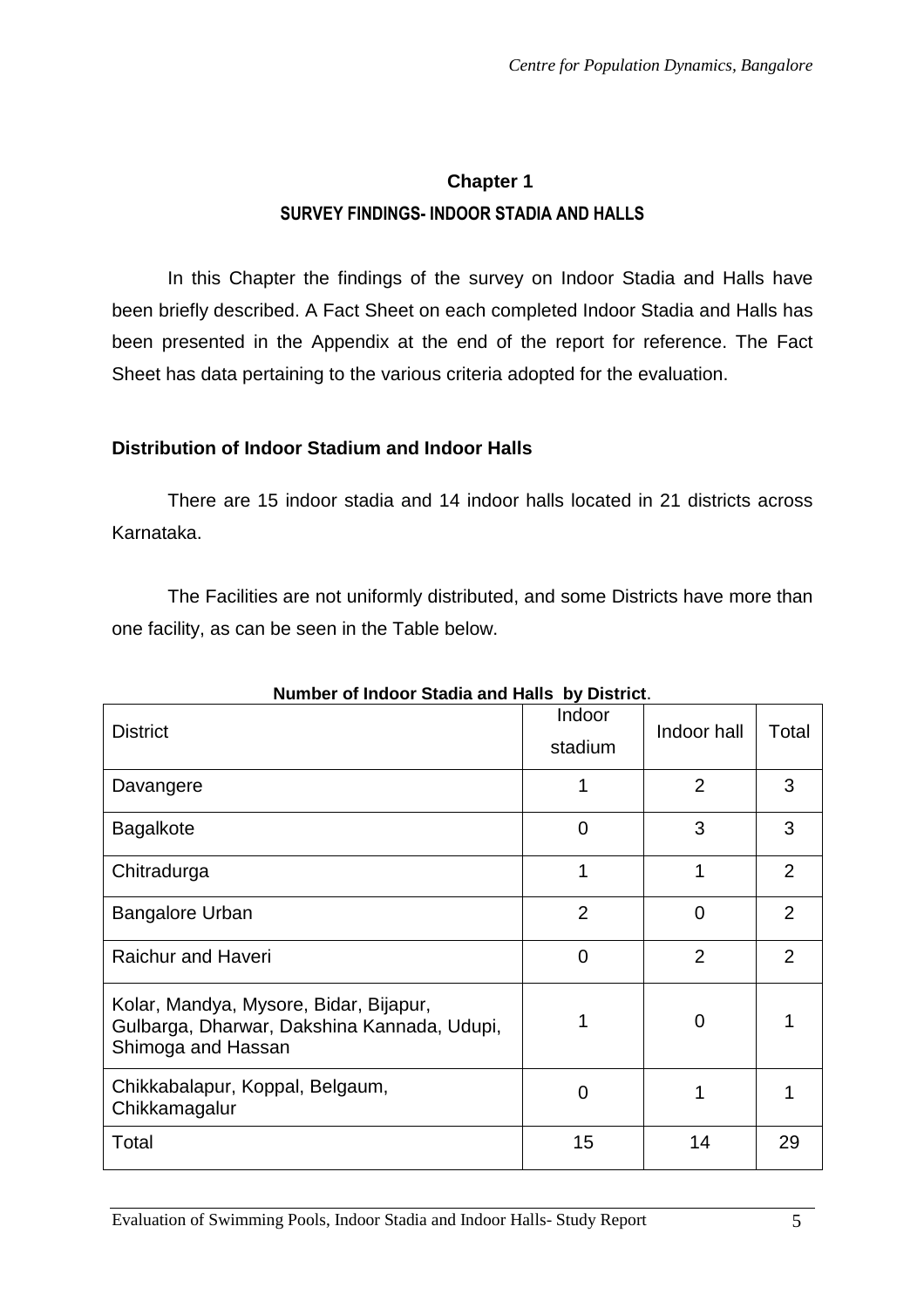Davangere and Bagalkote districts have three facilities, followed by Chitradurga, Bangalore Urban, Raichur and Haveri districts which have two facilities each. The Districts of Kolar, Mandya, Mysore, Bidar, Bijapur, Gulbarga, Dharwar, Dakshina Kannada, Udupi, Shimoga, Hassan, Chikkabalapur, Koppal, Belgaum, and Chikkamagalur have only one facility each. Both Indoor stadium and indoor hall are located only in Davangere and Chitradurga.

All the 15 Indoor stadia are located in district headquarter cities or towns.

Of the 14 indoor halls, 9 are located in district headquarter and 45 in Taluka headquarters. indoor halls are located in Taluks like Honnali (Davangere District) , Mudhol and Jamkhandi (Bagalkot District), Lingsugur (Raichur District), and Shiggaon ( Haveri District)

Indoor stadia and halls have not yet been set-up in districts like Bangalore Rural, Tumkur, Chamarajnagar, Kodagu, Uttara Kannada, Gadag, Bellary, and Yadagiri. Although, there is an indoor stadium in Kodagu owned by the DYSS and in Gadag owned by the Corporation, these facilities have not been included in the evaluation Study since they have not been funded by the Scheme.

The District-wise list of facilities covered by the evaluation study by location and name of city/town, Status of operation, and additional information are given in Table 1.1 at the end of this Chapter.

# **Accessibility**

All the existing facilities are located in the urban areas and are well connected by public transport facilities. The nearest bus stop was within a distance of 1 km from the stadium gate.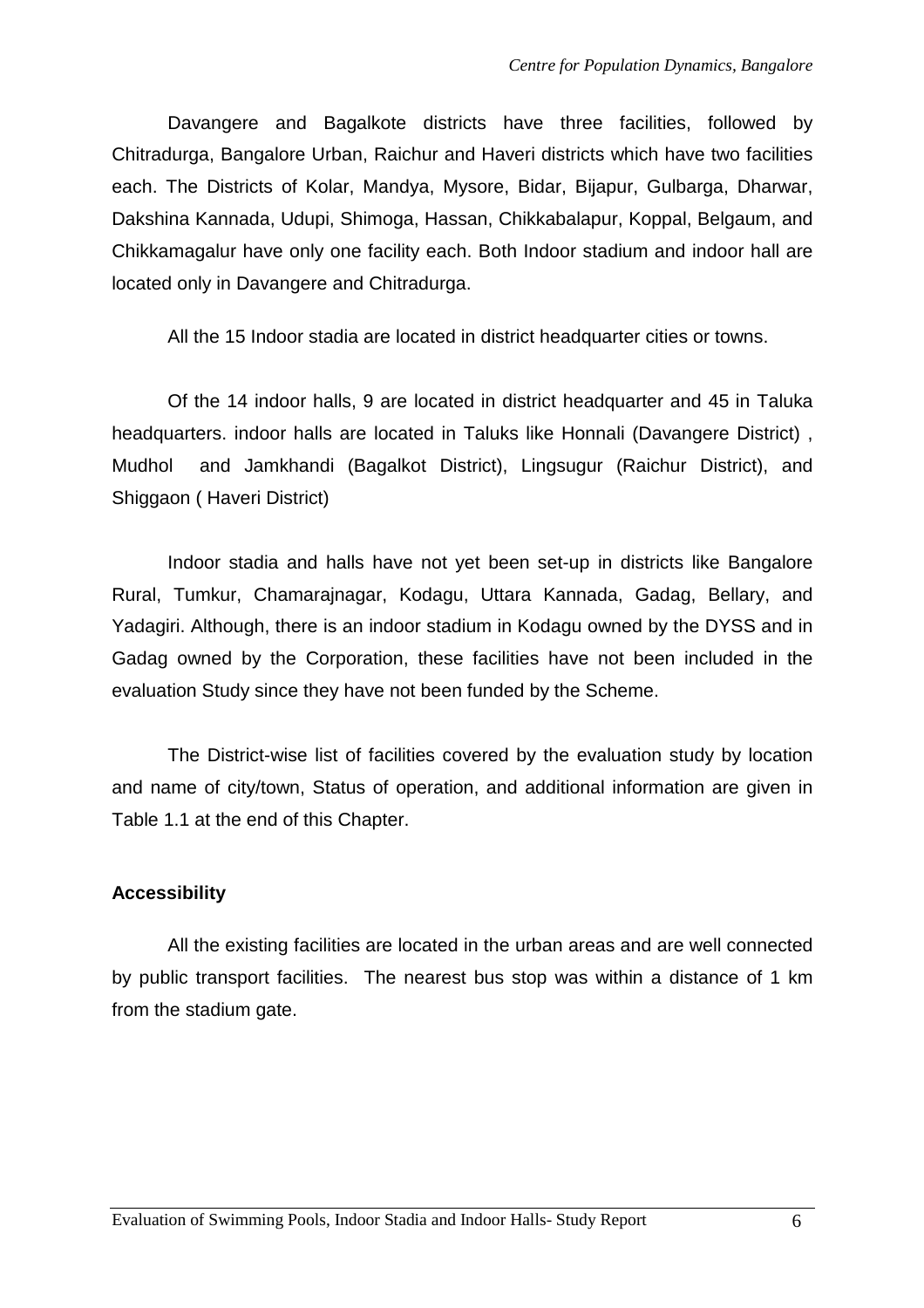# **Administration of the Facility.**

The decision making process is vested in the Committees at District and Taluka level. The membership of the District and Taluka committees are given below.

# Stadium Committee - Districts and Talukas

Board members of the District and Taluka stadium Committees, excepting Bangalore City:

| District committee                                                          | <b>Taluka Committee</b>                                                     |  |
|-----------------------------------------------------------------------------|-----------------------------------------------------------------------------|--|
| <b>District Collector</b>                                                   | Assistant commissioner                                                      |  |
| Chief Executive Officer of the town                                         | Chief Executive Officer of the town                                         |  |
| <b>Municipal Commissioner</b>                                               |                                                                             |  |
| <b>District Superintendent of Police</b>                                    | Superindent of police                                                       |  |
| <b>Executive Engineer of PWD or Land</b><br>Army                            | Concerned executive engineer                                                |  |
| Deputy Director of Public Instructions                                      | <b>Block education officer</b>                                              |  |
| <b>Principal of Local College</b>                                           | <b>Principal of Local College</b>                                           |  |
| Two Sports Persons who had<br>represented national or state level<br>events | Two Sports Persons who had<br>represented national or state level<br>events |  |
| <b>Assistant Director</b>                                                   | <b>Assistant Director</b>                                                   |  |
| Any Other co-opted members, if any                                          | Any Other co-opted members, if any                                          |  |

The committee for the Bangalore Urban district is different from other district and board committee members are as below.

Stadium Committee - Bangalore city

Concerned Minister, Director DYSS, Secretary, Youth and Sports, Secretary Finance, Bangalore City Commissioner, Department Engineers, and Sports persons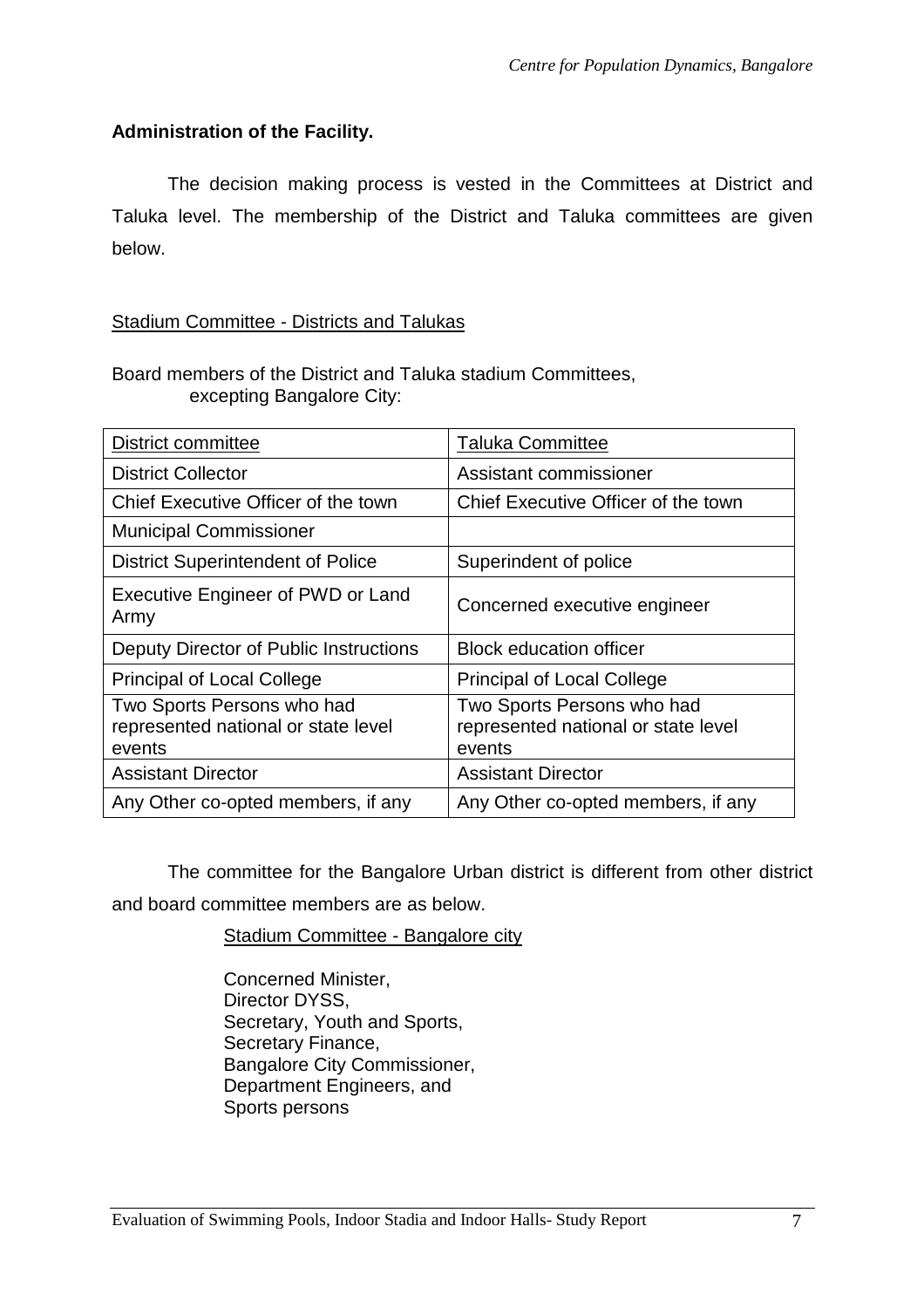#### **Work Progress and Budget Estimates**

Of the 15 indoor stadia visited by the study team, 12 were completed and three in Mandya, Bidar and Kolar are yet to be completed. In Kolar, The stadium was inaugurated by the CM, but flooring work is yet to be completed. Of the 12 reportedly completed indoor stadia, 10 were inaugurated and are functioning, Udupi was to be inaugurated within a month of the visit; Bijapur is awaiting inauguration.

Of all the 14 indoor halls 8 have been completed and the rest 6 are under progress.

The construction of the Facilities has been done by the Land Army or the State PWD.

Budget estimates are available for all the new Facilities built during the last five years.

The budget ranges from about one to 4 crore for indoor stadium or hall that were built in the last five years. The lowest budget of about 65 lakh was in Chikkamagalur and the costliest Facility was in Bidar built at a cost of about 4.75 crore.

Most of the facilities were constructed within the estimated budget. In Chikkamagalur and Kolar the budget estimates have gone up because of delay in construction. In Chitradurga the budget has gone up because of extra facilities that were not envisaged in the original budget.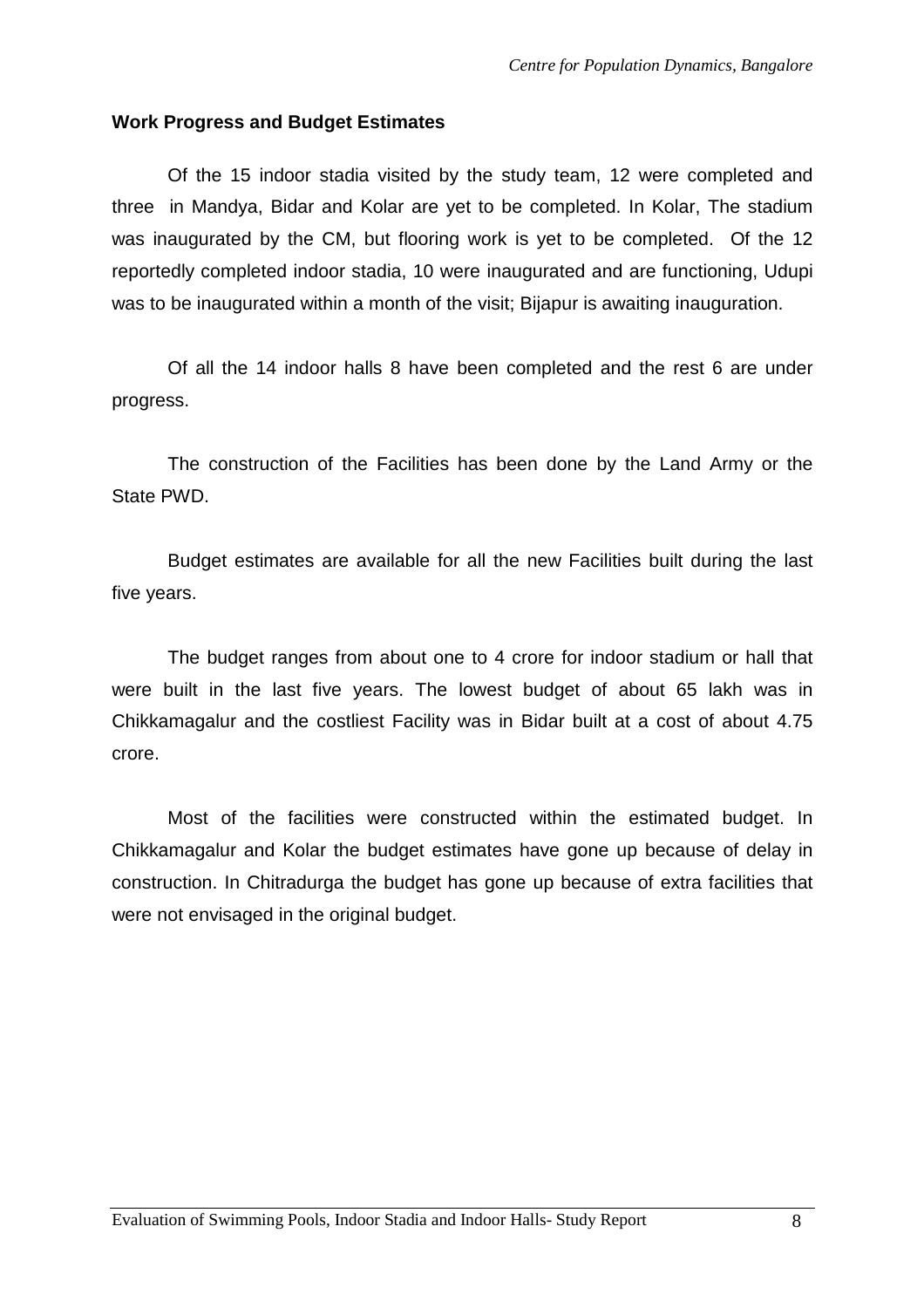## **Functionality of the Facilities**

Of the 10 indoor stadia which are functioning, six are in operation since 1996 and 4 have started functioning recently, since 2008.

All the 8 completed indoor halls have been inaugurated. Four have been functioning since 1990, and other four have been functioning very recently since 2005.

Only one indoor hall in Chikmagalur has been out-sourced.

## **Disciplines Played in Indoor stadia/hall**

The disciplines played in the indoor stadia/hall are Basket Ball, Volley Ball, Wrestling, Judo, Weightlifting, Badminton, Table Tennis, Carom and Chess and Squash.

Many Indoor stadia have facility for badminton and table tennis. Badminton was available in 14 and Table Tennis in 12 stadia. Multi gym facilities were offered in 10 stadia. Basket ball was available in 10 stadia. Carom and chess was available in 6 and 4 stadia respectively. Special courts for games like Squash were in 4 stadia, handball in 2 and lawn tennis in 1 stadium. Gymnastics, wrestling and weight lifting, was available in 4, 3 and 2 facilities respectively and Judo Kabaddi, Tae-kwon-do and Yoga were available in one facility each.

Chitradurga indoor stadium had Billiards and computer games too.

The stadium-wise disciplines available is given in Table 1.2 at the end of this Chapter.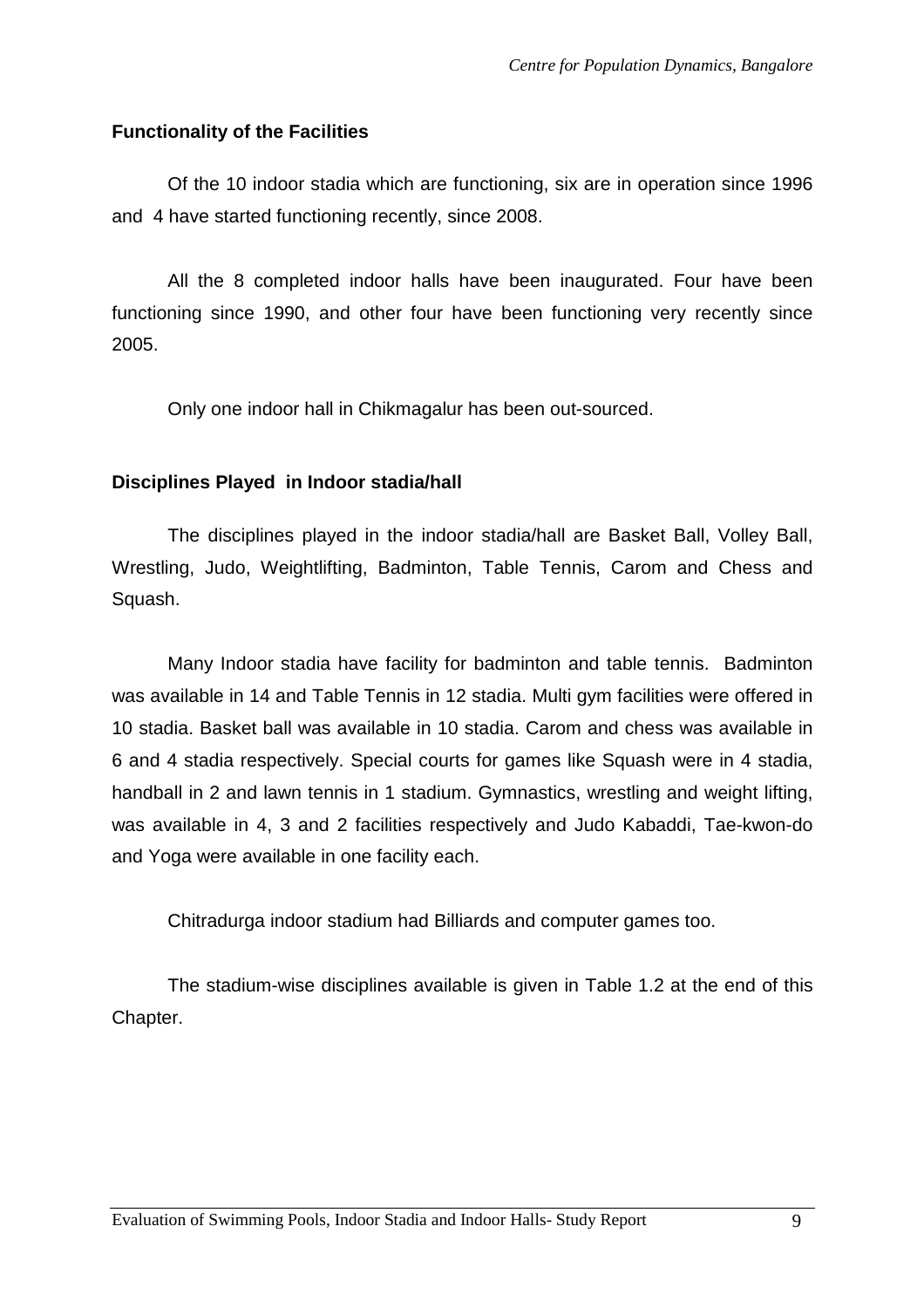#### **Amenities**

Spectator gallery is an important feature of stadium, especially when sporting events are held. All the stadia had spectator galleries. Sri Kanteerava Indoor Stadium, Koramangala Indoor Stadium and The Indoor stadium in Mysore, which are usually used for special sports events like Dasara, National Games, had galleries to accommodate 4500, 2500 and 2000 spectators at a time. The other stadia had spectator capacity ranging from 800 in Hassan to 100 in Chitradurga. Chickamagalur hall reported a spectator capacity of 40. The indoor halls, however, do not have any special spectator galleries, but most halls have areas where plastic chairs can be arranged for seating spectators whenever required.

 It was observed that the new facilities that have been constructed since the last five years have better amenities than the older ones.

Many facilities had all the amenities listed in the check-list prepared for the evaluation survey.

All the facilities have office room, and store room to keep the equipments and other supplies.

All facilities have toilets, bath rooms and changing rooms. Only few stadia have separate bathrooms for males and females. In Belgaum, the indoor hall does not have bathroom facilities since it is an annex to the sports hostel.

The stadia seem to be fairly well equipped in terms of amenities. Protected water is supplied for drinking in all facilities, including the old ones. Bath rooms have always running water in all facilities. Equipments in some of the older facilities needed replacement and maintenance.

First aid kits with the usual medicines and other supplies are available in all facilities.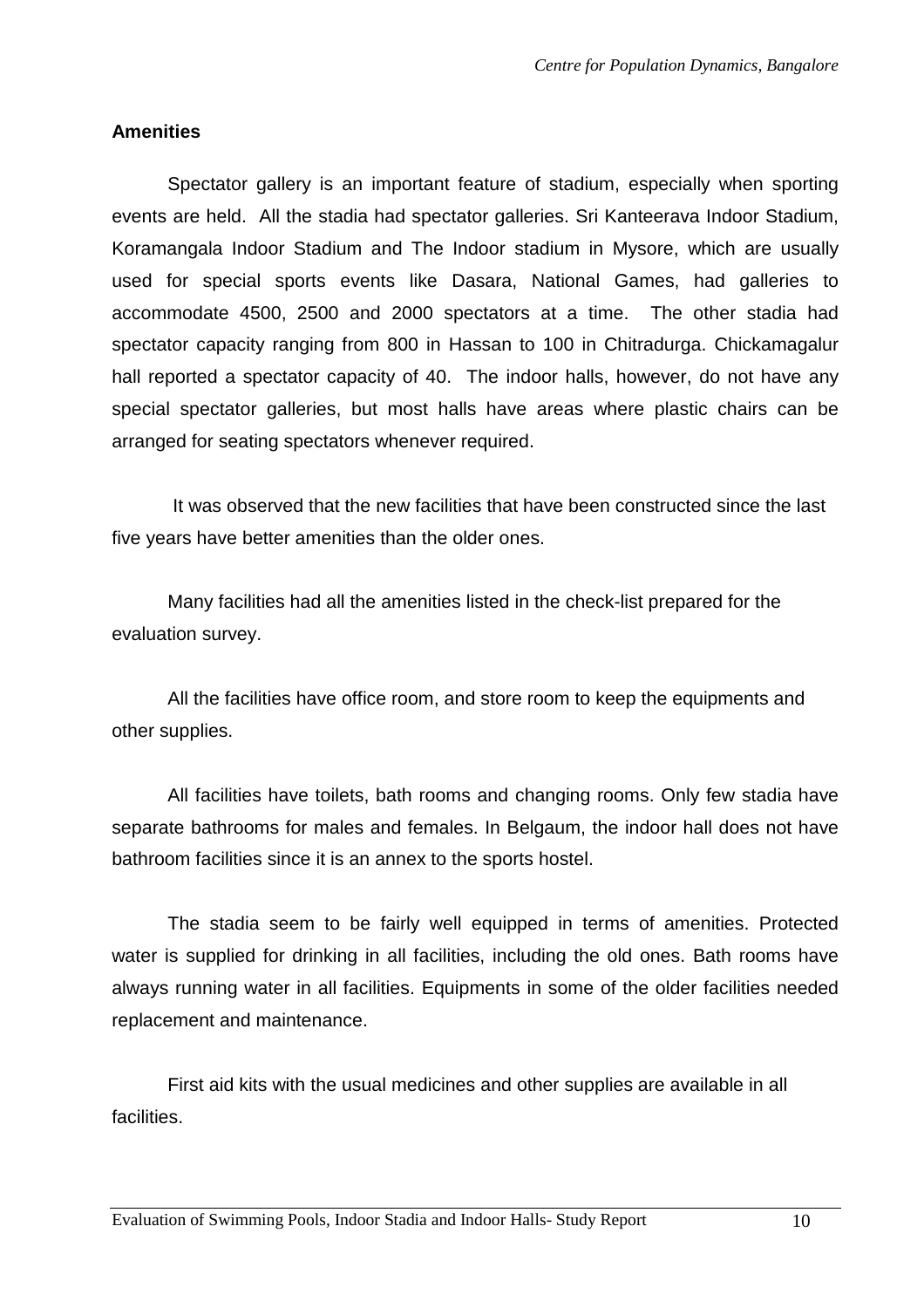Of the 20 facilities which are in operation or ready for operation, 13 facilities have generators . Except the Stadium in Gulbarga, all the other stadias have generators. These are the two Stadia in Bangalore - Koramangala and Kanteerava and the stadium in Chitradurga, Hosadurga, Mangalore, Davangere, Darwad, Kolar, Haveri, Mysore and Shimoga. Only two Indoor halls in Belgaum and Chikamagalur have generators. The rest of the indoor halls in Bagalkote, Mudhol, Anjaneya block in Davangere, Koppal, Raichur and Lingasangur and the indoor stadium in Gulbarga do not have generators.

Lockers are available in most of the new facilities. Of the 20 Indoor Stadia / halls, lockers are available in Bagalkot, Chikamagalur, Chitradurga, Mangalore, Davangere, Gulbarga and Hassan. In some of the Stadia attached to sports hostels, lockers are provided for each student in the hostels. In such places, lockers are not available during practice sessions since the students are expected to come dressed for practice . Kanterava Stadium and Koramangala Stadium in Bangalore, Anjaneya Hall in Davangere, Belgaum, Gulbarga, Koppal, Mudhol, Raichur and Shimoga, are some of such facilities.

#### **Maintenance of the Facilities.**

There is no separate annual maintenance budget for the indoor stadia and halls. The stadium and hall is maintained from the ZP funds allotted by the stadium committee to maintain the district stadium, taluka stadium and others. Even electricity bills and other miscellaneous expenses are also met from ZP funds.

There is a wide variation in amount allotted from ZP funds for the maintenance of district stadium, taluka stadium and others. The maintenance fund ranges from one lakh in Mangalore to 11 lakh in Davangere However, Davangere district also has the maximum number of facilities. The maintenance for Kantirava and Koramangala stadia in Bangalore and Gulbarga are not available.

The study team did not notice any pealing of plastering and/or seepage in any Stadia buildings. This may partly be because many of these facilities have been built recently.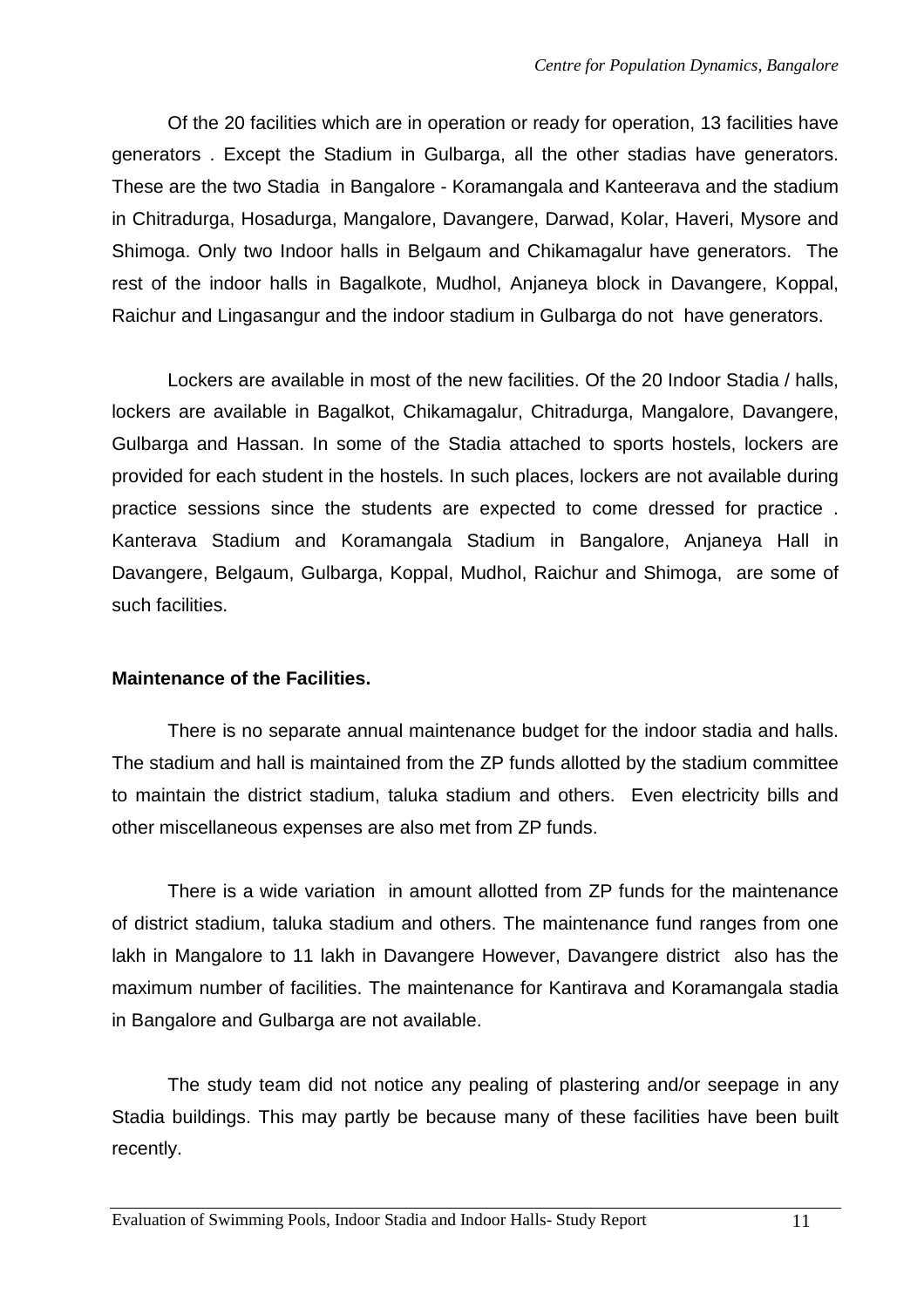The Stadia and halls are being maintained well and any small short comings if any, like dusty rooms and unclean bathrooms, can be easily rectified. Only one building, Anjaneya wrestling hall in Davangere city is in bad shape because there is some legal dispute with regard to the property. The Indoor Stadium in Mysore was recently painted, but the maintenance is not up to the mark.

#### **Staff**

The Indoor stadium/hall and swimming pool is being administered by the Assistant Director stationed at the district head quarters.

There is no specified staff pattern for the appointment of staff and each facility has made appointments. The salaries of temporary staff are met from ZP funds.

A caretaker manages the day-to-day affairs of the facility. Only in Chitradurga, has a specific person been appointed as caretaker and in the rest, no separate caretaker is appointed and this function is performed mostly by the watchman or the Marker. In 12 facilities the watchman, and in 4 facilities the Marker acted as the caretaker.

In some stadia, a district staff member of the DYSS, a coach, or a PT teacher, or teacher from education department or a senior student performs the role of the caretaker.

A minimum of two persons have been appointed on adhoc basis as guard and cleaner to keep the bathrooms and surroundings neat. As mentioned earlier, in many places, the guard is also the caretaker. Cleaners are available in almost all the facilities, either appointed on temporary basis or outsourced. A couple of facilities have two cleaners.

#### **Availability of Coaches and Physio-therapists**

Availability of coaches for training in the facilities are dismally low. Of the total number of facilities and sports disciplines, coaches were available only in 21 per cent of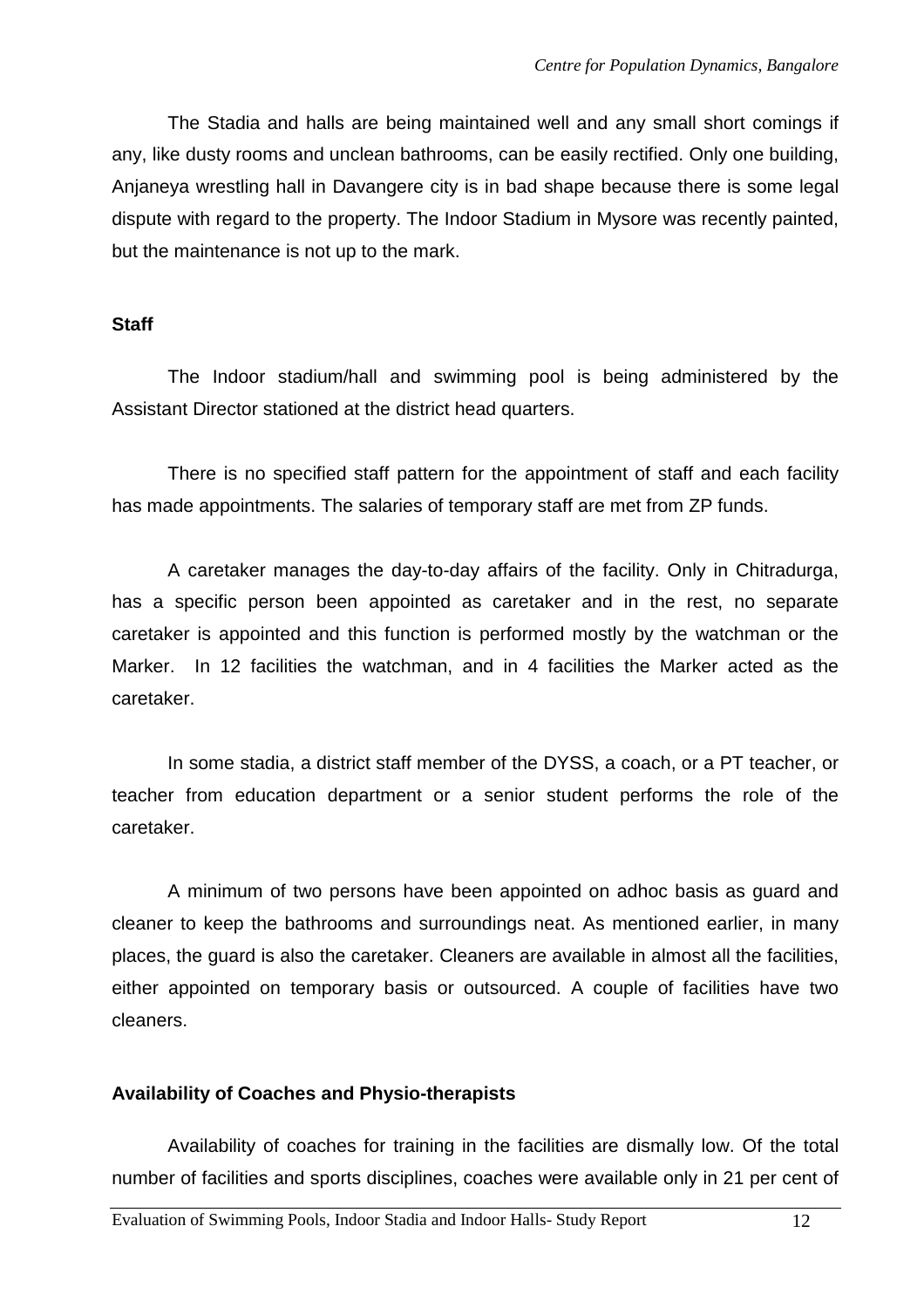the cases. Considering a minimum requirement of one coach for each discipline, there is a requirement of a total number of 36 coaches are required in the stadia/halls which are in operation.

. It was found that professional coaches were available only in Sri Kanteerava Indoor Stadium and Koramangala Indoor stadium in Bangalore. Rooms in these two stadia have been provided to various Sports Association on a rent free basis, and therefore it is not clear whether the Coaches have been provided by the Department or by these Associations.

Coaches are available in the indoor halls which are associated to sports schools, like, in Belgaum (Judo & Wrestling) and in Davangere (Wrestling) and Bagalkote (Wrestling). However, these facilities are not open to the general public.

Multi gym instructor was available in Haveri and Mysore and Basket Ball coach in In Hasan. In Lingsugur in Raichur District, a PT teacher functions as temporary Coach for Badminton.

 The availability of coaches in each Facility, by each type of sport facilities offered, is provided in Table 1.2 at the end of this Chapter.

# **Bylaws for the Use by Public**

Many stadia/halls do not have any bylaws for the use by public.

Often, the bylaws focus only on user fees.

There are contract formats when the facility is out-sourced.

Most facilities, which are out sourced, have been charging quite high user fees.

Despite high collection, most out sourced facilities are also poorly maintained.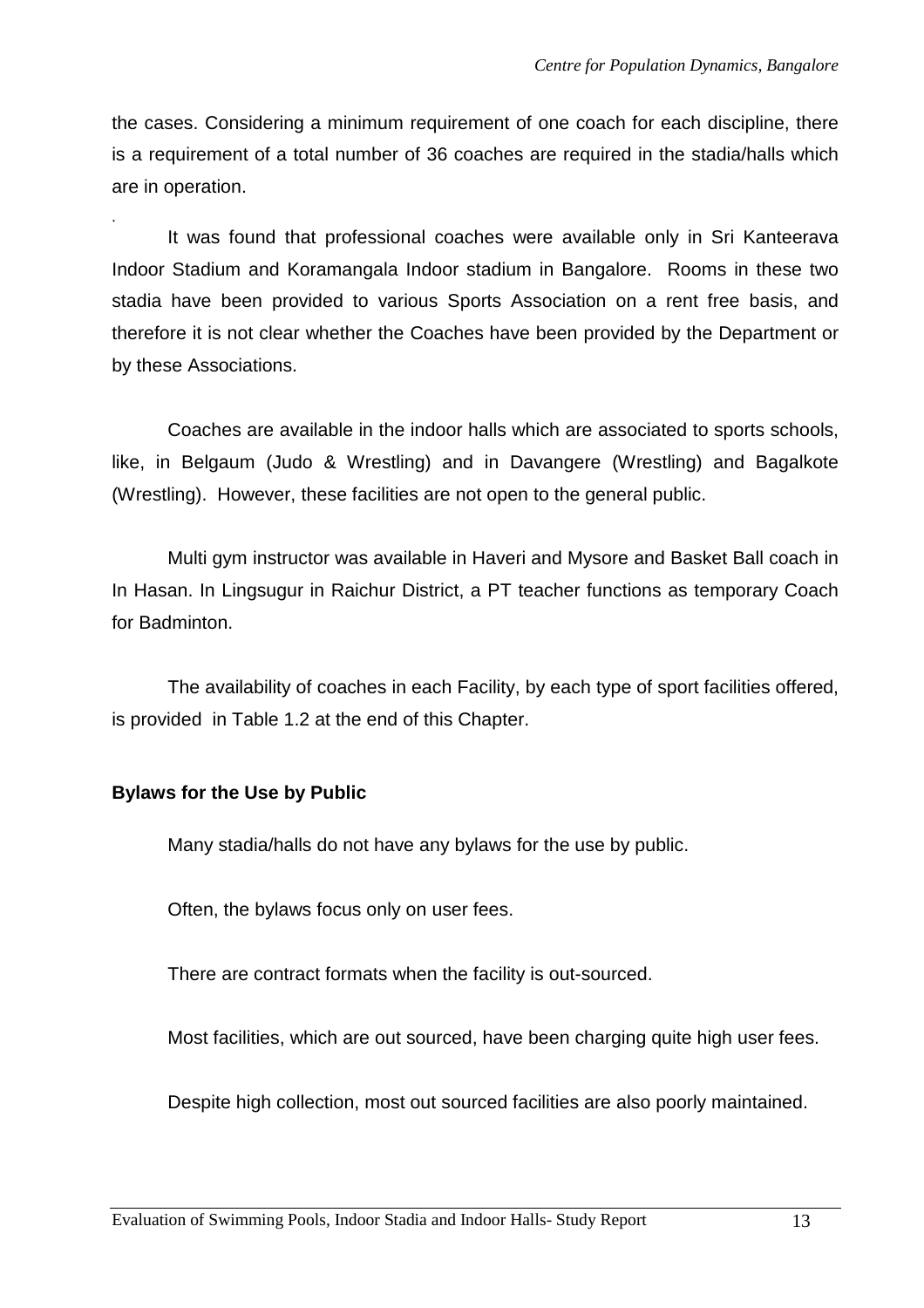The timings, rules and regulations on how to use the amenities is not displayed in many facilities.

#### **User Fee**

All Indoor Stadia charge a user fee for use of the facility. Only in a few indoor halls, mostly those that are used by the students of the sports hostel, the use of facilities are free. There is no uniformity regarding registration and user fees and the monthly user fee is mostly dependent on the sport played. Some facilities charge a one-time registration fees in addition to monthly user fee. Some facilities also have the option of paying on an hourly basis depending on use. In some facilities, the user fees is based on age group, gender, time of the day used, where concession is provided for students, females and non-prime time use. Two facilities, (Hassan and Shimoga) have concessional registration and user fee rates for women.

Mudhol charges a monthly fee of Rs 200 for badminton and Rs 100 for multi gym.

In Chikkamagalur the user fee is Rs 700 per month per person.

In Chitradurga, a one-time registration fee of Rs. 500 is levied and the monthly user fee is dependent on the sport played. The monthly charges per game are Badminton - Rs 300, TT - Rs 100, Billiard – Rs 200, Quash – Rs 200, Chess – Rs 100, and Computer games Rs 10 per hour. Auditorium hiring charge is Rs 5000 per day and 2500 per half day.

In Mangalore, the fee is Rs 500 per month for adults and Rs 200 per month for students. The committee has suggested a revision of Rs 750 per month for adults and Rs 250 per month for students, but this is yet to be implemented due to resistance from the public. The auditorium hiring charges is Rs 5000 per day.

The registration fee is Rs. 2000 in addition to monthly fee of Rs.150 in Gulbarga.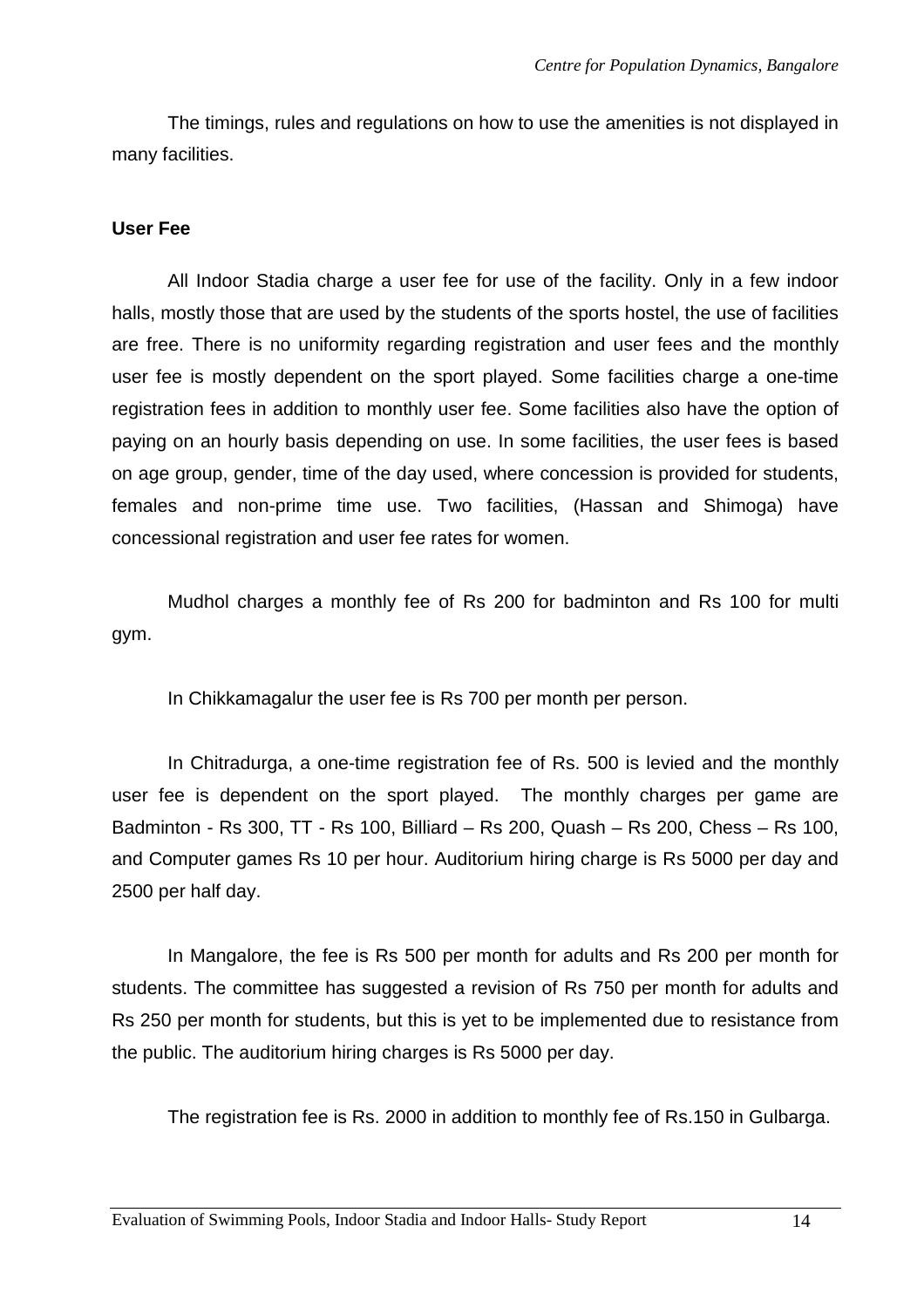In Davangere, users have an option of one-time registering and payment of monthly fees or paying per hour of use. The registration fee for public is Rs. 5000 + 200 monthly , or Rs. 30 per hour . The registration fee for students is Rs. 2000 + 100 monthly and Rs. 30 per hour.

The user fee per person is based on the time of use in Hassan - upto 9.30 and after 3.30 – Rs 1800 per quarterly (three months) and between 9.30 to 3.30 – Rs 1200 per quarterly (three months).

The user fee in Haveri is Rs 100 per month for Badminton for all. For gym it is Rs 250 per month for students and Rs 300 per month for others.

In Raichur, the registration fee is Rs. 500 + Rs 100 per monthly or Rs 10 per hour. The auditorium hiring charges is Rs 5000 per day and 2500 per half day.

In Lingasugur, the user fee for Badminton is Rs. 500 registration + 200 per month, for Multi gym is Rs 160 registration +100 per month and for TT registration is Rs 100 + 50 per month. Auditorium hiring charges is Rs 5000 per day and 2500 per half day.

In Shimoga, the registration is Rs 2000 per year + Rs 200 per month for Males, Rs 1500 per year + Rs 100 per month for Females and Rs 1500 Registration per year + Rs 100 per month for Students. This is the only facility giving concession for females. Despite, this, there are no female users of the stadium.

The indoor stadium in Mysore and Dharawad and indoor halls in Belgaum and Anjaneya block in Davangere are used exclusively by students. Therefore these facilities do not charge any user fees.

#### **Users**

Some of the stadia/halls are used for Dasara sports events or district level events and also for individual sports meet of colleges or schools. This was reported by stadia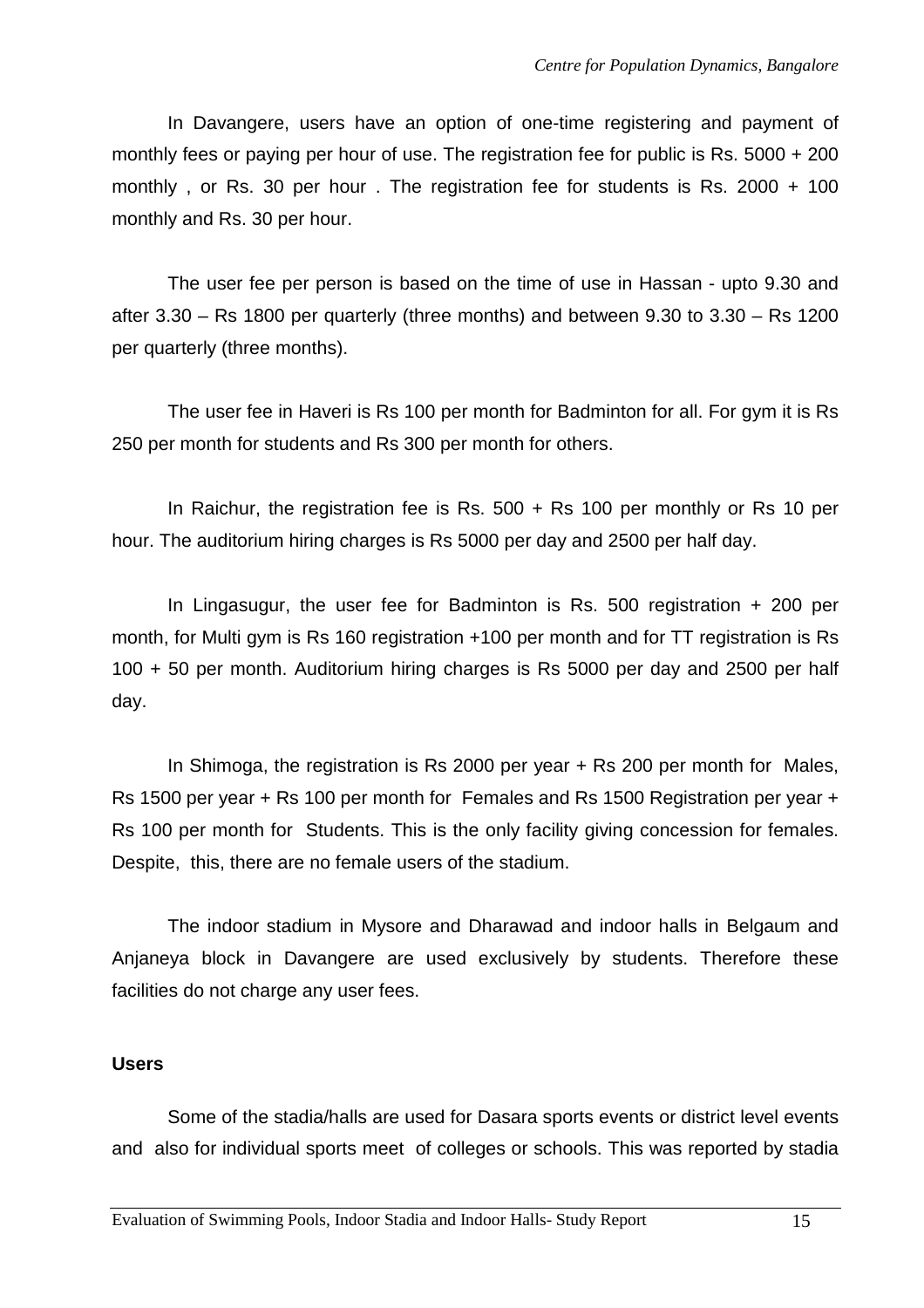in Bangalore, Mysore, Bagalkot, Chikkamagalur, Chitradurga, Davangere, Gulbarga, Raichur, Lingasugur, Mangalore and and Shimoga.

Wide differences in type of users have been observed among the different facilities. This may be a consequence of the user fees levied. Some facilities are used exclusively by students and are not open for others. These include indoor stadium in Mysore and Dharawad and indoor halls in Belgaum and Anjaneya block in Davangere.

Facilities in Hassan, Chitradurga and Gulbarga has a high proportion of users from local government officials and affluent community members, because of good maintenance. The high user fees is perhaps a deterrent for the general public and students.

The number of users varies widely across the facility. The users range from About 40 in Bagalkot and Chikkamagalur to 200 in Davangere for Indoor stadium or hall.

The number of female users is dismally small. There were no female users of indoor stadium or hall despite the fact that Shimoga and Hassan offer concession in user fees for females. Only Chitradurga Stadium had separate Gymnastics for Females.

# **Use of these Facilities for Non-sports Purpose**

 Renting out the stadia for non-sports purpose like entertainment programmes, seminars, job melas, exhibitions, etc is occasionally resorted to, for earning additional revenue to sustain the up-keep of the stadia. Except the Stadia in Bangalore and Mysore, none of the other stadia has been used for non-sports purposes.

Since it is proposed to upgrade all the indoor stadia and halls with wooden floors in future, the letting out of the stadia for non-sports use should be done with caution.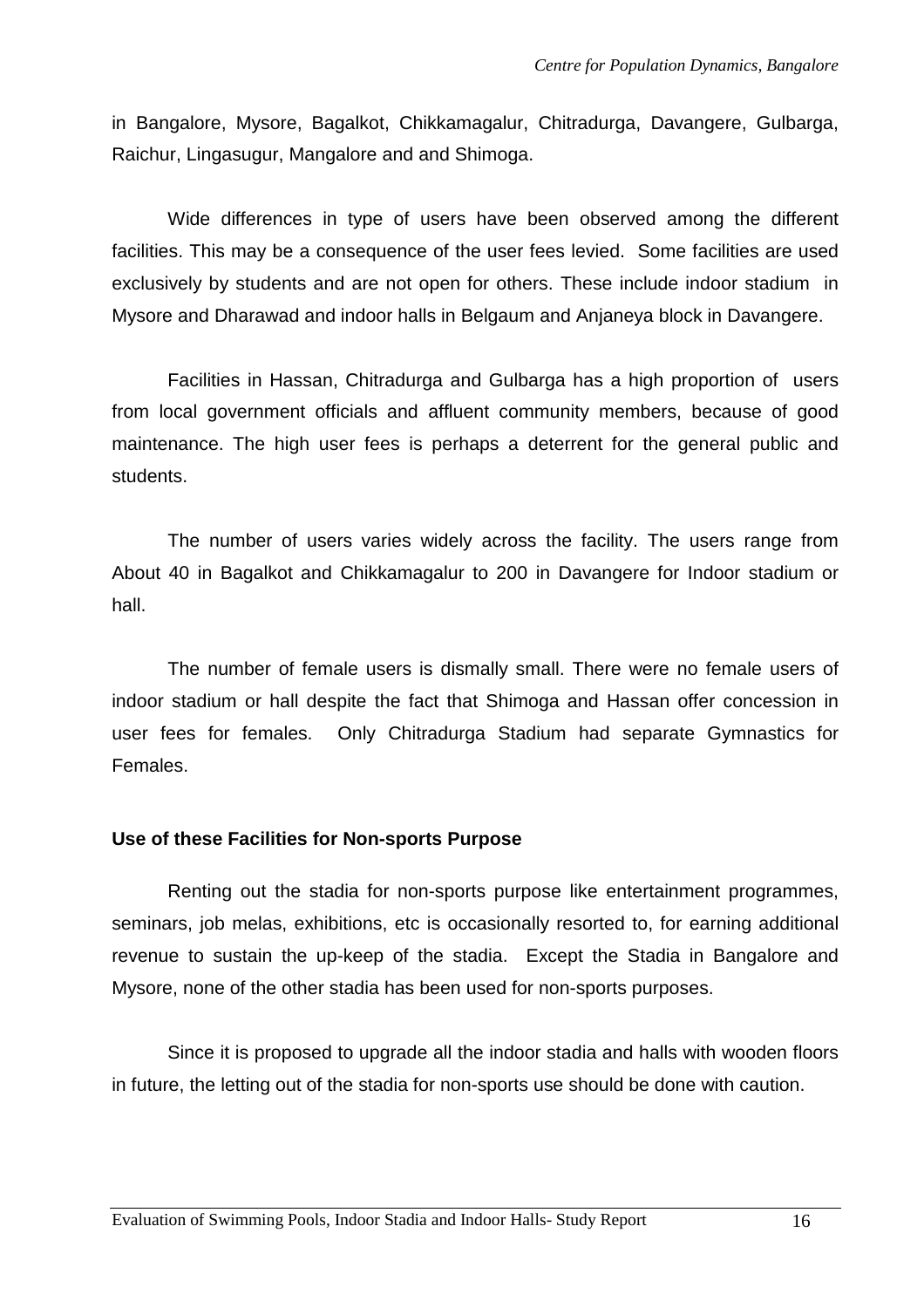#### **Revenue Generated by These Facilities**

 The stadia in Bangalore and Mysore have generated considerable revenue during last year, especially from rents accrued from non-sports events like seminars, exhibitions and the like. The main hall of the stadia in Bangalore and Mysore is reserved exclusively for sports events due to the expensive infrastructure and high running cost on account of powerful lights and air conditioning. These complexes have fairly large rooms which are mainly used by the sportspersons for practice. Some rooms have been given to various sports associations for use of sports persons. The stadia do not collect any user fee or registration.

It was difficult to collect information regarding revenues generated by these facilities as the records are in ledgers and vouchers. Consolidated figures were not available. However, an attempt was made to estimate the revenues generated by these facilities to assess sustainability of and demand for these facilities. About Rs 40 lakh revenue was collected from Koramangala indoor stadium by way of renting the facility for seminars and other non-sports events. The revenue collected from the Kanteerava indoor stadium is not available, but it was reported that the stadium complex had collected large revenue in the last year which met the maintenance cost. The Mysore indoor stadium also collected revenue of about Rs 6,33,412 in the last year from rents.

Upgrading of these facilities to wooden floor would curtail their renting out for non-sports activities thereby reducing income generation.

 Some of the other stadia/halls have also generated some revenue. It was estimated that Mangalore had collected Rs 4 lakh, followed by Shimoga 3.5 lakh and Davangere about 3 lakh in the last year from sports events, registration and user fees.

The other stadia/halls had collected revenues ranging from 10,000 in Bagalkot to Rs 60,000 in Mudhol.

The stadia/halls in Belgaum, Anajaneya block in Davangere, and Dharwad have not generated any revenue since they do not collect any user fees.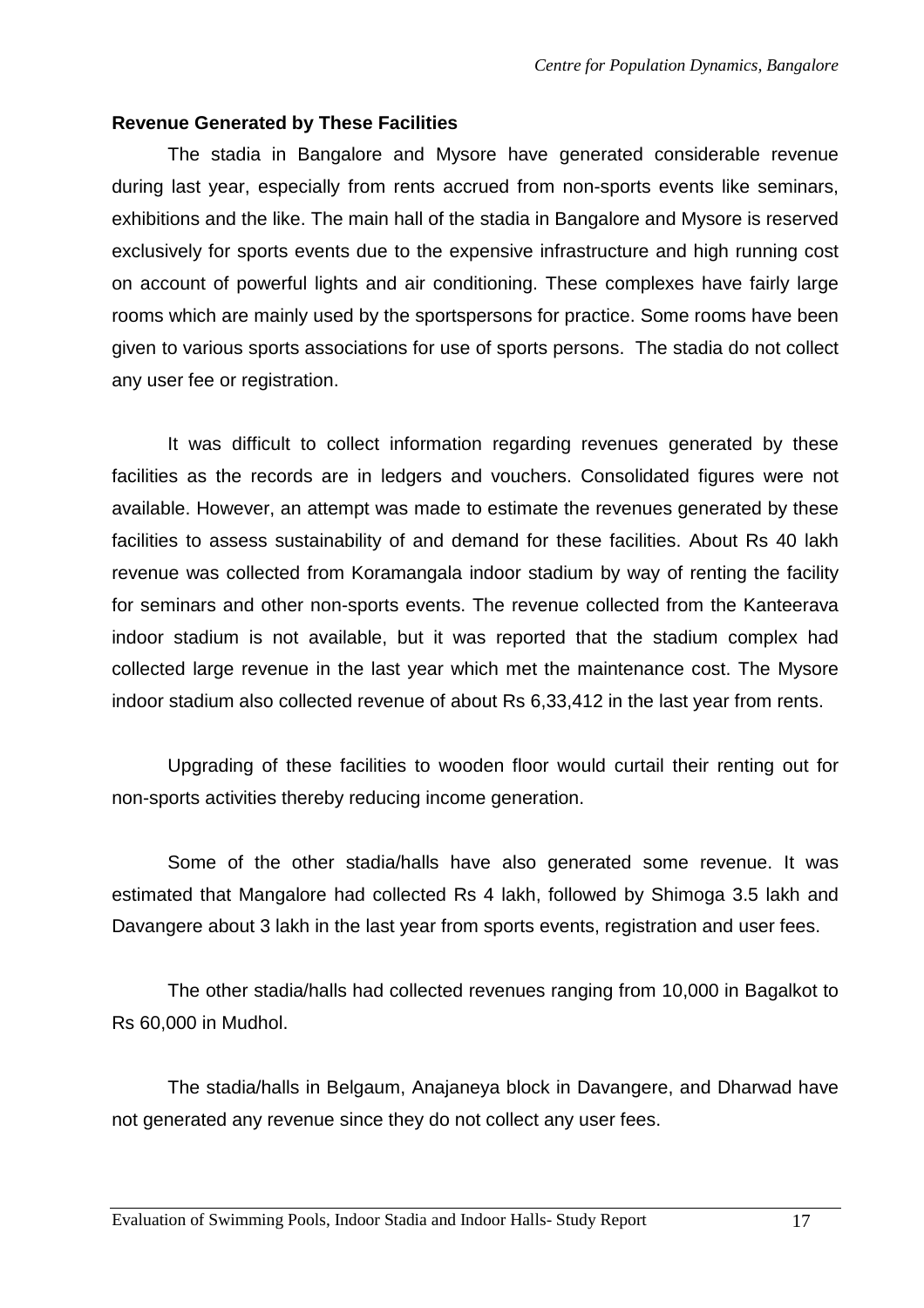In Chitradurga and Hassan, where indoor stadium and swimming pool are in one complex, consolidated accounts are being maintained. These two facilities have recorded a consolidated revenue of 2.82 lakhs in Chitradurga and 1.75 lakhs in Hassan.

 The facilities have potential to generate revenue if there is some regulatory mechanism in the form of advertisement, norms of user and registration fee and other bylaws to govern these facilities. Revenue generation can be enhanced if the stadia/halls are made professional by providing quality equipments and amenities including coaches and other facilities.

#### **Maintenance of Records**

The office of the Assistant Director maintains the accounts.

Ledgers are maintained with user name and money received on daily basis.

Vouchers are issued for each payment and the amount is deposited in the Treasury on a periodic basis.

# **Timings of the Use of Facility**

Usually many facilities are used in the morning 5 to 10 and evening 4 to 9. Except the Indoor Stadium in Hassan, none of the other facilities are open through out the day. Indoor stadia and halls in Bagalkote, Mudhol, Sri Kanteerava Indoor Stadium in Bangalore, Belgaum, Davangere, including Anjaneya Block, Gulbarga, Haveri, Mysore, Raichur, Lingasugur and Shimoga are open on all the days of the week.

Except Chitradurga. none of the other facilities display prominently the timings and rules for using.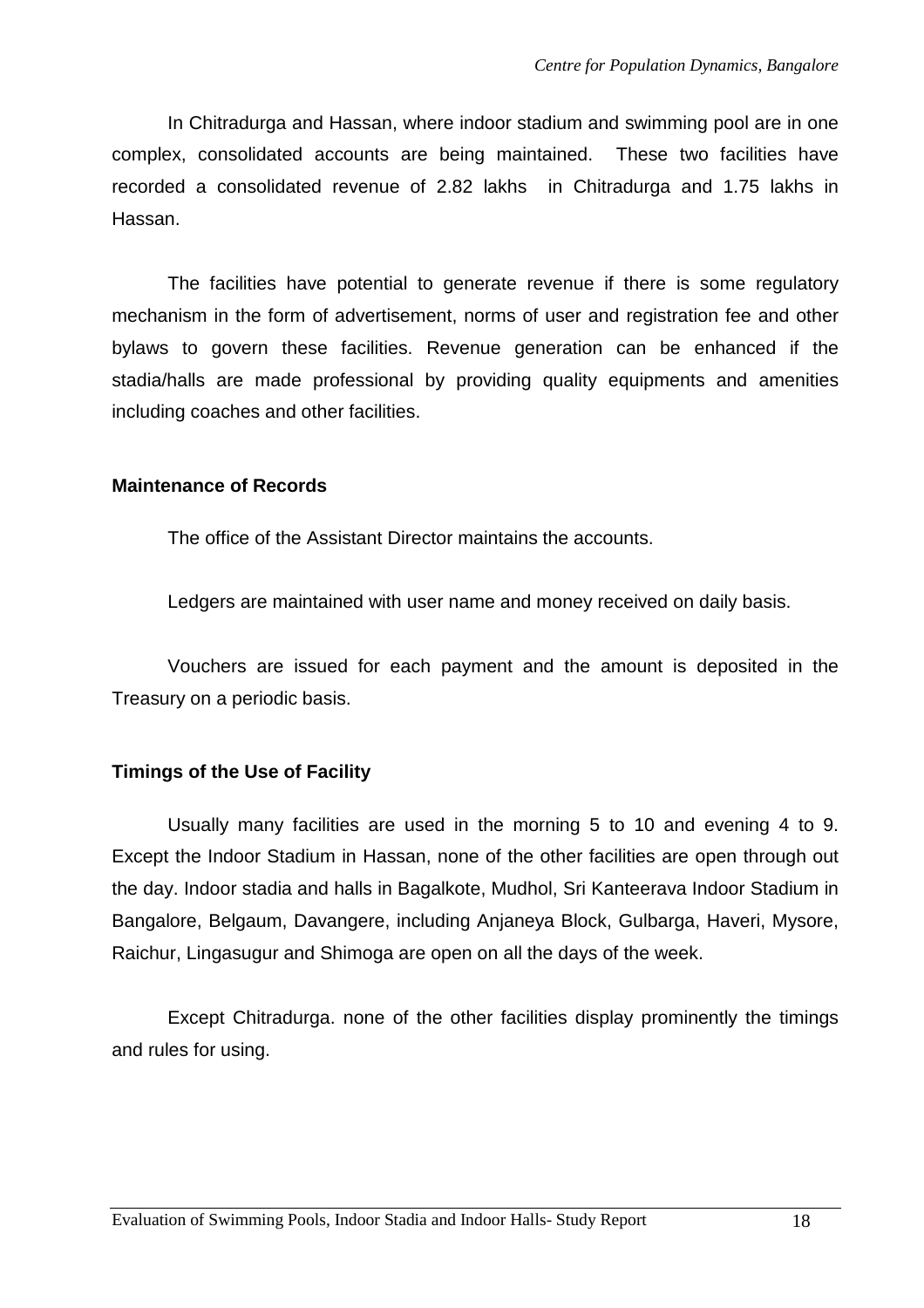| <b>District</b>     | City                             | Facility              | <b>Status</b>                 | Remarks                                                                                                                         |
|---------------------|----------------------------------|-----------------------|-------------------------------|---------------------------------------------------------------------------------------------------------------------------------|
|                     | Chitradurga                      | <b>Indoor Stadium</b> | Completed                     | Operational since 1998                                                                                                          |
| Chitradurga         | Hosadurga                        | <b>Indoor Hall</b>    | <b>Under Progress</b>         | Half the work completed                                                                                                         |
|                     | Davangere                        | Indoor Stadium        | Completed                     | Operational since 2008                                                                                                          |
| Davangere           | Anjaneya Block                   | <b>Indoor Hall</b>    | Completed                     | Operational since many years.<br>Only for wrestling students use                                                                |
|                     | Honnali                          | <b>Indoor Hall</b>    | <b>Under Progress</b>         | Earth work started                                                                                                              |
| Kolar               | Kolar                            | Indoor Stadium        | Floor work to<br>be Completed | Inaugurated, but not yet ready for<br>use as floor has to be completed                                                          |
| Chikkabalapur       | Chikkabalapur                    | Indoor Hall           | <b>Under Progress</b>         | Half the work completed                                                                                                         |
| Mandya              | Mandya                           | Indoor Stadium        | <b>Under Progress</b>         | Half the work completed                                                                                                         |
| Mysore              | <b>Mysore</b>                    | Indoor Stadium        | Completed                     | Operational since 1996                                                                                                          |
| Bangalore           | Sri Kanteerava<br>Indoor Stadium | Indoor Stadium        | Completed                     | Operational since 1997                                                                                                          |
| Urban               | Koramangala<br>Indoor Stadium    | <b>Indoor Stadium</b> | Completed                     | Operational since 1997                                                                                                          |
| Raichur             | Raichur                          | <b>Indoor Hall</b>    | Completed                     | Operational since 1996                                                                                                          |
|                     | Lingasugur                       | Indoor Hall           | Completed                     | Operational since 2002                                                                                                          |
| <b>Bidar</b>        | <b>Bidar</b>                     | Indoor Stadium        | <b>Under Progress</b>         | About 70 per cent completed                                                                                                     |
| Bijapur             | Bijapur                          | Indoor Stadium        | Completed                     | Not yet inaugurated                                                                                                             |
|                     | Bagalkote                        | <b>Indoor Hall</b>    | Completed                     | Operational since 2002                                                                                                          |
| Bagalkote           | Mudhol                           | <b>Indoor Hall</b>    | Completed                     | Operational since 2005                                                                                                          |
|                     | Jamakhandi                       | <b>Indoor Hall</b>    | <b>Under Progress</b>         | Work not yet started                                                                                                            |
| Gulbarga            | Gulbarga                         | Indoor Stadium        | Completed                     | Operational since 1999                                                                                                          |
| Koppal              | Koppal                           | Indoor Hall           | <b>Under Progress</b>         | Half the work completed                                                                                                         |
| Haveri              | Haveri                           | <b>Indoor Hall</b>    | Completed                     | Operational since January 2011                                                                                                  |
|                     | Shiggaon                         | Indoor Hall           | <b>Under Progress</b>         | Work completed                                                                                                                  |
| Dharwar             | Dharwar                          | <b>Indoor Stadium</b> | Completed                     | Operational since January 2011.<br>Only students are using the<br>facility. Bylaws are being<br>prepared for the use of public. |
| Belgaum             | Belgaum                          | <b>Indoor Hall</b>    | Completed                     | Operational since July 2010                                                                                                     |
| Dakshina<br>Kannada | Mangalore                        | <b>Indoor Stadium</b> | Completed                     | Around 2002, Swimming pool<br>attached with the indoor stadium.<br>Pool is maintained by the<br>corporation.                    |
| Udupi               | Udupi                            | <b>Indoor Stadium</b> | Completed                     | Almost (95 per cent) ready and it<br>may take a month to inaugurate                                                             |
| Shimoga             | Shimoga                          | Indoor Stadium        | Completed                     | Operational since April 2010                                                                                                    |
| Chikkamagalur       | Chikkamagalur                    | Hall                  | Completed                     | Operational since March 2007.<br>Only Multi gym and it is also<br>outsourced at 70:30 for the<br>contractor and the department. |
| Hassan              | Hassan                           | Indoor Stadium        | Completed                     | <b>Operational since November</b><br>2010, Swimming pool attached                                                               |

# **Table 1.1: Current status of All Facilities by District.**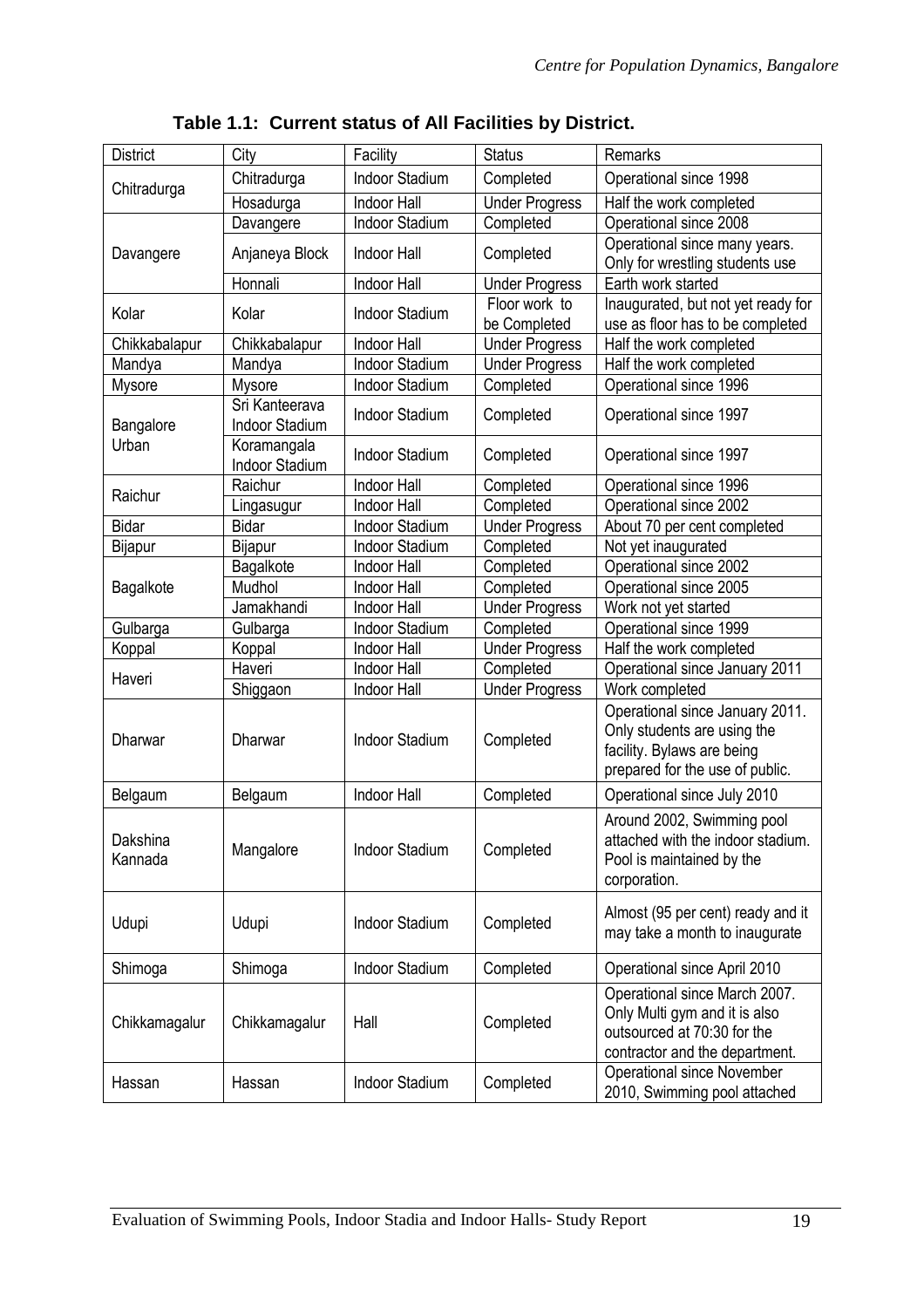| Stadium                              | Sport Facility available     | Coaches   | Remarks                                 |
|--------------------------------------|------------------------------|-----------|-----------------------------------------|
| Bagalkote                            | <b>Badminton</b>             | <b>No</b> |                                         |
|                                      | Wrestling                    | Yes       |                                         |
| Mudhol                               | <b>Badminton</b>             | <b>No</b> |                                         |
|                                      | Multi Gym                    | <b>No</b> |                                         |
|                                      | Gymnastics                   | Yes       |                                         |
|                                      | <b>Basket ball</b>           | Yes       |                                         |
| Sri Kanteerava Indoor                | Volley ball                  | Yes       | Used by the students or                 |
| Stadium                              | <b>Hand ball</b>             | Yes       | associations                            |
|                                      | Tae kwon do (kick<br>boxing) | Yes       |                                         |
|                                      | Gymnastics                   | Yes       |                                         |
|                                      | <b>Basket ball</b>           | Yes       |                                         |
| Koramangala Indoor<br><b>Stadium</b> | Volley ball                  | Yes       | Used by the students or<br>associations |
|                                      | Hand ball                    | Yes       |                                         |
|                                      | Yoga                         | Yes       |                                         |
|                                      | Judo                         | Yes       |                                         |
| Belgaum                              | Wrestling                    | Yes       | Used by the students                    |
|                                      | Gymnastics                   |           |                                         |
| <b>Bijapur</b>                       | <b>Basket ball</b>           |           | Not yet started                         |
|                                      | Volley ball                  |           |                                         |
| Chikkamagalur                        | Multi Gym                    | <b>No</b> |                                         |
|                                      | <b>Gymnastics for Males</b>  | No        |                                         |
|                                      | Gymnastics for<br>Females    | <b>No</b> |                                         |
|                                      | Badminton                    | <b>No</b> |                                         |
|                                      | <b>Table Tennis</b>          | <b>No</b> |                                         |
| Chitradurga                          | <b>Billiards</b>             | <b>No</b> |                                         |
|                                      | Carom                        | <b>No</b> |                                         |
|                                      | <b>Chess</b>                 | Yes       |                                         |
|                                      | <b>Computer Games</b>        | No        |                                         |
|                                      | Squash Court                 | No        |                                         |
|                                      | Multi Gym                    | <b>No</b> |                                         |
|                                      | Badminton                    | No        |                                         |
| Mangalore                            | <b>Table Tennis</b>          | No        |                                         |
|                                      | <b>Weight Lifting</b>        | Yes       |                                         |
|                                      | <b>Basket ball</b>           | No        |                                         |
|                                      | Badminton                    | Yes       |                                         |
| Davangere                            | <b>Table Tennis</b>          | No        |                                         |
| Anjaneya Block                       | Wrestling                    | Yes       | Used by the students                    |

**Table 1.2 Sport Facilities and Availability of Coaches**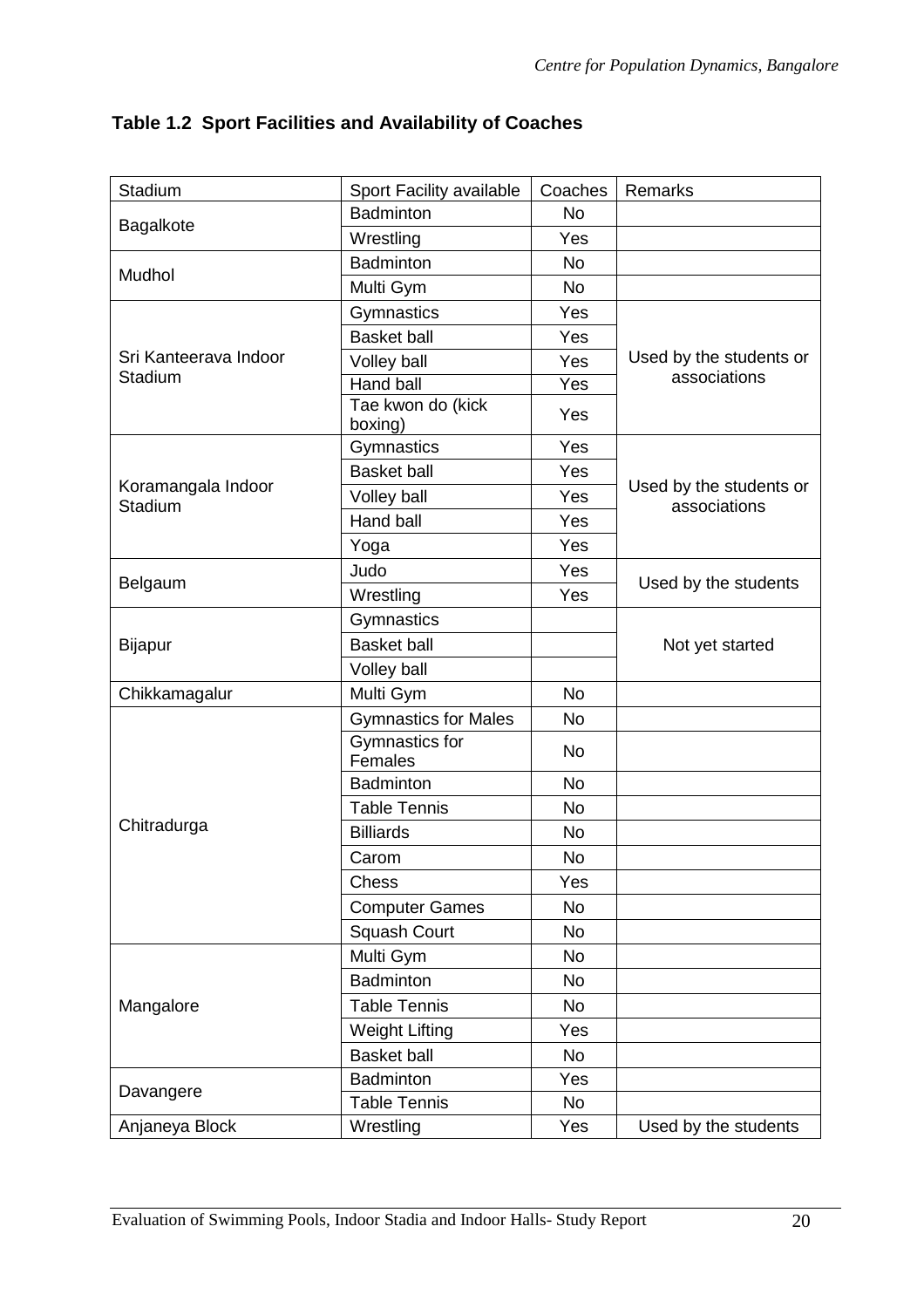| Stadium       | Sport Facility        |           |                                    |
|---------------|-----------------------|-----------|------------------------------------|
|               | available             | Coaches   | Remarks                            |
| Dharwad       | Badminton             | <b>No</b> |                                    |
|               | <b>Table Tennis</b>   | <b>No</b> |                                    |
|               | Badminton             | <b>No</b> |                                    |
| Gulbarga      | Multi Gym             | <b>No</b> |                                    |
|               | Badminton             | <b>No</b> |                                    |
|               | <b>Basket ball</b>    | Yes       |                                    |
|               | <b>Table Tennis</b>   | <b>No</b> |                                    |
| Hassan        | Multi Gym             | <b>No</b> |                                    |
|               | Carom                 | <b>No</b> |                                    |
|               | Chess                 | <b>No</b> |                                    |
|               | Squash Court          | <b>No</b> |                                    |
|               | <b>Badminton</b>      | <b>No</b> | Temporary coaches                  |
| Haveri        | Multi gym             | Yes       | from local talent was<br>appointed |
|               | Badminton             |           |                                    |
|               | Volley ball           |           | Inaugurated, but work              |
| Kolar         | <b>Basket ball</b>    |           | not completed                      |
|               | <b>Table Tennis</b>   |           |                                    |
|               | <b>Badminton</b>      | Yes       |                                    |
|               | Volley ball           | Yes       |                                    |
| <b>Mysore</b> | <b>Basket ball</b>    | Yes       |                                    |
|               | Wrestling             | <b>No</b> |                                    |
|               | <b>Table Tennis</b>   | <b>No</b> |                                    |
|               | Multi Gym             | <b>No</b> |                                    |
| Raichur       | Badminton             | <b>No</b> |                                    |
|               | <b>Table Tennis</b>   | <b>No</b> |                                    |
|               | Multi Gym             | <b>No</b> |                                    |
| Lingasugur    | <b>Badminton</b>      | <b>No</b> | PT teacher is temporary<br>coach   |
|               | <b>Table Tennis</b>   | <b>No</b> |                                    |
|               | <b>Badminton</b>      | Yes       |                                    |
|               | Multi Gym             |           | Badminton is being                 |
|               | Table Tennis          |           | played and there is                |
| Shimoga       | <b>Weight Lifting</b> |           | provision for other                |
|               | <b>Basket ball</b>    |           | sports                             |
|               | <b>Squash Court</b>   |           |                                    |

**Table 1.2 Sport Facilities and Availability of Coaches (contd)**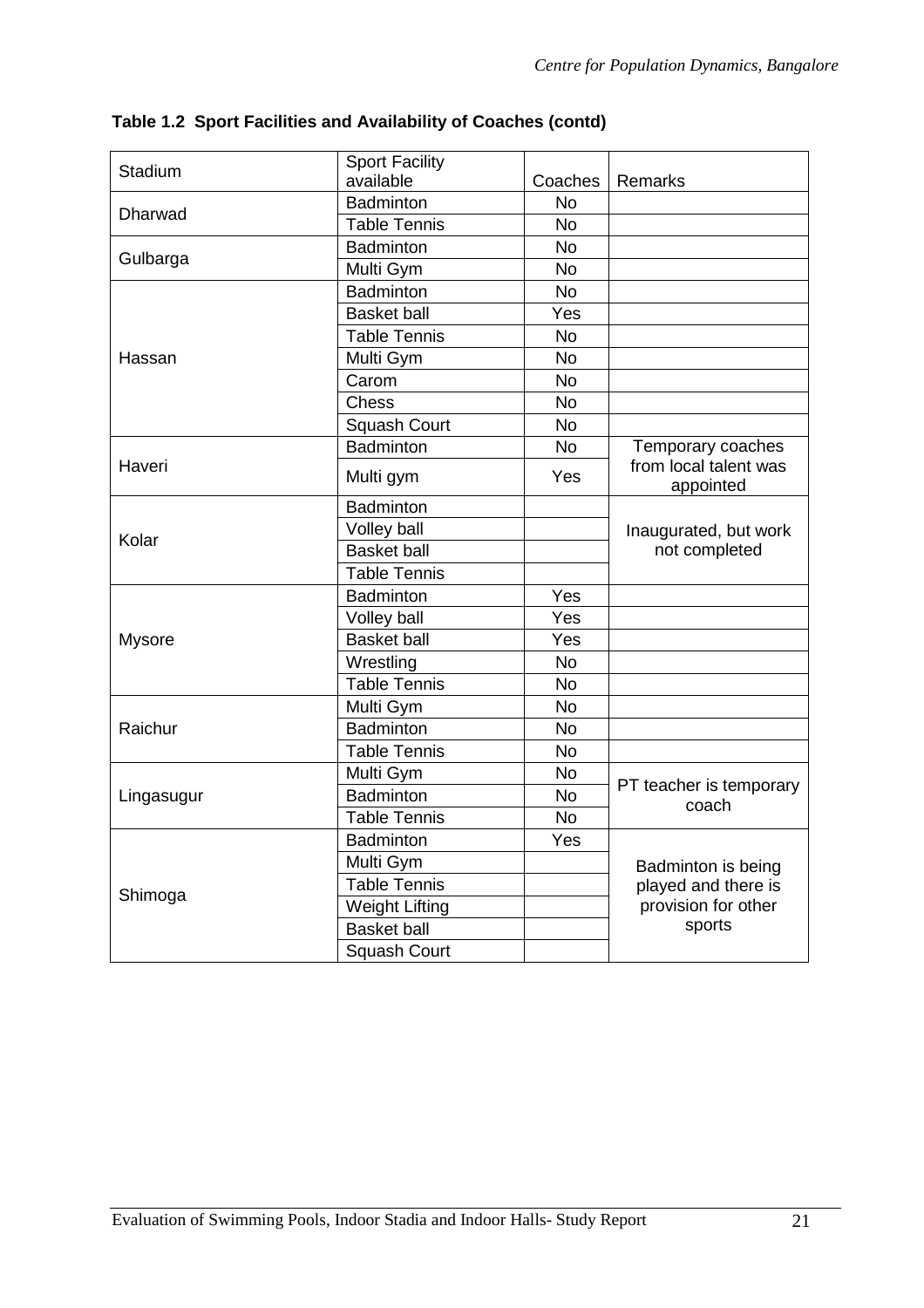# **Chapter 2 PROFILE AND PERCEPTIONS OF USERS OF INDOOR STADIA AND HALLS**

This Chapter describes the kind of people who use the Indoor Stadia and Halls and their perceptions regarding amenities provided in the Facility. The information elicited was based on the gender, age, educational level and occupation of the user. Besides the profile of the user, other questions regarding the facilities like the discipline of sports played, availability of coach, payment of user fee, was also included. The opinion of the user on user fee, facilities provided, gaps in the facilities, problems while using the facilities and suggestions to improve the facilities was also elicited.

About 274 such exit- interviews were conducted from user of the indoor Stadia and halls. The data have been presented in the Table at the end of this Chapter.

# **Socioeconomic and demographic profile.**

About 59 per cent of indoor stadia/halls users were in the age group between 10 and 24, indicating that the facilities are mainly used by the youths.

A majority of 61 per cent of users had passed college and above or were still studying in college.

Students were the main users accounting for 36 per cent of the stadium users. About 10 per cent of the users were Government employees. The remaining users included private company employees, self-employed, and others.

As can be seen in the following Chart, the users of indoor stadia/halls were predominantly males. There were only 7 per cent female users as compared to 93 per cent males. While this figure is based on the number available in the Facility on the day of the Field team's visit, it is indicative of the skewed gender balance.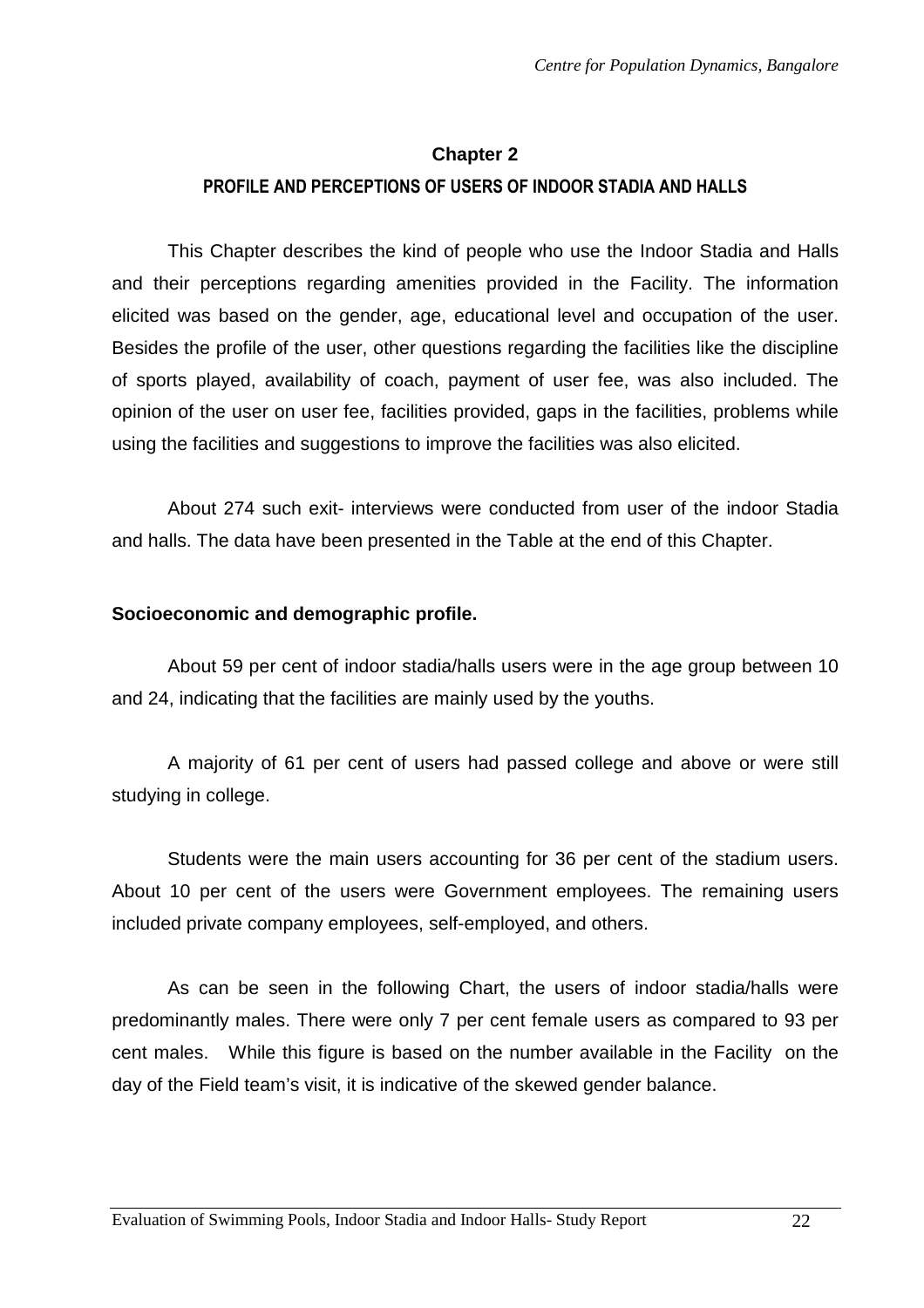

#### CHART 1 – PERCENTAGE DISTRIBUTION OF USERS BY GENDER

# **Games played and availability of coach**

A majority of the respondents said that they come to the indoor stadia/halls to play badminton, as reported by 151 persons. Others who came to the indoor stadia/halls were for gym (71), other sports like Judo (5), Wrestling (44), Table tennis (25), Basket ball (43), Hand ball (10), Billiards (4), Carom (32) and Chess (24).

There is a need for Department coaches in most disciplines. Except for Wrestling, where about 80 per cent of the respondents confirmed the availability of Department coaches, and Basket ball and hand ball, where about 50 per cent reported availability of Department coach, users of all other disciplines reported less than 50 per cent availability of coaches. Badminton, which is the most popular in terms of user strength, reported the least availability of coach at 25 per cent. Availability of department coach was reported for Gym ( 41 per cent) Table tennis (38 per cent) and Chess(29 per cent) Billiards and carom had 25 per cent availability of coach.

Only about 32 per cent of the respondents were using indoor stadia/halls for more than 12 months. About 28 per cent have been using the stadium / hall for less than 2 months. This is significant since quite a few of the stadia and halls were operational for more than two years, and about six of them are more than 10 years old.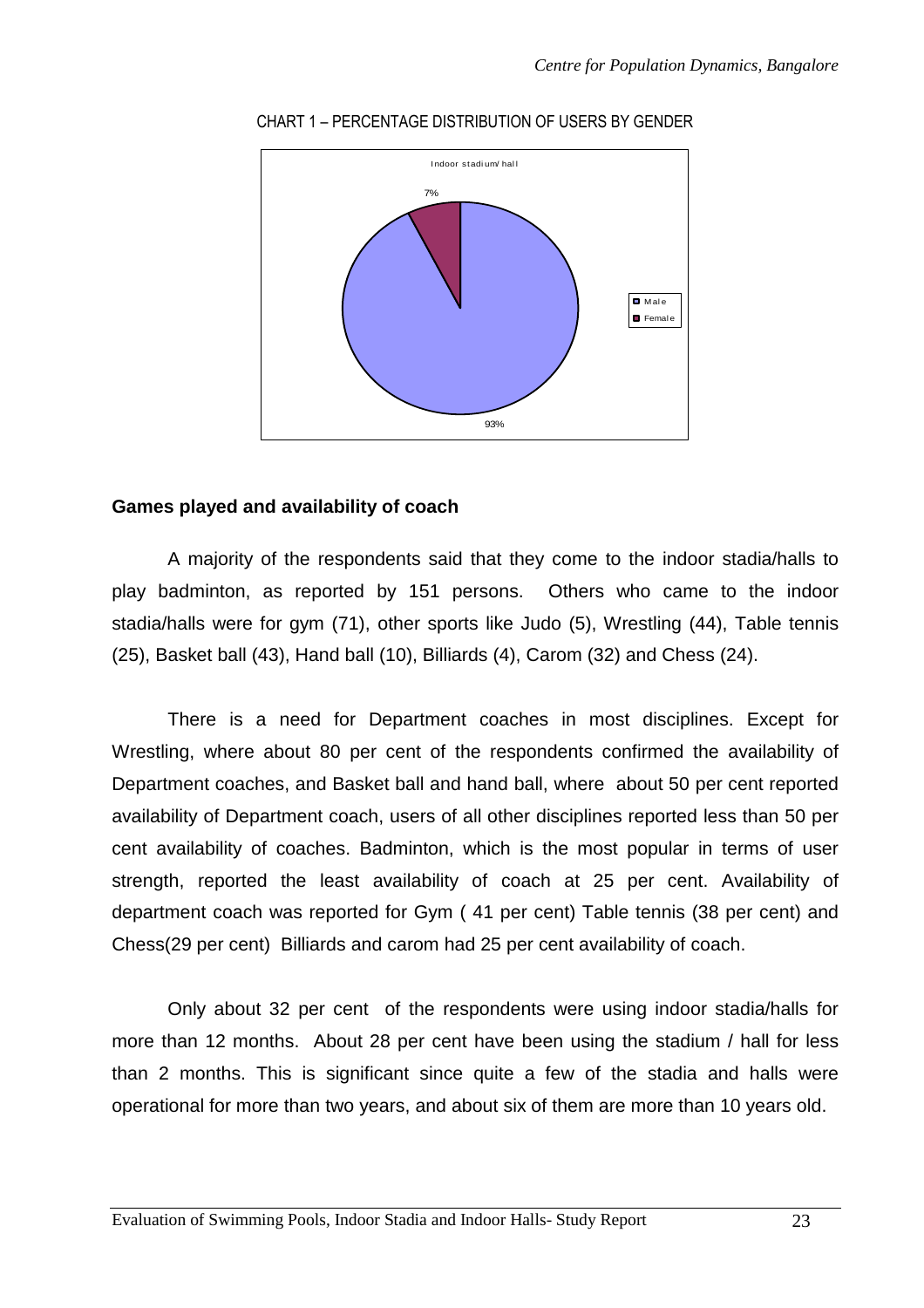#### **Reasons for using the facility**

 About 27 per cent of the respondents had used other facilities before coming to the Department facility. The main reasons for using the Department facility was good facilities and amenities as perceived by 34 per cent of the respondents and for improving physical fitness as perceived by 23 per cent of the users. The former would indicate that the government facilities is as good as the other facility, presumably private facilities since there are not many government facilities in places other than Bangalore.

#### **User fees**

A little more than half of the users of indoor stadia/halls paid user fee. About 59 per cent of the users, mainly those using the indoor stadia, reported paying of user fee. The respondents had reported many varieties of payment of user fee. About 77 per cent reported monthly payment of user fee, followed by 11 per cent quarterly, 12 per cent reported paying registration and monthly payment for indoor stadia/halls.

Users of the indoor stadia seem to prefer paying monthly fees.

 The monthly fee paid by most of the users of indoor stadia/halls was Rs 100 or Rs. 200. The general registration fee was Rs 1000 or 2000, which was followed by monthly payment of Rs 200. Almost all the users of indoor stadia who paid quarterly fees, reported paying a fee of Rs. 1800 per quarter.

 About 80 per cent of user of indoor stadia/halls felt that the fee is reasonable. Those who felt that the fee was high, generally suggested that the fee should be reduced to half of what they paid right now. The following matrix will indicate the current fees paid and the fee considered reasonable by the users.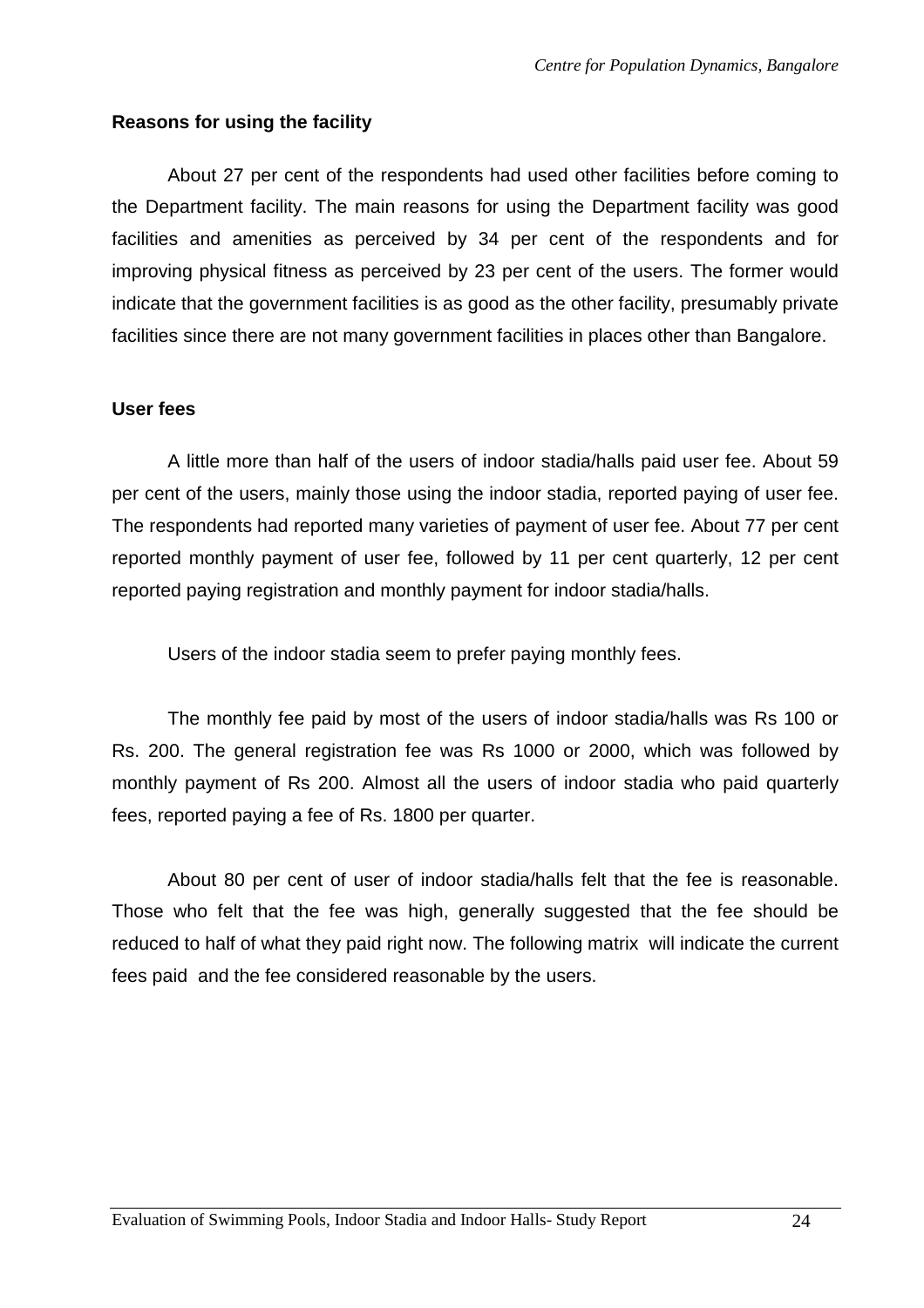| paid<br>Fee  |                | Suggested amount |    |                |     |      |                |     |     |     |     |                |
|--------------|----------------|------------------|----|----------------|-----|------|----------------|-----|-----|-----|-----|----------------|
| currently    | 50             | 60               | 70 | 75             | 100 | 1200 | 150            | 200 | 300 | 400 | 500 | <b>Total</b>   |
| 100          | $\overline{2}$ | 1                | ٠  | $\overline{2}$ |     |      |                |     |     |     |     | 6              |
| 150          | 1              |                  |    |                |     |      |                |     |     |     |     |                |
| 160          | 1              |                  |    |                |     |      |                |     |     |     |     |                |
| 180          |                |                  |    |                | 1   |      | 1              |     |     |     |     | $\overline{2}$ |
| 200          | 1              |                  |    |                | 10  |      | 8              |     |     |     |     | 19             |
| 350          |                |                  |    |                |     |      |                | 1   |     |     |     |                |
| 480          |                |                  |    |                | 1   |      |                |     |     |     |     |                |
| 500          | 1              |                  |    |                |     |      | $\overline{2}$ |     |     |     |     | 3              |
| 1800         |                |                  |    |                |     |      |                |     | 1   | 4   | 4   | 3              |
| 2500         |                |                  |    |                |     | 1    |                |     |     |     |     |                |
| <b>Total</b> | 6              | ◢                | ٠  | $\overline{2}$ | 12  | 1    | 11             | 1   | ٠   |     |     | 38             |

 About 73 per cent of users of indoor stadia/halls were willing to pay more if improved facilities and equipment are provided. The suggested increase ranged upto four times the current user fees. compared to fee paid by the user. The more often suggested increase in user fee with additional facilities for indoor stadia/halls was 100 per cent increase from the fee paid by the user in 33 per cent cases, followed by 50 per cent increase in 25 per cent of cases and 33 per cent increase in 13 per cent of cases. The following matrix will indicate the current fees paid and the increased amount that the users are willing to pay for additional facilities .

| Fee paid     | Additional amount |     |     |     |                |     |                |      |      |      |                |
|--------------|-------------------|-----|-----|-----|----------------|-----|----------------|------|------|------|----------------|
|              | 150               | 175 | 200 | 250 | 300            | 400 | 500            | 1500 | 3000 | 3500 | <b>Tota</b>    |
| 100          | 9                 |     | 13  | 3   |                |     | $\overline{2}$ |      |      |      | 27             |
| 150          |                   | 1   | 4   | 1   |                |     |                |      |      |      | 6              |
| 180          |                   |     |     |     | 1              |     |                |      |      |      | 1              |
| 200          |                   |     |     |     | 1              |     |                |      |      |      |                |
| 300          |                   |     |     |     |                | 1   |                |      |      |      |                |
| 480          |                   |     |     |     |                |     | 4              |      |      |      |                |
| 500          |                   |     |     |     |                |     |                | ٠    |      |      |                |
| 1800         |                   |     |     |     |                |     |                |      |      | ◀    | $\overline{2}$ |
| <b>Total</b> | 9                 | 1   | 17  | 4   | $\overline{2}$ |     | 3              |      |      | ٠    | 40             |

Note: Data available only for 40 cases out of the total 89

With regard to increased facilities, the respondents desired drinking water (9 per cent), followed by equipment (8 per cent), Good maintenance (6 per cent), provision for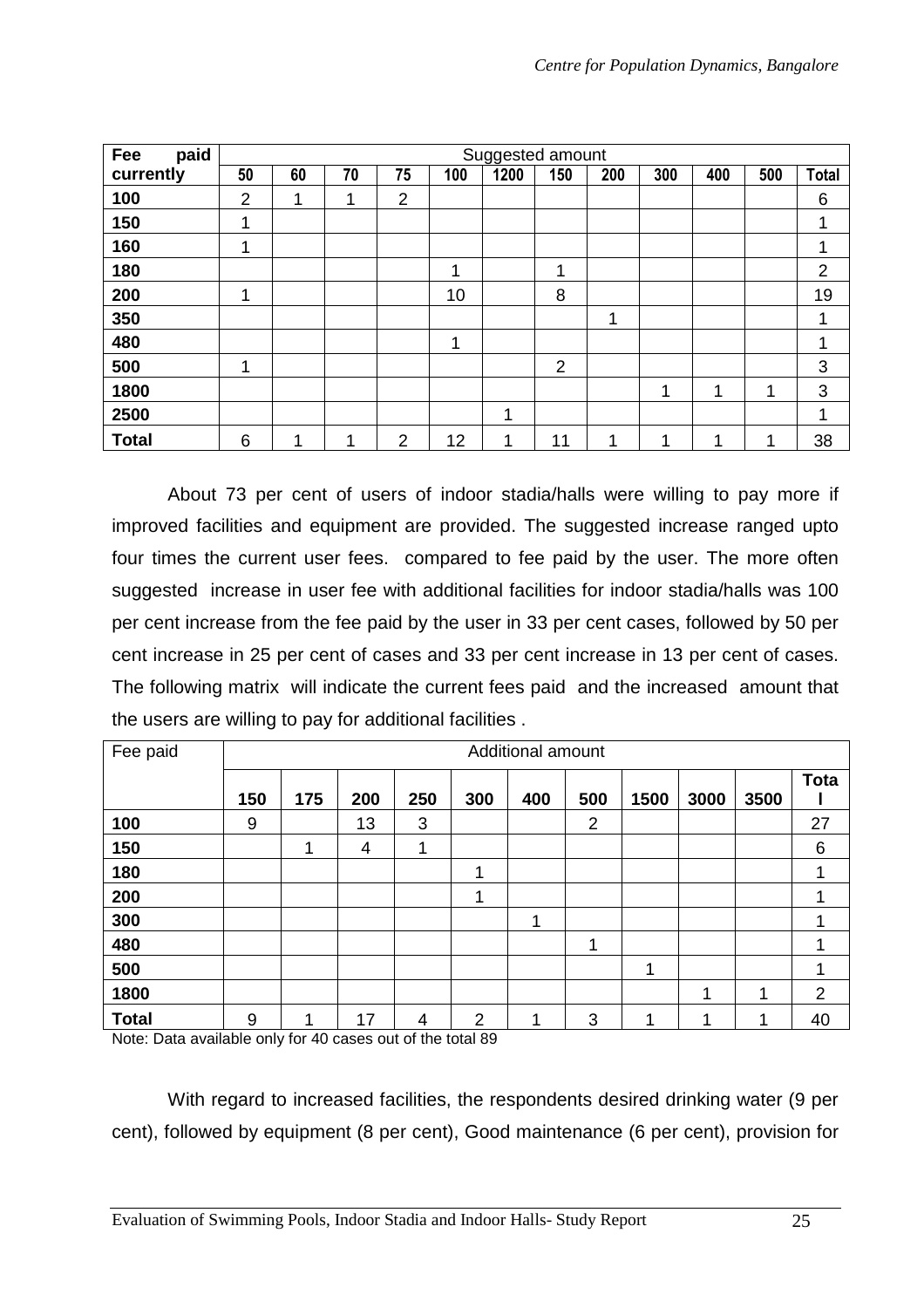more games (5 per cent), coaches (4 per cent) and more space (3 per cent) for indoor stadia/halls.

#### **Time of use**

 The most preferred time of use was from 6 to 10 either in the morning or evening. About 83 per cent of user of indoor stadia/halls conformed to this time, followed by 15 per cent during 1 PM to 6 PM.

# **Amenities in the facilities**

 About 61 per cent respondents said that there was bus facility to reach the indoor stadia/halls.

About 70 per cent respondents said that the person in-charge of the indoor stadia/hall was helpful

About 64 per cent respondents said that the equipment or facilities were readily available in indoor stadia/halls.

The condition of the equipments available in the facilities was assessed from the respondents. A majority of respondents (about 57 per cent) said that all the equipments available in were in good condition.. On the contrary, a significant proportion of respondents( about 25 per cent) also said that none of the equipments were in good condition. This would indicate that the equipments in some of the facilities are not in very good condition.

About 51 per cent respondents said that the locker facilities were available in indoor stadia/halls. Locker facilities are not available to students in the Stadia attached to sports hostels since lockers are provided for each student in the hostels.

In some places where If the lockers were not available, users keep their belongings with them or in a bag or on a chair / table, etc.,.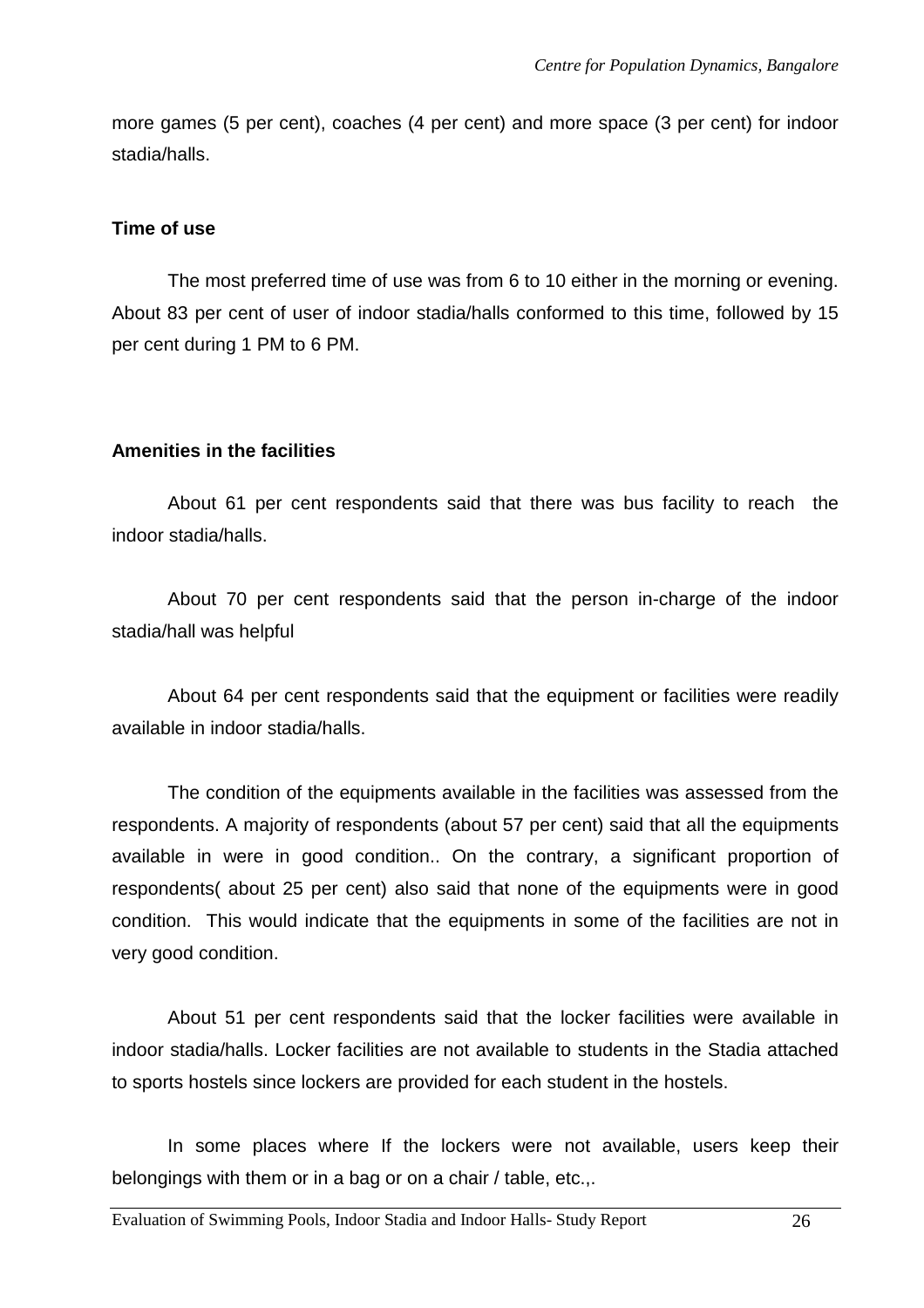About 95 per cent of the user of indoor stadia/halls felt that their belongings were safe in their lockers. Thus there is a need to provide lockers in all the indoor stadia/halls.

 About 50 per cent of users of indoor stadia/halls said that the facility had sufficient privacy. Privacy is an issue when the facilities were used by females.

#### **Problem faced while using and suggestion to improve the facility**

About 25 per cent of the users of indoor stadia/halls complained that they had faced problem while using the facilities. The problems while using indoor stadia/halls were no drinking water (26 per cent), bad maintenance (21 per cent), floor problem (11 per cent), no power and high fee (9 per cent each), no coach and no equipment (4 per cent) and AC not working (2 per cent).

The suggestions for improving the indoor stadia/halls were good maintenance (39 per cent), generators for power and low fee (6 per cent in each case) and provision of coaches (4 per cent).

When asked whether the facilities fulfill the requirements of the sports persons, 56 per cent of the users of indoor stadia/halls answered affirmatively. This can be expected since indoor stadia/halls have a far larger role in promoting a variety of sports and so, cannot satisfy the requirements of all sections of people.

About 45 per cent of the users of the indoor stadia/halls said that there were private facilities available in the city of town. The reason cited for the public to prefer these private stadium or club was availability of i) good facilities ( 29 per cent) and ii) coaches (22 per cent) . About 19 per cent perceived that the private facilities are prefered due to good equipments. About 9 per cent felt that people prefer public facilities due to less crowd on account of high fee and good maintenance (2 per cent).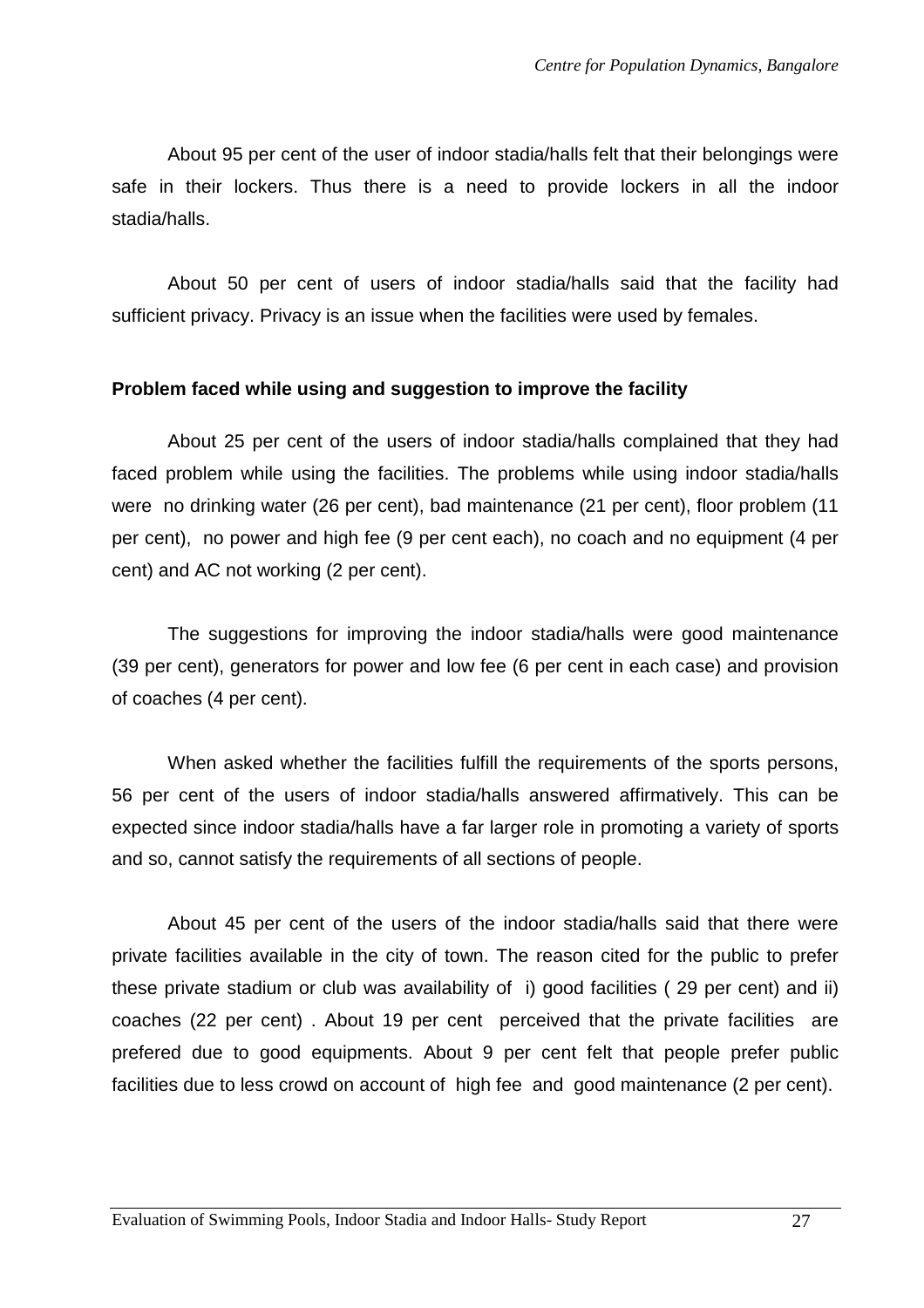#### **Summary**

 The socioeconomic and demographic profile indicate that the users of the indoor stadia/halls were mostly males in the age group 10 to 24, students, especially those who have completed schooling, employed and from other occupations.

 The stadia are being used for various sports, but badminton is the most popular sport. Thus there is a scope for the development of other sports. The motive for using these facilities is mainly because of good facilities available and with a concern for fitness and general improvement of health.

 More than half the users of indoor stadia/halls paid user fee. There is a variety of options for payment of user fee which seems to be varying from facility to facility.

The monthly fee of less than Rs. 200 was reported by a majority of 71 per cent of the indoor stadia users. Almost all quarterly fee payers paid Rs. 1800/- Majority paid registration fees of Rs. 200 for indoor stadia.

Majority of the users find the fee reasonable. Some users felt the user fee should be half of what they paid. But a considerable number users are ready to pay more fee than what they paid by 30 per cent or 50 per cent or even 100 per cent if the infrastructure facilities like good drinking water, , good maintenance, equipment and provision for other games are provided.

 The preferred timings are 6 to 10 either in the morning or evening. Many facilities conform to these timing with some minor variation.

In general, the infrastructural facilities like bus facility, condition of equipments, availability of lockers, etc, and also the helping attitude of the in-charge person, are satisfactory in most facilities. However, some of the respondents have complained of absence of locker facilities and that equipments in some of the facilities are not in very good condition, especially in the older facilities. Supervision during use of costly equipments to prevent careless use, periodic examination, and regular maintenance should be carried out to maximize equipment life.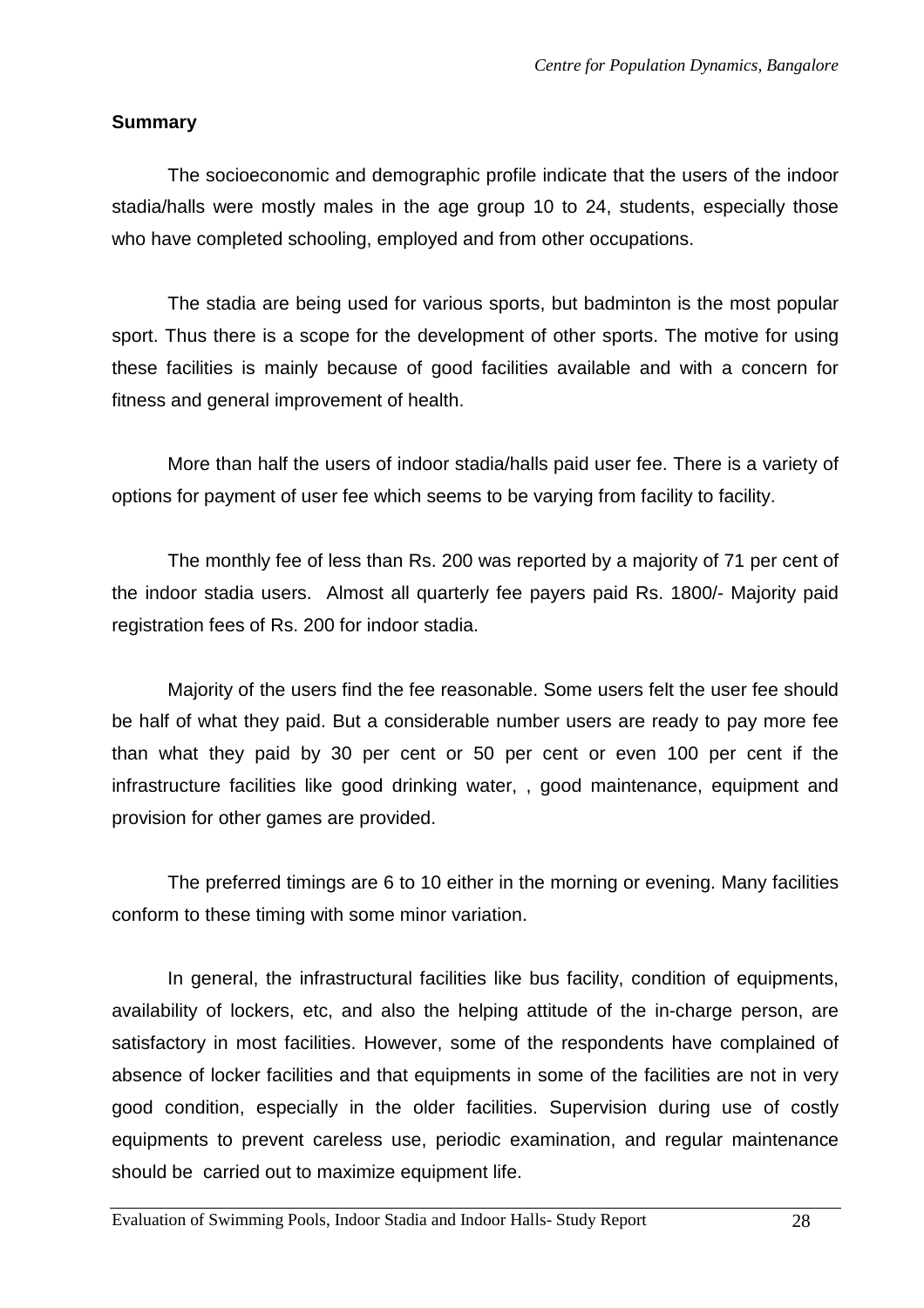There are some problems like lack of maintenance, drinking water, equipment and coach in indoor stadia/halls. These issues can be rectified with minimum financial implications.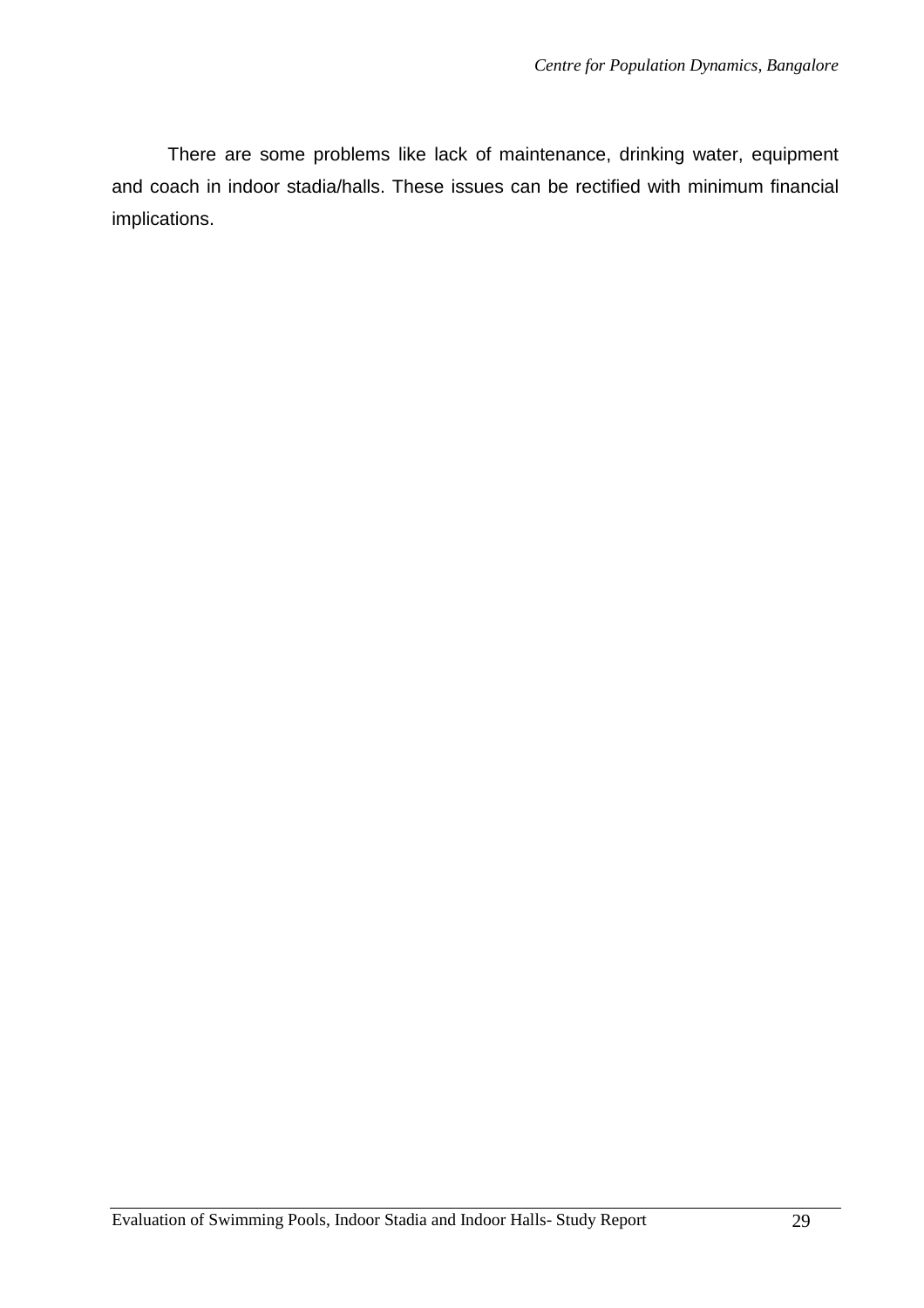| Indicator                                       | Indoor<br>stadium/hall |
|-------------------------------------------------|------------------------|
| 1) Number of respondents                        | 274                    |
|                                                 |                        |
| 2) Percentage distribution by sex               |                        |
| Male                                            | 92.9                   |
| Female                                          | 7.1                    |
| Total                                           | 100.0                  |
| 3) Percentage distribution by age               |                        |
| $\leq$ =9                                       | 3.4                    |
| $10 - 14$                                       | 11.7                   |
| $15-19$                                         | 20.0                   |
| $20 - 24$                                       | 17.7                   |
| 25-29                                           | 9.8                    |
| 30-34                                           | 9.8                    |
| 35-39                                           | 11.3                   |
| 40-44                                           | 7.2                    |
| $45+$                                           | 9.1                    |
| Total                                           | 100.0                  |
|                                                 |                        |
| 4) Percentage distribution by educational level |                        |
| Passed Primary School                           | 5.2                    |
| Passed High School                              | 11.5                   |
| Passed SSLC                                     | 9.3                    |
| Passed College and more                         | 61.0                   |
| Others                                          | 13.0                   |
| Total                                           | 100.0                  |
|                                                 |                        |
| 5) Percentage distribution by occupation        |                        |
| Student                                         | 36.1                   |
| Govt Employee                                   | 9.4                    |
| Private employee                                | 15.7                   |
| Others                                          | 38.8                   |
| Total                                           | 100.0                  |
|                                                 |                        |

# **Table 2 Indicators of Users' Profile**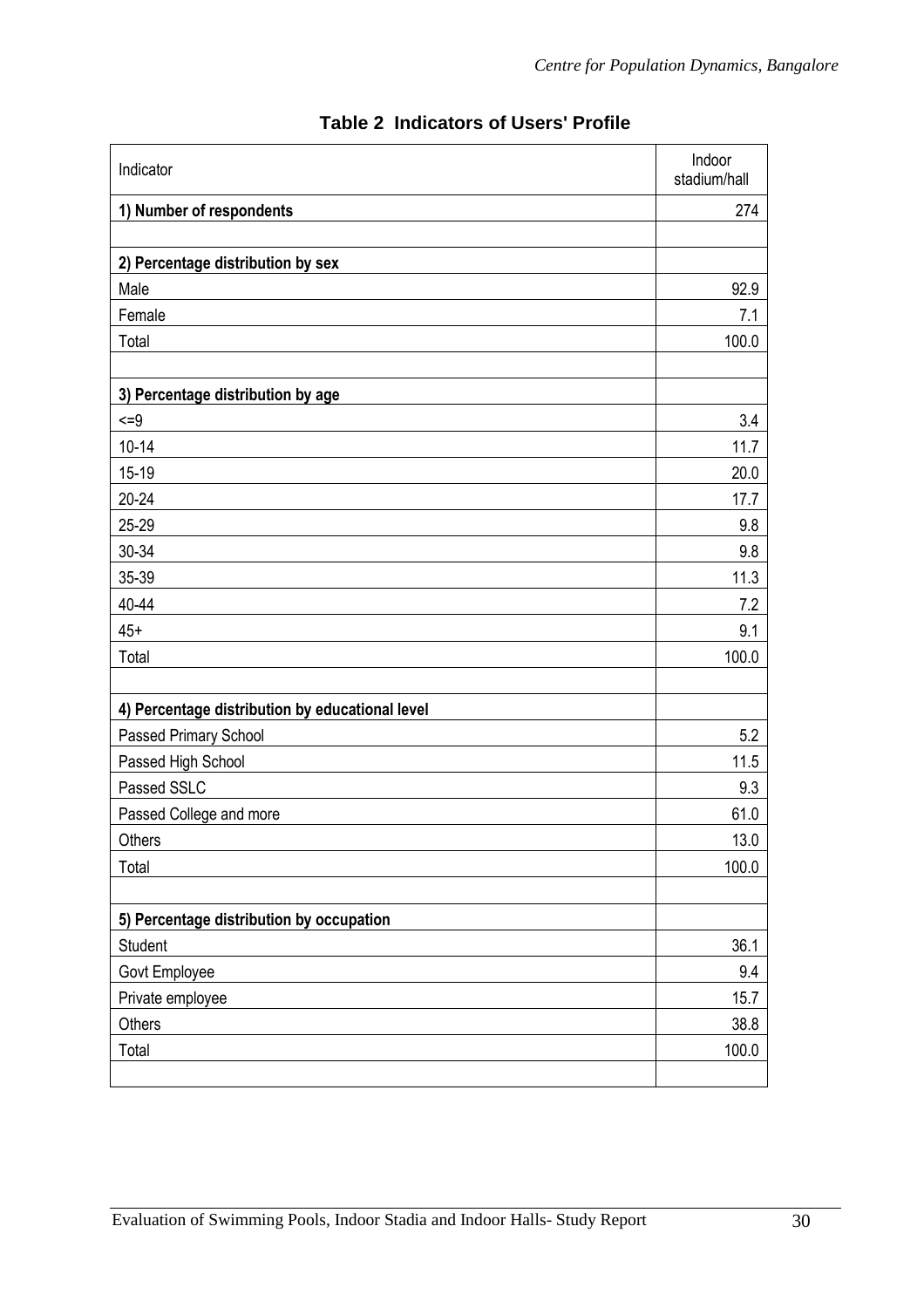|                                                         |        | availability |
|---------------------------------------------------------|--------|--------------|
| 6) Games played and availability of coach               | Number | of coach     |
| Gym                                                     | 71     | 40.8         |
| Judo                                                    | 5      | 20.0         |
| Wrestling                                               | 44     | 79.5         |
| Badminton                                               | 151    | 24.5         |
| Table tennis                                            | 29     | 37.9         |
| <b>Basket ball</b>                                      | 43     | 51.2         |
| Hand ball                                               | 10     | 50.0         |
| <b>Billiards</b>                                        | 4      | 25.0         |
| Carom                                                   | 32     | 25.0         |
| Chess                                                   | 24     | 29.2         |
| Indicator                                               |        |              |
| 7) Percentage distribution by the duration of use       |        |              |
| $=2$ months                                             | 28.3   |              |
| 3 Months                                                | 9.4    |              |
| 4 months                                                | 8.7    |              |
| 5 months                                                | 3.0    |              |
| 6 Months                                                | 6.8    |              |
| $7 - 11$ months                                         | 12.1   |              |
| 12 - 23 months                                          | 12.5   |              |
| $24+$ months                                            | 19.2   |              |
| Total                                                   | 100.0  |              |
|                                                         |        |              |
| 8) Percentage of those who used other facilities before | 26.8   |              |
| 9) Reasons for using the current facility               |        |              |
| Good facility                                           | 33.9   |              |
| Near home                                               | 4.0    |              |
| For health benefits                                     | 23.4   |              |
| Only facility available                                 | 1.5    |              |
| Coach available                                         | 9.9    |              |
| Fee is less                                             | 5.5    |              |
| Play withy friends, interested                          | 9.9    |              |
| Selected for national level                             | 0.4    |              |
| Others                                                  | 5.1    |              |

# **Table 2 Indicators of Users' Profile (contd)**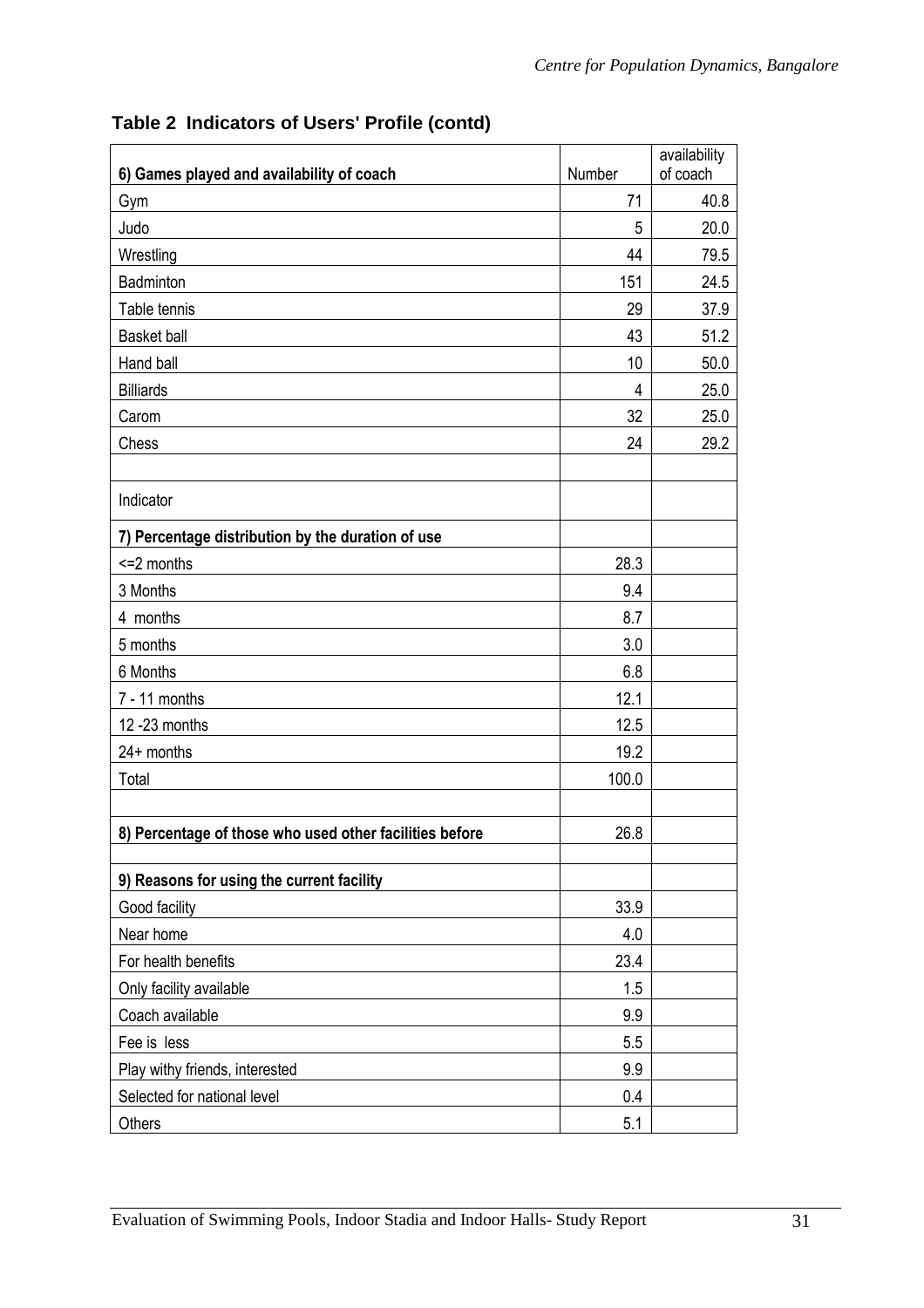| Indicator                                       | Indoor<br>stadium/hall |
|-------------------------------------------------|------------------------|
| 10) Percentage of those who had paid user fee   | 59.1                   |
| 11) Percentage distribution by type of user fee |                        |
| Per hour                                        | 0.0                    |
| Per month                                       | 76.8                   |
| Per quarter                                     | 10.7                   |
| Registration and Monthly                        | 11.9                   |
| Per 5 years                                     | 0.6                    |
| Total                                           | 100.0                  |
| 12) User fee paid                               |                        |
| Per hour                                        |                        |
| <b>Rs 10</b>                                    | 0.0                    |
| <b>Rs 15</b>                                    | 0.0                    |
| <b>Rs 20</b>                                    | 0.0                    |
| <b>Rs 50</b><br>Total                           | 0.0<br>$0.0\,$         |
| <b>Monthly</b>                                  |                        |
| <b>Rs 100</b>                                   | 33.3                   |
| <b>Rs 150</b>                                   | 9.3                    |
| <b>Rs 160</b>                                   | 0.8                    |
| <b>Rs 180</b>                                   | 6.2                    |
| <b>Rs 200</b>                                   | 20.9                   |
| <b>Rs 250</b>                                   | 9.3                    |
| <b>Rs 300</b>                                   | 0.8                    |
| <b>Rs 345</b>                                   | 0.0                    |
| <b>Rs 350</b>                                   | 7.8                    |
| <b>RS 400</b>                                   | $0.0\,$                |
| <b>Rs 450</b>                                   | $0.0\,$                |
| <b>RS 480</b>                                   | 0.8                    |
| <b>Rs 500</b>                                   | 6.2                    |
| <b>Rs 600</b>                                   | $3.9\,$                |
| <b>Rs 800</b>                                   | 0.8                    |
| Total<br>Quarterly                              | 100.0                  |
| <b>Rs 1000</b>                                  | $0.0\,$                |
| <b>Rs 1200</b>                                  | $0.0\,$                |
| <b>RS 1800</b>                                  | 94.4                   |
| <b>Rs 2200</b>                                  | $0.0\,$                |
| Rs 2500                                         | 5.6                    |
| Total                                           | 100.0                  |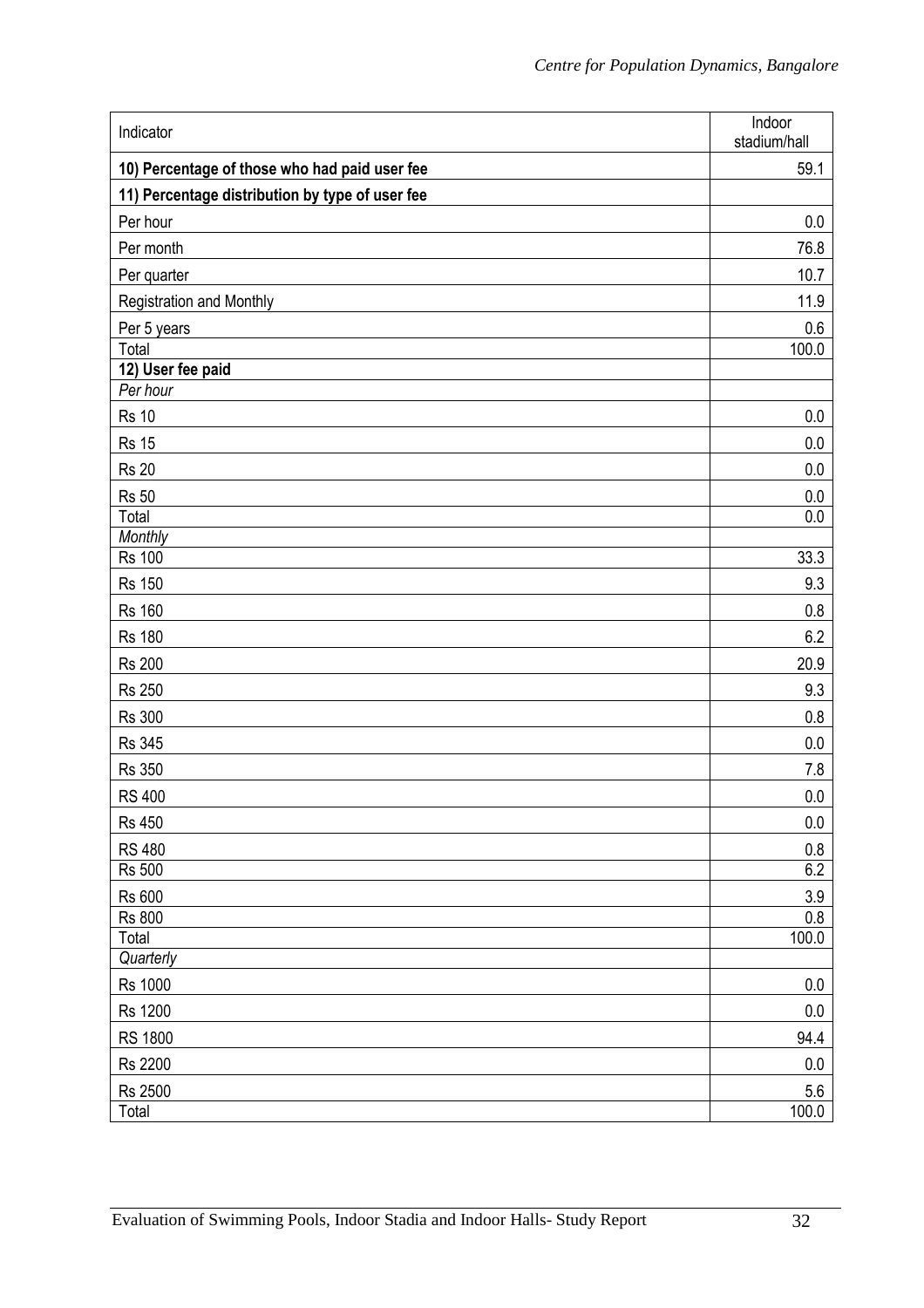| Indicator                                                  | Indoor<br>stadium/hall |
|------------------------------------------------------------|------------------------|
| Registration fee 1000 to 2000 and monthly                  |                        |
| <b>Rs 100</b>                                              | 5.0                    |
| <b>Rs 200</b>                                              | 95.0                   |
| <b>Rs 450</b>                                              | 0.0                    |
| Total                                                      | 100.0                  |
| 5 years registration fee 1000                              | One case               |
| 13) Percentage of those who thought user fee is reasonable | 79.8                   |
| 14) The suggested fee of those who think user fee is more  | Half what is paid      |
| 15) Percentage of those willing to pay more                | 73.0                   |
| 16) Willing to pay more than what they paid                |                        |
| 4 % more than what was paid                                | 2.5                    |
| 17 % more than what was paid                               | 2.5                    |
| 20 % more than what was paid                               | 0.0                    |
| 25 % more than what was paid                               | 0.0                    |
| 33 % more than what was paid                               | 12.5                   |
| 50 % more than what was paid                               | 25.0                   |
| 67 % more than what was paid                               | 7.5                    |
| 94 % more than what was paid                               | 2.5                    |
| 100 % more than what was paid                              | 32.5                   |
| 200 % more than what was paid                              | 7.5                    |
| 250 % more than what was paid                              | 2.5                    |
| 300 % more than what was paid                              | 0.0                    |
| 350 % more than what was paid                              | 0.0                    |
| 400 % more than what was paid                              | 5.0                    |
| Total                                                      | 100.0                  |
|                                                            |                        |
| 17) Additional facilities wanted on payment of extra fee   |                        |
| Wooden floor<br>Coach                                      | 0.4<br>4.0             |
| Equipment                                                  | 8.0                    |
| Security                                                   | 0.7                    |
| Water should be clean, drinking water                      | 8.8                    |
| More space                                                 | 2.9                    |
| maintenance or neatness                                    | 6.2                    |
| Food or canteen                                            | 0.4                    |
| Other games                                                | 5.1                    |
| Others                                                     | 0.7                    |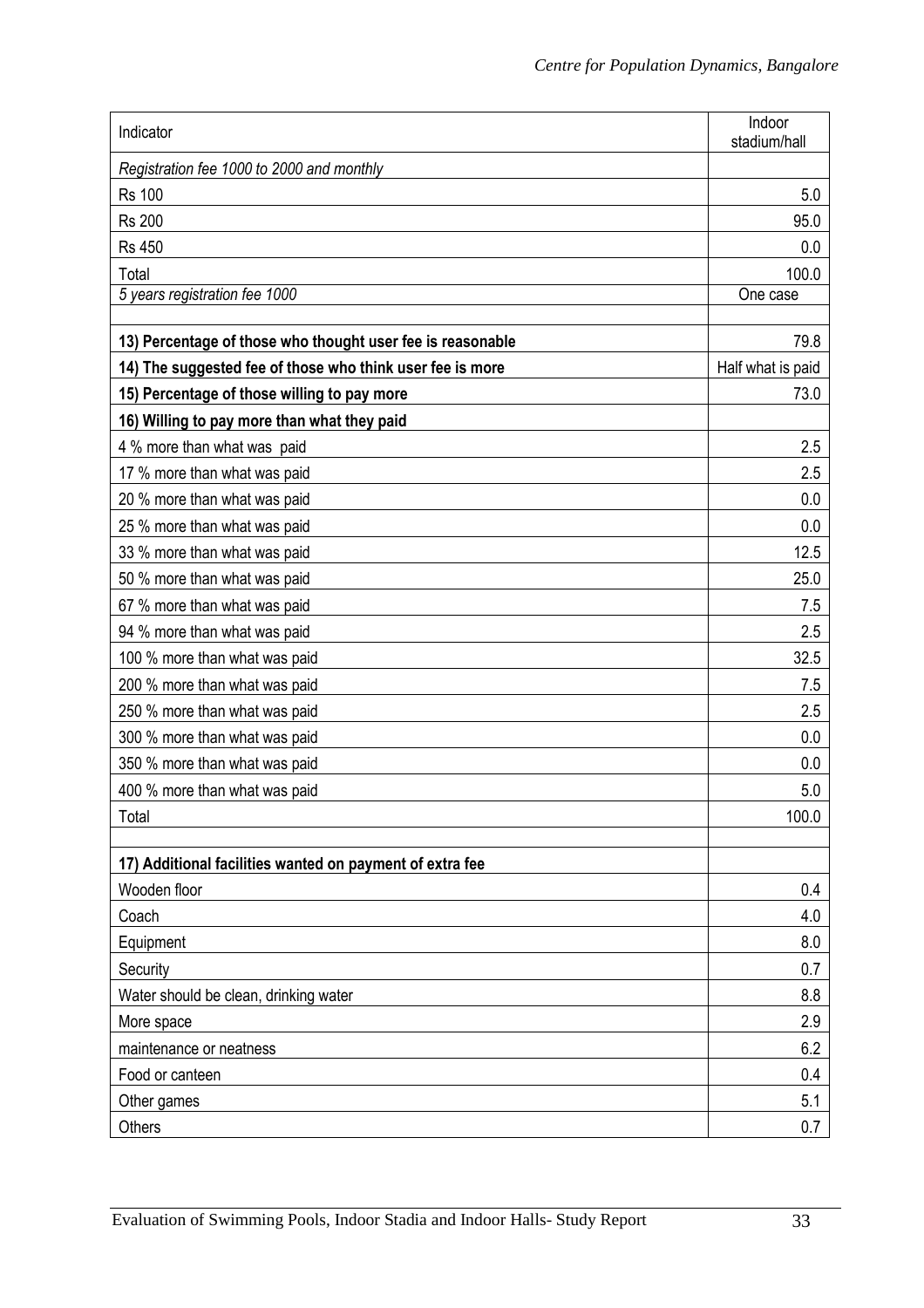| Indicator                                                                          | Indoor<br>stadium/hall |
|------------------------------------------------------------------------------------|------------------------|
| 18) Percentage distribution of preferred timings                                   |                        |
| AM, 10 to 11                                                                       | 1.1                    |
| PM, 1 to 6                                                                         | 15.3                   |
| Either morning or evening, 6 to 10                                                 | 83.2                   |
| Noon 12 to 1 PM                                                                    | 0.0                    |
| From 10 morning to 5 in the evening                                                | 0.4                    |
| Total                                                                              | 100.0                  |
|                                                                                    |                        |
| 19) Percentage of those who said availability of bus facility                      | 61.3                   |
|                                                                                    |                        |
| 20) Percentage of those who said person in-charge is helpful                       | 70.1                   |
|                                                                                    |                        |
| 21) Percentage of those who confirmed readily availability of equipment/facilities | 64.1                   |
|                                                                                    |                        |
| 22) Percentage distribution by equipment condition                                 |                        |
| All the equipments are in good condition                                           | 57.2                   |
| Most of the equipments are in good condition                                       | 11.7                   |
| Only few equipments are in good condition                                          | 6.3                    |
| None of the equipments are in good condition                                       | 24.8                   |
| Total                                                                              | 100.0                  |
|                                                                                    |                        |
| 23) Percentage of those who confirmed availability of lockers                      | 51.4                   |
|                                                                                    |                        |
| 24) Percentage distribution of storing facility if lockers are not available       |                        |
| With self                                                                          | 38.9                   |
| Bag                                                                                | 35.4                   |
| On chair                                                                           | 19.5                   |
| On table                                                                           | 4.4                    |
| Others                                                                             | 1.8                    |
| Total                                                                              | 100.0                  |
|                                                                                    |                        |
|                                                                                    |                        |
| 25) Percentage of those who felt safety of their things                            | 94.9                   |
| 26) Percentage of those who said privacy in the stadium/                           | 50.4                   |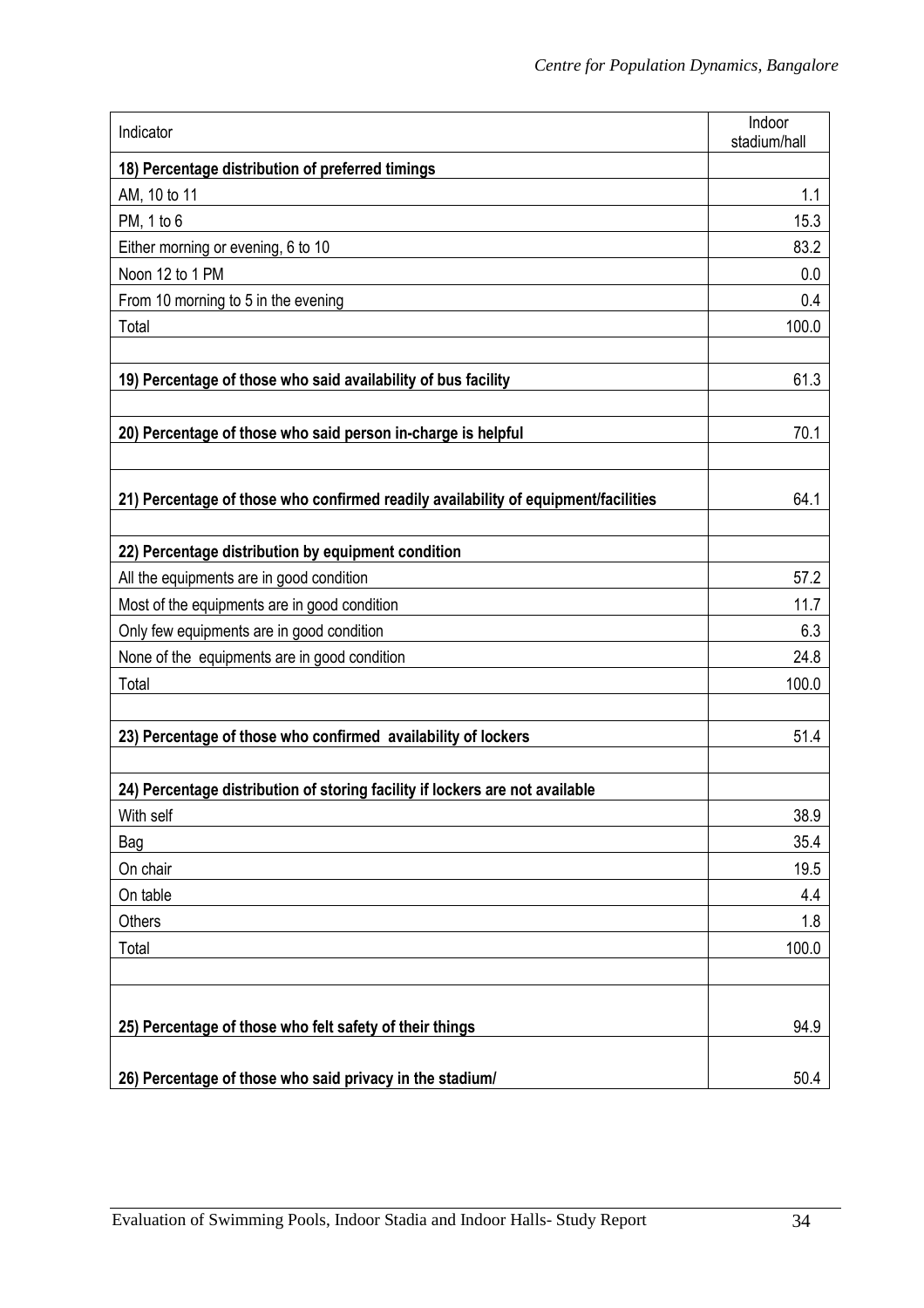| Indicator                                                                                    | Indoor<br>stadium/hall |
|----------------------------------------------------------------------------------------------|------------------------|
|                                                                                              |                        |
| 27) Percentage of those who said there is some problem while utilizing the facility          | 24.7                   |
| 28) Percentage distribution by type of problem felt                                          |                        |
| Water                                                                                        | 25.5                   |
| Power                                                                                        | 8.5                    |
| AC not working                                                                               | 2.1                    |
| Maintenance                                                                                  | 21.3                   |
| Bacteria                                                                                     | 0.0                    |
| Floor problem                                                                                | 10.6                   |
| Fee                                                                                          | 8.5                    |
| Equipment                                                                                    | 4.3                    |
| No coach                                                                                     | 4.3                    |
| No first aid kit                                                                             | 2.1                    |
| <b>Others</b>                                                                                | 12.8                   |
| Total                                                                                        | 100.0                  |
| 29) Percentage distribution by suggestions improvement                                       |                        |
| Clean water for drinking                                                                     | 21.7                   |
| Generators for power                                                                         | 6.5                    |
| Maintenance                                                                                  | 39.1                   |
| Tails and wooden floor not good                                                              | 2.2                    |
| Lower the fee                                                                                | 6.5                    |
| More and good equipment                                                                      | 2.2                    |
| Appoint coaches                                                                              | 4.3                    |
| Provide first aid kit                                                                        | 2.2                    |
| Others                                                                                       | 15.2                   |
| Total                                                                                        | 100.0                  |
| 30) Percentage of those who felt that the facility fulfilled the requirement of the          |                        |
| sports persons<br>31) Percentage of those who confirmed the availability of private facility | 56.1<br>44.9           |
|                                                                                              |                        |
| 32) Percentage distribution by reasons for people preferring to use private facility         |                        |
| Good facilities                                                                              | 28.8                   |
| Availability of coaches                                                                      | 22.0                   |
| Good equipment                                                                               | 18.6                   |
| Less crowd because fee is high                                                               | 8.5                    |
| Good maintenance                                                                             | 1.7                    |
| Others                                                                                       | 20.3                   |
| Total                                                                                        | 100.0                  |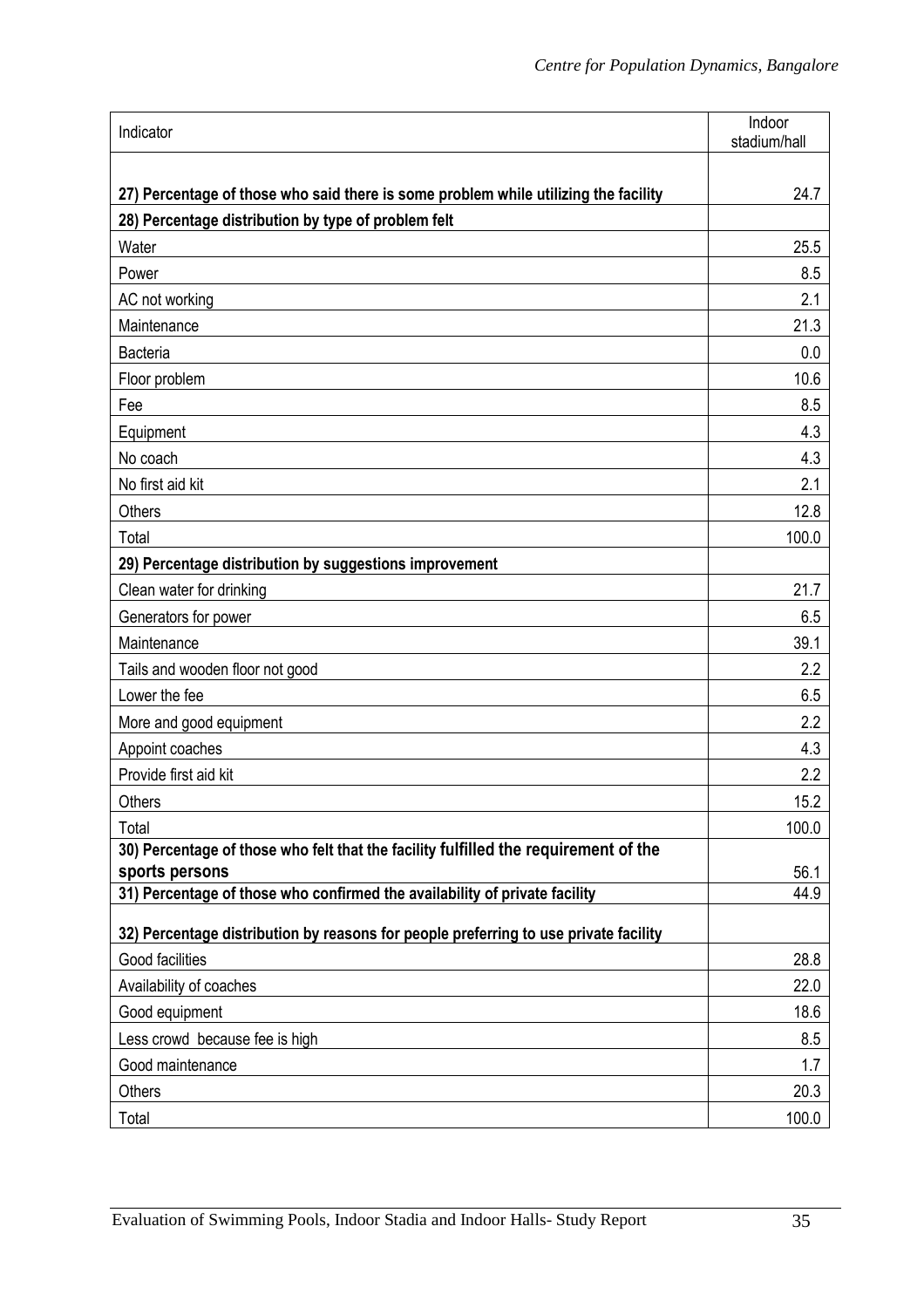# **Chapter 3 ASSESSMENT OF DEMAND AND SUPPLY OF INDOOR STADIA**

An attempt was made to assess the demand for and supply of Indoor Stadia by interviewing teachers and community members living in the same cities and towns where the facilities are located. Although it is essential in assessing the demand for these facilities, it is also necessary to assess whether these facilities are able to meet the expectations of the community. In all, 144 respondents were interviewed, eliciting information on the indoor stadia/halls. The data will substantiate demand for and supply of these facilities by focusing on the merits and demerits of these facilities. The data have been presented in the Table at the end of this Chapter.

# **Demand for the facilities**

 In general, many in the community, even the youth, were unaware of the existence of these facilities in their respective cities and towns. Some of those who knew about the existence of the Stadium were however unaware of the facilities available there. Nevertheless, majority of the school teachers, students, and those who were in the vicinity of the stadium, were aware of the facilities.

Only those who knew about the facilities were interviewed. About 99 per cent of the respondents who knew about the Indoor Stadia and the facilities offered there had used indoor stadia/halls. About 90 per cent had recommended utilizing the indoor stadia/halls to others. Need for indoor stadia/halls were felt by 98 per cent Thus, there is a demand for these facilities in the community.

# **Effectiveness of the Facility**

 When asked whether these facilities are able to fulfill the requirements of the sports persons, about 56 per cent answered affirmatively for the indoor stadia/halls. The major reasons cited for the indoor stadia/halls not fulfilling the requirements were that the facility should be big (27 per cent), followed by lack of maintenance (20 per cent), insufficient equipment (19 per cent), no drinking water (14 per cent), no coaches (10 per cent), no publicity (8 per cent), high fee (6 per cent) and facilities not reaching people (2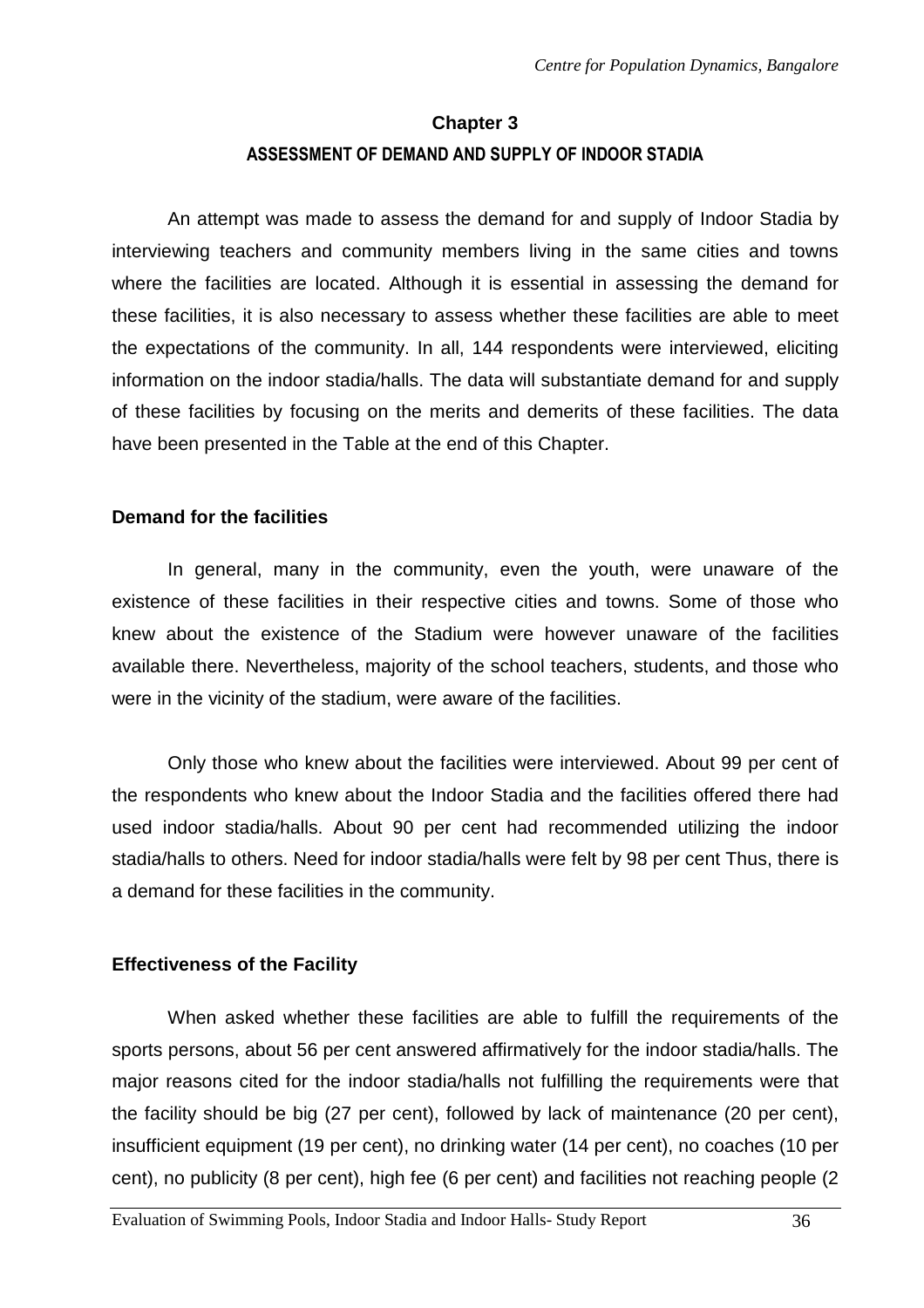per cent). About 18 per cent respondents gave variety of reasons which are grouped under "others".

#### **Suggestions for improvement of the Facilities**

A significant percentage (54 per cent) of the respondents did not offer any suggestions and indicated that corrective measures should be initiated by the Government itself. Other suggestions to improve the utility of indoor stadia/halls are more publicity (16 per cent), followed by appointment of coach (12 per cent), moderate fee (11 per cent), good maintenance and sufficient equipment (10 per cent each).

#### **Comparison with private facilities**

 An attempt was also made to understand if there are any other private facilities offering the same services as the facility being evaluated. A comparison was made between the private facility and the public facility to understand the merits and demerits of the two kinds of facilities. The reasons for the users preference for the facility of their choice were also elicited.

About 26 per cent of the respondents confirmed the availability of private stadium or club offering similar facilities. The respondents were mainly from larger towns like Bangalore, Chitradurga and Shimoga, where there are many private facilities and clubs.

 In general, it may be said that private facilities are not available in many places, and that the community members are dependent on such public facilities to meet their sports requirements.

 The reasons for the public to go to the private facilities were elicited. Availability of coach (30 per cent), good facilities (12 per cent) , high fee affordable only to rich (12 per cent) and good equipment maintenance (3 per cent each) were the major reasons for the preference for private stadium or club. About 20 per cent cited professional association/ club membership as the reason for visiting the private facilities. About 13 per cent cited various other reasons not classified into any of the above categories.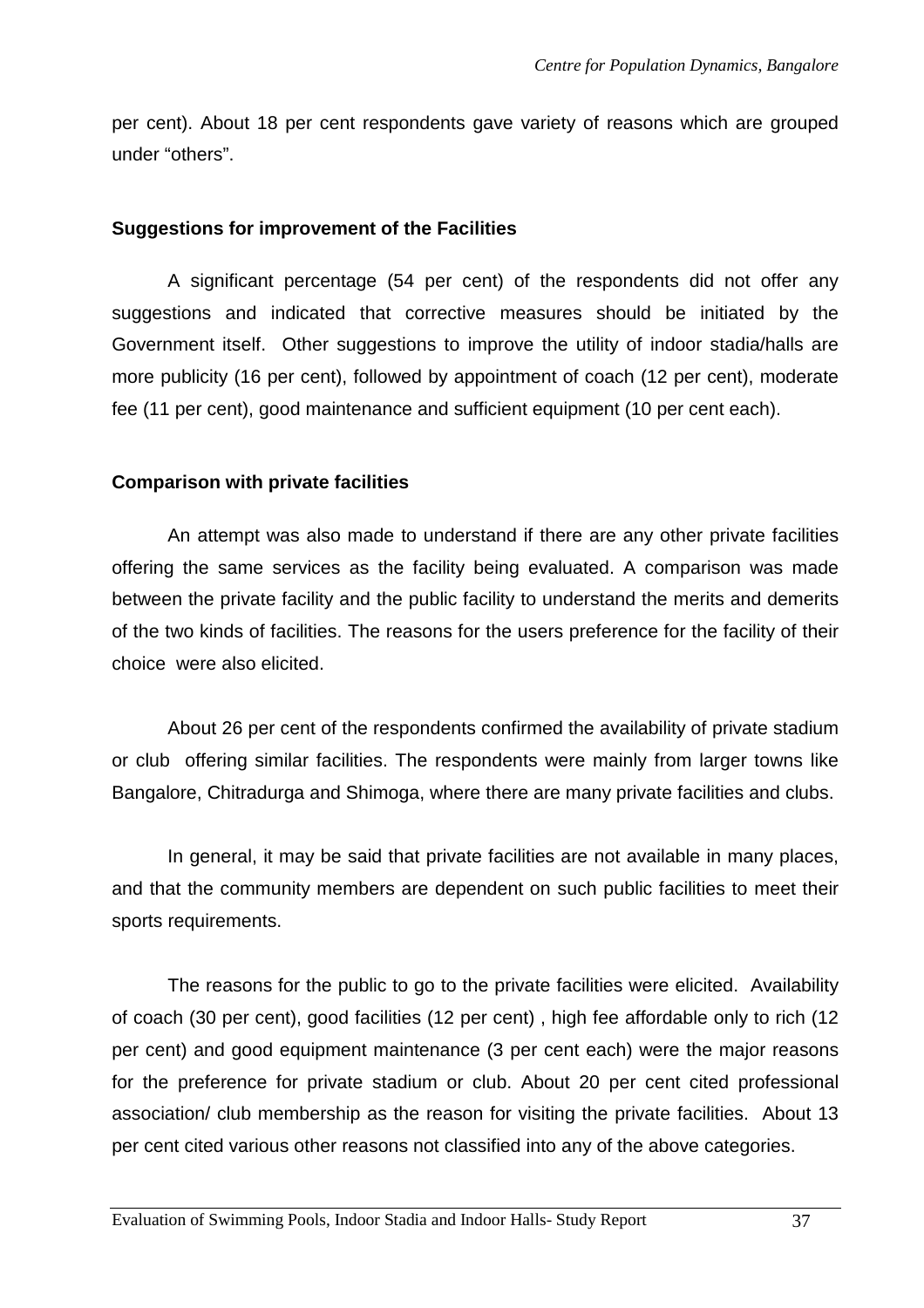The reasons for the use of public facility like the facility being evaluated instead of private facility were also elicited. A majority of 41 per cent of the respondents cited availability of good facilities as the main reason for using the public stadia. About 15 per cent of the users come to the stadia to exercise for health benefits. Low fees compared to private facilities (8 per cent ) and availability of coach (7 per cent ) were also the reason cited for the community using public facilities. About 8 per cent of admitted that the public were using the facility only because this was the only facility available in their town.

 Thus, according to the respondents, the public facilities seem to have been on par with the private facilities in terms of availability of good infrastructure and amenities. The private facilities are better in terms of availability of coach. The indoor stadia/halls do not have coaches for many disciplines. This needs to be addressed.

#### **Summary**

The general public, including the youth from the poorer sections of society, is ignorant of the existence of the stadium in their town. Also, many in the community, while being aware of the existence of the stadium, are unaware of the sporting facilities that are offered there. This gap in knowledge, in effect, deprives the community members, especially the youth from the poorer sections of society, of utilizing the services.

There is a demand for indoor stadia/halls in the community. This is indicated by the overwhelming majority of respondents who perceived that the facility was needed. However, a significant proportion of the respondents were of the view that the facility provided by the Government was not fulfilling the requirement of sports persons in the area. It must be mentioned that although private sporting facilities are available in many small cities and towns, they cater to only a small section of the population- the elite who can afford the high membership fees. Therefore, the only sporting facilities affordable to the general population living in these cities and towns and the nearby villages are the ones provided by the government.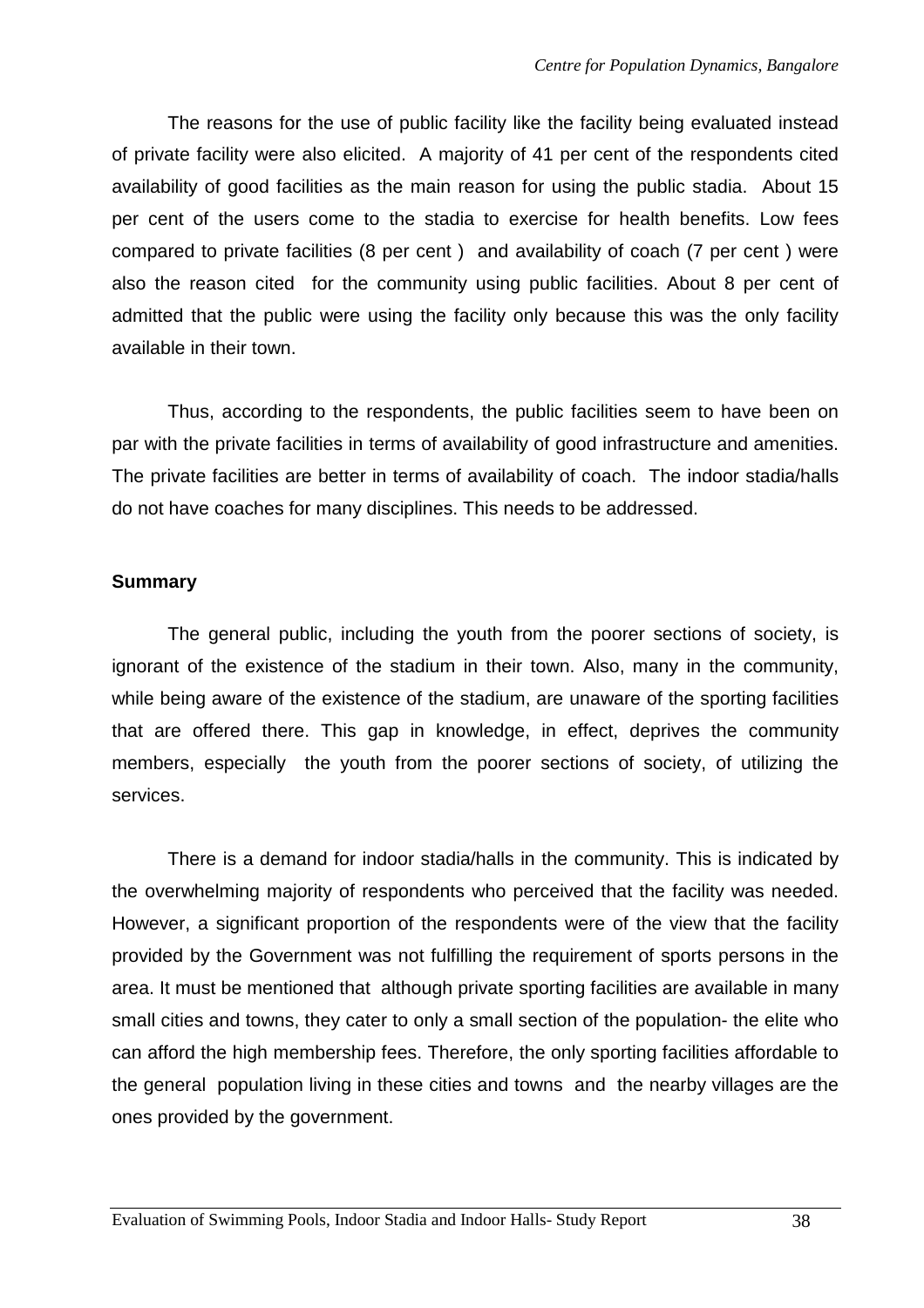There is a need for publicity of the government facilities to increase the demand and number of users. Further, good maintenance, and provision of drinking water, equipment, and coaches will partly meet the respondents expectations to sustain the demand for these facilities.

 According to the respondents, the facilities of the Department of Youth Services and Sports seem to have been on par with the private facilities in terms of infrastructure. However, the public facilities lack in provision of coaches with regard to indoor stadia/halls. The indoor stadia/halls do not have coaches for many disciplines. This needs to be addressed.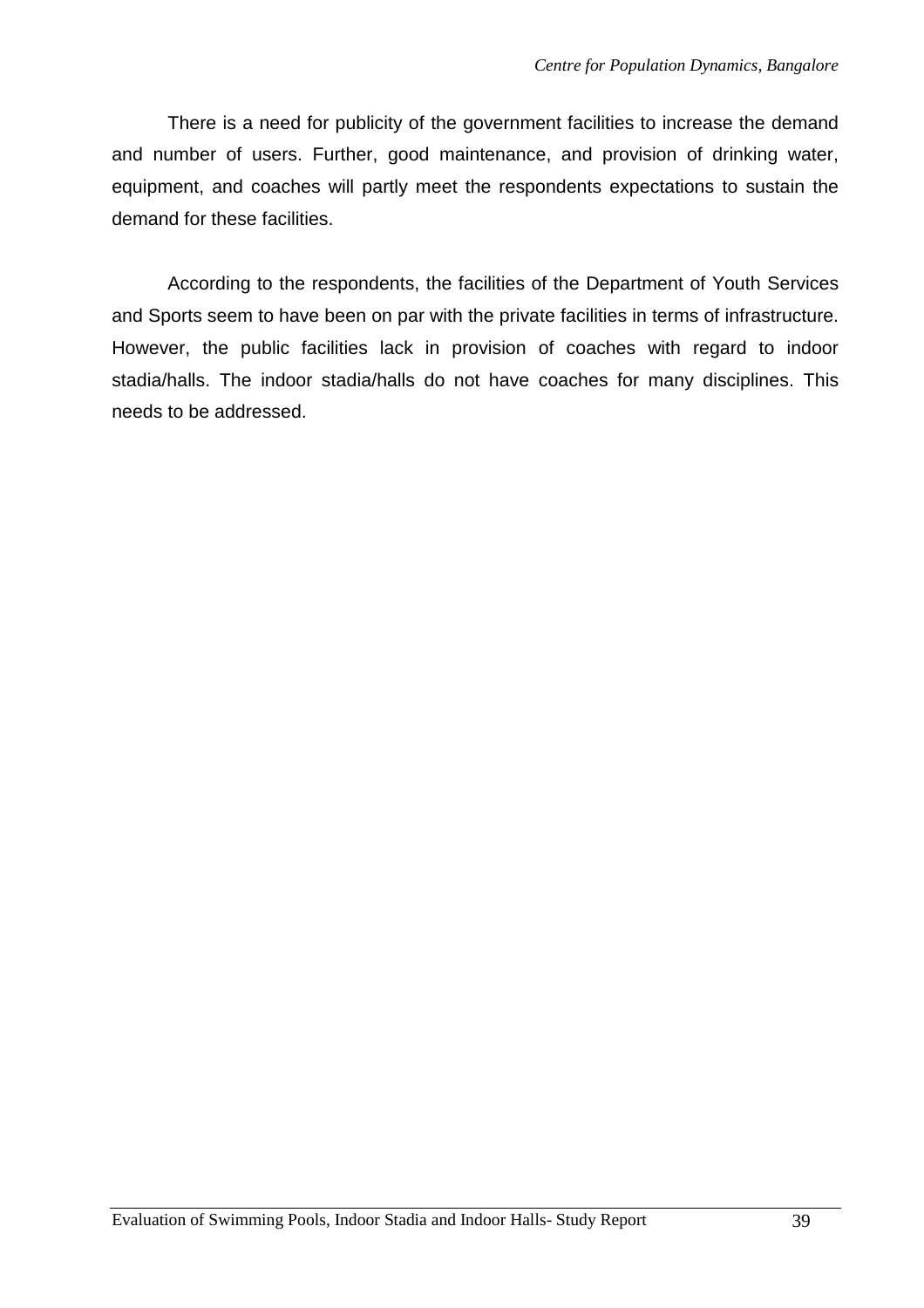| <b>Indicators</b>                                                            | Indoor stadium/hall |
|------------------------------------------------------------------------------|---------------------|
| 1) Number of interviews                                                      | 144                 |
| 2) Per cent awareness of the facility                                        | 100.0               |
| 3) Per cent ever used the facility                                           | 98.5                |
| 4) Per cent recommended to students to use the facility                      | 90.8                |
| 5) Per cent who had felt need for the facility                               | 97.8                |
| 6) Per cent who felt the facilities fulfilled requirements of sports persons | 55.9                |
| 7) Reasons for not fulfilling the requirements of sports persons (%)         |                     |
| Coach is not available                                                       | 9.5                 |
| Water is not clean                                                           | 0.0                 |
| No drinking water                                                            | 14.3                |
| Insufficient equipment                                                       | 19.0                |
| It should be big                                                             | 27.0                |
| Bathrooms are not neat                                                       | 0.0                 |
| Maintenance is lacking                                                       | 20.6                |
| All facilities are not reaching the people                                   | 1.6                 |
| Fee very high                                                                | 6.3                 |
| Publicity is lacking                                                         | 7.9                 |
| <b>Others</b>                                                                | 17.5                |
| 8) Corrective measures to improve the usage                                  |                     |
| Appointment of coach                                                         | 12.7                |
| Sufficient equipment                                                         | 9.5                 |
| Good Maintenance                                                             | 9.5                 |
| Moderate fee                                                                 | 11.1                |
| More publicity                                                               | 15.9                |
| <b>Others</b>                                                                | 54.0                |
| 9) Knowledge about any private facility in the city/town                     | 25.7                |
| 10) Reasons for preferring private facility                                  |                     |
| Good facilities                                                              | 18.2                |
| Availability of coach                                                        | 30.3                |
| Good equipment                                                               | 3.0                 |
| High Fee, rich can go                                                        | 12.1                |
| Good maintenance                                                             | $\overline{3}.0$    |
| Association membership                                                       | 19.9                |
| <b>Others</b>                                                                | 13.4                |
| Total                                                                        | 100.0               |
| 11) Reasons for preferring the public facility                               |                     |
| Good facilities                                                              | 40.9                |
| Good equipment                                                               | 0.7                 |
| For all people                                                               | 0.7                 |
| Availability of coach                                                        | 6.6                 |
| Low Fee                                                                      | 8.0                 |
| For Health                                                                   | 15.3                |
| Only available facility                                                      | 8.0                 |
| <b>Others</b>                                                                | 19.7                |
| Total                                                                        | 100.0               |

**Table 3.1 Some Parameters in Assessing the Demand and Supply**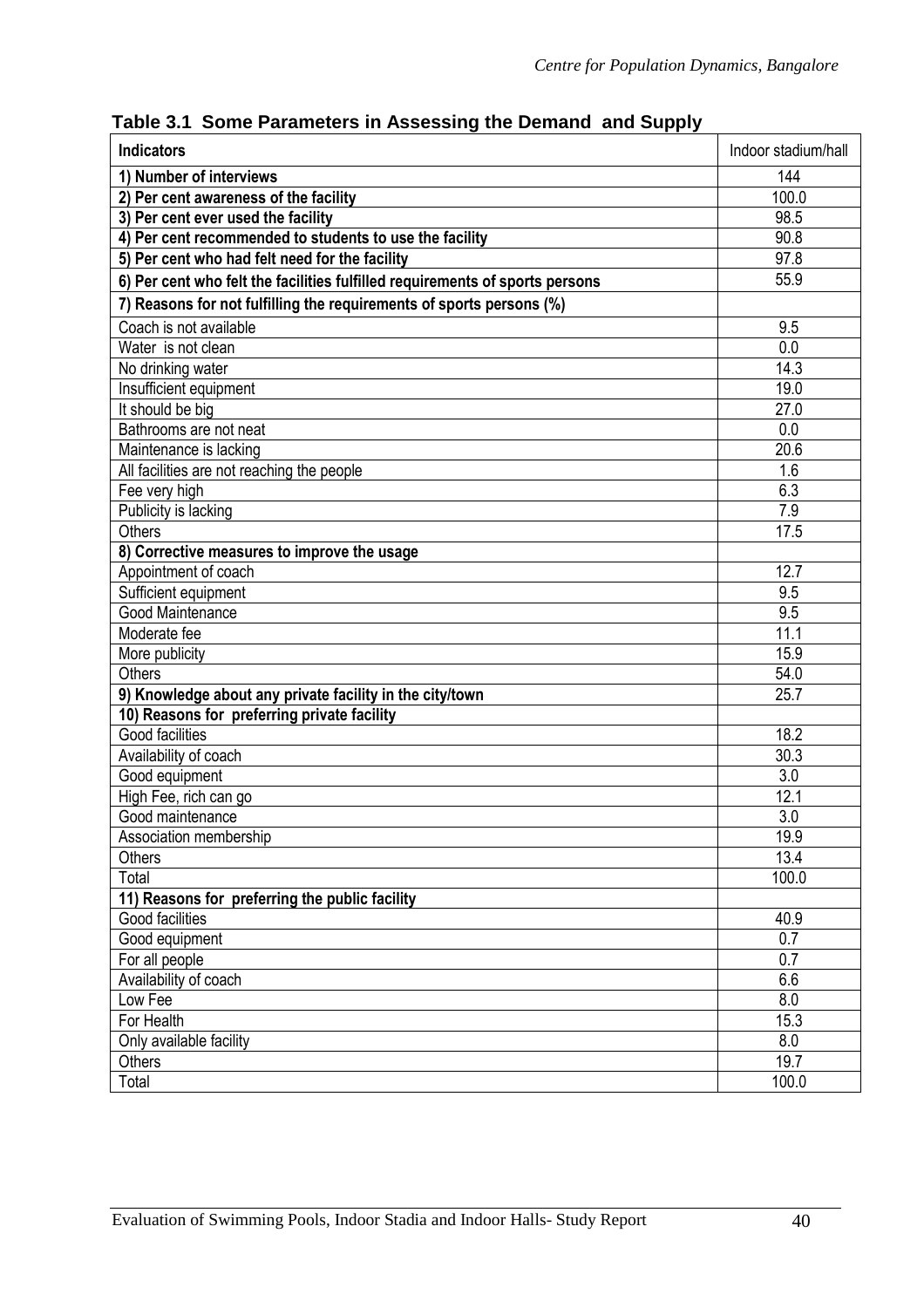# **Chapter 4**

# **CONCLUSIONS**

 The detailed findings of the evaluation survey of the facilities in so far as they were studied in this enquiry have been presented in the preceding Chapter. In this Chapter, the synthesis of the main observations is presented, with some conclusions that flow therefrom.

The distribution of indoor stadia and halls are not balanced among the districts. While some districts have indoor halls in addition to Indoor Stadium, some others do not have even one facility in the District. Bangalore Rural, Ramnagar, Tumkur, Chamarajnagar, Uttara Kannada, Gadag, Bellary, and Yadagiri do not have any indoor stadium or hall constructed by the Department of Youth Services and Sports. Belgaum, Chikkaballapur, Chikkamagalore, Bagalkote, Raichur and Haveri have only indoor halls and do not have a full fledged indoor stadium.

The location of the Indoor stadium/hall and their accessibility determine to a large extent their utilization, and promote awareness in the community regarding these facilities. Since most of the existing surveyed facilities were located in the district and Taluka headquarters, and were well connected by public transport, it may be said that, besides having the advantage mentioned earlier, they fulfill the objectives in promoting and encouraging sports among the general public, especially college and school students.

 It is encouraging to note that all the facilities were built within the estimated budget. This indicates that the budget estimates have been realistic and sufficient budgetary allocation has been made by the Department. Insufficient budget would lead to a vicious cycle of delay in construction and cost escalation.

The disciplines played in the indoor stadia/hall are Basket Ball, Volley Ball, Wrestling, Judo, Weightlifting, Badminton, Table Tennis, Carom and Chess and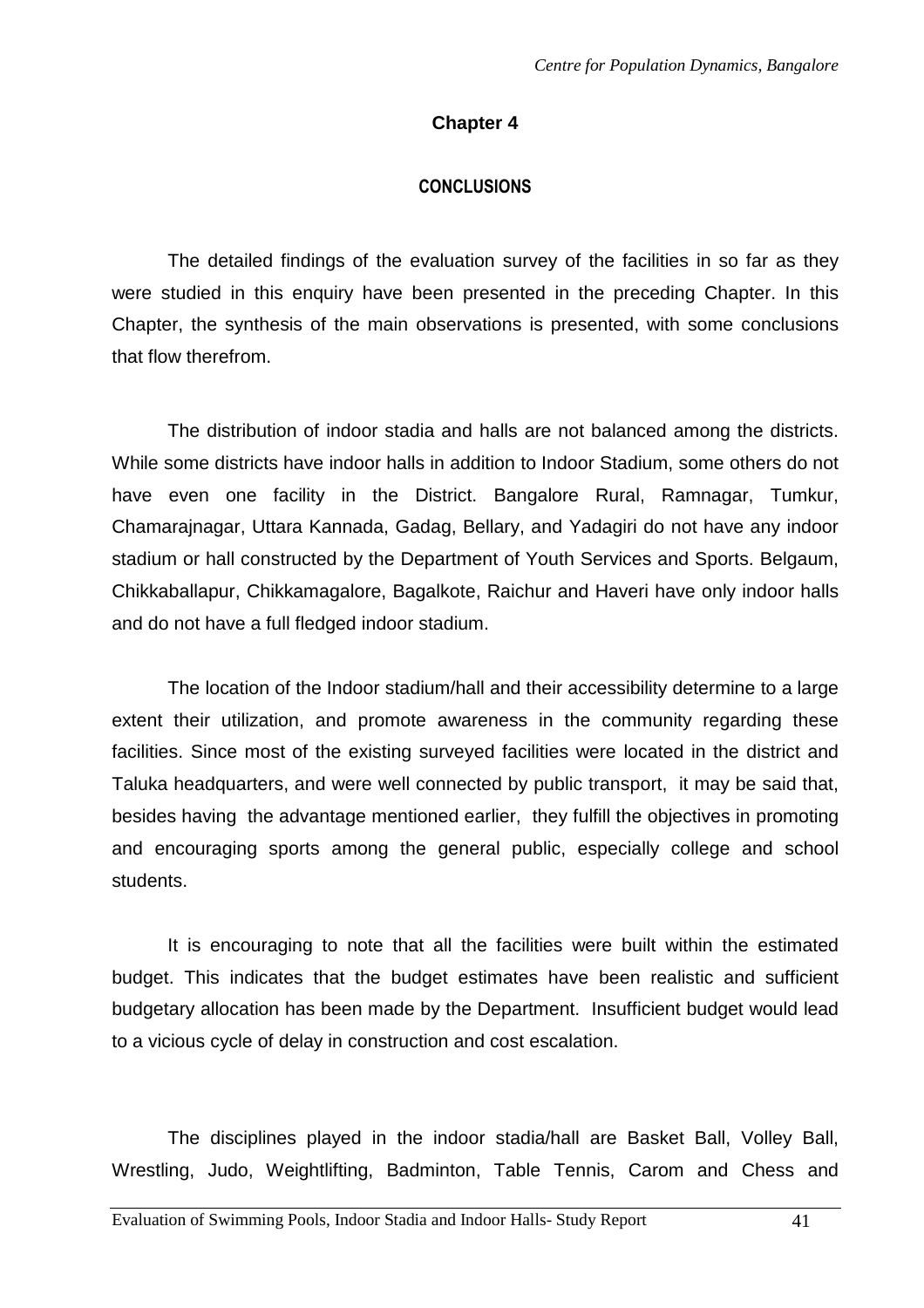Squash. Almost all the Indoor stadia have facility for badminton table tennis and Multi Gym.

All facilities have the basic amenities like office room, store room, bathrooms, changing areas, toilets and safe drinking water facilities. First aid kits were available in all the facilities. All Stadia seem to be fairly equipped in terms of amenities and sports equipments. Lockers were available in the new stadia.

 It is a welcome fact that almost all facilities have a managing committee in place to discuss and decide important matters relating to the stadium. The District and Taluk committees consist of district and taluk administrative officers, senior Government officials, eminent members of the public and sports persons.

 There are no bylaws governing the use of the facilities and the existing rules, and regulations, if any, are framed by the concerned Stadium Management Committee, and therefore, are not similar across the districts.

 While the facilities are the property of the DYSS, the maintenance fund has been provided by the ZP. The ZP funds to maintain the Stadia and other facilities are not uniform in the districts. There is also no separate maintenance budget, proportionate to the type and size of facility, or the type of sport facilities available. Insufficient funds would result in the management being tight–fisted on maintenance including timely painting and repairs, replacement of equipment and supplies, appointment of permanent coaches, and the like, thereby compromising on quality of services provided.

There is also no uniformity in the staff pattern in the facilities. At present, the staff are appointed on temporary basis their salaries are met from the ZP funds. Lack of guidelines and funds for appointment of maintenance staff, cleaners and watchmen, would result in low maintenance and security.

Staff issues would need to be addressed. There are two categories of staff involved in the facilities, both of which are essential to the proper functioning of the facilities. The first are maintenance and security staff, and the second are sports related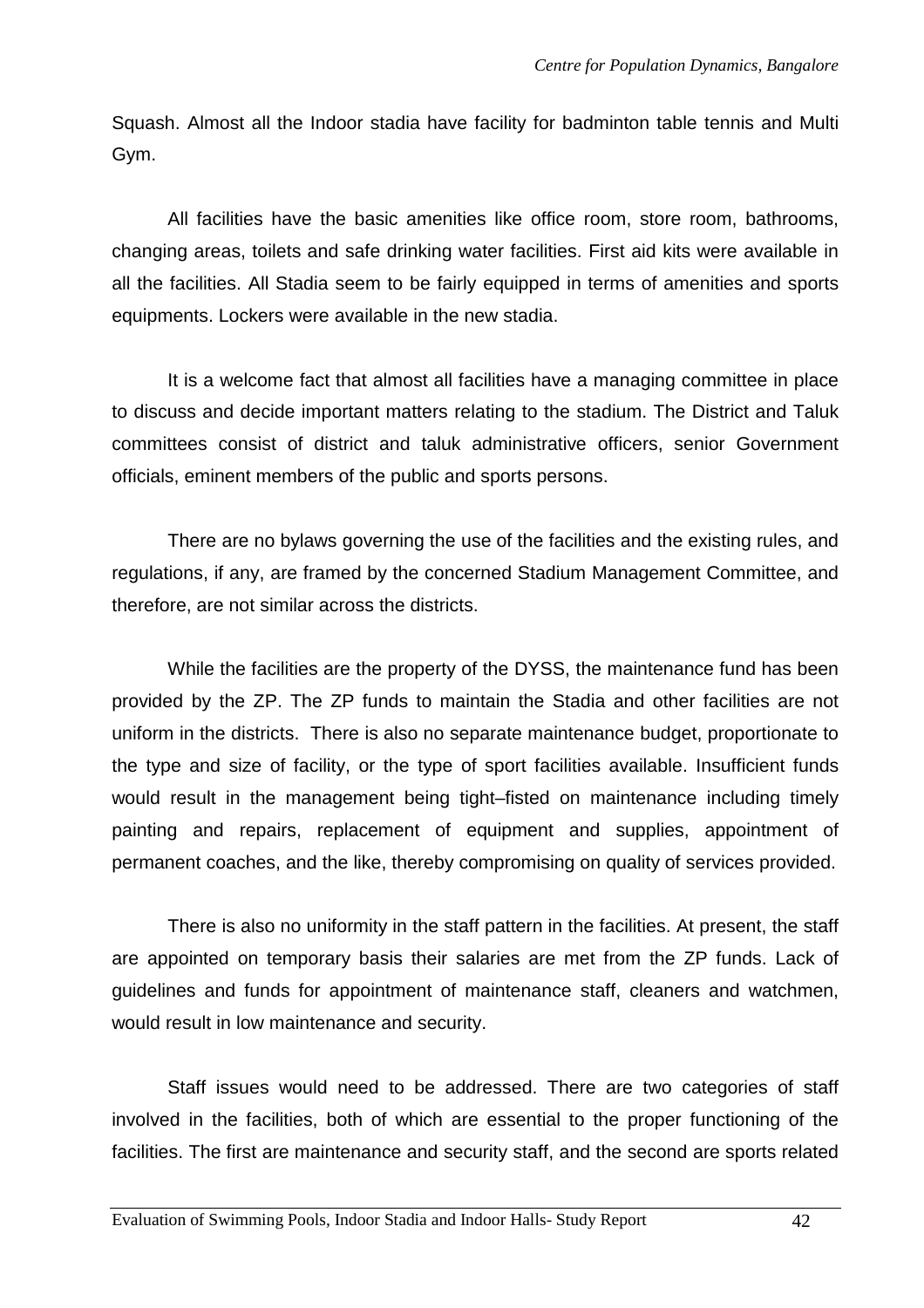staff like Coach, gym instructors, physio-therapist, etc. While the study did not find any shortcomings due to the lack of appointment of the former, the study noted a perceptible deficiency of sports staff. Most facilities and disciplines do not have coaches and the students have to fend for themselves. There was no physio-therapist, in any facility.

For the development of the game, it is desirable for training and practice to be done under the guidance and supervision of a trainer of a coach. Sports related injuries would be common during practice. Therefore, the importance of having a full time physio-therapist in preventing such injury to the sportsperson, cannot be overlooked.

Sports camps are being conducted in most facilities during vacation. It is assumed that the temporary coaches are appointed whenever such camps are being conducted. While this is beneficial to development of the sport and generates interest among the youngsters, care should be taken to ensure that no untoward incident occur causing bad publicity. Limiting the number of students and maintaining a good studentcoach ratio would minimize such occurrence to a certain extent.

The number of users varies widely across the facility. This may be dependent on the type and quality of services offered, user fees charged, the demand for the facilities, the awareness about the facility in the community and other reasons. It was said that there is an increase in users during the vacation period.

The facilities are predominantly used by males and there are very few female users even in Hassan and Shimoga which offer concession in user fees for females. It is to be noted that females do not usually prefer public facilities for reasons already indicated - lack of privacy, overcrowding, etc.,

 The user fee across the districts varies widely and, in most places, is beyond the capacity of the common man, especially students. It is encouraging to note that some of the facilities offer discounts in user fees to students and women. Few facilities do not have any user fee, limiting their economical viability.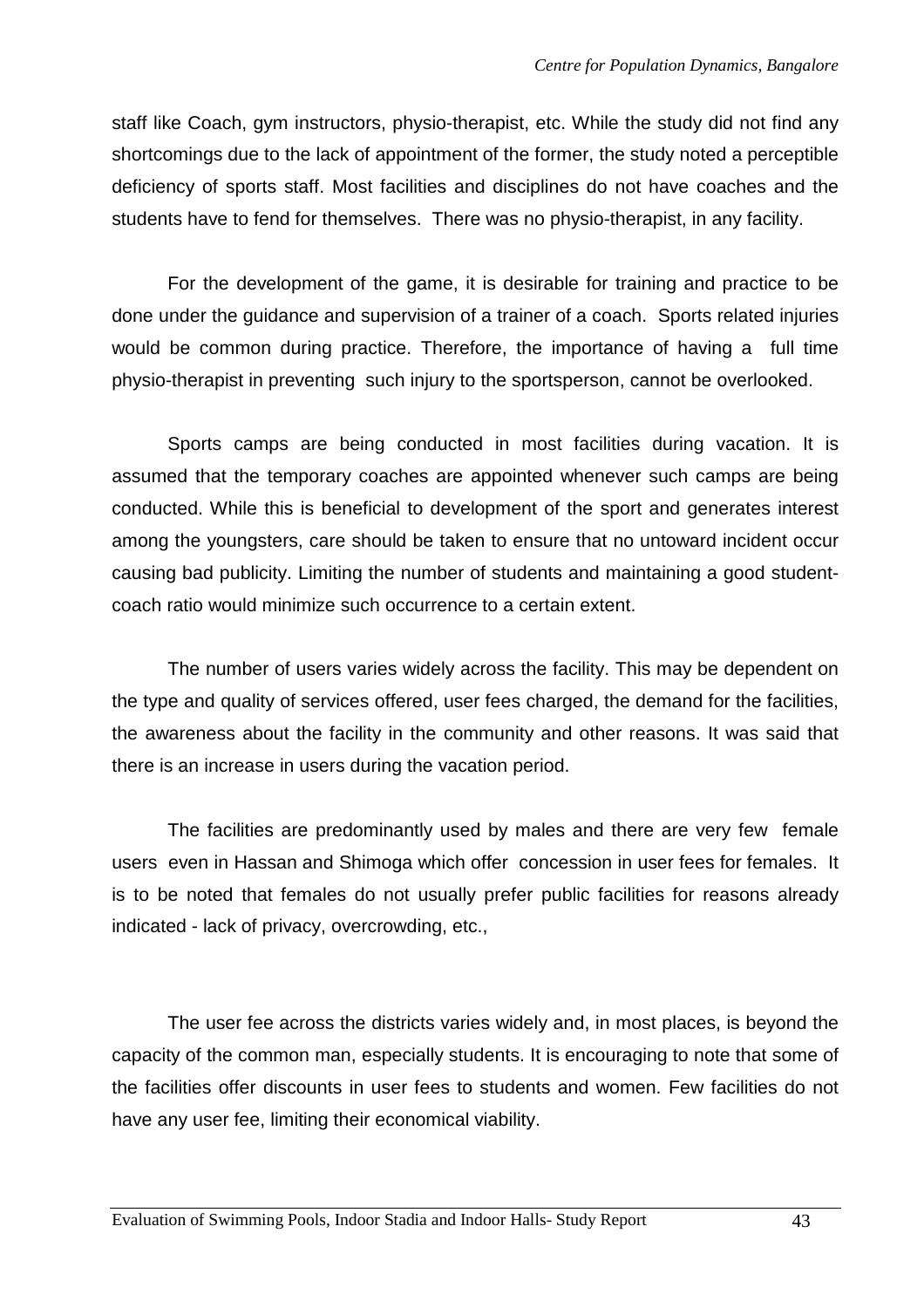Some of the stadia/halls are used for Dasara sports events or district level events and also for individual sports meet of colleges or schools. This was reported by stadia in Bangalore, Mysore, Bagalkot, Chikkamagalur, Chitradurga, Davangere, Gulbarga, Raichur, Lingasugur, Mangalore and and Shimoga.

The Stadia in Bangalore and Mysore have been used for non-sports events too. While such kind of renting helps in generating considerable revenue, it is advised that this be done with caution, since there is a risk of damage of floors and vandalism. The peripheral rooms, verandahs, open grounds, and any other available space should be used for such activities.

Wide differences in type of users have been observed among the different facilities. This may be a consequence of the user fees levied. Some facilities are used exclusively by students and are not open for others. These include indoor stadium in Mysore and Dharawad and indoor halls in Belgaum and Anjaneya block in Davangere.

 The socioeconomic and demographic profile indicate that the users of the indoor stadia/halls were mostly males in the age group 10 to 24, students, especially college completed, employed and from other occupations.

 These facilities have been benefiting immensely students who do not have the resources to join private clubs which are meant for exclusive members with high registration fee to pursue sports.

It was noted that some of the better facilities are being run as clubs exclusive for use by the local government officials and affluent members of the community. This, unfortunately, was not the objective of the Government while planning investments for these projects. The Department should take a critical look at the pattern of use of these facilities focusing on availability of these to all, especially the poor.

One disconcerting conclusion is that many in the community, while being aware of the existence of the stadium in their area, are unaware of the sporting facilities that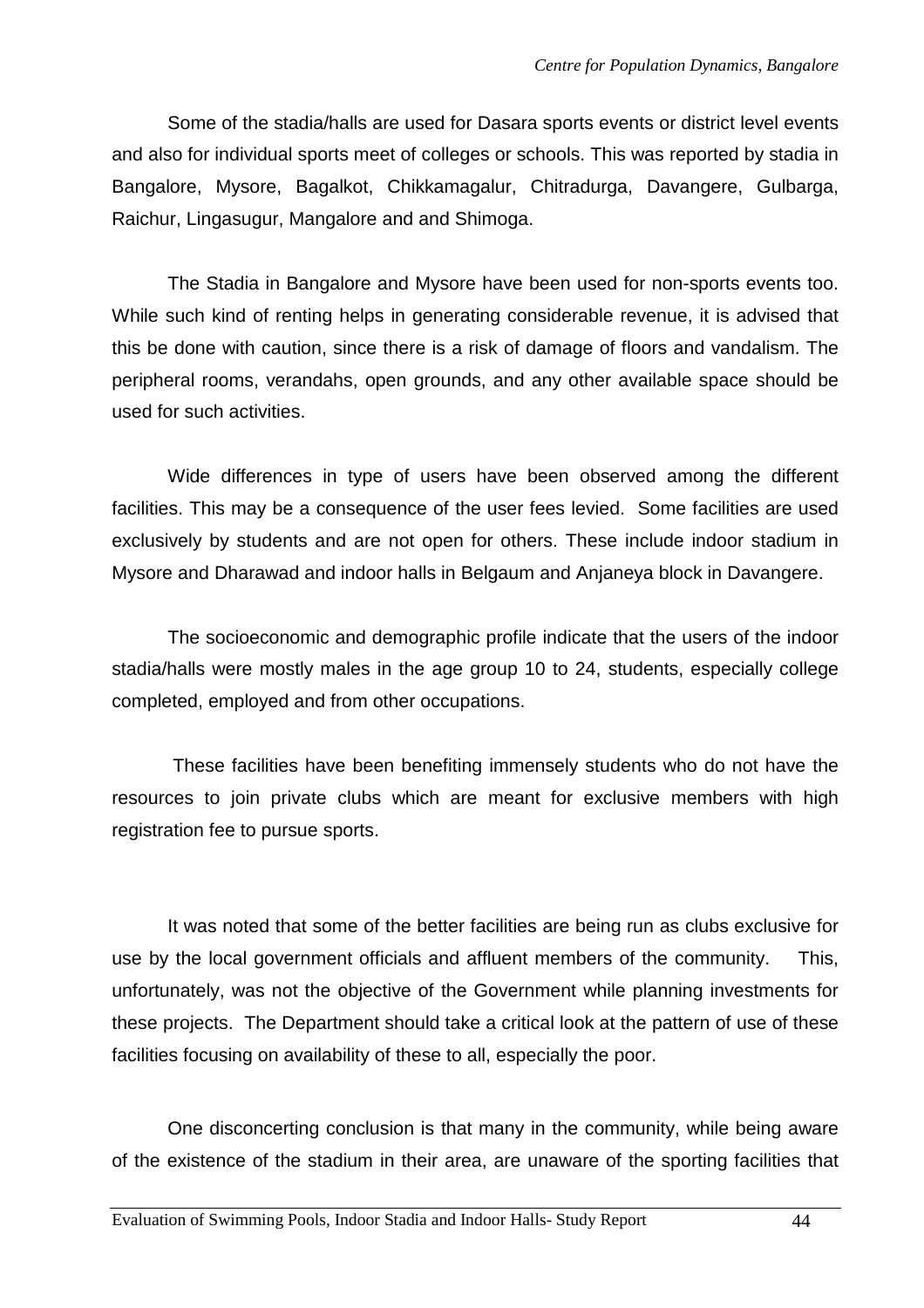are offered there. This gap in knowledge, in effect, deprives them of utilizing the services. The reasons would include absence of sufficient publicity, low IEC efforts by the department among students, lack of awareness of the local officials of their overall responsibility of creating awareness. It would also indicate that within the institutions themselves, display of facilities including timings and user fees is absent. It is suggested that apart from determined and sustained efforts internal to the Department, the Panchayats and local schools and colleges should be inducted for this purpose. The Panchayats should, as part of their statutory responsibility, ensure wider knowledge of the services available.

 Some facilities have publicized opening ceremonies, printed IEC materials and brochures, advertised in local news papers and distributed pamphlets when conducting special camps, which have been found to be useful.

Based on the survey, the following inferences have been made.

# **Demand for Facilities**

 There is demand for the use of these facilities as evident from some facilities with large number of users and revenue collection. The hidden demand need to be exploited by sincere and sustained publicity generation efforts like advertisements in local news papers, distribution of brochures and by conducting annual sports events and by conducting summer camps. Already the local college principals and the district information officers are members in the stadium committees. Through their good offices an attempt to create demand for these facilities may be made.

# **Commercial and Economic Viability of Facilities**

 Some facilities are able to make considerable revenue from user fees, and others do not charge any fees. Efforts should be made to make all facilities economically viable. The study indicated that most users consider the user fees as "reasonable" and were willing to pay more for additional facilities, which included good maintenance and equipments. Therefore, user fees may be increased proportionate to the facilities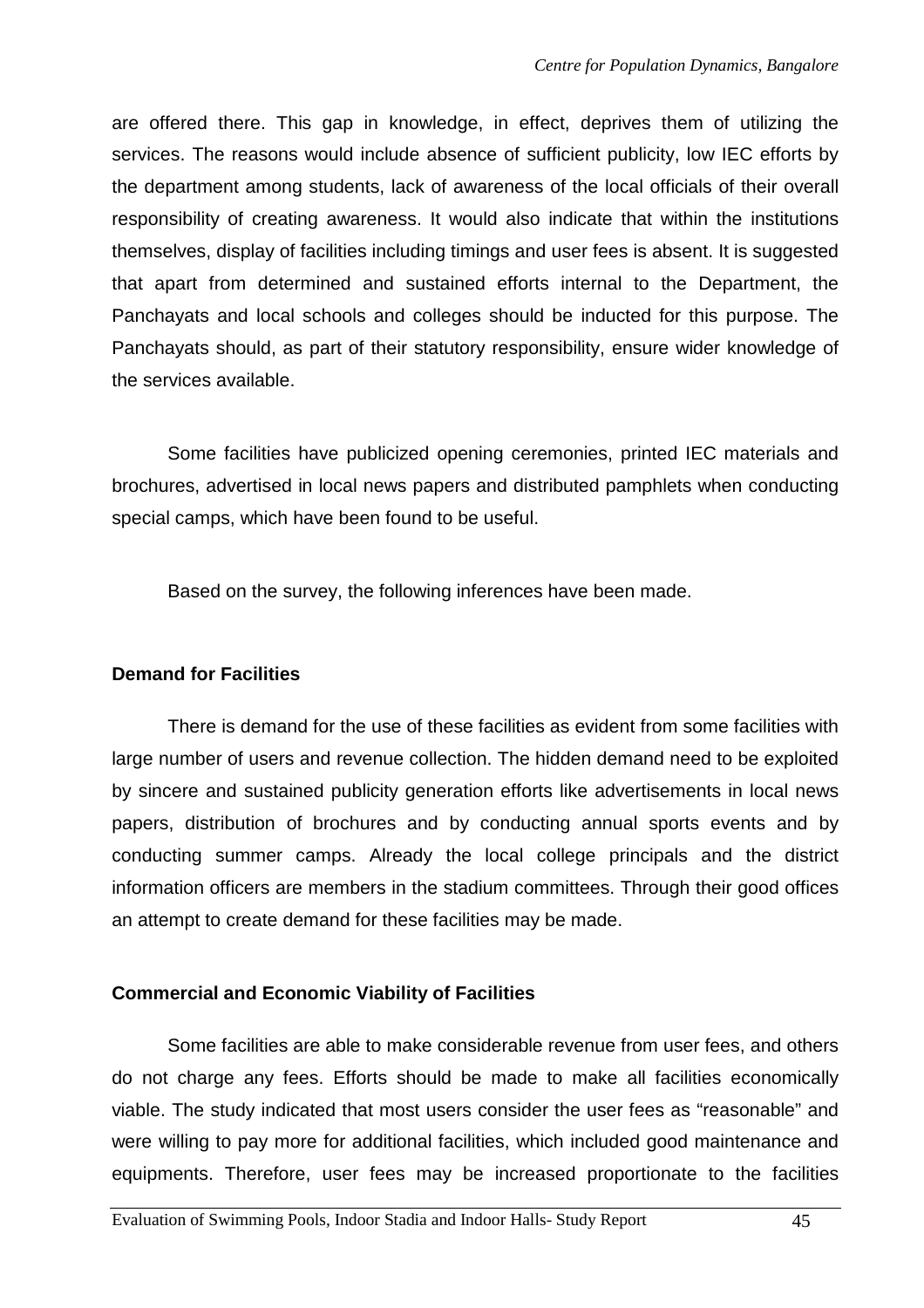offered, in those stadia that charge very low user fees and those that do not charge any fees. This is only for such facility that are used by the public and not Indoor halls utilized exclusively by students of the sports schools.

While viewing the commercial viability of the facilities, one must bear in mind that the users are mainly students and the objective of the project is to make quality sports facilities available to the public, especially poor sports persons and students. Although it is desirable for the facility to become self sustaining, the focus should be on making the sports facilities available to all, rather than generating revenue.

 The stadia in Bangalore and Mysore have generated good revenue by renting out for non-sport activities. However, these may have to be stopped if the facilities are renovated with wooden floors, since these are very costly and require careful handling and maintenance. It would be pointless if the revenue earned is to be spent on maintenance and repairs. In such cases, the possibility of renting out the peripheral space available be it rooms or verandah for commercial purpose. Open verandahs/ halls/ corridors in, or other open areas around, the stadium may be converted into temporary stalls for exhibitions.

The Kanterava stadium in Bangalore has given the extra rooms available in the stadium complex for the use of sports associations and therefore does not charge any rent. Other than these, most of the facilities do not have extra room for renting. However, there are two stadia, one in Kolar and the other in Mandya which are closer to the main road and can accommodate rooms/ shops that can be rented out.

Future stadium complex can be designed such that the external portions or the space along the compound walls have shops leased to the public or showrooms selling sports accessories, sports equipments and adventure gear, etc., However, this must be done after carefully considering the pros and cons so as to not compromise on the safety of equipments and personal belongings of the users.

#### **Professional Viability**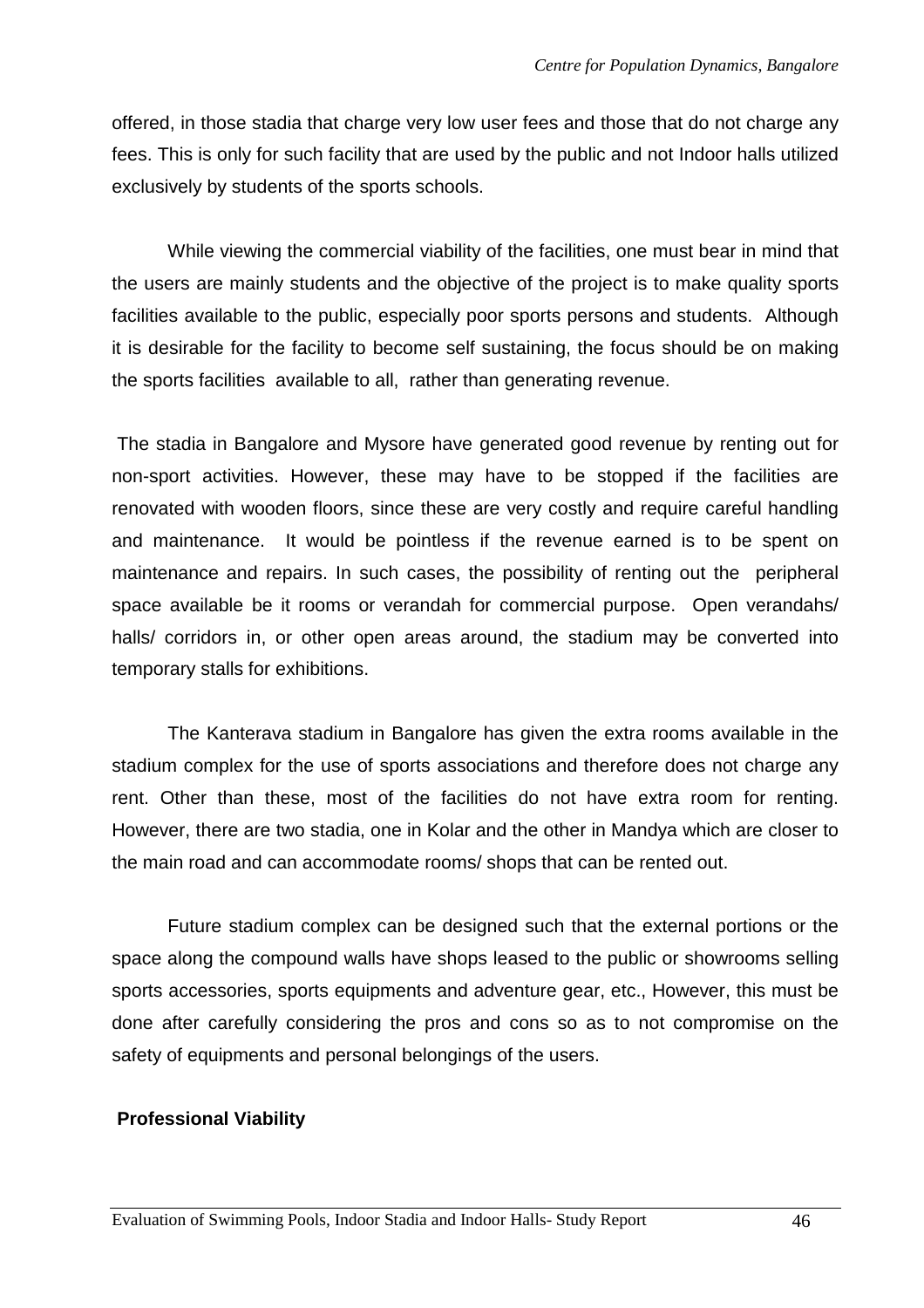Most stadia have professional, state-of-the-art facilities. It is desirable that quality infrastructure facilities be supported by professional coaching or guidance on the technical aspects of the sport and importance of right techniques. Both these features are complementary to each other and are equally important for development of the game.

 It is disconcerting to note that, in terms of coaching, most facilities, except the stadia in Bangalore, are not professionally viable. Providing trained coaches will have an impact on the demand for these facilities and render them economically viable.

There are two issues responsible for the non-availability of coaches in the Facilities. One, the deficiency of good dedicated coaches and secondly, inadequate funds to pay the salary demanded by these coaches. While nothing much can be done with regard to the former, increasing the salary structure suitable to the qualification and in accordance with the market rate would facilitate appointment of suitable coaches. It was indicated that the present levels of salary is very low and need to be enhanced. The regular payment of salary and other reimbursements is very much essential for the active involvement of the coaches and their sustained interest in the promotion of sports.

It would be desirable to have two coaches for each sport- a regular full-time coach and a professional part-time coach for advanced training. Having separate female coaches would be an added advantage.

Railways, Nationalised Banks, or other similar public sector undertakings who employ persons under sports quota, may be requested to depute sports persons who have retired from active sports to the Stadia as coaches. A part of their salaries may be borne by their parent organization and the rest may be paid by the Stadium Committees.

In the absence of a coach or until such time as the appointment of a coach, regular users who are senior sports persons with knowledge of the sport may be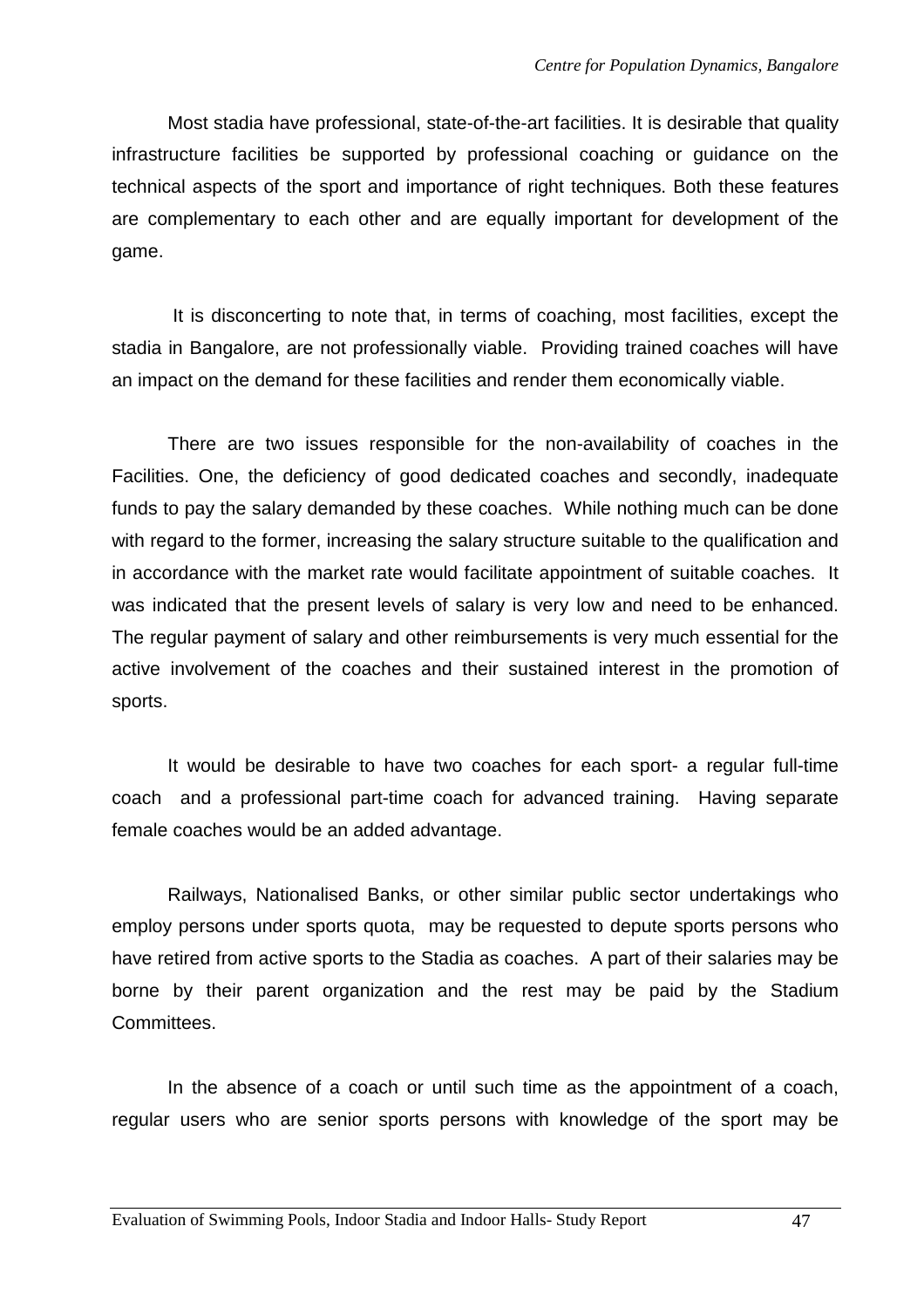requested to pitch-in as coaches for the juniors/ beginners. In return, the user fees may be waived off and a small stipend may be paid to them for the services rendered.

In addition to coaches, there should be a trainer cum physio-therapist in each Indoor Stadium/hall on a full time basis to ensure that there is no sports related injury during training.

#### **Safety Measures**

All the facilities have first aid kits. Although indoor stadia/halls do not have life threatening accidents, there should be someone functioning as a supervisor at all times.

The equipments must be serviced and maintained regularly to avoid accidents and injuries.

# **Utility of the facilities**

Most facilities are good and self sufficient in terms of infrastructure and equipment.

Some facilities are used exclusively by local government officials and some others by students of the sports schools and are not open for the public, impeding their utility.

Most facilities do not have coaches, so providing quality infrastructure without professional coaching does not meet the full objective of the project. It is desirable to strengthen training services so as to fully meet the requirements of the sports persons in the Districts.

The issues with regard to amenities and staff, especially coaches are not peculiar to this Project. However, based on the responses received in this survey, the strengths of the Project could be said to be creation of infrastructure by way of assets that would enhance both availability and utilization of sports facilities.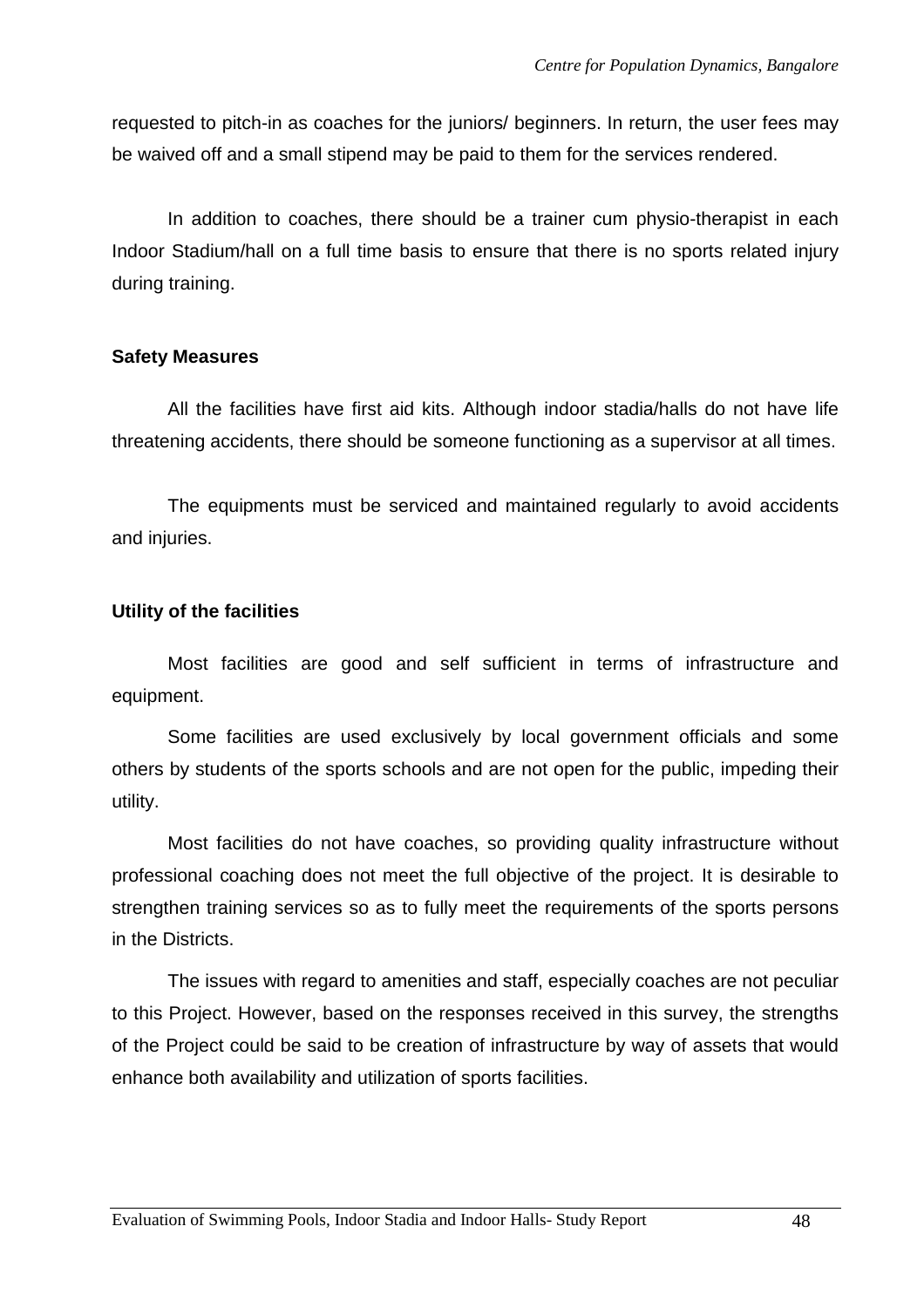# **Chapter 5**

#### **RECOMMENDATION**

From the observations and the data recorded from the evaluation study, the following are being presented under major issues that may be attended by the Department of Youth Services and Sports.

- Management and Administration of the Facilities
	- i. While the Indoor Stadia and Halls are funded by the DYSS, the annual maintenance fund is being provided by the ZP. In view of this, the DYSS has responsibility in administering and regulating these facilities in their use in particular and in the development of sports in general.
	- ii. The management committee should be equally balanced between Government representatives, community members and sports persons. Besides official members from District administration, local ZP/ TP, the committee should also have members from sports bodies, sports persons, and educationists.
- Norms, guidelines and bylaws for use of the use of facilities
	- i. To bring some uniformity in the usage of these facilities across districts, and to maintain control over the facilities, it is necessary for the DYSS to prepare broad guidelines to be followed while formulate bylaws governing the use of these facilities with regard to :
		- user fee, to ensure user affordability
		- timings of use,
		- staff pattern, and
		- minimum safety measures to be observed.
	- ii. The norms for outsourcing should be elaborate and clearly defined to avoid misinterpretations and loopholes in the contract. Contract agreement should have conditions for use and penalty clauses for aberration. Specific clauses should be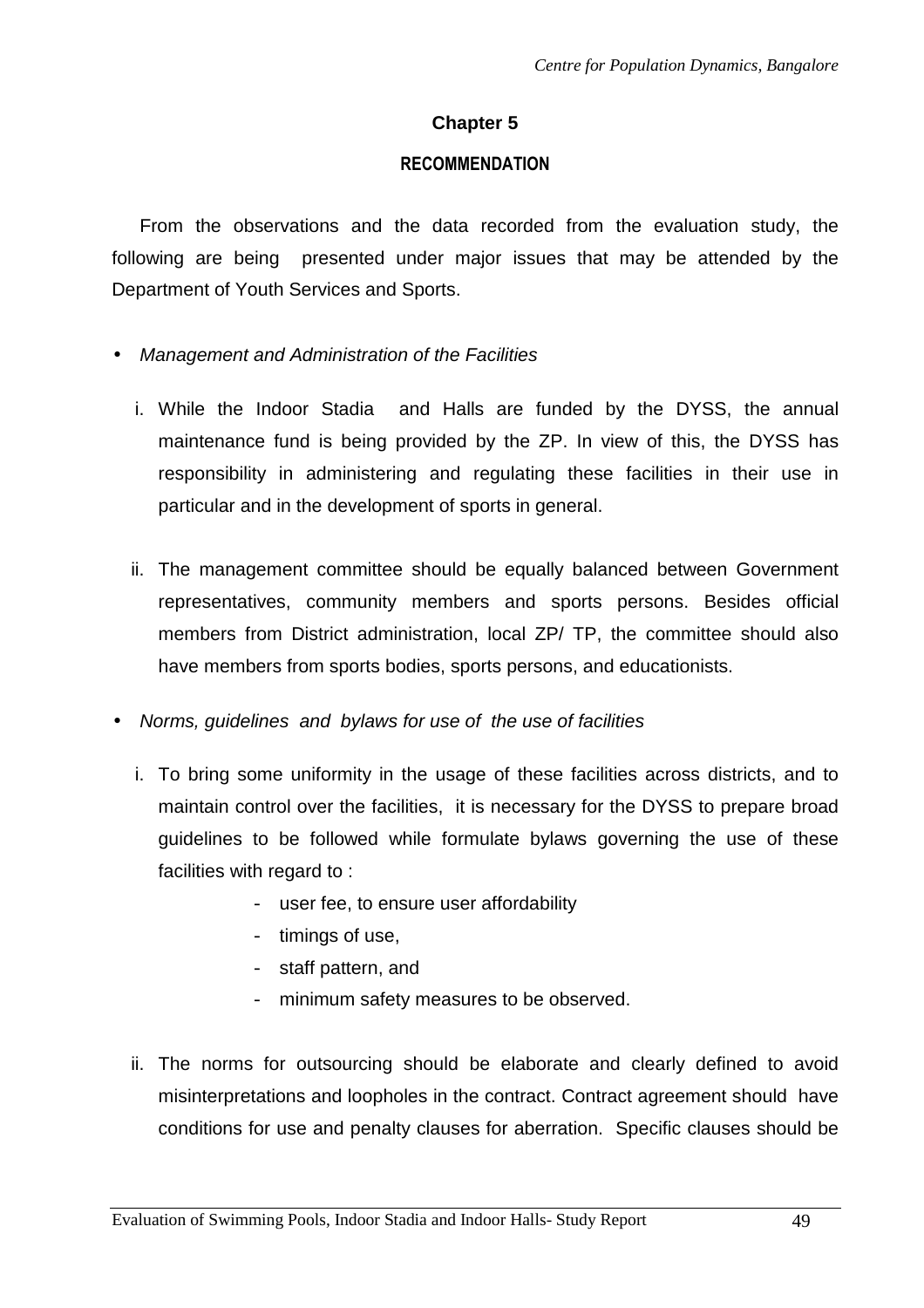introduced in the form of an agreement to ensure that, at the end of the lease period, the facility is returned in the same condition at the time of hiring.

iii. While working on the norms/ guidelines for the facility, we should have one basic set of minimum- non-negotiable norms, and another set of improved norms may be adopted over and above this.

# Accountability and Supervision mechanism

- iv. A common staff pattern should be enforced in all the facilities. The role and responsibility of the staff should be clearly defined.
- i. The rules and regulations for using the facilities, timings and user fees should be displayed prominently.
- ii. The scheme should periodically be supervised by the district and state level officials.
- iii. There should be a system for user feed back and grievance redressal.
- iv. Asset registers should be maintained in all the facilities.
- v. Monthly monitoring formats should be developed and all indoor stadia should be instructed to send the filled in formats to the Department regularly. This would help in assessing the demand and the revenue generation of each facility.
- vi. To make the facility management more accountable, regular supervision by the Department is necessary, even in out sourced facilities.
- vii. There should be no compromise in safety regulations. One person should be assigned the responsibility of ensuring that safety precautions are taken.
- viii. The facilities earn considerable revenue and collections are mostly in cash. Proper book-keeping and maintenance of accounts should be ensured to avoid misappropriation of funds.

# Finance and Fund management

i. The practice of utilizing ZP funds to maintain the facilities could be continued, provided sufficient and timely release of funds can be ensured.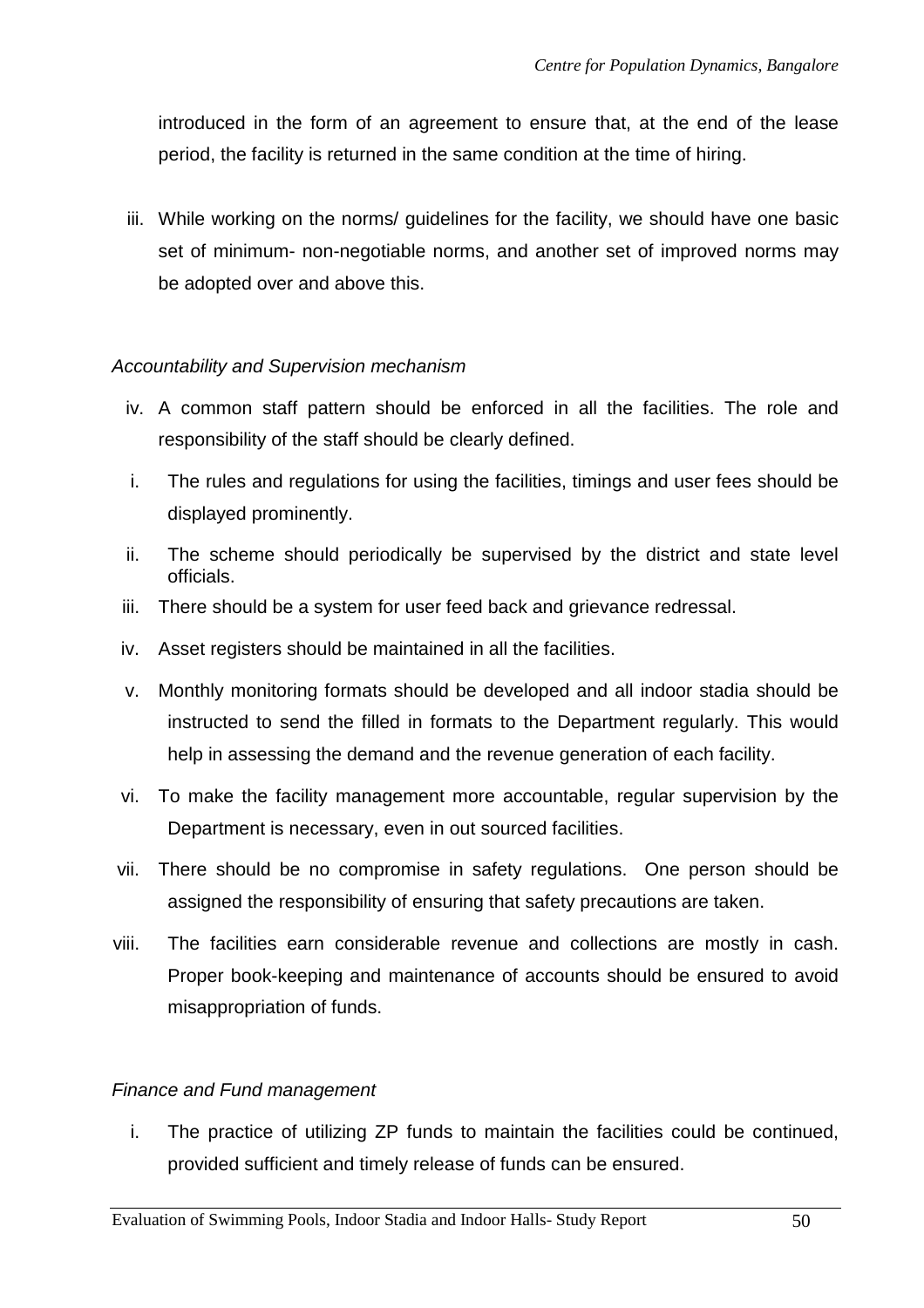- ii. The current practice of sending the revenue collected from each facility to the treasury is illogical. It is suggested that a portion of the revenue collected through rent or user fees should be retained at the facility for urgent maintenance work or purchase of equipment, etc.,that the stadium committee deems necessary. This may however, require Government approval.
- iii. The practice of renting the stadium premises for non-sports activities may have to be discontinued, considering that all stadia would be upgraded to have special wooden floors. Instead, open verandahs/ halls/ corridors in, or other open areas around, the stadium may be converted into temporary stalls for exhibitions. If there is space along the compound walls, these areas may be converted to shops and sheds and leased to the public.
- iv. All facilities should have a separate annual maintenance budget for the indoor stadium/halls and swimming pools.
- v. The fund allocation for each type of Facility should be proportionate to the size of the Facility, the amenities provided, the sports disciplines offered, etc.
- vi. At the end of each year, the Management should prepare an anticipated budget plan for the Facility for the following year that includes maintenance, repairs, purchase of equipments, salaries, etc and submit the same to the ZP so that special allocations of funds may be made in the budget.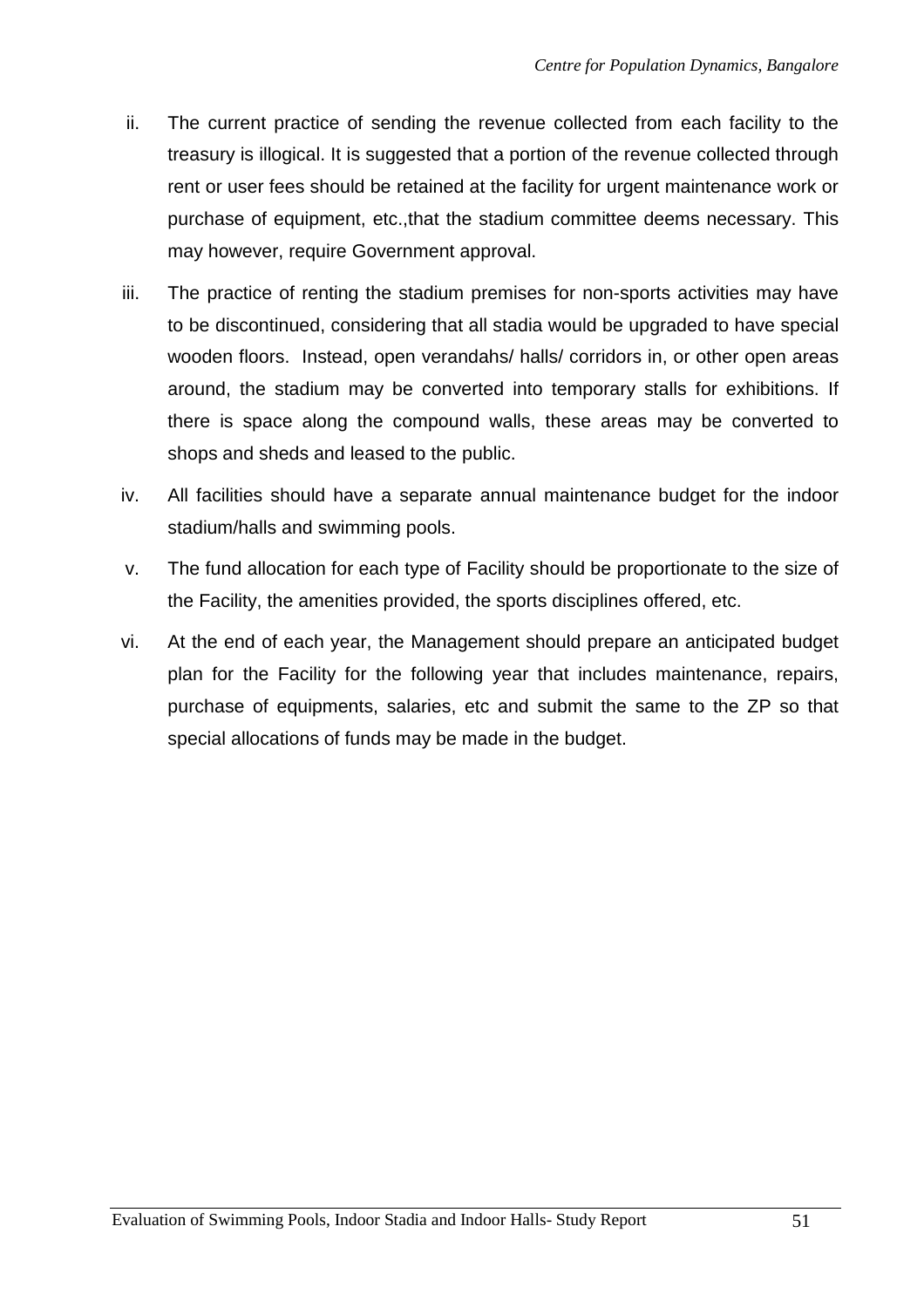### Utilization of Facilities.

- i. Concessional fees should be introduced in all facilities for the student community, children, especially girls.
- ii. Special emphasis should be given to encourage females to use facilities by giving concessions in fee and assigning special timings to use.
- iii. The facilities are intended for the public, especially young people- both boys and girls. Their use should not be monopolized by VIPs and affluent people only.
- iv. If any exclusive time-slot is being provided for the VIPs and affluent people, the fee structure, in such case, should be proportionately higher.
- v. Prominence should be given for sports persons using the facilities by permitting them to use the facility free of charge or, if this is not feasible, at least giving them concession in user fees. Giving them exclusive use of the facility at certain time of the day would be an added advantage.

### Creation of Demand for the Facility

- i. Special efforts are required to create demand for the optimum use of these facilities. This in turn will get the revenue and make the facility economically viable.
- ii. The demand can be created by advertisement, distribution broachers and bill boards, etc. The office of the District Information Officer who is also a member of the Stadium Committee should be used.
- iii. The Panchayats should, as part of their statutory responsibility, ensure wider knowledge of the services available in the facilities so as to promote usage among the public.
- iv. The information about the facility should be circulated among students. The office of the local College Principal may be used as he is also a member of the Stadium Committee.
- v. Students sports events sponsored by colleges or schools may be conducted in these facilities.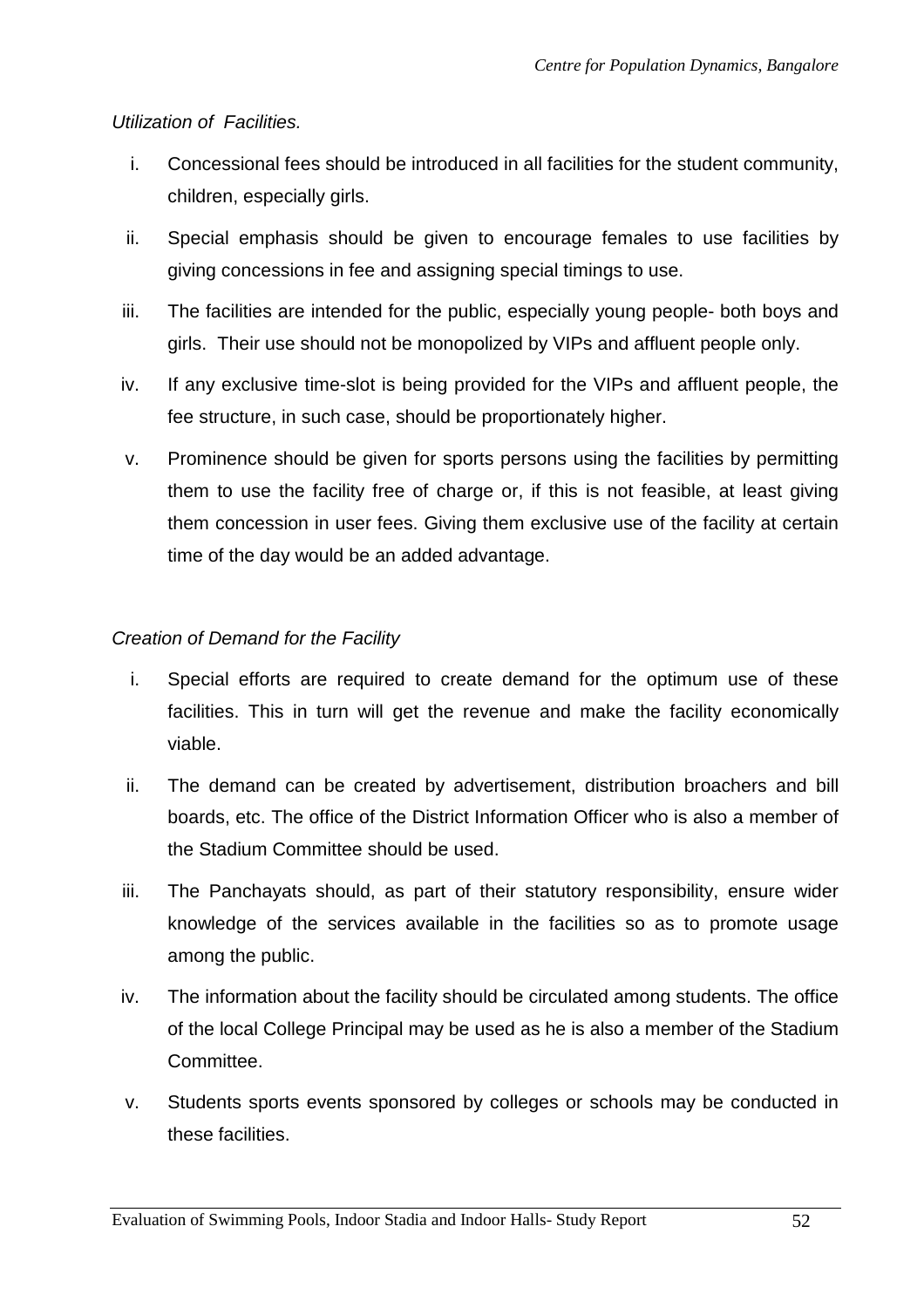- vi. Youth and social organization should be encouraged to conduct sports events in these facilities, under the Panchayath Yuva Krida Aur Khel Abhiyan (PYKKA) programme.
- vii. Regular sports camps during vacations should be conducted.
- viii. To create demand and make them economically viable, it is also necessary to make these facilities professionally viable.
- ix. To make these facilities professionally viable, coaches should be appointed. Sports services should provide for both infrastructure and trained coaches.

### Safety Measures.

- i. Efforts should be made to ensure that maximum safety measures are taken in these facilities.
- ii. First Aid Kit should be made available and the medicines and supplies replenished on a periodic basis.
- iii. It should be mandatory to have the least minimum required safety measures and experienced coaches and trainers.
- iv. The gym equipments should be periodically checked.
- v. The coaches and trainers should be trained in providing first aid especially for sports related injuries.
- vi. The mandatory Coach / trainer student ratio must be maintained.
- vii. There is a need to stipulate the optimum number of users of the stadia to avoid over crowding.
- viii. It would be desirable to have a vehicle on standby during training camps, to transport the victim in case of emergency.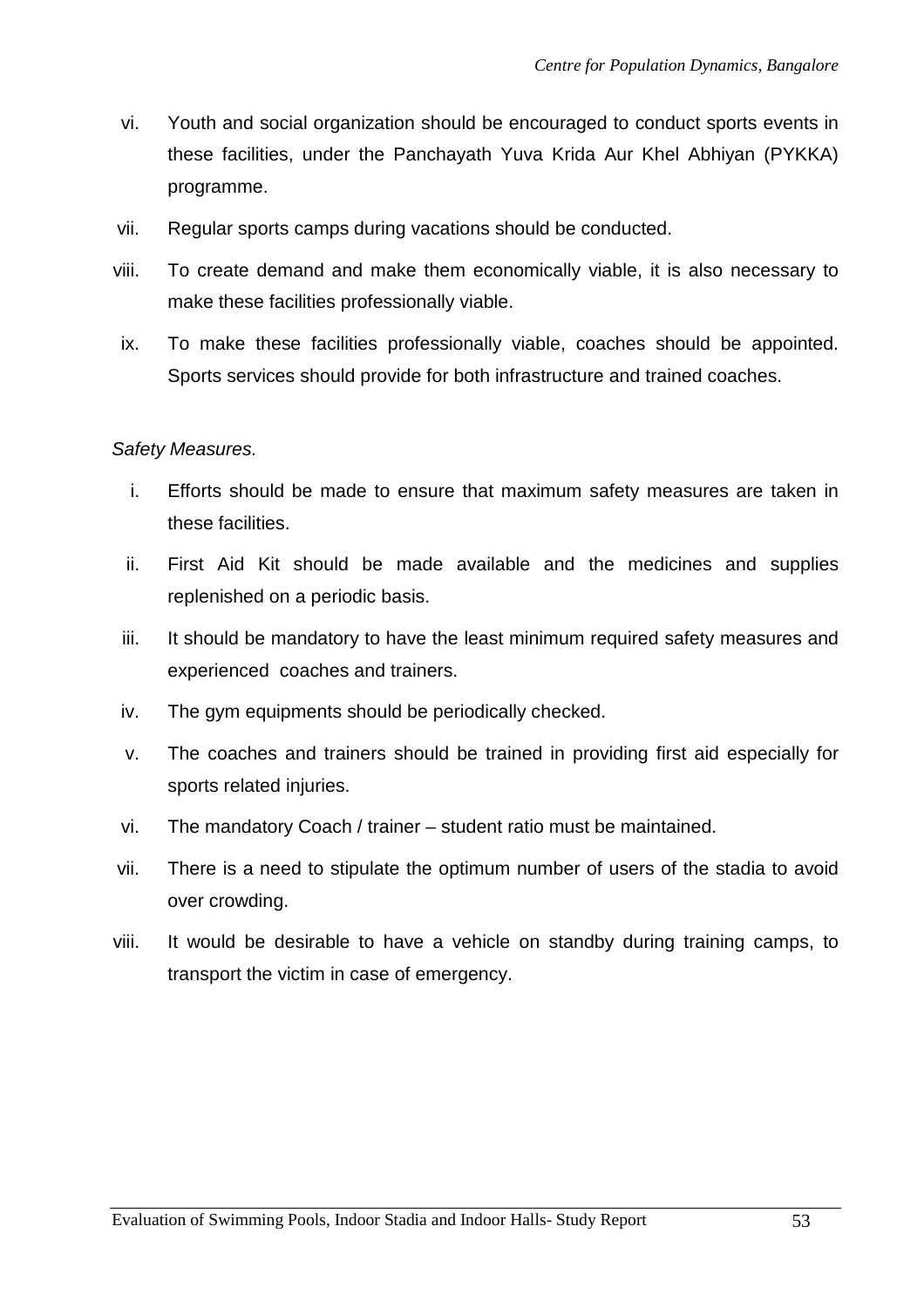# ix. **Appendix 1: Information on Indoor Stadium/Hall (Completed).**

#### **Bagalkot District - Bagalkot** Indoor Hall

| <b>Details</b>                    | <b>Description</b>                                                                                                                                             |      |
|-----------------------------------|----------------------------------------------------------------------------------------------------------------------------------------------------------------|------|
| Operation                         | <b>Since 2002</b>                                                                                                                                              |      |
| Location                          | Within the District Stadium compound                                                                                                                           |      |
| <b>Decision makers</b>            | Stadium committee                                                                                                                                              |      |
| Amenities                         | Locker facility available<br>No separate toilets for females<br>No generator<br>Running water for bathrooms and toilets<br>Aquaguard water for drinking.       |      |
| <b>Budget for</b><br>construction | Rs 30 lakhs                                                                                                                                                    |      |
| Maintenance                       | From ZP funds Rs 2 lakhs was allotted for the maintenance of all<br>facilities in the District.<br>Two persons appointed to clean the toilets and other areas. |      |
| <b>Working hours</b>              | Morning 6.00 to 9.00<br>Evening 4.00 to 7.00<br>No holiday                                                                                                     |      |
| Sport                             | <b>Badminton</b><br>Wrestling<br>Used on Dasara and local events by govt. employees                                                                            |      |
| <b>Users</b>                      | About 10 users of Badminton<br>About 40 wrestling                                                                                                              |      |
| Coaches                           | Badminton coach not available<br>Wrestling coach available                                                                                                     |      |
| <b>User Charges</b>               | Registration fee Rs. 2000 + 150 per monthly                                                                                                                    |      |
| Revenue                           | Rs 12,000 during 2010 to 2011.                                                                                                                                 |      |
| Accounting                        | Assistant Director and the staff<br>Ledgers are being maintained. Accounts are computerized at<br>district level.                                              |      |
| Physical appearance               |                                                                                                                                                                | Good |
| Similar Private facility          |                                                                                                                                                                | none |
| Suggestions                       | Working hours to be flexible and Facility to be open throughout<br>the day during public holidays.<br>Badminton coach to be appointed                          |      |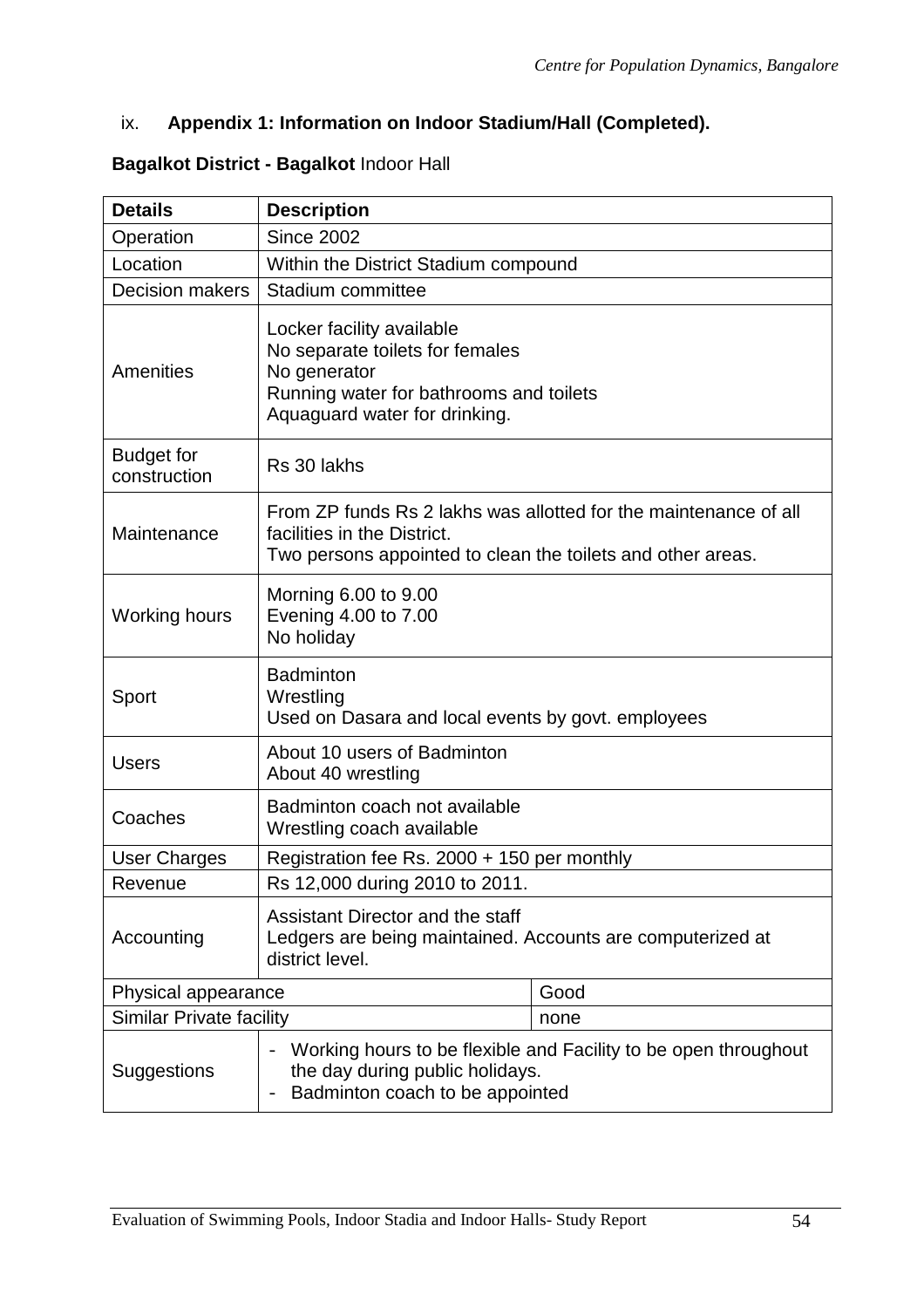# **Bagalkot District - Mudhol** : Indoor Hall

| <b>Details</b>                    | <b>Description</b>                                                                                                                                                                                |  |
|-----------------------------------|---------------------------------------------------------------------------------------------------------------------------------------------------------------------------------------------------|--|
| Operation                         | <b>Since 2005</b>                                                                                                                                                                                 |  |
| Location                          | Within the Taluka Stadium compound                                                                                                                                                                |  |
| <b>Decision makers</b>            | Stadium committee                                                                                                                                                                                 |  |
| Amenities                         | No locker facilities available<br>No separate toilets for females<br>No generator<br>Running water for bathrooms and toilets<br>Aquaguard water for drinking.                                     |  |
| <b>Budget for</b><br>construction | Rs 10 lakhs                                                                                                                                                                                       |  |
| Maintenance                       | From ZP funds Rs 2 lakhs was allotted for the maintenance of all<br>facilities in the District.<br>Marker is in charge of the hall<br>Two persons appointed to clean the toilets and other areas. |  |
| Working hours                     | Morning 6.00 to 7.00<br>Evening 6.00 to 7.00<br>No holiday                                                                                                                                        |  |
| Sport                             | <b>Badminton</b><br>Multi Gym                                                                                                                                                                     |  |
| <b>Users</b>                      | About 10 users of Badminton<br>About 45 Multi Gym                                                                                                                                                 |  |
| Coaches                           | Badminton coach not available<br>Multi Gym coach not available                                                                                                                                    |  |
| <b>User Charges</b>               | Fee 200 per month for badminton<br>Fee 100 per month for multi gym                                                                                                                                |  |
| Revenue                           | Rs 60,000 during 2010 to 2011.                                                                                                                                                                    |  |
| Accounting                        | Assistant Director and the staff<br>They have ledgers on user fee and also the data is computerized                                                                                               |  |
| Physical appearance               | Good                                                                                                                                                                                              |  |
| <b>Similar Private facility</b>   | None                                                                                                                                                                                              |  |
| Suggestions                       | Working hours to be flexible and Facility to be open throughout<br>the day during public holidays.<br>Coaches to be appointed for Badminton and gym                                               |  |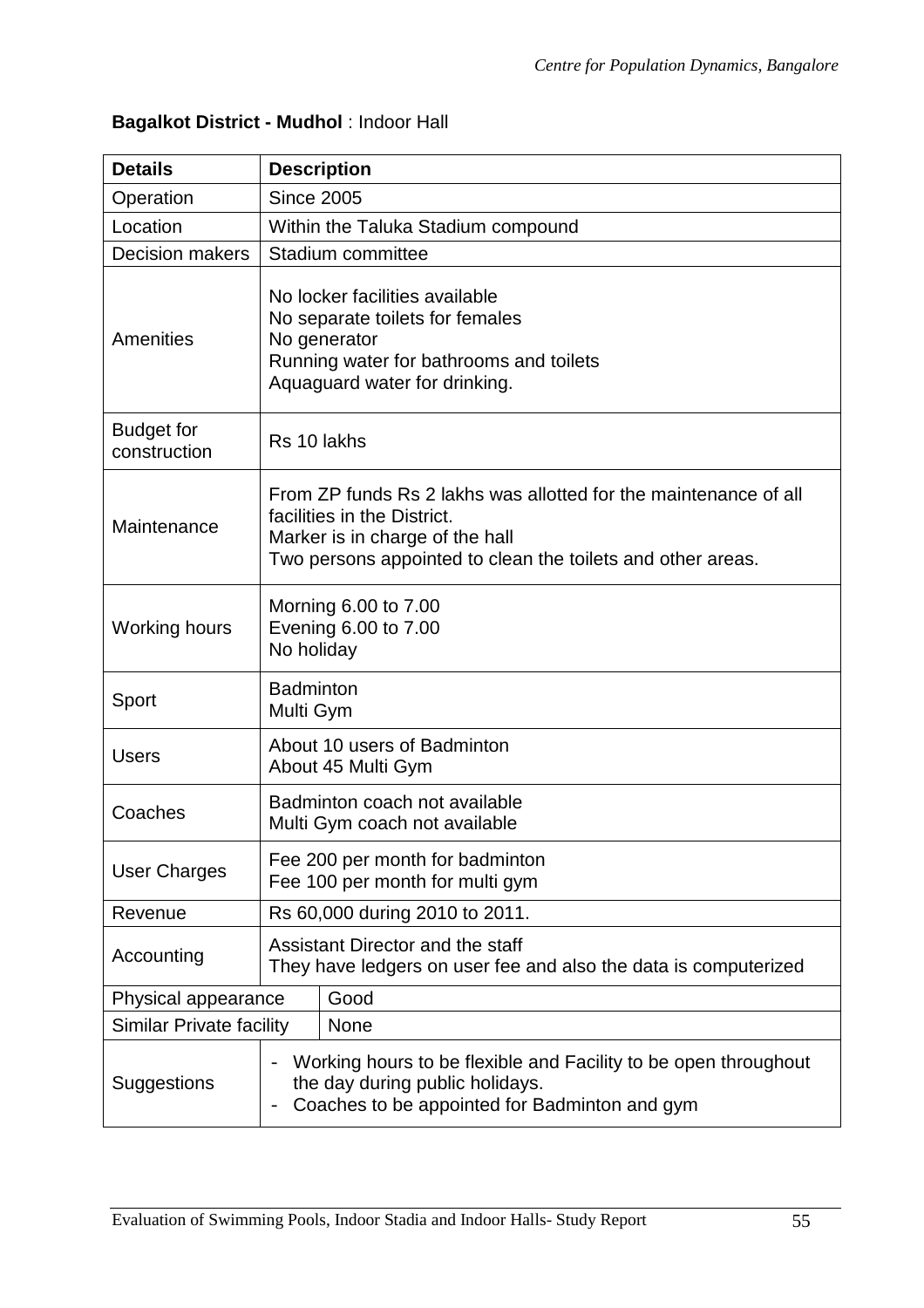| <b>Details</b>                    | <b>Description</b>                                                                                                                                                                                                                                                                                                                                                                                                  |                                                                                                                                                                                    |
|-----------------------------------|---------------------------------------------------------------------------------------------------------------------------------------------------------------------------------------------------------------------------------------------------------------------------------------------------------------------------------------------------------------------------------------------------------------------|------------------------------------------------------------------------------------------------------------------------------------------------------------------------------------|
| Operation                         | <b>Since 1997</b>                                                                                                                                                                                                                                                                                                                                                                                                   |                                                                                                                                                                                    |
| Location                          | It is an independent complex                                                                                                                                                                                                                                                                                                                                                                                        |                                                                                                                                                                                    |
| <b>Decision makers</b>            | Stadium committee of different members                                                                                                                                                                                                                                                                                                                                                                              |                                                                                                                                                                                    |
| Amenities                         | Locker facilities available<br>Generator is available<br>Running water for bathrooms and toilets.<br>Aquaguard water for drinking.                                                                                                                                                                                                                                                                                  | Indoor stadium is a complex to accommodate many indoor sports.<br>Separate bathrooms and toilet for males and females<br>There is a proposal to renovate with AC and wooden floor. |
| <b>Budget for</b><br>construction | Not available                                                                                                                                                                                                                                                                                                                                                                                                       |                                                                                                                                                                                    |
| Maintenance                       | No ZP funds, but self supporting.<br>Deputy Director in charge. Facilitation manager to look into the<br>maintenance and separate staff for security and cleaning.<br>Separate committee is constituted for the Bangalore city:<br><b>Concerned Minister</b><br><b>Director DYSS</b><br>Secretaries of Youth and Sports & Finance<br><b>Bangalore City Commissioner</b><br>Departmental Engineers<br>Sports persons |                                                                                                                                                                                    |
| Working hours                     | Morning 5.30 to 9.00<br>Evening 6.00 to 9.00<br>No holidays                                                                                                                                                                                                                                                                                                                                                         |                                                                                                                                                                                    |
| Sport                             | Gymnastics, Basket ball, Volley ball, Hand ball, Tae kwon do                                                                                                                                                                                                                                                                                                                                                        |                                                                                                                                                                                    |
| <b>Users</b>                      | The main hall is used only for sports events.<br>Some rooms around the stadium are used by some associations<br>like Fencing association and Tack Wan Do                                                                                                                                                                                                                                                            |                                                                                                                                                                                    |
| Coaches                           | There are coaches for all sports.<br>The coaches decide the timings.<br>Number of users is not known.                                                                                                                                                                                                                                                                                                               |                                                                                                                                                                                    |
| <b>User Charges</b>               | No user charges                                                                                                                                                                                                                                                                                                                                                                                                     |                                                                                                                                                                                    |
| Revenue                           | Indoor stadium is not given for rent, but the Kanteerava stadium is<br>given for rent and lots of revenue is collected for the maintenance<br>of the whole complex.                                                                                                                                                                                                                                                 |                                                                                                                                                                                    |
| Accounting                        | Deputy Director and the staff<br>They have ledgers on user fee and also the data is computerized                                                                                                                                                                                                                                                                                                                    |                                                                                                                                                                                    |
| Physical appearance               |                                                                                                                                                                                                                                                                                                                                                                                                                     | Good                                                                                                                                                                               |
| <b>Similar Private facility</b>   |                                                                                                                                                                                                                                                                                                                                                                                                                     | There are private stadia and Gyms.                                                                                                                                                 |
| <b>Suggestions</b>                | Stadium should be open through out the day on all days of the<br>week                                                                                                                                                                                                                                                                                                                                               |                                                                                                                                                                                    |

# **Bangalore Urban District - Bangalore city:** Kanteerava indoor Stadium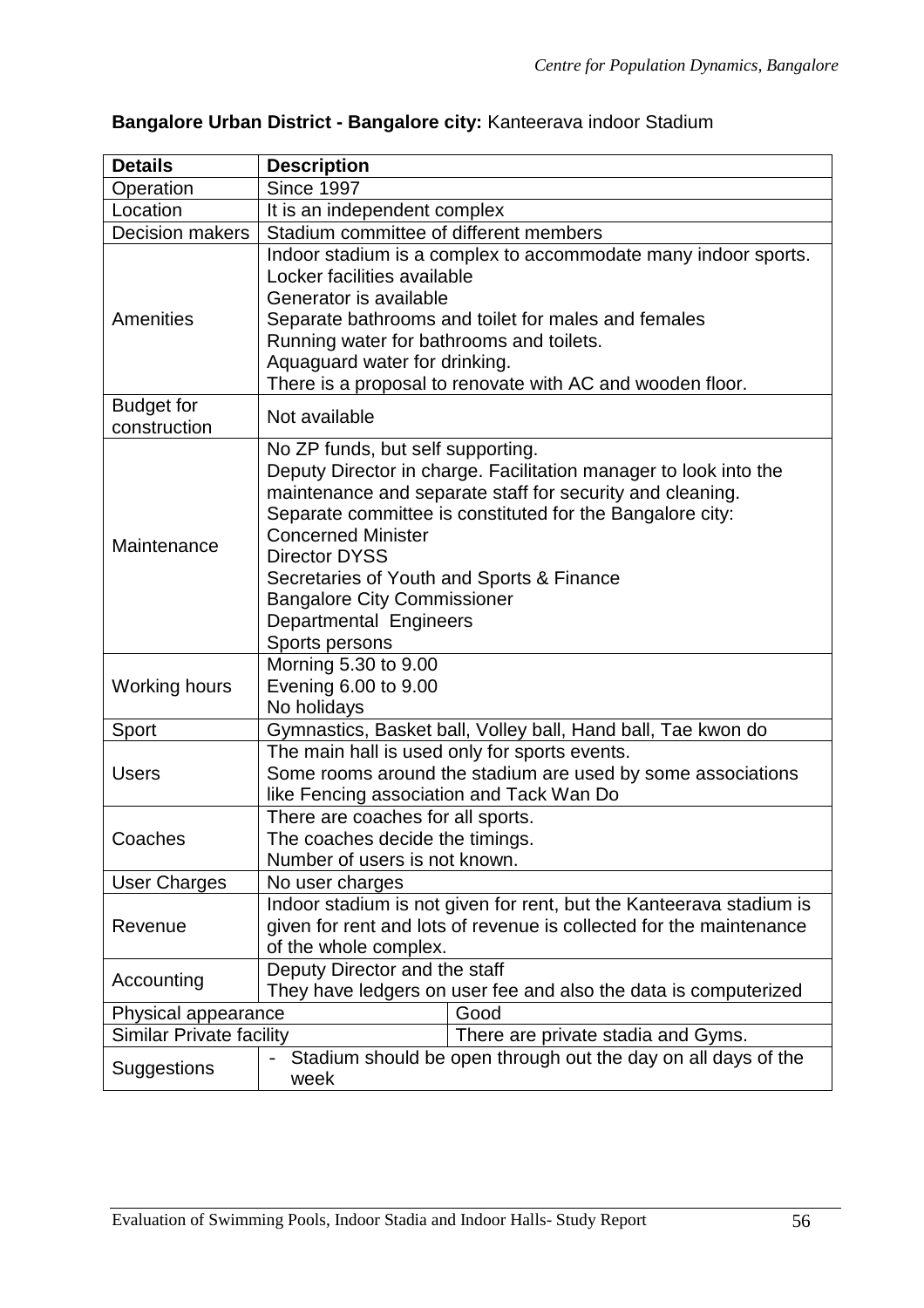| <b>Details</b>                          | <b>Description</b>                                                                                                                                                                                                                                                                                                                                                                                                             |  |  |
|-----------------------------------------|--------------------------------------------------------------------------------------------------------------------------------------------------------------------------------------------------------------------------------------------------------------------------------------------------------------------------------------------------------------------------------------------------------------------------------|--|--|
| Operation                               | <b>Since 1997</b>                                                                                                                                                                                                                                                                                                                                                                                                              |  |  |
| Location                                | Separate complex away from Kateerava stadium.                                                                                                                                                                                                                                                                                                                                                                                  |  |  |
| <b>Decision makers</b>                  | Stadium committee                                                                                                                                                                                                                                                                                                                                                                                                              |  |  |
| Amenities                               | Locker facilities available<br>Generator is available<br>Separate bathrooms and toilet for males and females<br>Separate rooms for other activities like Yoga and others.                                                                                                                                                                                                                                                      |  |  |
| <b>Budget for</b><br>construction       | Not available                                                                                                                                                                                                                                                                                                                                                                                                                  |  |  |
| Maintenance                             | No ZP funds, but self supporting.<br><b>Deputy Director</b><br>Facilitation manager (who is also a coach) looks into the<br>maintenance<br>And separate staff for security and cleaning.<br>Separate committee is constituted for the Bangalore city:<br><b>Concerned Minister</b><br><b>Director DYSS</b><br>Secretaries of Youth and Sports & Finance<br><b>Bangalore City Commissioner</b><br><b>Departmental Engineers</b> |  |  |
| <b>Working hours</b>                    | Morning 6.00 to 8.30<br>Evening 5.30 to 9.00<br>No holidays                                                                                                                                                                                                                                                                                                                                                                    |  |  |
| Sport                                   | Gymnastics<br><b>Basket ball</b><br>Volley ball<br>Hand ball<br>Yoga                                                                                                                                                                                                                                                                                                                                                           |  |  |
| <b>Users</b>                            | The main hall is used only for sports events.<br>Some rooms around the stadium are used for sports.<br>Number of users is not known.                                                                                                                                                                                                                                                                                           |  |  |
| Coaches                                 | There are coaches for all sports.                                                                                                                                                                                                                                                                                                                                                                                              |  |  |
| User Charges                            | No user charges                                                                                                                                                                                                                                                                                                                                                                                                                |  |  |
| Revenue                                 | Rs 40 lakhs last year through hiring charges of the main stadium                                                                                                                                                                                                                                                                                                                                                               |  |  |
| Accounting                              | Assistant Director and the staff<br>Ledgers are being maintained. Accounts are computerized at district<br>level.                                                                                                                                                                                                                                                                                                              |  |  |
| <b>Excellent</b><br>Physical appearance |                                                                                                                                                                                                                                                                                                                                                                                                                                |  |  |
| Similar Private facility                | There are private Gymnastics                                                                                                                                                                                                                                                                                                                                                                                                   |  |  |
| Suggestions                             | Stadium should be open through out the day on all days of the<br>$\qquad \qquad -$<br>week, or at least during public holidays.                                                                                                                                                                                                                                                                                                |  |  |

# **Bangalore Urban District Bangalore city:** Koramangala indoor Stadium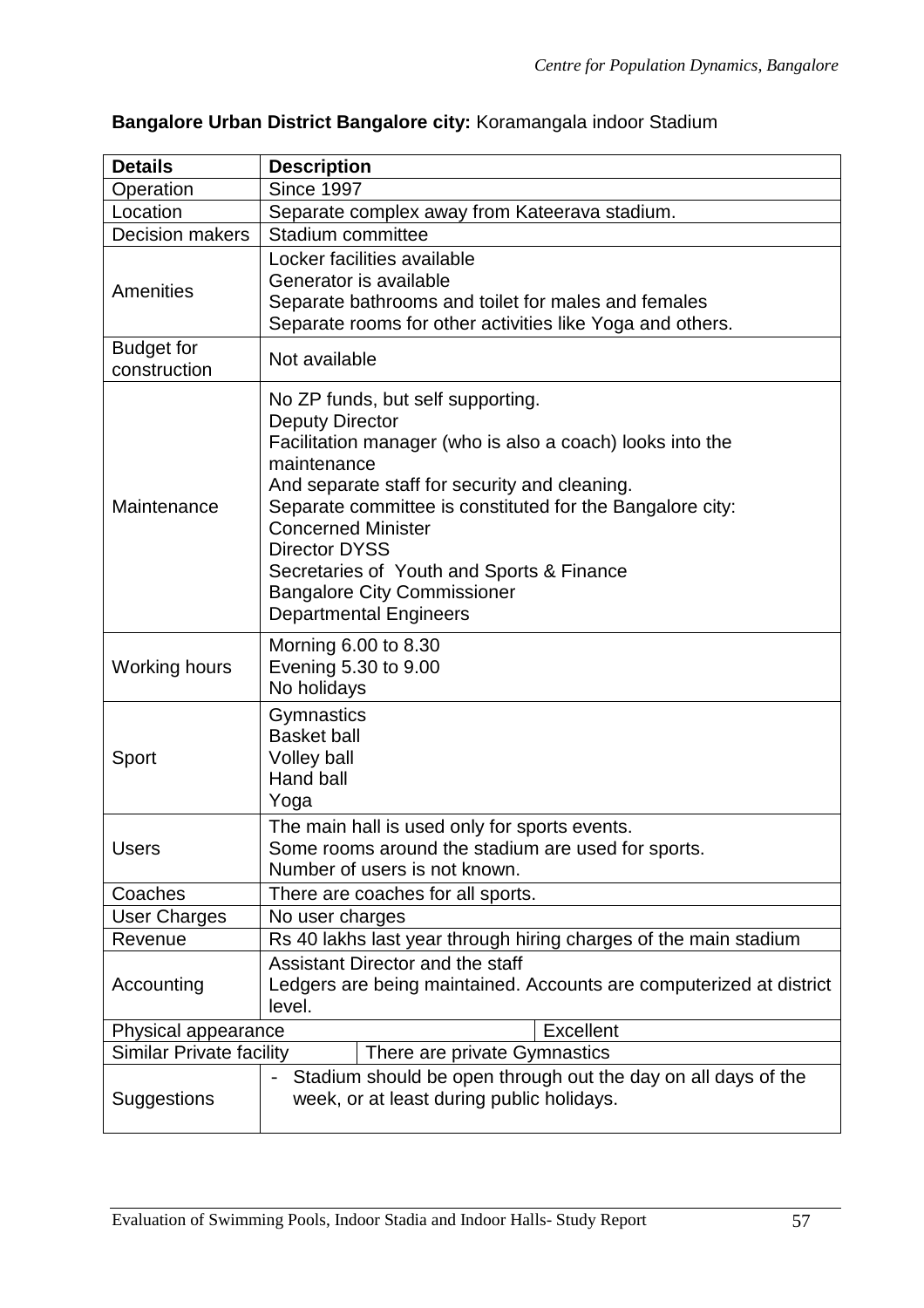|  |  | Belgaum District - Belgaum : Indoor Hall |  |  |  |
|--|--|------------------------------------------|--|--|--|
|--|--|------------------------------------------|--|--|--|

| <b>Details</b>                    | <b>Description</b>                                                                                                           |                                                                  |  |
|-----------------------------------|------------------------------------------------------------------------------------------------------------------------------|------------------------------------------------------------------|--|
| Operation                         | Completed                                                                                                                    |                                                                  |  |
| Location                          | Sports Hostel and Indoor hall are in the same complex.                                                                       |                                                                  |  |
| Decision<br>makers                | Stadium committee                                                                                                            |                                                                  |  |
| <b>Amenities</b>                  | No locker facilities available<br>No separate toilets for females<br>No generator<br>Running water for bathrooms and toilets |                                                                  |  |
| <b>Budget for</b><br>construction | Rs 28 lakhs                                                                                                                  |                                                                  |  |
| Maintenance                       | 5 lakhs from ZP                                                                                                              |                                                                  |  |
| Working hours                     | 5.30 to 8.30 AM<br>7.30 to 8.30 PM<br>No holiday                                                                             |                                                                  |  |
| Sport                             | Judo<br>Wrestling                                                                                                            |                                                                  |  |
| <b>Users</b>                      | Only students                                                                                                                |                                                                  |  |
| Coaches                           | Two coaches for Judo<br>Two coaches for wrestling                                                                            |                                                                  |  |
| User Charges                      | No charges                                                                                                                   |                                                                  |  |
| Revenue                           | Nil                                                                                                                          |                                                                  |  |
| Accounting                        | Assistant Director and the staff<br>Although there are no users charges, they have ledgers for<br>expenditure.               |                                                                  |  |
| Physical appearance               |                                                                                                                              | Average                                                          |  |
| <b>Similar Private facility</b>   |                                                                                                                              | There is no private facility                                     |  |
| Suggestions                       | the day during public holidays                                                                                               | Working hours to be flexible and Facility to be open through out |  |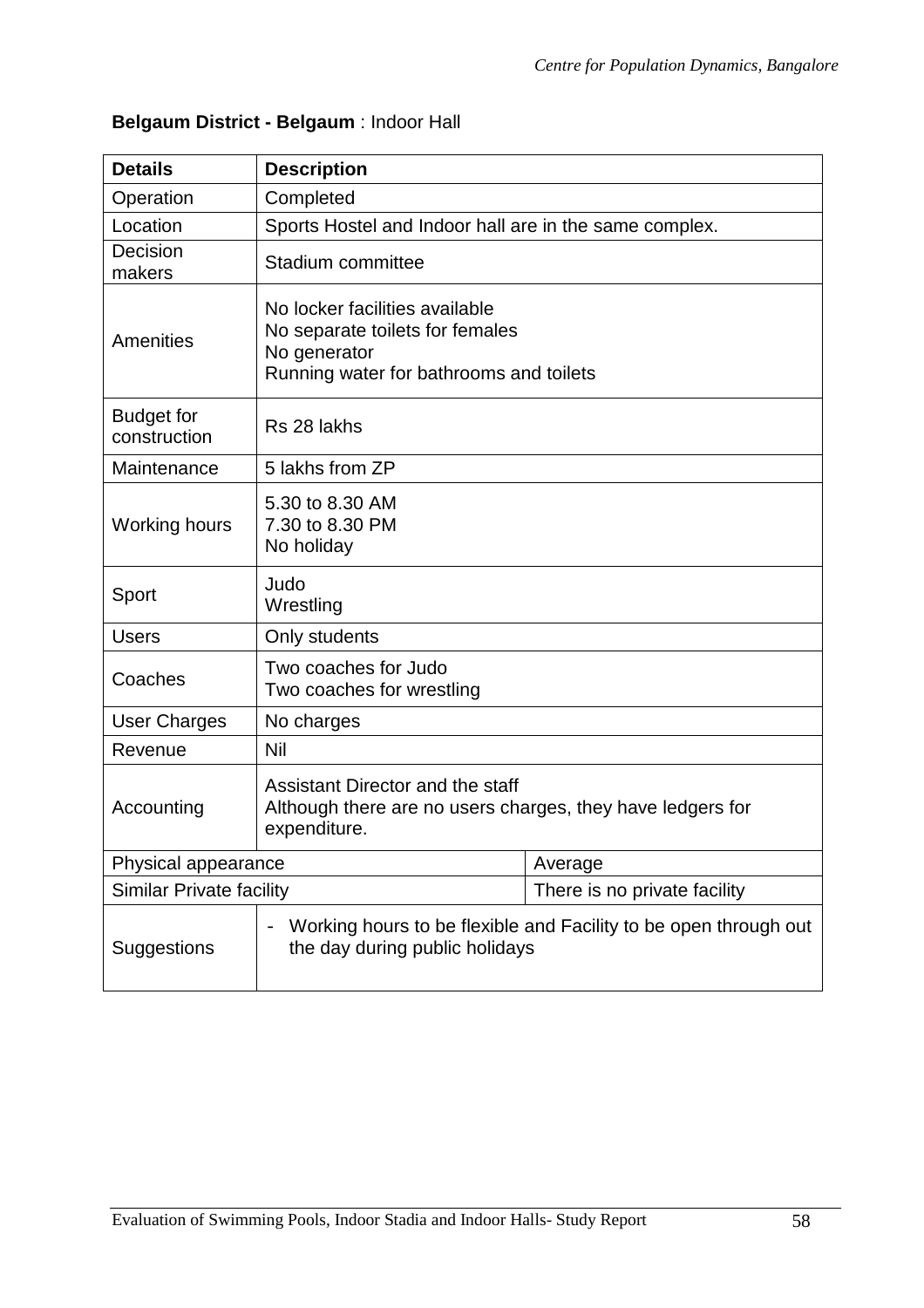| <b>Details</b>                    | <b>Description</b>                                                                                                                                                                       |                                                               |  |
|-----------------------------------|------------------------------------------------------------------------------------------------------------------------------------------------------------------------------------------|---------------------------------------------------------------|--|
| Operation                         | Construction over, Not yet inaugurated                                                                                                                                                   |                                                               |  |
| Location                          | Within the District Stadium compound                                                                                                                                                     |                                                               |  |
| Decision<br>makers                | Stadium committee                                                                                                                                                                        |                                                               |  |
| Amenities                         | Locker facilities available<br>Generator is available<br>Separate bathrooms and toilet for males and females<br>Running water for bathrooms and toilets<br>Aquaguard water for drinking. |                                                               |  |
| <b>Budget for</b><br>construction | <b>Rs 166.76 lakhs</b>                                                                                                                                                                   |                                                               |  |
| Maintenance                       | Not yet decided                                                                                                                                                                          |                                                               |  |
| <b>Working hours</b>              | Not yet decided                                                                                                                                                                          |                                                               |  |
| Sport                             | Not yet decided                                                                                                                                                                          |                                                               |  |
| <b>Users</b>                      | Not yet decided                                                                                                                                                                          |                                                               |  |
| Coaches                           | Not yet decided                                                                                                                                                                          |                                                               |  |
| <b>User Charges</b>               | Not yet decided                                                                                                                                                                          |                                                               |  |
| Revenue                           |                                                                                                                                                                                          |                                                               |  |
| Accounting                        | Assistant Director and the staff                                                                                                                                                         |                                                               |  |
| Physical appearance               |                                                                                                                                                                                          | Good                                                          |  |
| <b>Similar Private facility</b>   |                                                                                                                                                                                          | There is no private facility                                  |  |
| <b>Suggestions</b>                | week                                                                                                                                                                                     | Stadium should be open through out the day on all days of the |  |

# **Bijapur District - Bijapur:** Indoor Stadium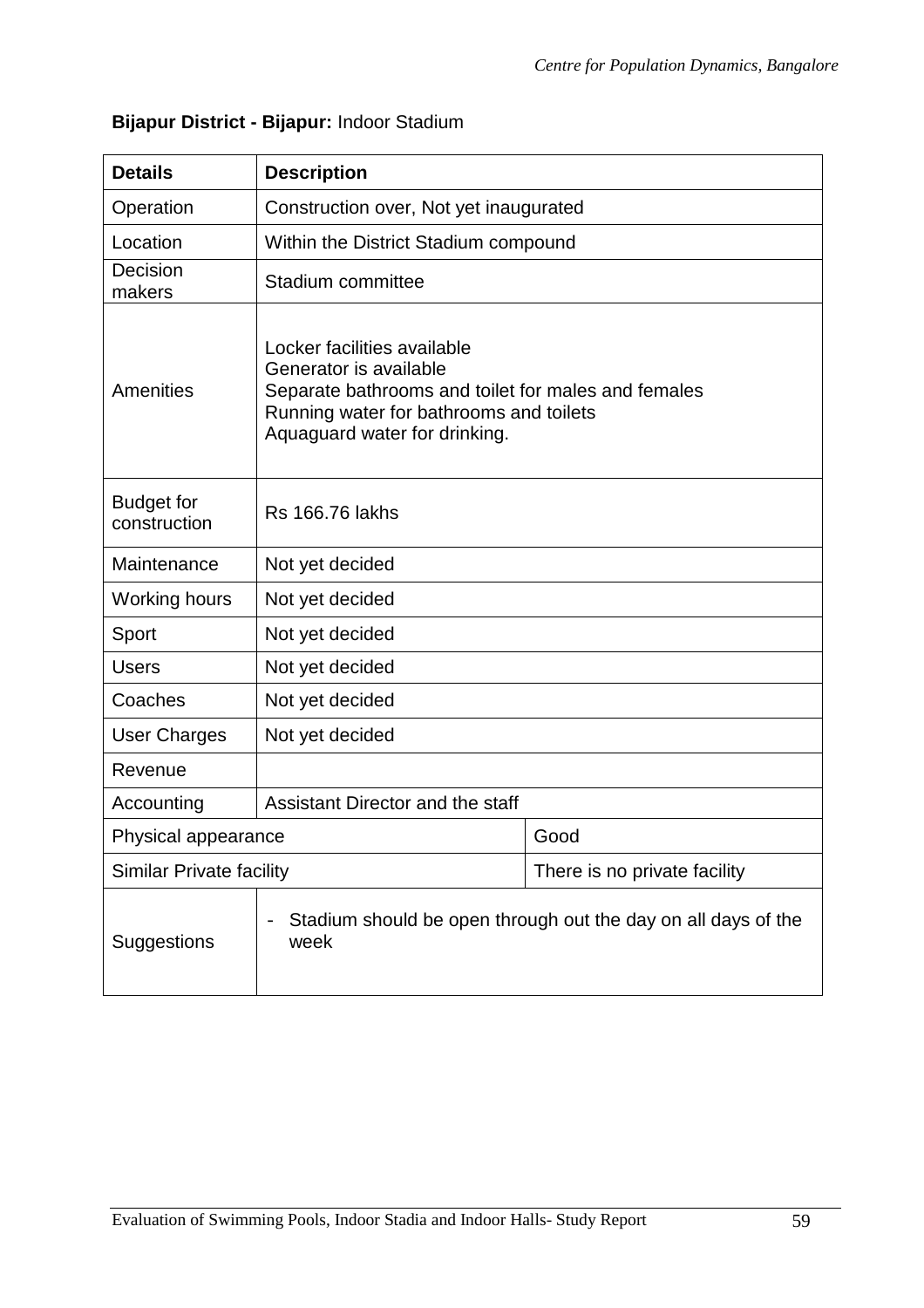| <b>Details</b>                    | <b>Description</b>                                                                                                                                                                       |                                                                 |
|-----------------------------------|------------------------------------------------------------------------------------------------------------------------------------------------------------------------------------------|-----------------------------------------------------------------|
| Operation                         | March 2007                                                                                                                                                                               |                                                                 |
| Location                          | Within District Stadium compound                                                                                                                                                         |                                                                 |
| <b>Decision makers</b>            | Stadium committee                                                                                                                                                                        |                                                                 |
| Amenities                         | Locker facilities available<br>Generator is available<br>Separate bathrooms and toilet for males and females<br>Running water for bathrooms and toilets<br>Aquaguard water for drinking. |                                                                 |
| <b>Budget for</b><br>construction | Not known                                                                                                                                                                                |                                                                 |
| Maintenance                       | From ZP funds Rs 5 lakhs was allotted for the maintenance of all<br>facilities in the District                                                                                           |                                                                 |
| <b>Working hours</b>              | 6.00 AM to 12.00 Noon<br>3.00 Pm to 8.30 PM<br>Sunday holiday                                                                                                                            |                                                                 |
| Sport                             | Only Multi Gym is in operation                                                                                                                                                           |                                                                 |
| <b>Users</b>                      | 40 persons in the morning and another 40 in the evening for<br>Gym.                                                                                                                      |                                                                 |
| Coaches                           | Multi Gym coach not available and it is out-sourced                                                                                                                                      |                                                                 |
| <b>User Charges</b>               | Multi GYM is out-sourced.<br>According to agreement 70% of the collected money will be for<br>the contractor and the 30% for the department                                              |                                                                 |
| Revenue                           | About Rs 12000 was collected in the last year                                                                                                                                            |                                                                 |
| Accounting                        | Assistant Director and the staff<br>Ledgers are being maintained. Accounts are computerized at<br>district level.                                                                        |                                                                 |
| Physical appearance               |                                                                                                                                                                                          | Good                                                            |
| <b>Similar Private facility</b>   |                                                                                                                                                                                          | none                                                            |
| Suggestions                       | the day during public holidays.<br>Coaches to be appointed for Multi Gym                                                                                                                 | Working hours to be flexible and Facility to be open throughout |

# **Chikkamagalur District - Chikkamagalur :** Indoor Hall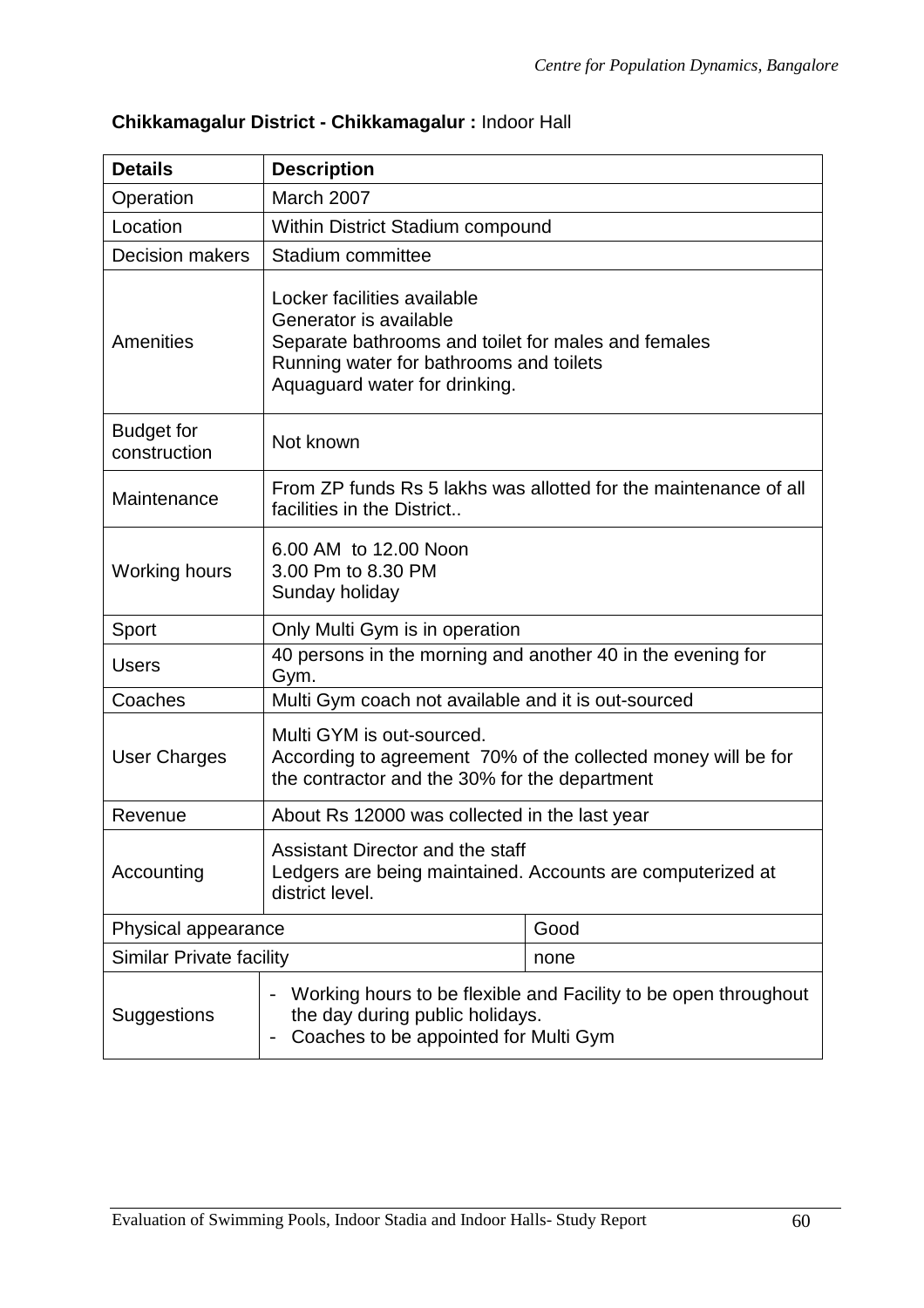| <b>Details</b>                    | <b>Description</b>                                                                                                                                                                                                                                                                                                  |  |
|-----------------------------------|---------------------------------------------------------------------------------------------------------------------------------------------------------------------------------------------------------------------------------------------------------------------------------------------------------------------|--|
| Operation                         | <b>Since 1998</b>                                                                                                                                                                                                                                                                                                   |  |
| Location                          | Within the District Stadium compound                                                                                                                                                                                                                                                                                |  |
| <b>Decision makers</b>            | Stadium committee                                                                                                                                                                                                                                                                                                   |  |
| Amenities                         | Complex to accommodate many indoor sports.<br>Locker facilities available<br>Generator is available<br>Separate bathrooms and toilet for males and females<br>Auditorium<br>All halls are equipped with AC.<br><b>CCTV</b> surveillance<br>Running water for bathrooms and toilets<br>Aquaguard water for drinking. |  |
| <b>Budget for</b><br>construction | Not available                                                                                                                                                                                                                                                                                                       |  |
| Maintenance                       | From ZP funds Rs 10 lakhs was allotted for the maintenance of all<br>facilities in the District<br>Facilitation manager to look into the maintenance<br>Two persons appointed to clean the toilets and other areas.                                                                                                 |  |
| <b>Working hours</b>              | Morning 6.00 to 8.30<br>Evening 4.30 to 8.00<br><b>Weekly Holiday: Monday</b>                                                                                                                                                                                                                                       |  |
| Sport                             | Gymnastics (Separate for Males and Females)<br>Badminton, Table Tennis, Billiards Carom<br>Chess, Computer Games, Squash Court                                                                                                                                                                                      |  |
| <b>Users</b>                      | About 250 users of Gymnastics, Badminton, Billiards and Squash<br>Court.<br>Universities and other organizations are hiring for sports meet.                                                                                                                                                                        |  |
| Coaches                           | Except for chess, other sports do not have coaches                                                                                                                                                                                                                                                                  |  |
| <b>User Charges</b>               | Registration fee Rs. $500 +$ monthly as per the game<br>Hire charges for Auditorium is Rs 5000 per day and for a half a day<br>it is Rs. 2500                                                                                                                                                                       |  |
| Revenue                           | Rs 2,82,080 from August 2010 to January 2011.                                                                                                                                                                                                                                                                       |  |
| Accounting                        | Assistant Director and the staff<br>Ledgers are being maintained. Accounts are computerized at<br>district level.                                                                                                                                                                                                   |  |
| Excellent<br>Physical appearance  |                                                                                                                                                                                                                                                                                                                     |  |
| <b>Similar Private facility</b>   | No private facilities                                                                                                                                                                                                                                                                                               |  |
| Suggestions                       | Stadium should be open through out the day on all days of the<br>week<br>Coaches to be appointed for Gymnastics (Male and Female),<br>$\qquad \qquad -$<br>Badminton, Table Tennis, Billiards, Carom, Squash                                                                                                        |  |

# **Chitradurga District - Chitradurga :** Indoor Stadium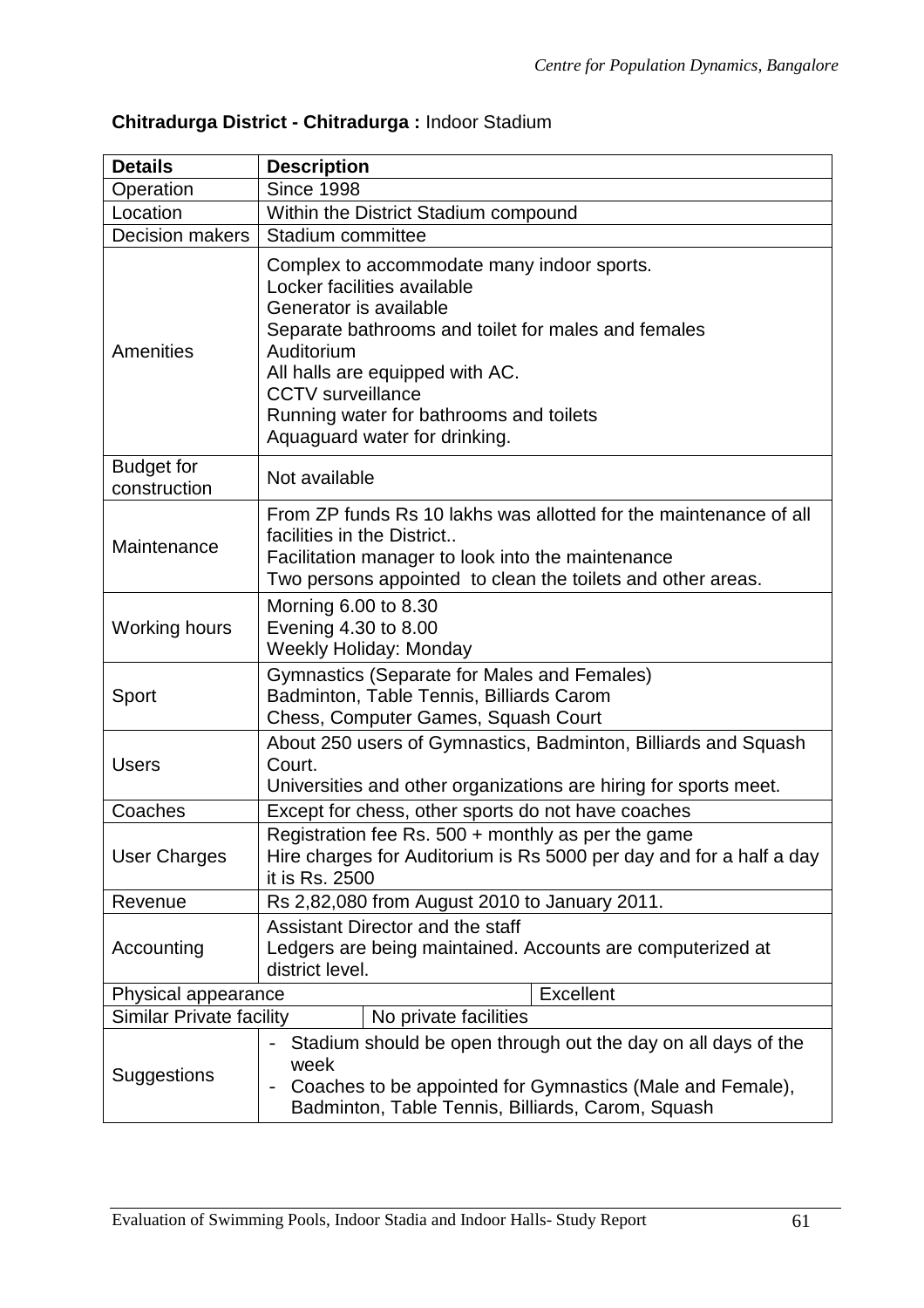| <b>Details</b>                    | <b>Description</b>                                                                                                                                                                                                                                    |                                                                                                                          |  |
|-----------------------------------|-------------------------------------------------------------------------------------------------------------------------------------------------------------------------------------------------------------------------------------------------------|--------------------------------------------------------------------------------------------------------------------------|--|
| Operation                         | Around 2002                                                                                                                                                                                                                                           |                                                                                                                          |  |
| Location                          | Within the District Stadium compound                                                                                                                                                                                                                  |                                                                                                                          |  |
| <b>Decision makers</b>            | Stadium committee                                                                                                                                                                                                                                     |                                                                                                                          |  |
| Amenities                         | Locker facilities available<br>Generator is available<br>Separate bathrooms and toilet for males and females<br>Running water for bathrooms and toilets<br>Aquaguard water for drinking.                                                              |                                                                                                                          |  |
| <b>Budget for</b><br>construction | Rs 120 lakhs                                                                                                                                                                                                                                          |                                                                                                                          |  |
| Maintenance                       | One lakhs from ZP funds<br>One care taker<br>One watch man and cleaner                                                                                                                                                                                |                                                                                                                          |  |
| <b>Working hours</b>              | 6.00 to 8.30 in the morning<br>2.00 to 9.00 in the evening<br>Monday holiday                                                                                                                                                                          |                                                                                                                          |  |
| Sport                             | <b>Multi Gymnastics</b><br><b>Badminton</b><br><b>Table Tennis</b><br><b>Weight Lifting</b><br><b>Basket ball</b>                                                                                                                                     |                                                                                                                          |  |
| <b>Users</b>                      | Public<br><b>School meets</b>                                                                                                                                                                                                                         |                                                                                                                          |  |
| Coaches                           | No coaches, except for weight lifting                                                                                                                                                                                                                 |                                                                                                                          |  |
| <b>User Charges</b>               | Rs 500 per month for adults<br>Rs 200 per month for students<br>Revised rates, but there is resistance from the public.<br>Rs 750 per month for adults<br>Rs 250 per month for students<br>Rs 5000 per day hiring charges to conduct any spots event. |                                                                                                                          |  |
| Revenue                           | about Rs 4 lakhs for last year                                                                                                                                                                                                                        |                                                                                                                          |  |
| Accounting                        | Assistant Director and the staff<br>Ledgers are being maintained. Accounts are computerized at<br>district level.                                                                                                                                     |                                                                                                                          |  |
| Physical appearance               |                                                                                                                                                                                                                                                       | Good                                                                                                                     |  |
| <b>Similar Private facility</b>   |                                                                                                                                                                                                                                                       | None                                                                                                                     |  |
| Suggestions                       | $\qquad \qquad -$<br>week<br>Tennis, Basket ball                                                                                                                                                                                                      | Stadium should be open through out the day on all days of the<br>Coaches to be appointed for Multi Gym, Badminton, Table |  |

# **Daskhina Kannada District - Mangalore** : Indoor Stadium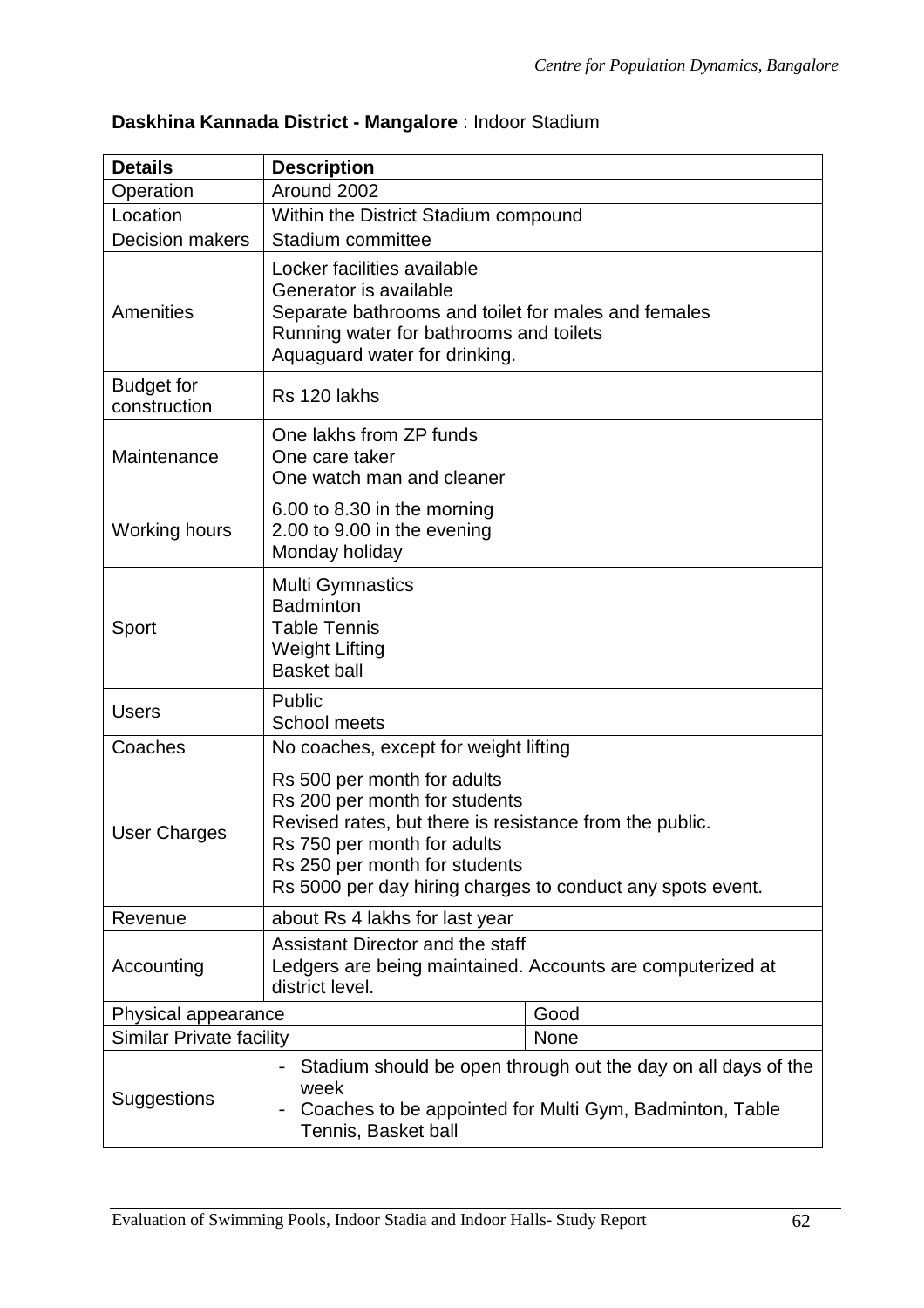| <b>Details</b>                    | <b>Description</b>                                                                                                                                                                                          |  |
|-----------------------------------|-------------------------------------------------------------------------------------------------------------------------------------------------------------------------------------------------------------|--|
| Operation                         | Since June 2008                                                                                                                                                                                             |  |
| Location                          | <b>Outside District Stadium compound</b>                                                                                                                                                                    |  |
| <b>Decision makers</b>            | Stadium committee                                                                                                                                                                                           |  |
| <b>Amenities</b>                  | Locker facilities available<br>Generator is available<br>Separate bathrooms and toilet for males and females<br>Running water for bathrooms and toilets<br>Aquaguard water for drinking.                    |  |
| <b>Budget for</b><br>construction | 175.5 lakh                                                                                                                                                                                                  |  |
| Maintenance                       | From ZP funds Rs 11 lakhs was allotted for the maintenance of all<br>facilities in the District<br>Badminton coach cum care taker of stadium<br>Two persons appointed to clean the toilets and other areas. |  |
| <b>Working hours</b>              | Morning 6.00 to 11.00<br>Evening 4.00 to 9.00<br>No holiday                                                                                                                                                 |  |
| Sport                             | <b>Badminton</b><br><b>Table Tennis</b>                                                                                                                                                                     |  |
| <b>Users</b>                      | About 240 users of Badminton (About 200 males and about 50<br>females) and About 10 persons for TT.<br>Used for District school meets and Departmental t meets.                                             |  |
| Coaches                           | Coach available for Badminton No coach for Table Tennis                                                                                                                                                     |  |
| <b>User Charges</b>               | Registration fee for public Rs. 5000 + 200 per month or 30 per hour<br>Registration fee for students Rs. 2000 + 100 monthly or 30 per<br>hour<br>Because of wooden Floor it is not given for public use.    |  |
| Revenue                           | Rs 2,85,675 during 2010 to 2011.                                                                                                                                                                            |  |
| Accounting                        | Assistant Director and the staff<br>Ledgers are being maintained. Accounts are computerized at<br>district level.                                                                                           |  |
| Physical appearance               | <b>Excellent</b>                                                                                                                                                                                            |  |
| Similar Private facility          | There are other facilities, but meant for members                                                                                                                                                           |  |
| Suggestions                       | Stadium should be open through out the day on all days of the<br>$\qquad \qquad -$<br>week<br>Coaches to be appointed for Table Tennis                                                                      |  |

# **Davangere District - Davangere :** Indoor Stadium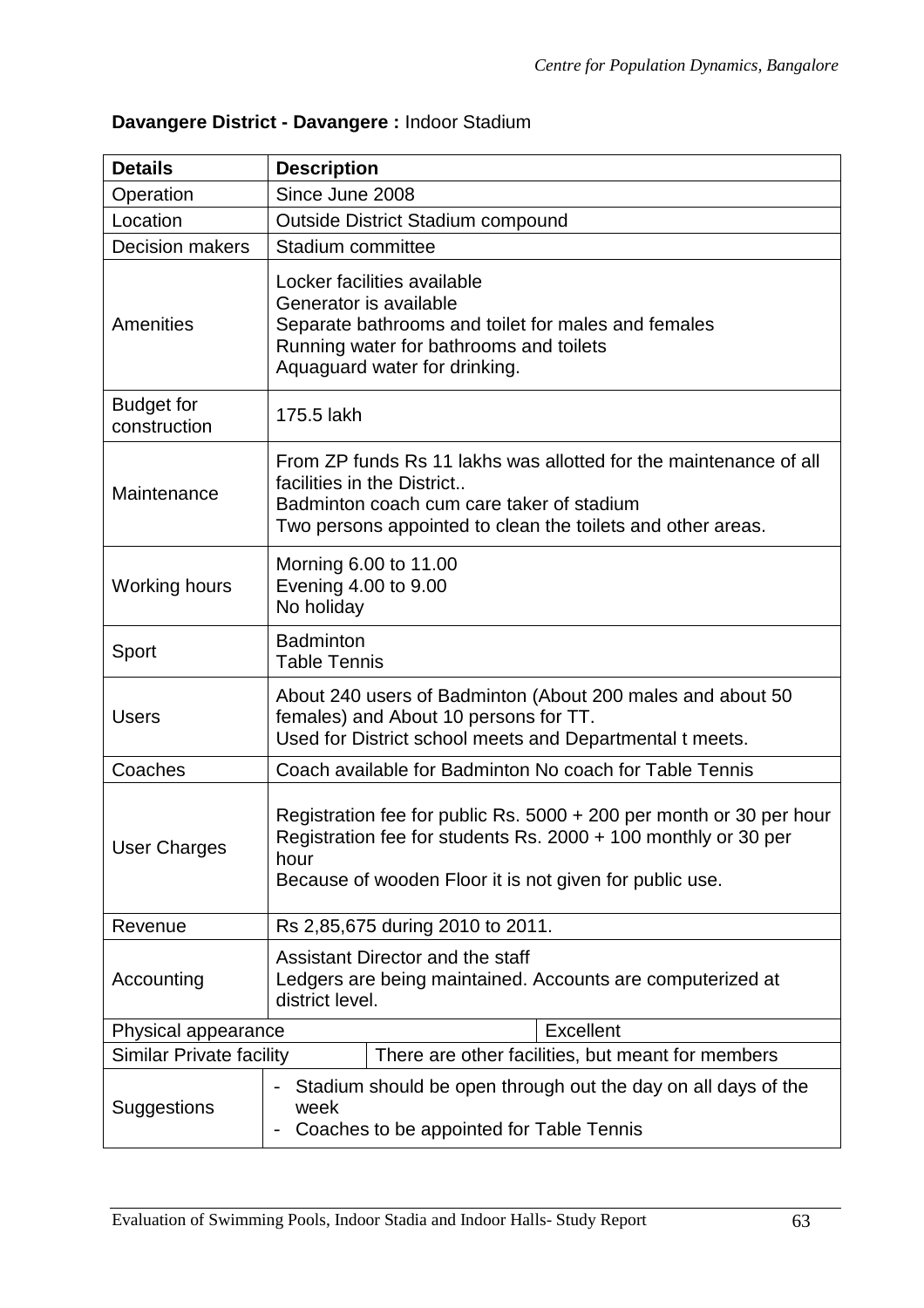| <b>Details</b>                     | <b>Description</b>                                                                                                                                                                           |  |
|------------------------------------|----------------------------------------------------------------------------------------------------------------------------------------------------------------------------------------------|--|
| Operation                          | Since many years                                                                                                                                                                             |  |
| Location                           | <b>Outside District Stadium compound</b>                                                                                                                                                     |  |
| <b>Decision makers</b>             | Stadium committee                                                                                                                                                                            |  |
| Amenities                          | Locker facilities available<br>Generator is available<br>Separate bathrooms and toilet for males and females<br>Tap water for drinking<br>Bath rooms and toilets have running water facility |  |
| Maintenance                        | From ZP funds Rs 11 lakhswas allotted for the maintenance of all<br>facilities in the District<br>Wrestling coach is in-charge and<br>One person takes care of cleaning the place            |  |
| <b>Budget for</b><br>construction  | Not available                                                                                                                                                                                |  |
| <b>Working hours</b>               | Morning 6.00 to 9.00<br>Evening 5.00 to 7.00<br>No holiday                                                                                                                                   |  |
| Sport                              | Wrestling                                                                                                                                                                                    |  |
| <b>Users</b>                       | Senior wrestling students only; About 65 students                                                                                                                                            |  |
| Coaches                            | Wrestling coach available                                                                                                                                                                    |  |
| <b>User Charges</b>                | no user charges                                                                                                                                                                              |  |
| Revenue                            | Nil - no user fee                                                                                                                                                                            |  |
| Accounting                         | Assistant Director and the staff<br>Ledgers are being maintained. Accounts are computerized at<br>district level.                                                                            |  |
| Physical<br>appearance             | Very bad as the building is old and is in litigation                                                                                                                                         |  |
| <b>Similar Private</b><br>facility | There are other private halls for wrestling                                                                                                                                                  |  |
| Suggestions                        | Facility should be open through out the day on all days of the<br>week<br>Maintenance work should be undertaken                                                                              |  |

# **Davangere District - Anjaneya Block (Davangere):** Indoor Hall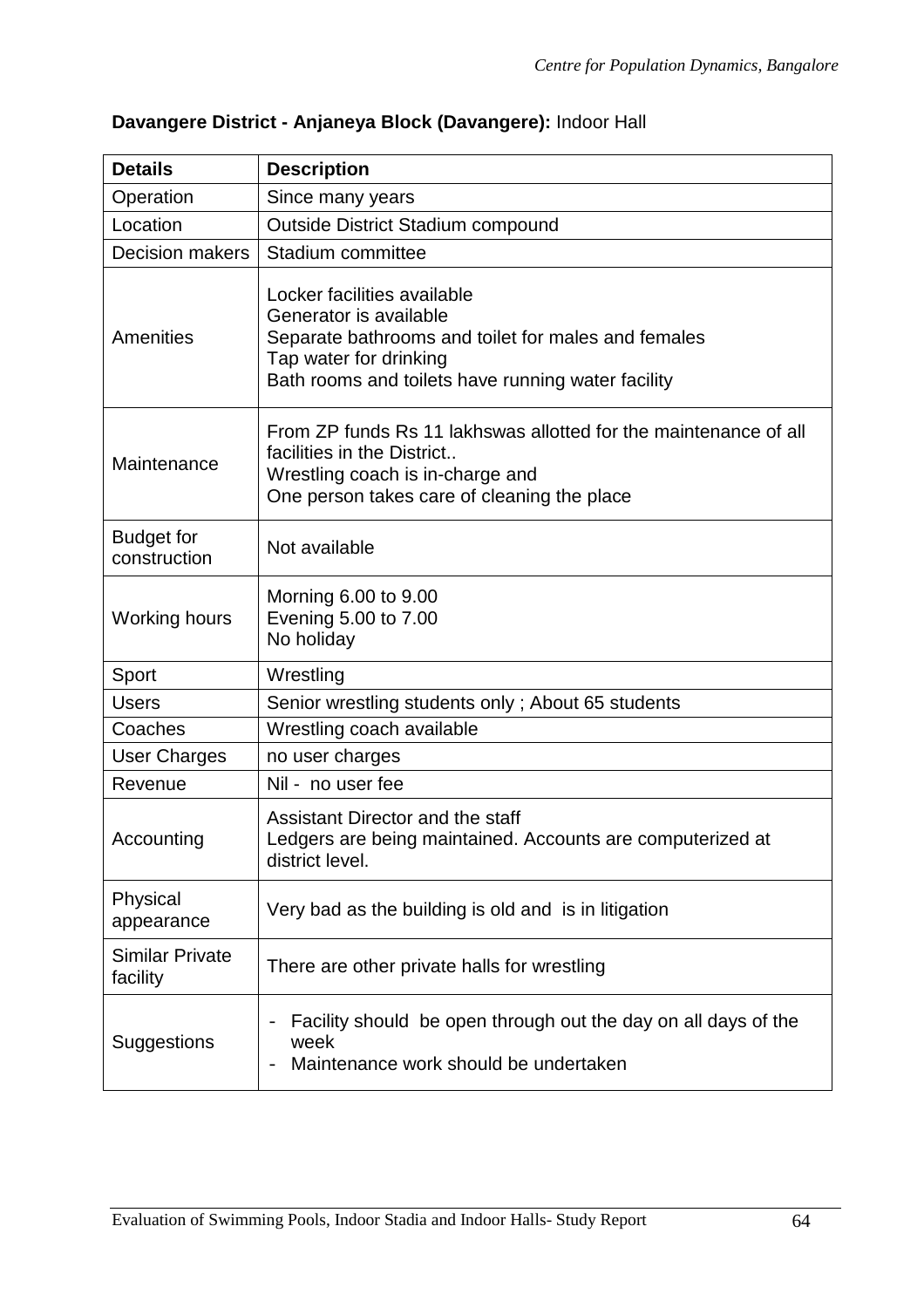# **Dharwad District - Dharwad** : Indoor Stadium

| <b>Details</b>                    | <b>Description</b>                                                                                                                                                                          |                                                                                                                                                                                         |  |
|-----------------------------------|---------------------------------------------------------------------------------------------------------------------------------------------------------------------------------------------|-----------------------------------------------------------------------------------------------------------------------------------------------------------------------------------------|--|
| Operation                         | January 2011, but not yet in use                                                                                                                                                            |                                                                                                                                                                                         |  |
| Location                          | Within the District Stadium compound                                                                                                                                                        |                                                                                                                                                                                         |  |
| <b>Decision makers</b>            | Stadium committee                                                                                                                                                                           |                                                                                                                                                                                         |  |
| <b>Amenities</b>                  | No locker facilities available<br>Generator is available<br>Separate bathrooms and toilet for males and females<br>Running water for bathrooms and toilets<br>Aquaguard water for drinking. |                                                                                                                                                                                         |  |
| <b>Budget for</b><br>construction | Rs 261.35 lakhs                                                                                                                                                                             |                                                                                                                                                                                         |  |
| Maintenance                       | Wrestling coach is the care taker                                                                                                                                                           | 4 lakhs from ZP funds to maintain all the stadia and others.<br>The district stadium staff is working as watchman and cleaner.                                                          |  |
| <b>Working hours</b>              | 5.30 to 8.30 in the morning<br>4.30 to 8.30 in the evening<br>No holiday                                                                                                                    |                                                                                                                                                                                         |  |
| Sport                             | <b>Badminton</b><br><b>Table Tennis</b>                                                                                                                                                     |                                                                                                                                                                                         |  |
| <b>Users</b>                      | 145 have registered by paying registration fee<br>Of the 145 registered members 100 are regular<br>Of the 100 regular users 70 were aged more than 18 and 30 less<br>than 18.               |                                                                                                                                                                                         |  |
| Coaches                           | No coaches for Badminton and Multi Gym                                                                                                                                                      |                                                                                                                                                                                         |  |
| <b>User Charges</b>               | <b>Registration fee</b><br>Aged 18 and above Rs 1500<br>Aged less than 18 Rs 800<br>Monthly fee<br>Aged 18 and above Rs 350<br>Aged less than 18 Rs 200                                     |                                                                                                                                                                                         |  |
| Revenue                           | About Rs 30,000 was collected in the last September 2011.                                                                                                                                   |                                                                                                                                                                                         |  |
| Accounting                        | Assistant Director and the staff<br>Ledgers are being maintained. Accounts are computerized at district<br>level.                                                                           |                                                                                                                                                                                         |  |
| Physical appearance               |                                                                                                                                                                                             | Good                                                                                                                                                                                    |  |
| <b>Similar Private facility</b>   |                                                                                                                                                                                             | There in no private facility                                                                                                                                                            |  |
| Suggestions                       | -<br>week<br>appointed                                                                                                                                                                      | Stadium should be open through out the day on all days of the<br>More sports may be introduced<br>Should be opened to public<br>Regulars coaches for Badminton and Multi Gym have to be |  |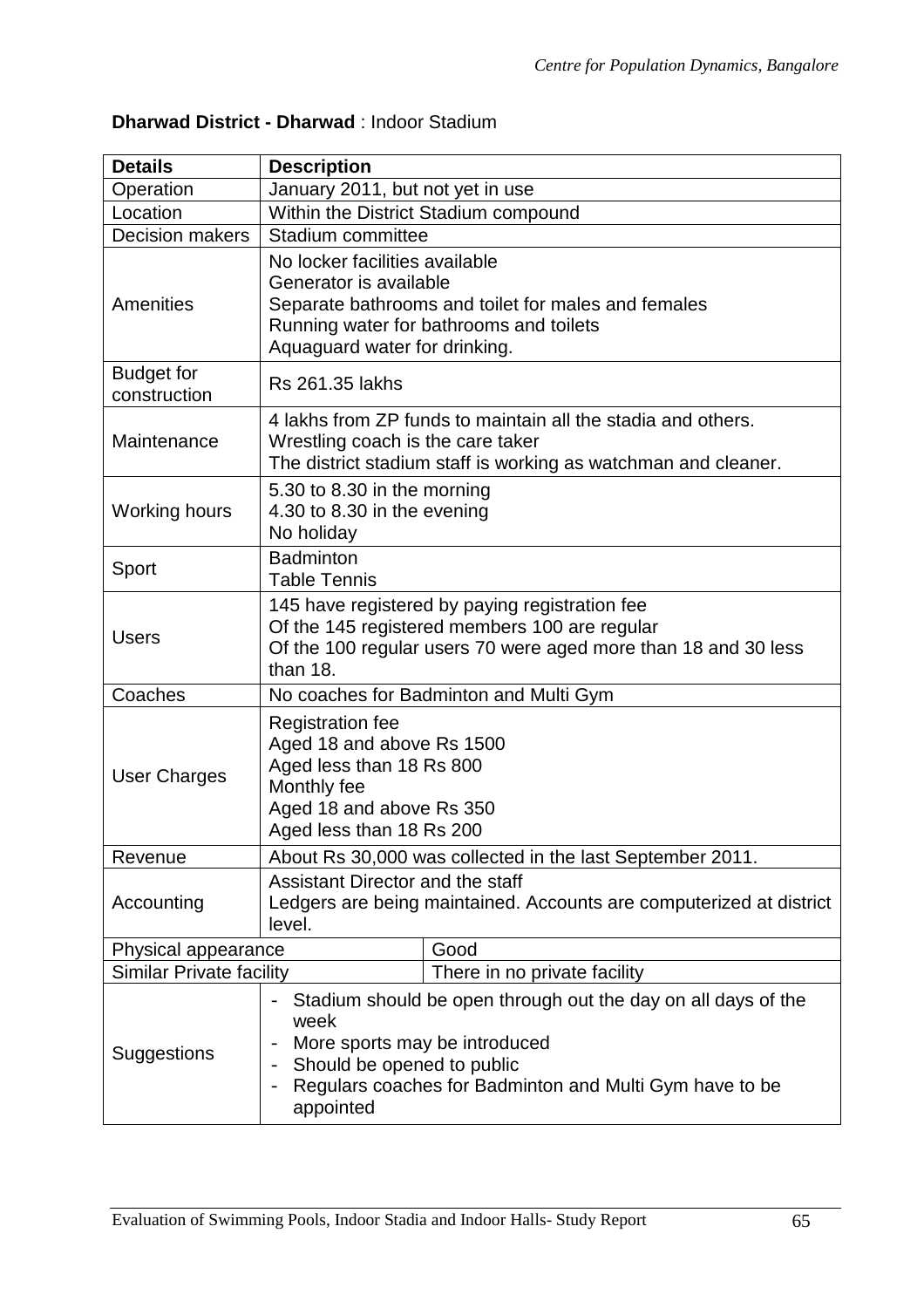|  |  |  | Gulbarga District - Gulbarga : Indoor stadium |  |
|--|--|--|-----------------------------------------------|--|
|--|--|--|-----------------------------------------------|--|

| <b>Details</b>                     | <b>Description</b>                                                                                                                                                                                                                                |  |  |
|------------------------------------|---------------------------------------------------------------------------------------------------------------------------------------------------------------------------------------------------------------------------------------------------|--|--|
| Operation                          | Since December 1999                                                                                                                                                                                                                               |  |  |
| Location                           | Within the District Stadium compound                                                                                                                                                                                                              |  |  |
| <b>Decision makers</b>             | Stadium committee                                                                                                                                                                                                                                 |  |  |
| Amenities                          | Locker facilities available<br>No generator facility<br>Separate bathrooms and toilet facilities for males and females<br>Dormitories separate for males and females.<br>Running water for bathrooms and toilets<br>Aquaguard water for drinking. |  |  |
| <b>Budget for</b><br>construction  | Rs 86 lakhs                                                                                                                                                                                                                                       |  |  |
| Maintenance                        | From ZP funds were allotted for the maintenance of all facilities in<br>the District.<br>Marker is in-charge of the stadium<br>Two persons appointed to clean the toilets and other areas.                                                        |  |  |
| <b>Working hours</b>               | Morning 6.00 to 9.00<br>Evening 4.00 to 7.00<br>No holiday                                                                                                                                                                                        |  |  |
| Sport                              | <b>Badminton</b><br>Multi Gym                                                                                                                                                                                                                     |  |  |
| <b>Users</b>                       | Used on Dasara events<br>About 10 users of Badminton<br>About 10 users of multi Gym                                                                                                                                                               |  |  |
| Coaches                            | There is no coach for Badminton and Gym                                                                                                                                                                                                           |  |  |
| <b>User Charges</b>                | Registration fee Rs. 2000 + 150 per monthly                                                                                                                                                                                                       |  |  |
| Revenue                            | Rs 10,000 during 2010 to 2011.                                                                                                                                                                                                                    |  |  |
| Accounting                         | Assistant Director and the staff<br>Ledgers are being maintained. Accounts are computerized at<br>district level.                                                                                                                                 |  |  |
| Physical<br>appearance             | Good                                                                                                                                                                                                                                              |  |  |
| <b>Similar Private</b><br>facility | There is no private facility                                                                                                                                                                                                                      |  |  |
| <b>Suggestions</b>                 | Generator to be provided<br>Stadium should be open through out the day on all days of the<br>week<br>More sports may be introduced<br>Coaches to be appointed for Badminton and Gym                                                               |  |  |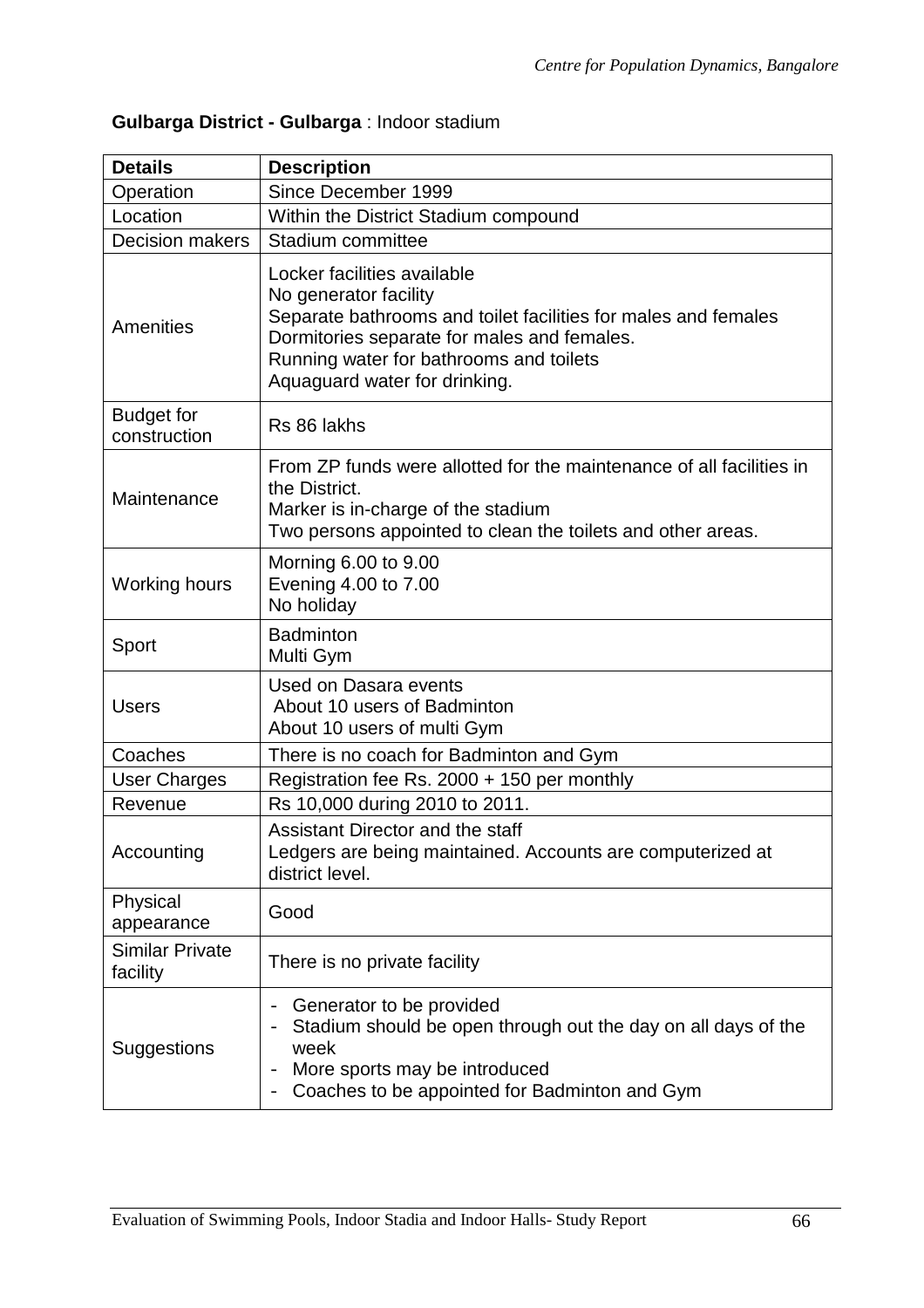# **Hasan District - Hassan** : Indoor Stadium

| <b>Details</b>                    | <b>Description</b>                                                                                                                                                                                        |  |  |
|-----------------------------------|-----------------------------------------------------------------------------------------------------------------------------------------------------------------------------------------------------------|--|--|
| Operation                         | <b>Since 2002</b>                                                                                                                                                                                         |  |  |
| Location                          | Within the District Stadium compound, combined with swimming<br>pool                                                                                                                                      |  |  |
| <b>Decision makers</b>            | Stadium committee                                                                                                                                                                                         |  |  |
| <b>Amenities</b>                  | Locker facilities available<br>Generator facility available<br>Separate bathrooms and toilet facilities for males and females<br>Running water for bathrooms and toilets<br>Aquaguard water for drinking. |  |  |
| <b>Budget for</b><br>construction | Rs 520 lakhs -425 lakhs were given by the DYSS and the rest had<br>to be raised by other means.                                                                                                           |  |  |
| Maintenance                       | From ZP funds Rs 2 lakhs was allotted for the maintenance of all<br>facilities in the District<br>Two persons appointed to clean the toilets and other areas.                                             |  |  |
| <b>Working hours</b>              | 5.30 AM to 10.30 PM<br>Tuesday holiday                                                                                                                                                                    |  |  |
| Sport                             | <b>Badminton</b><br><b>Basket ball</b><br><b>Table Tennis</b><br>Multi Gym<br>Carom<br><b>Chess</b><br>Squash                                                                                             |  |  |
| <b>Users</b>                      | About 124 users                                                                                                                                                                                           |  |  |
| Coaches                           | No coaches except for basket ball                                                                                                                                                                         |  |  |
| <b>User Charges</b>               | Peak hour – Opening to 9.30 and after 3.30 to closing time– Rs<br>1800 per three months per person.<br>Between 9.30 to 3.30 - Rs 1200 per three months per person.                                        |  |  |
| Revenue                           | About Rs 1,75,000                                                                                                                                                                                         |  |  |
| Accounting                        | Assistant Director and the staff<br>Ledgers are being maintained. Accounts are computerized at<br>district level.                                                                                         |  |  |
| Physical appearance               | Good                                                                                                                                                                                                      |  |  |
| Similar Private facility          | There in no private facility                                                                                                                                                                              |  |  |
| Suggestions                       | Coaches to be appointed for Badminton, Table Tennis, Carom,<br>$\qquad \qquad -$<br>Multi Gym, Chess and Squash                                                                                           |  |  |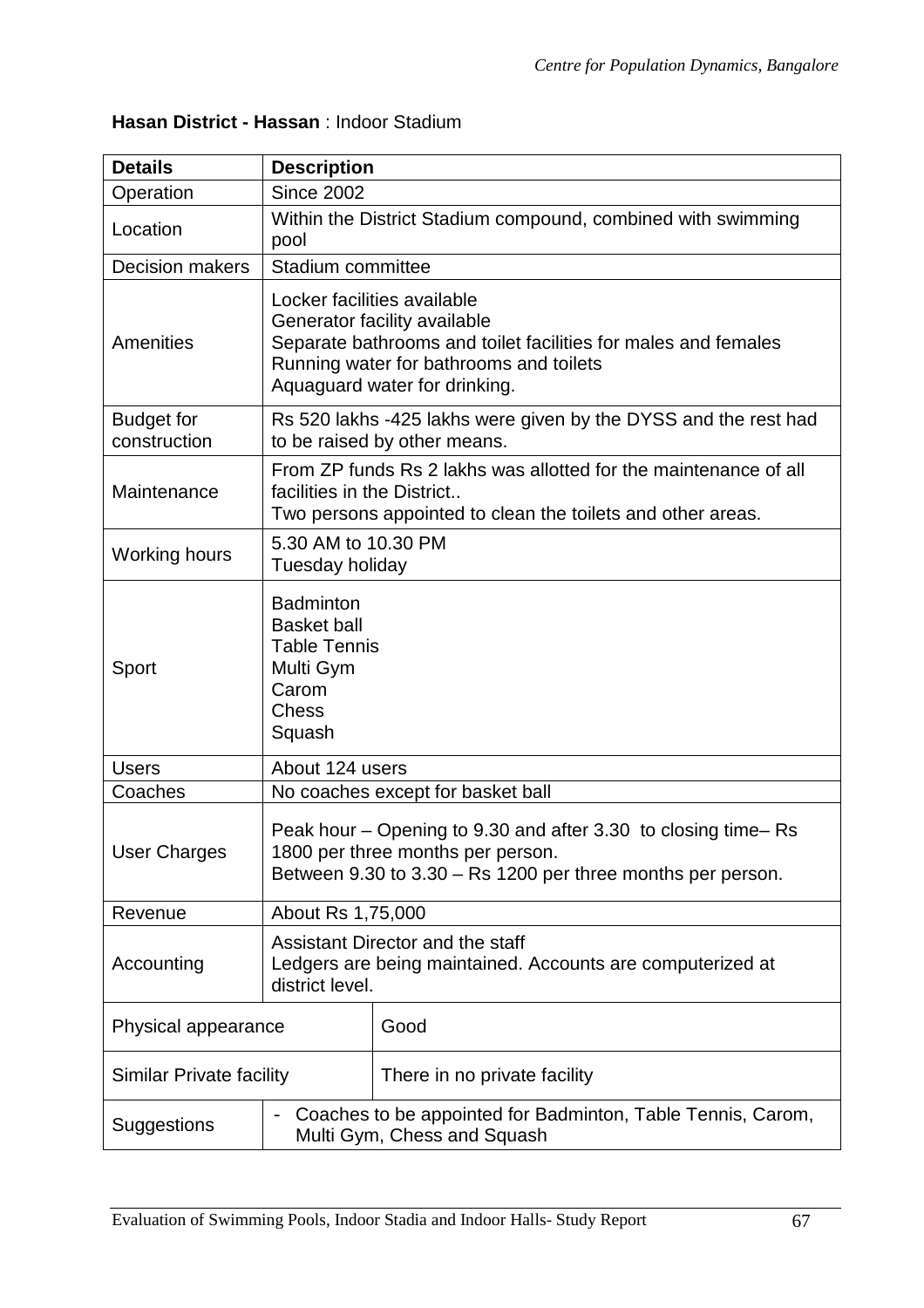# **Haveri District - Haveri** : Indoor Hall

| <b>Details</b>                    | <b>Description</b>                                                                                                                                                                                                                                                                                                    |  |  |
|-----------------------------------|-----------------------------------------------------------------------------------------------------------------------------------------------------------------------------------------------------------------------------------------------------------------------------------------------------------------------|--|--|
| Operation                         | Since April 2009                                                                                                                                                                                                                                                                                                      |  |  |
| Location                          | Within the District Stadium compound, combined with swimming<br>pool                                                                                                                                                                                                                                                  |  |  |
| <b>Decision makers</b>            | Stadium committee                                                                                                                                                                                                                                                                                                     |  |  |
| <b>Amenities</b>                  | No locker facility available<br>Generator facility available<br>Separate bathrooms and toilet facilities for males and females.<br>Running water for bathrooms and toilets<br>Aquaguard water for drinking.                                                                                                           |  |  |
| <b>Budget for</b><br>construction | Rs 282 lakhs                                                                                                                                                                                                                                                                                                          |  |  |
| Maintenance                       | From ZP funds 10 lakhs were allotted for the maintenance of all<br>facilities in the District<br>Marker is in-charge of the stadium<br>Two persons appointed to clean the toilets and other areas.                                                                                                                    |  |  |
| <b>Working hours</b>              | 6.30 to 9.30 in the morning<br>5.00 to 8.30 in the evening<br>No holidays                                                                                                                                                                                                                                             |  |  |
| Sport                             | <b>Badminton</b><br>Multi Gym                                                                                                                                                                                                                                                                                         |  |  |
| <b>Users</b>                      | Registered user of Badminton<br>Aged 16 years and above 75, regular 25<br>Aged less than 16 years 5, regular 2<br>Registered users of Multi GYM<br>Aged 16 years and above 80, regular 25<br>Aged less than 16 years 16, regular 15                                                                                   |  |  |
| Coaches                           | No coaches for Badminton and Multi GYM, but temporary one<br>coach was appointed from the local talent.                                                                                                                                                                                                               |  |  |
| <b>User Charges</b>               | Registration and monthly fee for Badminton<br>Aged 16 years and above Rs 1000 and Rs 300 per month<br>Aged less than 16 years Rs 750 and Rs 200 per month<br>Registration and monthly fee for Multi GYM<br>Aged 16 years and above Rs 400 and Rs 200 per month<br>Aged less than 16 years Rs 300 and Rs 150 per month |  |  |
| Revenue                           | Not available                                                                                                                                                                                                                                                                                                         |  |  |
| Accounting                        | Assistant Director and the staff<br>Ledgers are being maintained. Accounts are computerized at district<br>level.                                                                                                                                                                                                     |  |  |
| Physical appearance               | Good                                                                                                                                                                                                                                                                                                                  |  |  |
| <b>Similar Private facility</b>   | There is no private facility                                                                                                                                                                                                                                                                                          |  |  |
| Suggestions                       | Coaches to be appointed for Badminton and Multi GYM<br>$\overline{\phantom{0}}$                                                                                                                                                                                                                                       |  |  |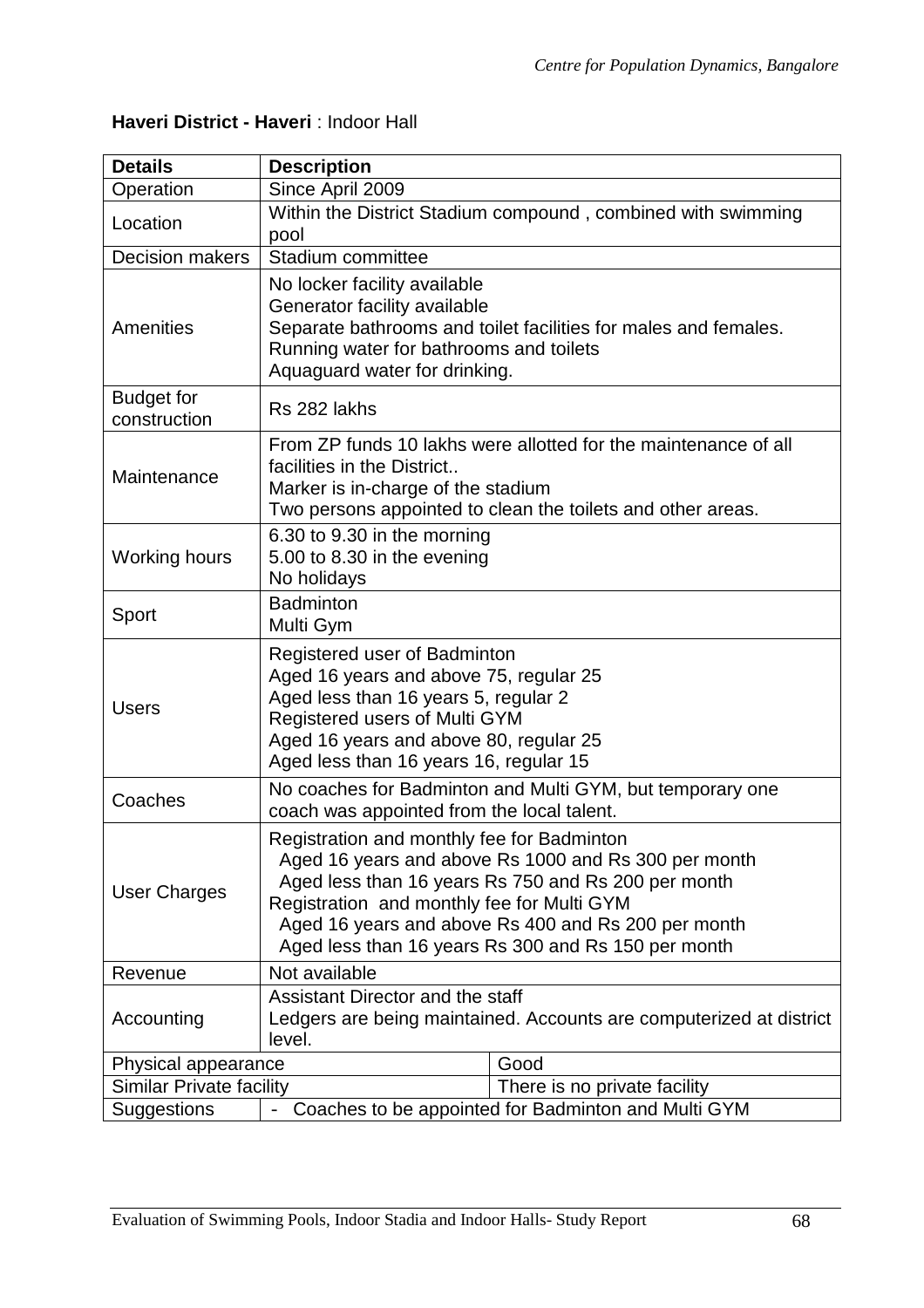| Kolar District - Kolar: Indoor Stadium |  |  |  |
|----------------------------------------|--|--|--|
|----------------------------------------|--|--|--|

| <b>Details</b>                                   | <b>Description</b>                                                                                                                                                                                                                  |  |  |
|--------------------------------------------------|-------------------------------------------------------------------------------------------------------------------------------------------------------------------------------------------------------------------------------------|--|--|
| Operation                                        | Since June 2011, but not yet operational                                                                                                                                                                                            |  |  |
| Location                                         | <b>Outside District Stadium compound</b>                                                                                                                                                                                            |  |  |
| <b>Decision makers</b>                           | Stadium committee                                                                                                                                                                                                                   |  |  |
| Amenities                                        | There is plan for – Generator, lockers and separate bathrooms and<br>toilet facilities for male and females.<br>Running water for bathrooms and toilets<br>Aquaguard water for drinking.                                            |  |  |
| Maintenance                                      | From ZP funds Rs 5 lakhs was allotted for the maintenance of<br>district, indoor stadium and youth club.<br>One person to keep the Facility, including toilets, clean.                                                              |  |  |
| <b>Revision of</b><br>budget for<br>construction | Construction of the stadium started in 2004 with an estimated<br>budget of Rs 178.5 lakhs, Of the 178.5 lakhs, about 48.5 lakhs was<br>spent, then work was stopped.<br>Work resumed in 2009 with a revised budget of Rs 214 lakhs. |  |  |
| Working hours                                    | Not yet decided                                                                                                                                                                                                                     |  |  |
| Sport                                            | Not yet decided, but it is planed to start some of the following<br>disciplines:<br><b>Badminton</b><br><b>Volley ball</b><br><b>Basket ball</b><br><b>Table Tennis</b>                                                             |  |  |
| <b>Users</b>                                     | There are 50 user of badminton and TT in youth club which is under<br>the administration of the DYSS, they may use stadium when it is<br>ready.                                                                                     |  |  |
| Coaches                                          | Coaches have to be appointed                                                                                                                                                                                                        |  |  |
| <b>User Charges</b>                              | The current users of the youth club facility are paying Rs 50 per<br>month per person but very irregular.                                                                                                                           |  |  |
| Revenue                                          | Nit yet in use                                                                                                                                                                                                                      |  |  |
| Accounting                                       | Assistant Director and the staff<br>Ledgers are being maintained. Accounts are computerized at district<br>level.                                                                                                                   |  |  |
| Physical appearance                              | New- not yet in use                                                                                                                                                                                                                 |  |  |
| <b>Similar Private</b><br>facility               | There are other facilities                                                                                                                                                                                                          |  |  |
| Suggestions                                      | Stadium should be open through out the day on all days of the<br>$\qquad \qquad -$<br>week<br>Coaches to be appointed for Badminton, Volley ball, Basket ball<br>$\qquad \qquad -$<br>and Table Tennis                              |  |  |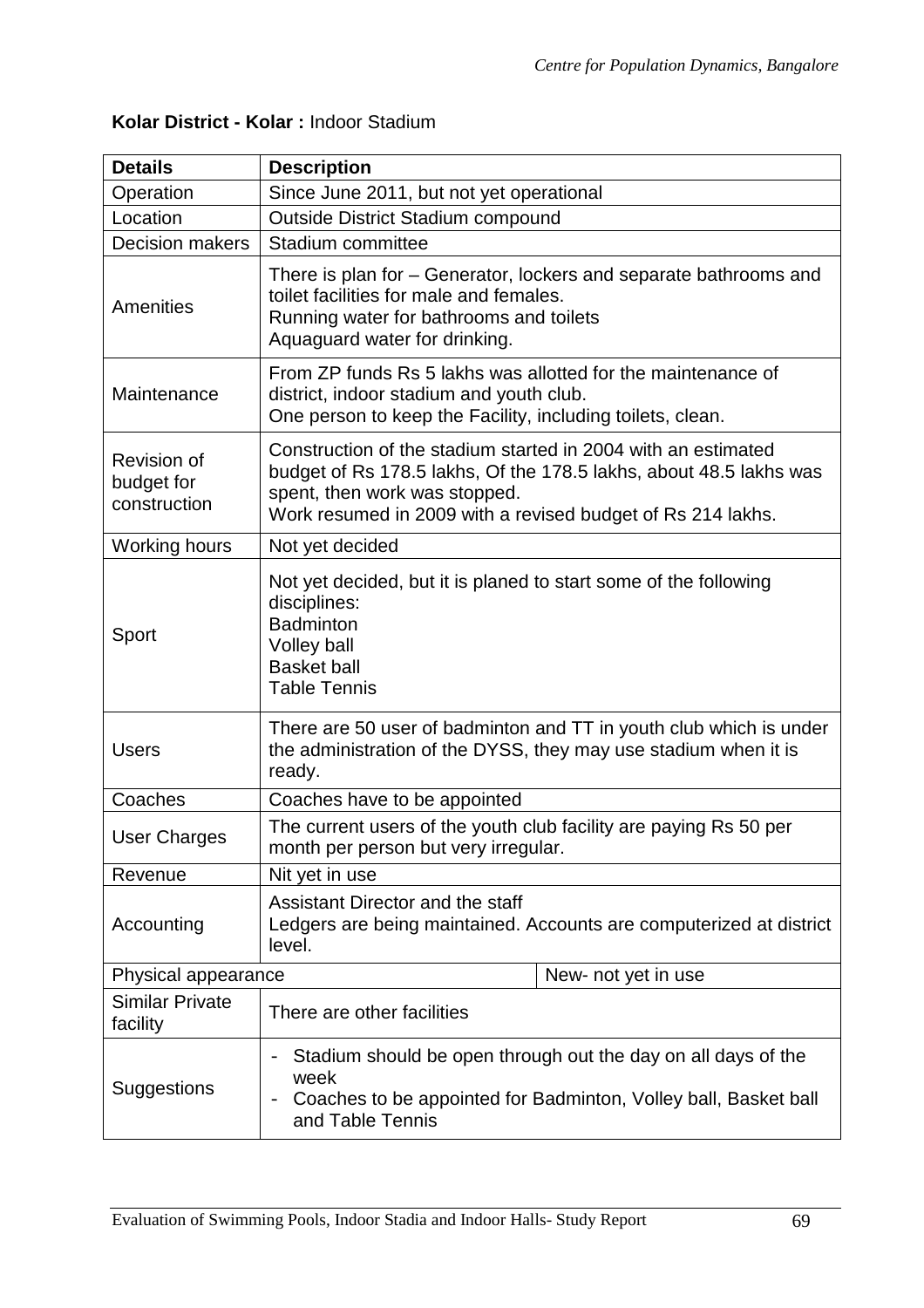|                                 | mysore District - mysore . muodi Stadium                             |  |  |  |
|---------------------------------|----------------------------------------------------------------------|--|--|--|
| <b>Details</b>                  | <b>Description</b>                                                   |  |  |  |
| Operation                       | <b>Since 1996</b>                                                    |  |  |  |
| Location                        | <b>Outside District Stadium compound</b>                             |  |  |  |
| <b>Decision makers</b>          | Stadium committee                                                    |  |  |  |
|                                 | No locker facility available                                         |  |  |  |
|                                 | Generator facility available                                         |  |  |  |
|                                 | Separate bathrooms and toilet facilities for males and females.      |  |  |  |
|                                 | Separate Dormitories with beds for males and females with            |  |  |  |
| Amenities                       | bathrooms and toilets facilities.                                    |  |  |  |
|                                 | Kitchen facility.                                                    |  |  |  |
|                                 | Running water for bathrooms and toilets                              |  |  |  |
|                                 |                                                                      |  |  |  |
|                                 | Aquaguard water for drinking.                                        |  |  |  |
|                                 | From ZP funds Rs 4 lakhs was allotted for the maintenance of only    |  |  |  |
| Maintenance                     | the indoor stadium.                                                  |  |  |  |
|                                 | 5 persons - one manager and 2 security and 2 cleaners                |  |  |  |
| <b>Revised budget</b>           | Estimates not available.                                             |  |  |  |
| for construction                |                                                                      |  |  |  |
| <b>Working hours</b>            | 6.30 to 10.30 AM and 4.30 to 7.00 PM                                 |  |  |  |
|                                 | No holiday                                                           |  |  |  |
|                                 | <b>Badminton</b>                                                     |  |  |  |
|                                 | Volley ball                                                          |  |  |  |
| Sport                           | <b>Basket ball</b>                                                   |  |  |  |
|                                 | Wrestling                                                            |  |  |  |
|                                 | <b>Table Tennis</b>                                                  |  |  |  |
|                                 | There are 150 user of badminton, volley ball, basket ball wrestling. |  |  |  |
|                                 | TT association uses the TT facilities.                               |  |  |  |
|                                 | Mostly used by students, but public also use for free of charge.     |  |  |  |
|                                 | It was given on hire for non-sports purpose, Last year the stadium   |  |  |  |
| <b>Users</b>                    | was used for exhibitions, seminars, job mela, builder's association  |  |  |  |
|                                 | meeting and musical night but now the present DC has instructed      |  |  |  |
|                                 | not to rent the stadium for non-sports use.                          |  |  |  |
|                                 | The stadium was not in use for many days as because of cable         |  |  |  |
|                                 | problem there was problem in supply of electricity                   |  |  |  |
|                                 | Coaches available for Badminton, Volley ball, Basket ball            |  |  |  |
| Coaches                         | No coaches for TT and wrestling                                      |  |  |  |
|                                 |                                                                      |  |  |  |
| <b>User Charges</b>             | There are no user charges for the sports.                            |  |  |  |
| Revenue                         | The stadium got Rs 633,412 from non-sports events.                   |  |  |  |
|                                 | Assistant Director and the staff                                     |  |  |  |
| Accounting                      | Ledgers are being maintained. Accounts are computerized at           |  |  |  |
|                                 | district level.                                                      |  |  |  |
| Physical appearance             | Recently painted, but maintenance is not up to the mark              |  |  |  |
| <b>Similar Private facility</b> | There are other facilities, but only for members                     |  |  |  |
|                                 | Stadium should be open through out the day on all days of the        |  |  |  |
| Suggestions                     | week                                                                 |  |  |  |
|                                 | Coaches to be appointed for TT and wrestling                         |  |  |  |
|                                 | Maintenace to be improved                                            |  |  |  |

## **Mysore District - Mysore :** Indoor Stadium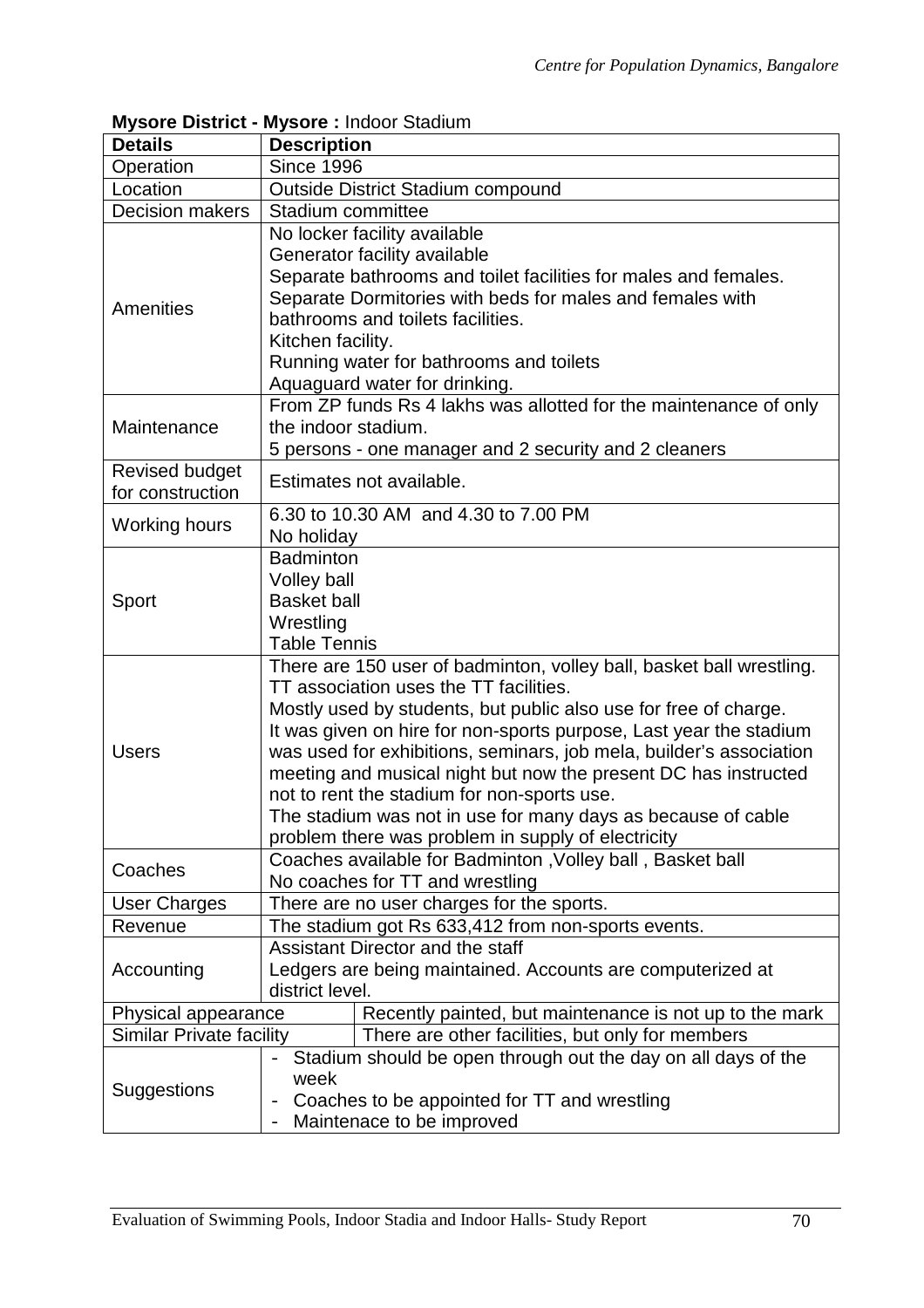| <b>Details</b>                     | <b>Description</b>                                                                                                                                                                                    |  |  |
|------------------------------------|-------------------------------------------------------------------------------------------------------------------------------------------------------------------------------------------------------|--|--|
| Operation                          | <b>Since 1996</b>                                                                                                                                                                                     |  |  |
| Location                           | Within the District Stadium compound                                                                                                                                                                  |  |  |
| <b>Decision makers</b>             | Stadium committee                                                                                                                                                                                     |  |  |
| <b>Amenities</b>                   | No locker facility available<br>No generator facility available<br>Separate bathrooms and toilet for males and females.<br>Running water for bathrooms and toilets<br>Aquaguard water for drinking.   |  |  |
| <b>Budget for</b><br>construction  | Not available                                                                                                                                                                                         |  |  |
| Maintenance                        | From ZP funds Rs 3.5 lakhs was allotted for the maintenance of all<br>facilities in the District.<br>Marker is in-charge in maintaince<br>Two persons appointed to clean the toilets and other areas. |  |  |
| Working hours                      | Morning 6.00 to 9.00<br>Evening 6.00 to 8.00<br>No holiday                                                                                                                                            |  |  |
| Sport                              | <b>Multi Gymnastics</b><br><b>Badminton</b><br><b>Table Tennis</b>                                                                                                                                    |  |  |
| <b>Users</b>                       | 17 users of Badminton<br>33 users Multi Gym<br>There are no users of Table Tenis<br>Taluka and District level events on Desara                                                                        |  |  |
| Coaches                            | There is no coach far any discipline                                                                                                                                                                  |  |  |
| <b>User Charges</b>                | Registration fee Rs. $500 + 100$ per monthly + 10 per day.<br>Hire charges for Auditorium is Rs 5000/- per day and for a half a<br>day it is Rs. 2500/-                                               |  |  |
| Revenue                            | Rs 49,600 during 2010 to 2011.                                                                                                                                                                        |  |  |
| Accounting                         | Assistant Director and the staff<br>Ledgers are being maintained. Accounts are computerized at<br>district level.                                                                                     |  |  |
| Physical<br>appearance             | Good                                                                                                                                                                                                  |  |  |
| <b>Similar Private</b><br>facility | There in no private facility                                                                                                                                                                          |  |  |
| <b>Suggestions</b>                 | Working hours to be increased.<br>Coaches to be appointed for Badminton, TT and gym                                                                                                                   |  |  |

# **Rachur District - Raichur** : Mahatma Gandhi Indoor Hall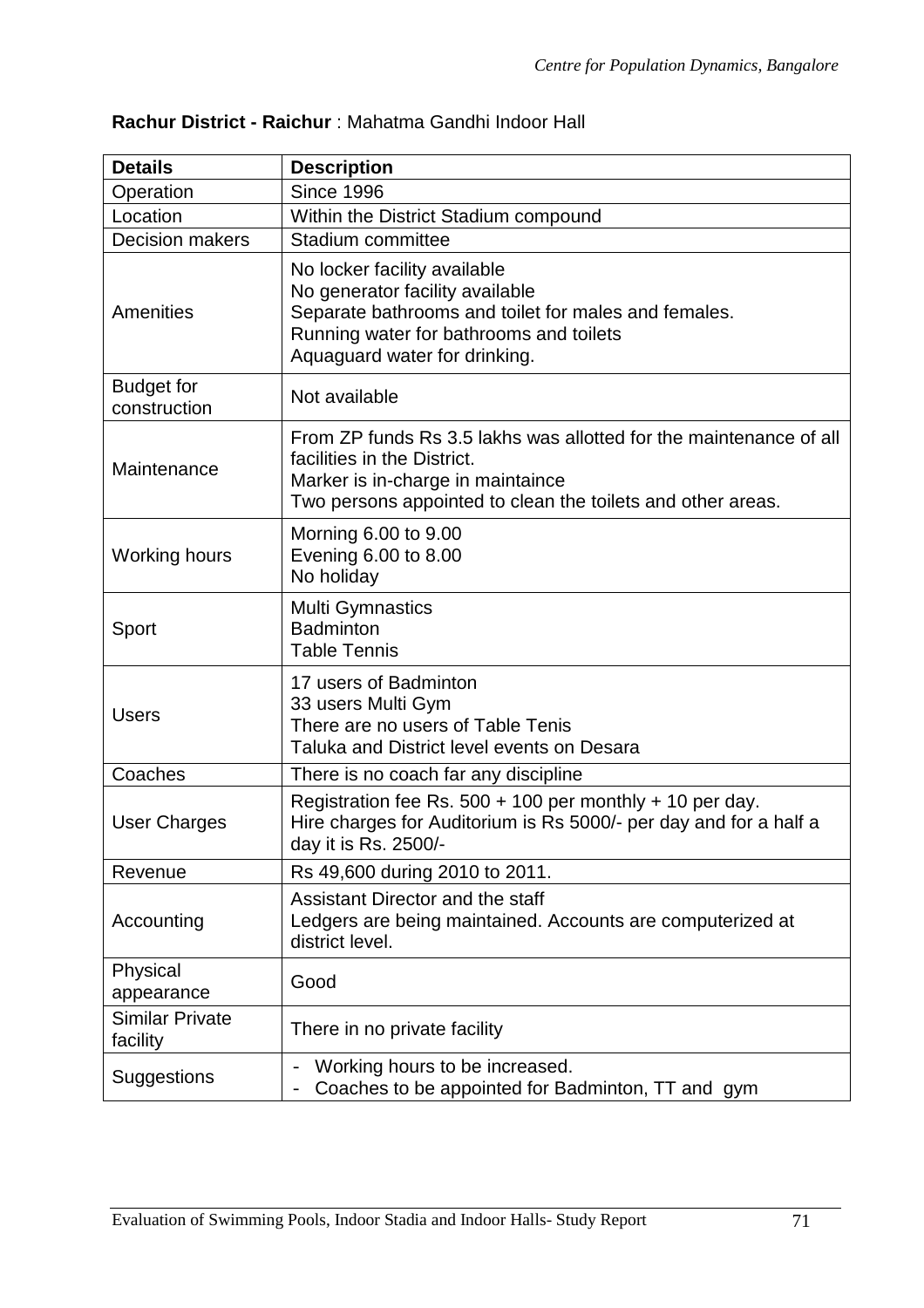| <b>Details</b>                     | <b>Description</b>                                                                                                                                                                                                                                                                |
|------------------------------------|-----------------------------------------------------------------------------------------------------------------------------------------------------------------------------------------------------------------------------------------------------------------------------------|
| Operation                          | <b>Since 2002</b>                                                                                                                                                                                                                                                                 |
| Location                           | Within the Taluka Stadium compound                                                                                                                                                                                                                                                |
| <b>Decision makers</b>             | Stadium committee                                                                                                                                                                                                                                                                 |
| Amenities                          | No locker facility available<br>No generator facility available<br>No separate bathrooms and toilet for males and females.<br>Running water for bathrooms and toilets<br>Aquaguard water for drinking.                                                                            |
| <b>Budget for</b><br>construction  | Rs 25 lakhs                                                                                                                                                                                                                                                                       |
| Maintenance                        | From ZP funds Rs 3.5 lakhs was allotted for the maintenance of all<br>facilities in the District<br>Physical education teacher looks into the maintenance<br>Two persons appointed to clean the toilets and other areas.                                                          |
| <b>Working hours</b>               | Morning 6.00 to 9.00<br>Evening 7.00 to 9.00<br>No holiday                                                                                                                                                                                                                        |
| Sport                              | <b>Multi Gymnastics</b><br><b>Badminton</b><br><b>Table Tennis</b>                                                                                                                                                                                                                |
| <b>Users</b>                       | About 50 users of Badminton<br>About 40 users of GYM<br>About 10 users of TT<br>Taluka and District level events on Desara                                                                                                                                                        |
| Coaches                            | There is no coach for any discipline                                                                                                                                                                                                                                              |
| <b>User Charges</b>                | Registration fee for Badminton is Rs.500, Multi Gym is.Rs.160 and<br><b>TT is Rs. 100</b><br>Users charge per month for Badminton is Rs.200, Multi Gym<br>is.Rs.100 and TT is Rs. 50<br>Hire charges for Auditorium is Rs 5000/- per day and for a half a day<br>it is Rs. 2500/- |
| Revenue                            | Rs 41,690 during 2010 to 2011.                                                                                                                                                                                                                                                    |
| Accounting                         | Assistant Director and the staff<br>Ledgers are being maintained. Accounts are computerized at district<br>level.                                                                                                                                                                 |
| Physical<br>appearance             | Good                                                                                                                                                                                                                                                                              |
| <b>Similar Private</b><br>facility | There is no private facility                                                                                                                                                                                                                                                      |
| Suggestions                        | Working hours to be increased<br>Coaches to be appointed for Badminton, TT and gym                                                                                                                                                                                                |

# **Rachur District - Lingasugur** : Indoor Hall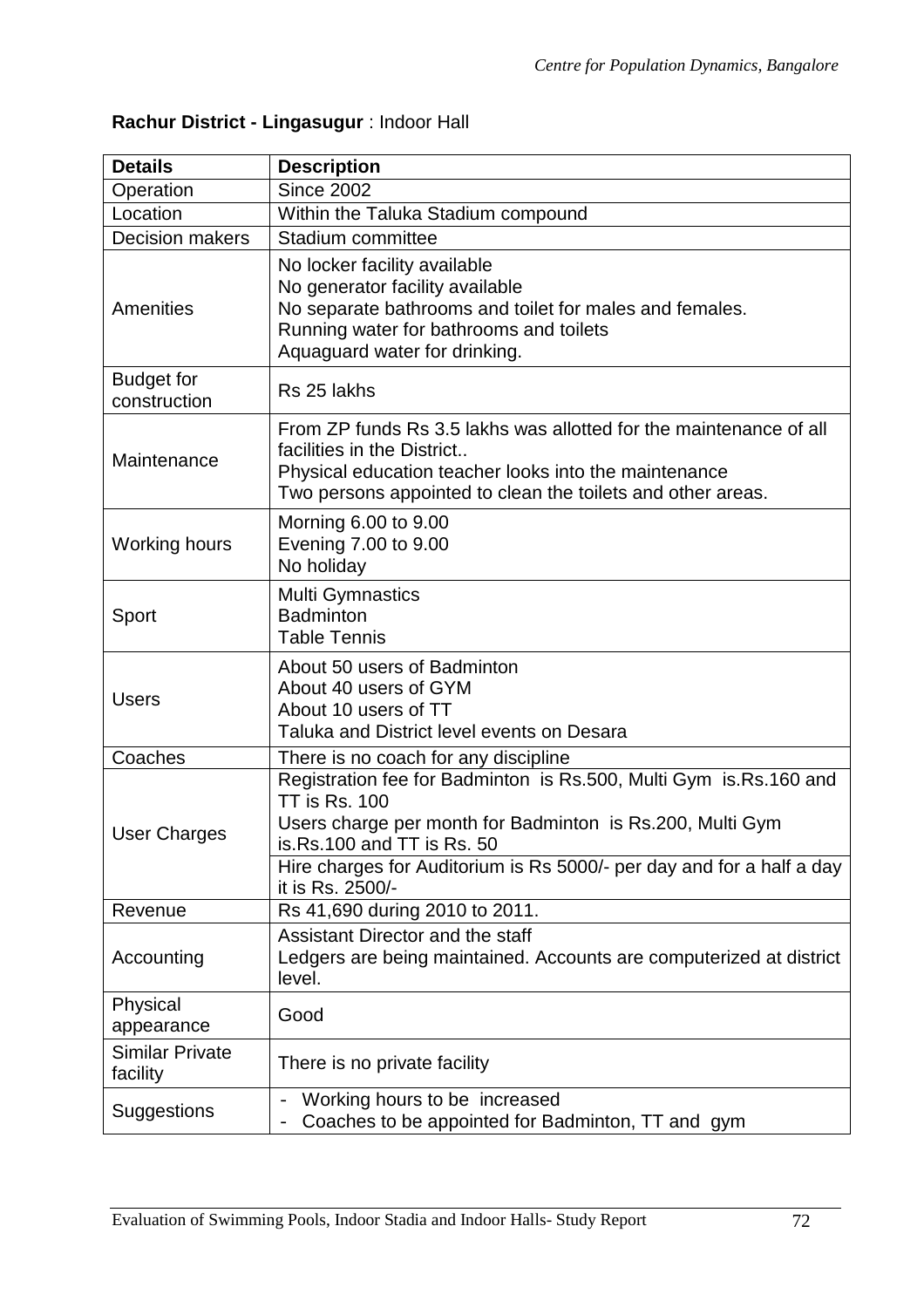# **Shimoga District - Shimoga** : Indoor Stadium

| <b>Details</b>                    | <b>Description</b>                                                                                                                                                                                                                                                      |                                               |  |  |
|-----------------------------------|-------------------------------------------------------------------------------------------------------------------------------------------------------------------------------------------------------------------------------------------------------------------------|-----------------------------------------------|--|--|
| Operation                         | April 2010                                                                                                                                                                                                                                                              |                                               |  |  |
| Location                          | Within the District Stadium compound                                                                                                                                                                                                                                    |                                               |  |  |
| <b>Decision makers</b>            | Stadium committee                                                                                                                                                                                                                                                       |                                               |  |  |
| Amenities                         | No locker facility available<br>Generator facility available<br>Separate bathrooms and toilet for males and females.<br>Running water for bathrooms and toilets<br>Aquaguard water for drinking.                                                                        |                                               |  |  |
| <b>Budget for</b><br>construction | Rs 355 lakhs from the DYSS and<br>Rs 400 from PWD                                                                                                                                                                                                                       |                                               |  |  |
| Maintenance                       | 2 lakhs ZP funds<br>One guard and one cleaner                                                                                                                                                                                                                           | Badminton coach is taking care of the stadium |  |  |
| Working hours                     | 6.30 to 10.00 in the morning<br>5.30 to 8.30 in the evening<br>No holidays                                                                                                                                                                                              |                                               |  |  |
| Sport                             | Badminton only in operation<br>Provision for<br>Volley ball, Basket ball, Table tennis, Multi GYM, Carom &<br>Squash court                                                                                                                                              |                                               |  |  |
| <b>Users</b>                      | Public<br>Local events                                                                                                                                                                                                                                                  |                                               |  |  |
| Coaches                           | Badminton coach is available There are no coaches for other<br>sports                                                                                                                                                                                                   |                                               |  |  |
| <b>User Charges</b>               | Registration fee for males is Rs 2000 per year<br>Registration fee for females and student is Rs 1500 per year<br>Users charge for males per month is Rs. 200/-<br>Users charge for females and students per month is Rs 100                                            |                                               |  |  |
| Revenue                           | Last year they got about Rs 3.5 lakhs                                                                                                                                                                                                                                   |                                               |  |  |
| Accounting                        | Assistant Director and the staff<br>Ledgers are being maintained. Accounts are computerized at<br>district level.                                                                                                                                                       |                                               |  |  |
| Physical appearance               |                                                                                                                                                                                                                                                                         | Good                                          |  |  |
| <b>Similar Private facility</b>   |                                                                                                                                                                                                                                                                         | There are other facilities available          |  |  |
| Suggestions                       | Stadium should be open through out the day on all days of the<br>week<br>Coaches to be appointed for Volley ball, Basket ball, Table<br>tennis, Multi GYM, Carom & Squash<br>Encourage female users by publicizing user fee concession in<br>girls schools and colleges |                                               |  |  |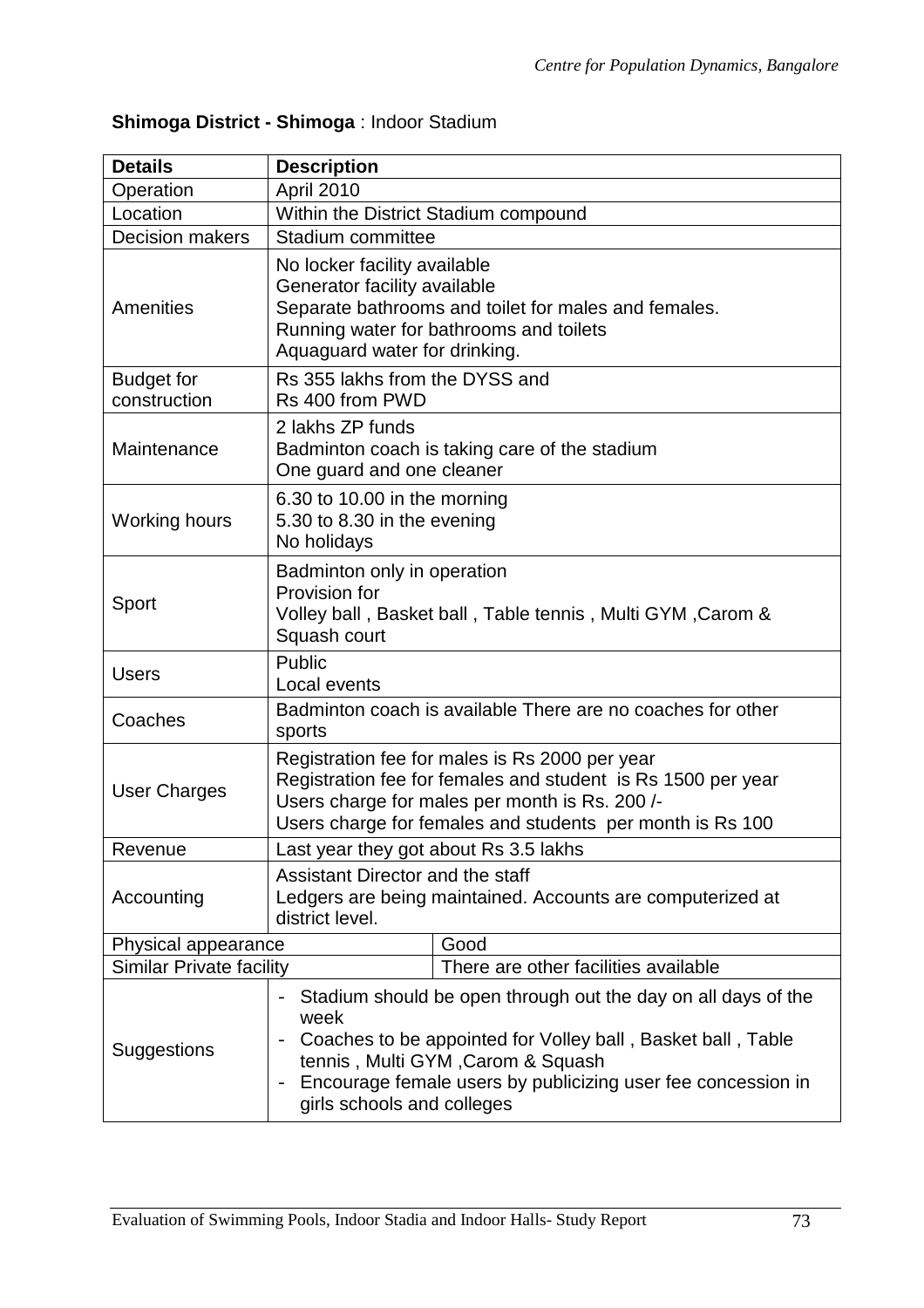# **SECTION B Evaluation Study of Swimming Pools**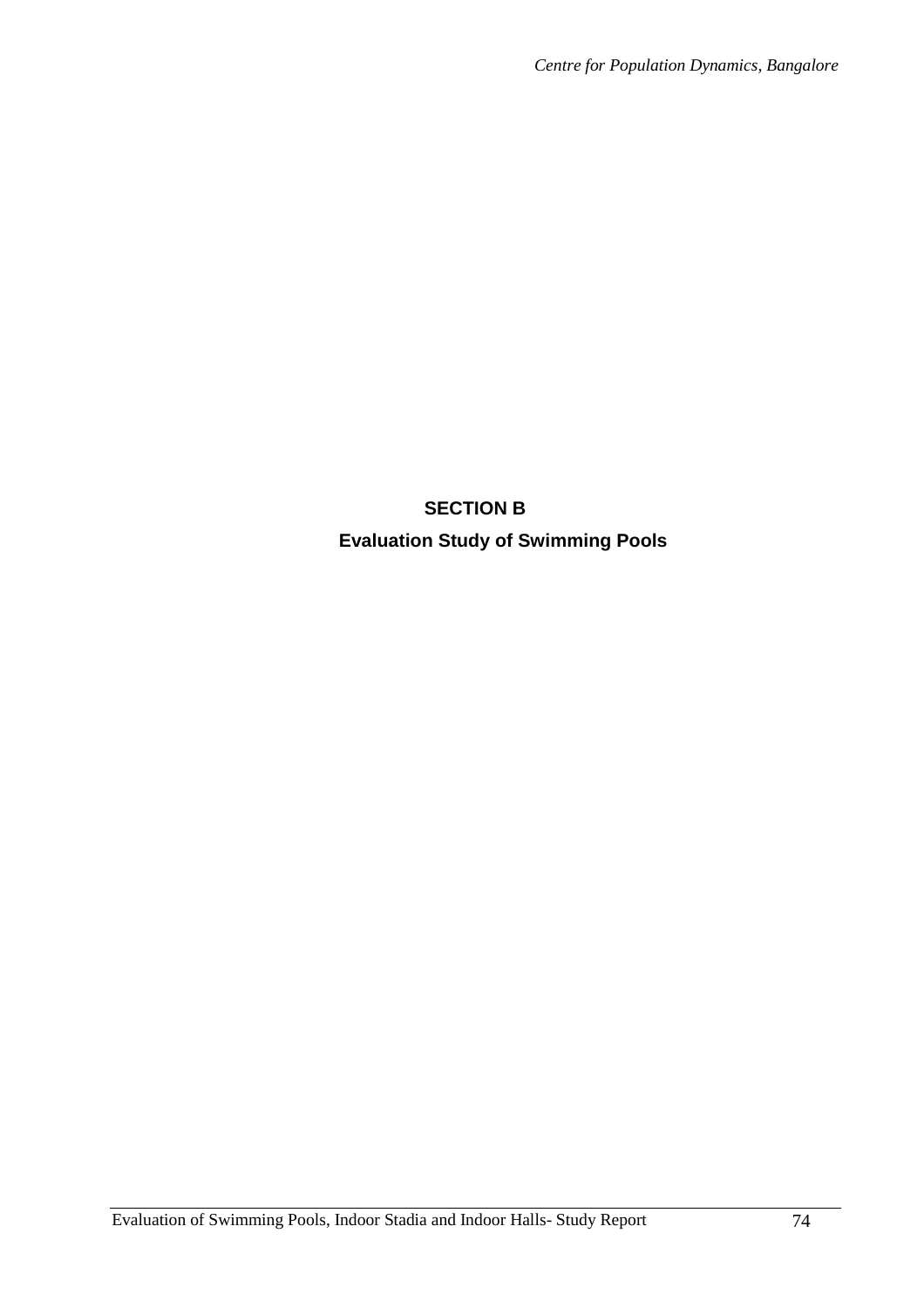# **Chapter 6 SURVEY FINDINGS- SWIMMING POOLS**

In this Chapter the findings of the survey on Swimming Pools have been briefly described. A Fact Sheet on each completed Swimming Pools have been presented in the Appendix at the end of the report for reference. The Fact Sheet has data pertaining to the various criteria adopted for the evaluation.

## **Distribution of Swimming Pool**

There are 14 Swimming Pools located in 12 districts across Karnataka. Of them, 11 are outdoor swimming pools and 3 are indoor swimming pools. The three indoor Swimming Pools are in Chitradurga, Hosadurga and Haveri. While 12 swimming pools are located in district headquarter cities, two in Hosadurga (Chitradurga District) and Harihar (Davangere District) are located in Taluka headquarter town.

The Swimming pools are not uniformly distributed, as some Districts have more than one facility, as can be seen in the Table below.

| <b>NUMBER OF SWIMMING POOPS BY DISTING.</b>                                                                         |        |  |
|---------------------------------------------------------------------------------------------------------------------|--------|--|
| <b>District</b>                                                                                                     | Number |  |
| Chitradurga and Davangere                                                                                           |        |  |
| Chikkabalapur, Ramanagar, Bangalore Urban, Raichur, Bidar,<br>Bagalkote, Gulbarga, Haveri, Chikkamagalur and Hassan |        |  |
| Total                                                                                                               | 14     |  |

## **Number of Swimming pools by District**.

## **Accessibility**

All the existing Swimming pools are located in the urban areas and are well connected by public transport facilities. The nearest bus stop was within a distance of 1 km from the Swimming pool .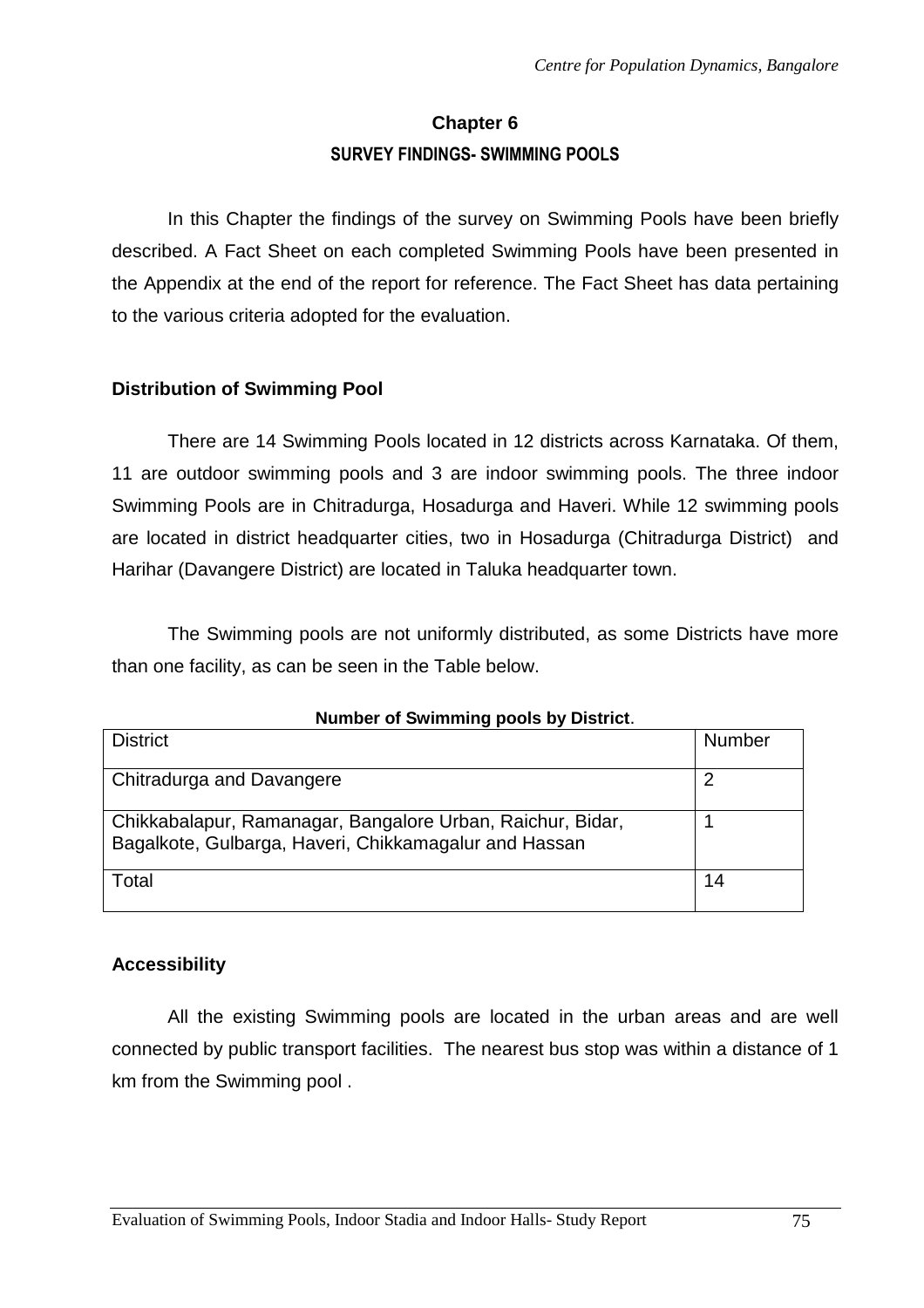### **Administration of the Facility.**

The decision making process is vested in the Stadium Committees at District and Taluka level. The membership of the District and Taluka committees are given below.

Stadium Committee - Districts and Talukas

Board members of the District and Taluka stadium Committees, excepting Bangalore City:

| <b>District committee</b>                                                   | <b>Taluka Committee</b>                                                     |
|-----------------------------------------------------------------------------|-----------------------------------------------------------------------------|
| <b>District Collector</b>                                                   | Assistant commissioner                                                      |
| Chief Executive Officer of the town                                         | Chief Executive Officer of the town                                         |
| <b>Municipal Commissioner</b>                                               |                                                                             |
| <b>District Superintendent of Police</b>                                    | Superindent of police                                                       |
| <b>Executive Engineer of PWD or Land</b><br>Army                            | Concerned executive engineer                                                |
| Deputy Director of Public Instructions                                      | <b>Block education officer</b>                                              |
| <b>Principal of Local College</b>                                           | <b>Principal of Local College</b>                                           |
| Two Sports Persons who had<br>represented national or state level<br>events | Two Sports Persons who had<br>represented national or state level<br>events |
| <b>Assistant Director</b>                                                   | <b>Assistant Director</b>                                                   |
| Any Other co-opted members, if any                                          | Any Other co-opted members, if any                                          |

The committee for the Bangalore Urban district is different from other district and board committee members are as below.

#### Stadium Committee - Bangalore city

Concerned Minister, Director DYSS, Secretary, Youth and Sports, Secretary Finance, Bangalore City Commissioner, Department Engineers, and Sports persons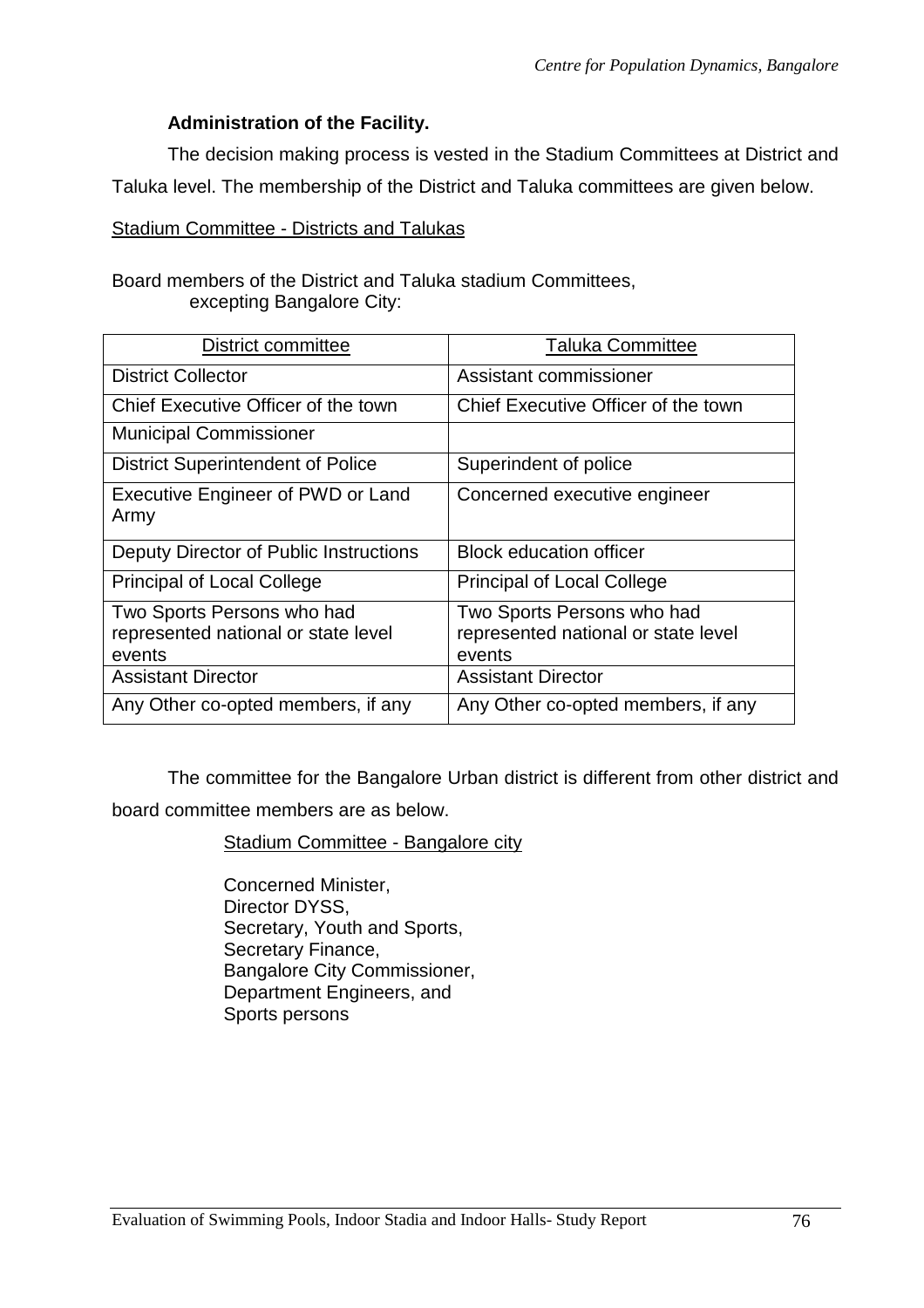### **Work Progress and Budget Estimates**

Of the 14 swimming pools, 10 are completed and the rest 4 are in various stages of work. Of these four, construction activity has just begun in Harihar Swimming Pool at the time of the Survey. Construction work in Chikkabalapur and Ramnagar swimming pools are under progress. Repair work in Kensington Swimming Pool has stopped midway.

The construction of the facilities has been done by the Land Army or the State PWD.

Budget estimates are available for all the new facilities built during the last five years.

The budget for the swimming pool ranges from one to 2 crore, with Chikkamagalur being the cheapest cost of construction at 65 lakh and Gulbarga reporting the highest cost at 3. 26 crore.

Most of the facilities were constructed within the estimated budget. In Chikkamagalur the budget estimates have gone up because of delay in construction. In Chitradurga the budget has gone up because of extra facilities that were not envisaged in the original budget.

#### **Functionality of the Facilities**

Of the 10 reportedly completed swimming pools, 8 have been inaugurated and the remaining two, which were recently completed in Hosadurga and Bidar, have yet to be inaugurated.

Of the 8 swimming pools which have been completed and inaugurated, two have been functioning since 2007. The Swimming pool in Bagalkot was closed during 2010- 11 for relaying of tiles and was opened very recently after repair.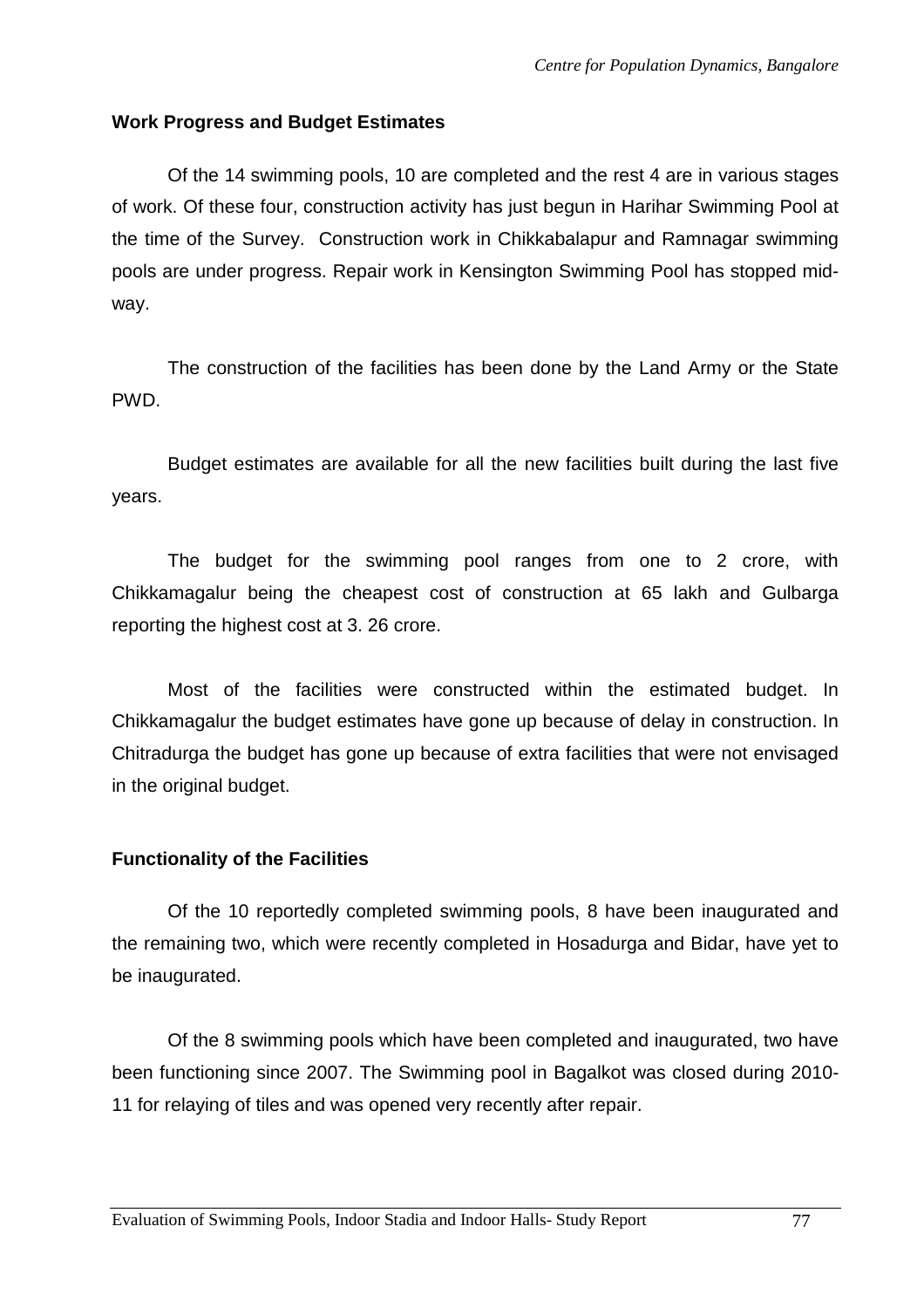Four swimming pools have been out-sourced. The oursourced pools are the ones in Davangere, Bagalkote , Hassan and Haveri.

#### **Amenities**

Spectator gallery is an important feature, especially when swimming events are held. The indoor pools do not have any special spectator galleries, but most of them have areas where plastic chairs can be arranged for seating spectators whenever required.

 It was observed that the new facilities that have been constructed since the last five years have better amenities than the older constructed ones.

Many facilities had all the amenities listed in the check-list prepared for the evaluation survey.

All the facilities have office room/ store room to keep the equipments and other supplies.

All facilities have toilets, bath rooms and changing rooms for males and females.

Equipments in some of the older facilities needed replacement and maintenance.

First aid kits with the usual medicines and other supplies are available in all facilities.

It was reported that the swimming pools in Chikkamagalur, Chitradurga, Hosadurga,Hassan and Haveri have generators and the pools in Bagalkot, Bidar, Davangere, Gulbarga and Raichur have no generators.

Of the 10 swimming pools, lockers are available in Chikamagalur, Chitradurga, Hosadurga, Davangere, Gulbarga and Hassan.

It was noted that all pools have a separate children's pool.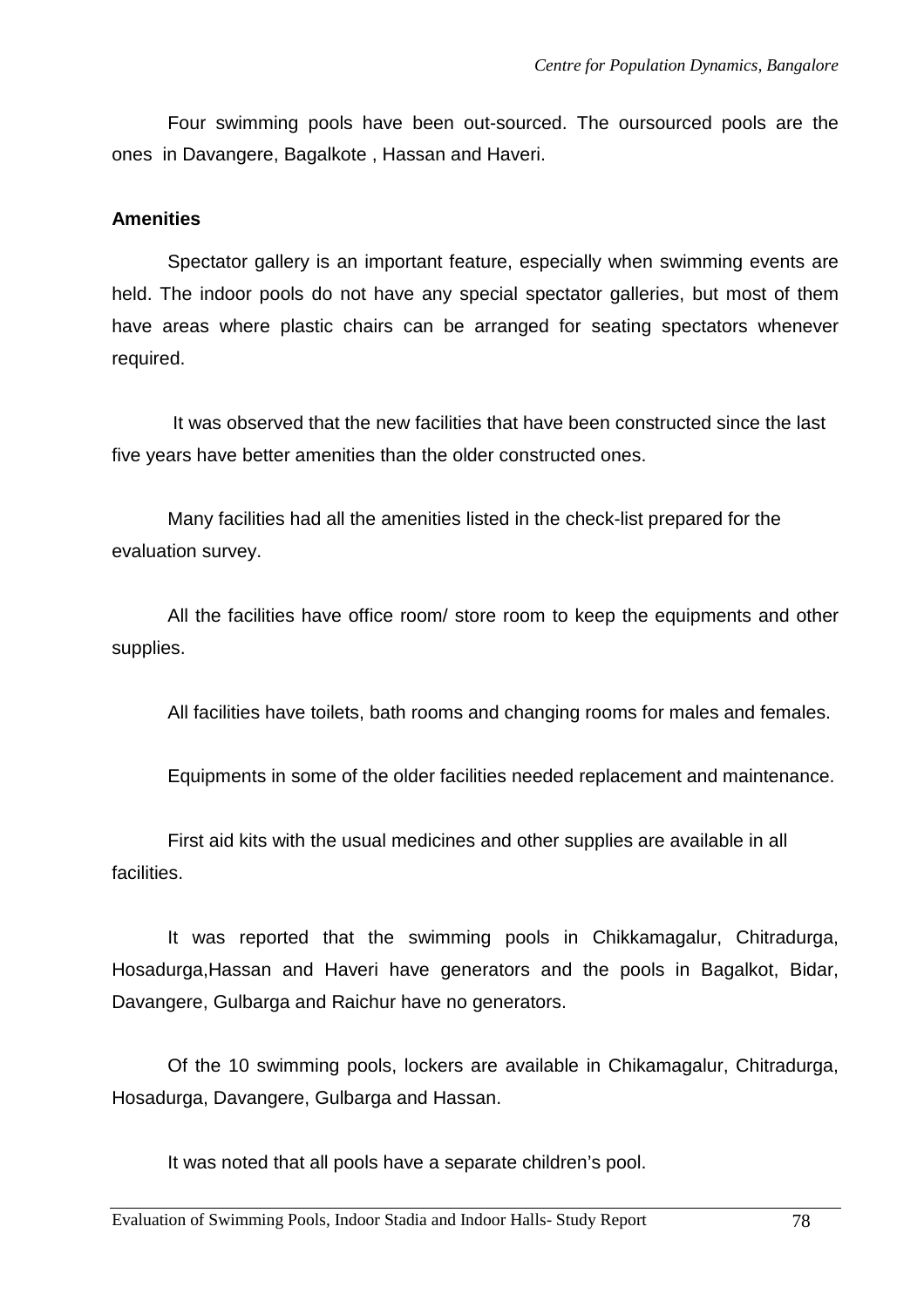The swimming pool in Hassan reported having a solar heater to control the temperature of water in the pool.

Amenities in the swimming pools have a lot to be desired. There are no diving boards in any of the pools excepting in Davangere which is not in use.

There are no safety bars on any side of the swimming pool. The safety bars are useful for the beginners to hold on to while learning and can also be used by others during emergency.

There are no life jackets in any pool. Only two or three car tubes have been observed in some of the pools.

#### **Maintenance of the Facilities.**

There is no separate annual maintenance budget for the swimming pools. The swimming pool is maintained from the ZP funds allotted by the stadium committee to maintain the district stadium, taluka stadium and others. Even electricity bills and other miscellaneous expenses are also met from ZP funds.

Maintenance of the swimming pools managed by the Department is fairly good. However, of the four pools that have been outsourced, Hassan and Haveri swimming pool have been maintained properly. In Davangere and Bagalkot, the water was green in colour and toilets are not clean indicating poor maintenance. The Bagalkot pool was closed for the past one and half years for cleaning and relaying of tiles and has been in operation recently. High running cost in terms of labour, equipment, frequent power cuts and water supply may be some of the reasons for poor maintenance. The management of the outsourced pools seems to make profits with minimum maintenance.

All pools have water purification and circulation system. The pools use two kinds of water treatment – low tech and high tech. High-tech is more advanced and the treatment plant is very compact. Only four pools have high technology equipment to circulate water. High tech pools are in Chitradurga, Hosadurga, Raichur and Gulbarga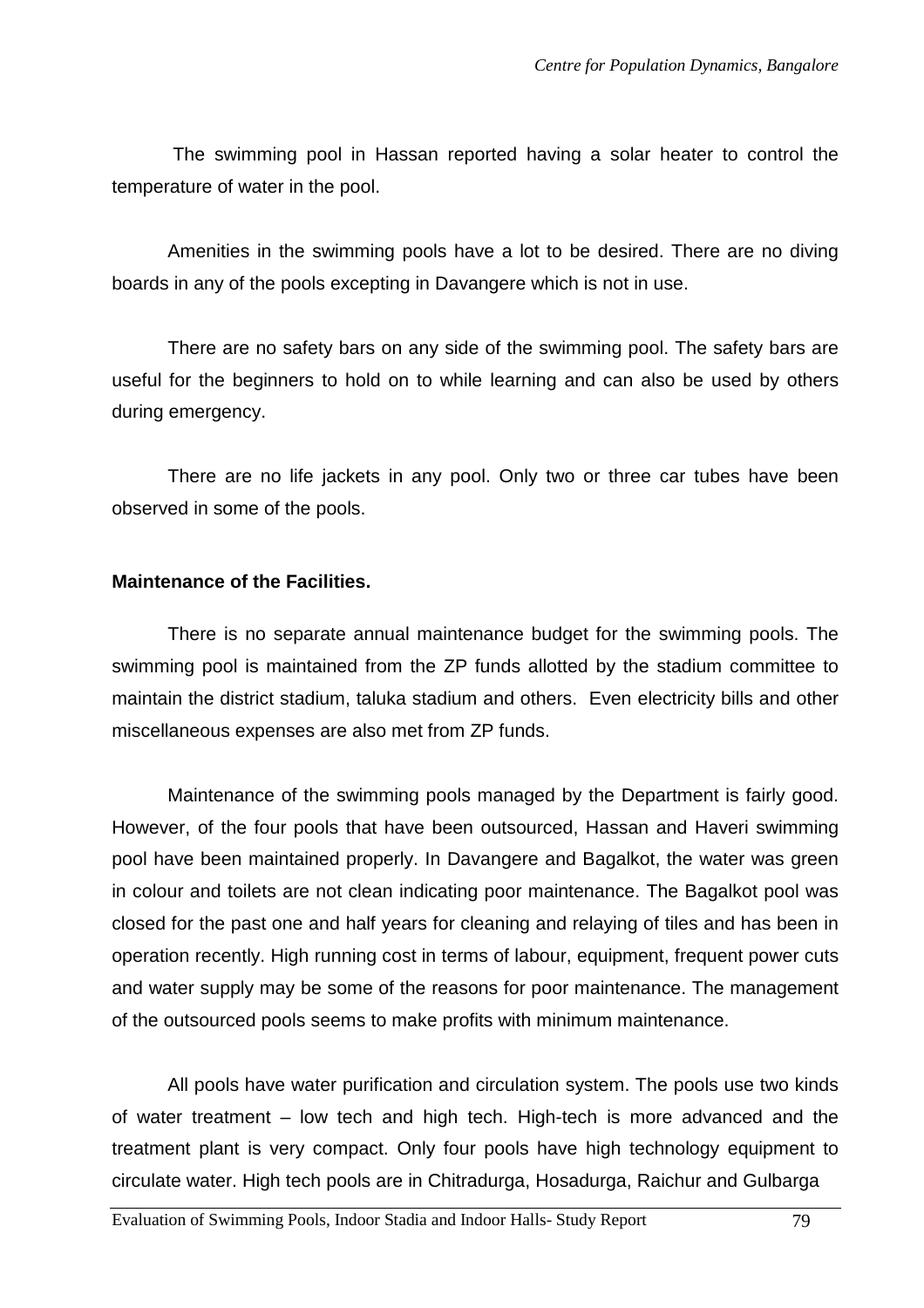### **Staff**

The swimming pool is being administered by the Assistant Director stationed at the district head quarters.

There is no staff pattern for the appointment of staff and each facility has made appointments according to the perceived requirement. The salaries of temporary staff are met from ZP funds.

All pools have care taker and a watchman. But often the care taker is from the existing staff.

A minimum of two persons have been appointed on adhoc basis as guard and cleaner to keep the bathrooms and surroundings neat. As mentioned earlier, in many places, the guard is also the caretaker. Cleaners are available in almost all the facilities, either appointed on temporary basis or outsourced. A couple of facilities have two cleaners.

## **Availability of Coaches and life guards**

It was found that there are no regularly appointed swimming coaches in any pool. Trained coaches are appointed on temporary basis during swimming camps.

Life guards were available in all the swimming pools at the time of the survey. The level of training for the so-called life guards is not known. We believe that they are only swimmers and are not trained in CPR or even mouth to mouth resuscitation.

## **Bylaws for the Use by Public**

It was reported that all swimming pools do not have any bylaws for the use by public.

Often, the bylaws focus only on user fees.

There are contract formats when the facility is out-sourced.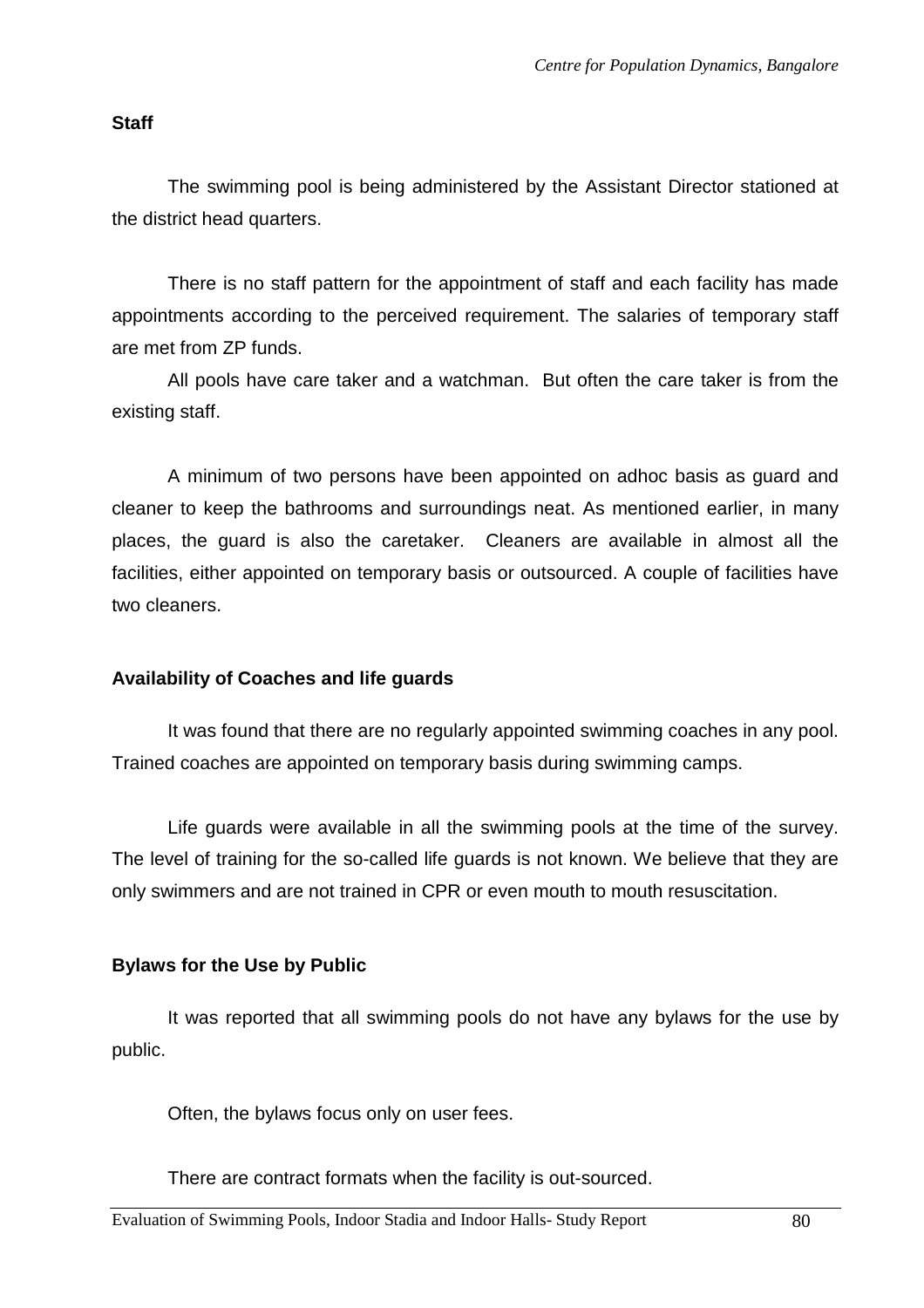Most facilities which are out sourced charge quite high user fees.

Despite high collection, most out sourced facilities are also poorly maintained.

The timings, rules and regulations on how to use the amenities is not displayed in many facilities.

#### **User Fee**

Most Swimming pools charge a user fee for use of the facility.

The user charges in out-sourced swimming pools are more or less uniform and range around Rs 20- 25 per hour for adults and Rs.15-10 for children. But the contract amount for out-sourced pools varies from Rs 51,000 in Bagalkot to Rs 60,000 in Davangere. In Haveri it is Rs 51,000 in addition to a deposit of Rs 10000. In Hassan, the contract amount is fixed at Rs. 5,000 per month.

 In Gulbarga swimming pool, the registration and fee are in four categories as given below:

- A: Rs 10000 reg (refundable) + 300 per month
- B: Rs 2500 reg ((for two years) + 300 per month
- C: Rs 1000 Reg (students) + 15 per day
- D: Four months package Rs 2500

In Hassan swimming pool the registration is Rs 250 for males and Rs 100 for females.

In Chitradurga pool, the registration is Rs  $500 + Rs$  500 monthly or Rs 50 per hour for those aged 16 and above. For students aged between 10 and 16, registration is 375 + Rs 375 monthly or Rs 50 per hour. For children less than 10 years of age, registration is Rs 500 + Rs 175 monthly or Rs 50 per hour.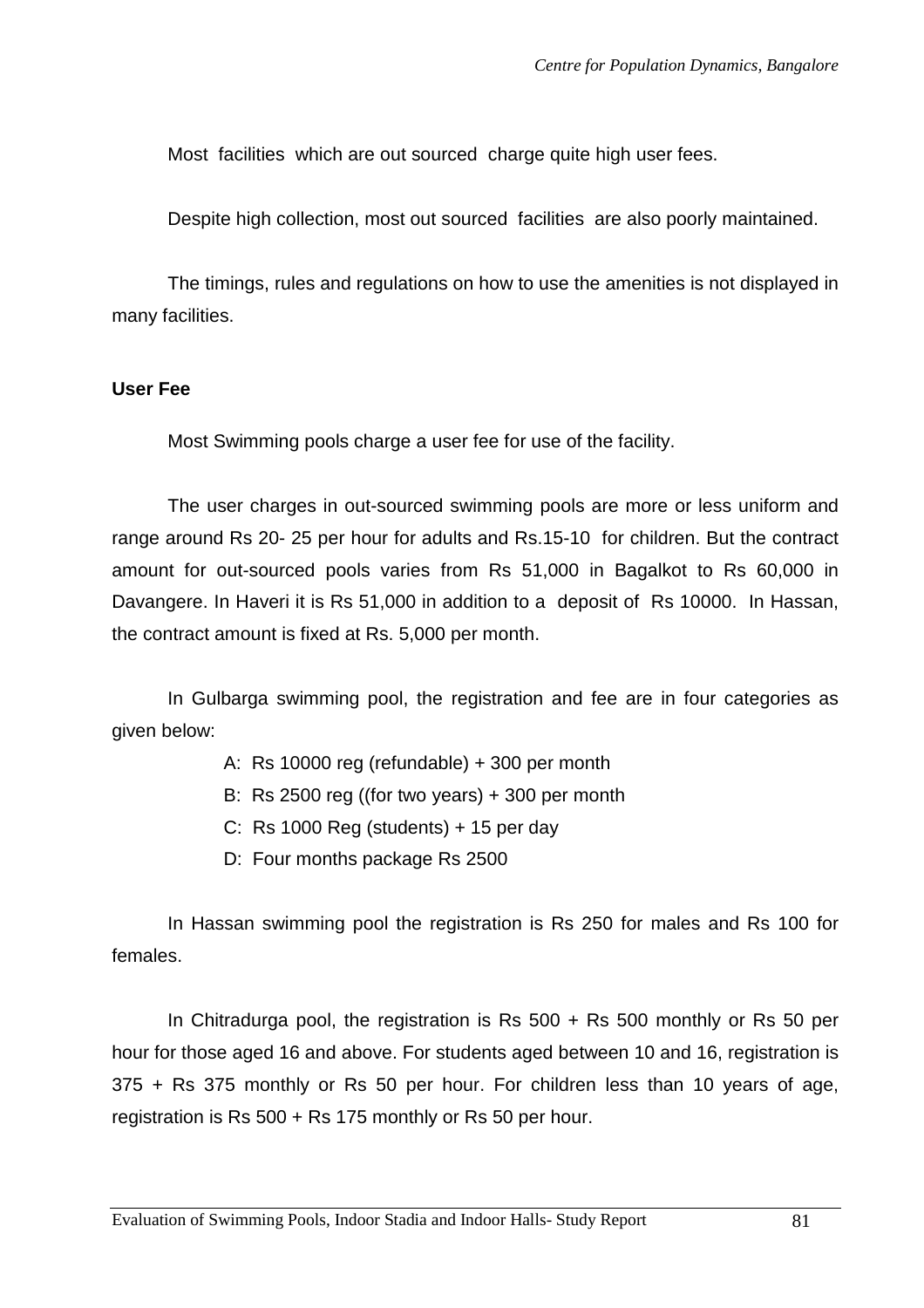#### **Users**

Most of the swimming pools are meant for only training and not for competitions. Only two swimming pools (Raichur and Gulbarga) have reported the use of the pool for competitive events.

Wide differences in type of users have been observed among the different facilities.

Facilities in Hassan, Chitradurga and Gulbarga have a high proportion of users from local government officials and affluent community members, because of good maintenance. The high user fees in Gulbarga is perhaps a deterrent for the general public and students. In fact, Gulbarga pool has a special time slot from 6 to 7 P.M for VIPs.

The number of users for swimming pool varies widely across the facility. The users range from about 60 in Chikkamagalur to 350 in Hassan.

Occasional use of the swimming pools by females has been reported. However, the number of female users is dismally small. The number of those registered for swimming ranging from about 20 in Chikkamagalur to 100 in Hassan. The proportionately high registration in Hassan is presumed to be due to the fact that this facility offers concession in user fees for females and also is well maintained.

#### **Revenue Generated by These Facilities**

 The swimming pools in Gulbarga, Raichur and Chikkamagalur had generated huge revenue to the tune of Rs 8 lakh, Rs 3.0 lakh and 2.5 lakh respectively. The swimming pools in Bagalkot and Haveri had collected revenue of Rs 51 thousand each followed by Davangere 66 thousand.

In Chitradurga and Hassan, where indoor stadium and swimming pool are in one complex, consolidated accounts are being maintained. These two facilities have recorded a consolidated revenue of 2.82 lakhs in Chitradurga and 1.75 lakhs in Hassan.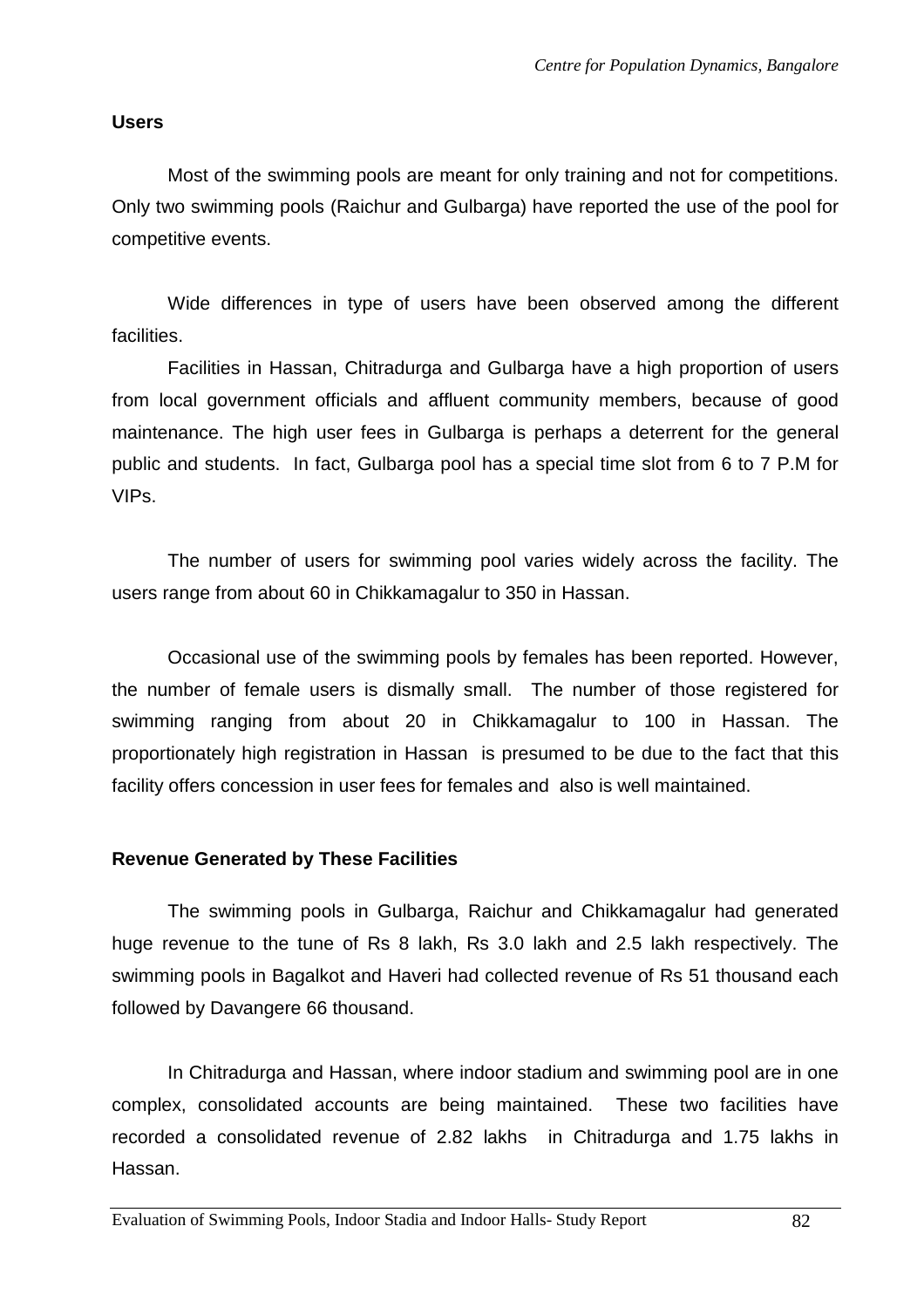The facilities have potential to generate revenue if there is some regulatory mechanism in the form of advertisement, norms of user and registration fee and other bylaws to govern these facilities. Revenue generation can be enhanced if the swimming pools are made professional by providing quality equipments and amenities including coaches, life guards, and other facilities.

#### **Maintenance of Records**

The office of the Assistant Director maintains the accounts.

Ledgers are maintained with user name and money received on daily basis.

Vouchers are issued for each payment and the amount is deposited in the Treasury on a periodic basis.

#### **Timings of the Use of Facility**

Usually many facilities are used in the morning 6 to 8 and evening 3 to 7. Some are open through out the day, from 5-6 in the morning to 9-10 in the evening especially when the facility is out sourced. The Pools that are open through out the day are Hassan, Davangere Haveri, and Bagalkot swimming pools.

Only three swimming pools have separate time slots for women. They are – Bagalkote, Chitradurga and Gulbarga swimming pools.

Many facilities do not display the timings, excepting in Chitradurga. Many facilities do not display the rules excepting in Chitradurga and Davangere swimming pools.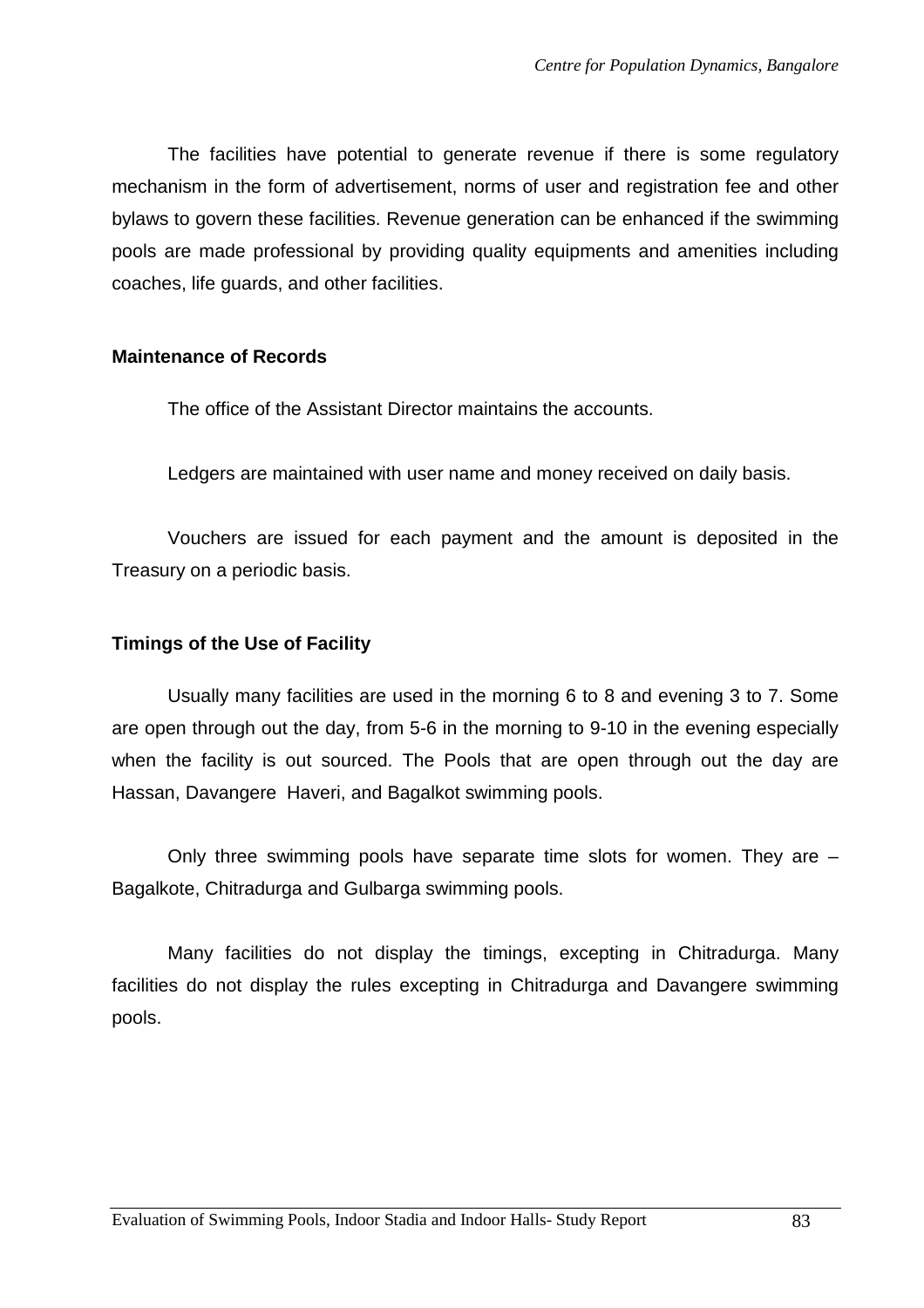| <b>District</b>    | City                     | Facility                                          | <b>Status</b>                                    | Remarks                                                                                                                                                                                             |  |
|--------------------|--------------------------|---------------------------------------------------|--------------------------------------------------|-----------------------------------------------------------------------------------------------------------------------------------------------------------------------------------------------------|--|
| Chitradurga        | Chitradurga              | Indoor<br>Swimming Pool                           | Completed                                        | Operational since 2010                                                                                                                                                                              |  |
|                    | Hosadurga                | Indoor<br>Swimming Pool                           | Completed                                        | Not yet inaugurated                                                                                                                                                                                 |  |
| Davangere          | Davangere                | Outdoor<br><b>Swimming Pool</b>                   | Completed                                        | Outsourced, Operational April<br>2009                                                                                                                                                               |  |
|                    | Harihar                  | Outdoor<br><b>Under Progress</b><br>Swimming Pool |                                                  | Earth work started                                                                                                                                                                                  |  |
| Chikkabalapur      | Chikkabalapur            | Outdoor<br>Swimming Pool                          | <b>Under Progress</b><br>Half the work completed |                                                                                                                                                                                                     |  |
| Ramanagar          | Ramanagar                | Outdoor<br>Swimming Pool                          | <b>Under Progress</b>                            | Half the work completed                                                                                                                                                                             |  |
| Bangalore<br>Urban | Kensington,<br>Bangalore | Outdoor<br>Swimming Pool                          | <b>Under Progress</b>                            | Work stopped mid-way                                                                                                                                                                                |  |
| Raichur            | Raichur                  | Outdoor<br>Swimming Pool                          | Completed                                        | August, 2010                                                                                                                                                                                        |  |
| <b>Bidar</b>       | <b>Bidar</b>             | Outdoor<br>Swimming Pool                          | Completed                                        | Not yet inaugurated                                                                                                                                                                                 |  |
| Bagalkote          | Bagalkote                | Outdoor<br>Swimming Pool                          | Completed                                        | Outsourced, Operational since<br>2007                                                                                                                                                               |  |
| Gulbarga           | Gulbarga                 | Outdoor<br>Swimming Pool                          | Completed                                        | Operational since April 2009                                                                                                                                                                        |  |
| Haveri             | Haveri                   | Indoor<br>Swimming Pool                           | Completed                                        | Outsourced, Operational since<br>January 2011                                                                                                                                                       |  |
| Chikkamagalur      | Chikkamagalur            | Outdoor<br>Swimming Pool                          | Completed                                        | Operational since March 2007,<br>out sourced until September 2010<br>on the basis of 70:30 for<br>contractor and the department.<br>Since September 2010,<br>department is maintaining the<br>pool. |  |
| Hassan             | Hassan                   | Outdoor<br>Swimming Pool                          | Completed                                        | Outsourced, Operational since<br>November 2010, both under one<br>roof                                                                                                                              |  |

# **Table 6.1: Current status of All Swimming pools by District.**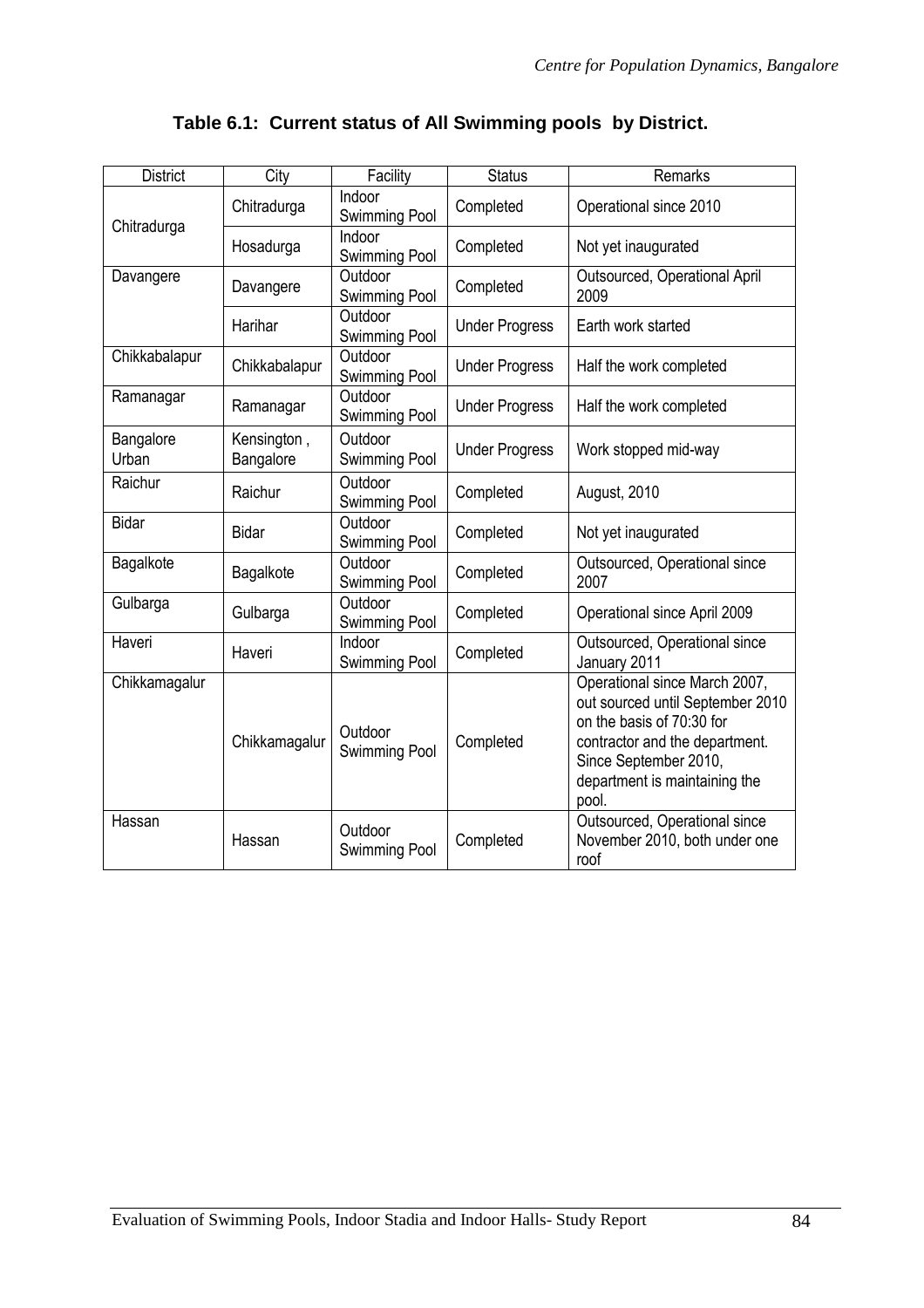## **Chapter 7**

#### **PROFILE AND PERCEPTIONS OF USERS OF SWIMMING POOLS**

This Chapter describes the kind of people who use the Swimming pools and their perceptions regarding amenities provided in the Facility. The information elicited was based on the gender, age, educational level and occupation of the user. Besides the profile of the user, other questions regarding the facilities like availability of coach, payment of user fee, was also included. The opinion of the user on user fee, facilities provided, gaps in the facilities, problems while using the facilities and suggestions to improve the facilities was also elicited. In all, 83 such exit- interviews were conducted from users of swimming pools. The data have been presented in the Table at the end of this Chapter.

#### **Socioeconomic and demographic profile of users**

About 62 per cent users of swimming pools were in the age group between 10 to 24, of which, 47 per cent were in the age group between 10 to 19 years. indicating that the facilities are mainly used by the younger generation.

A majority of 51 per cent of users had passed college and above or were still studying in college.

Students were the main users accounting for 46 per cent of the swimming pool users. About 10 per cent of the users were Government employees. The remaining users included private company employees, self-employed, and others.

 In general, there are more male than female users of swimming pools. There were only 12 per cent female users of swimming pools who were interviewed. While this figure is based on the number available in the Facility on the day of the Field team's visit, it is indicative of the skewed gender balance.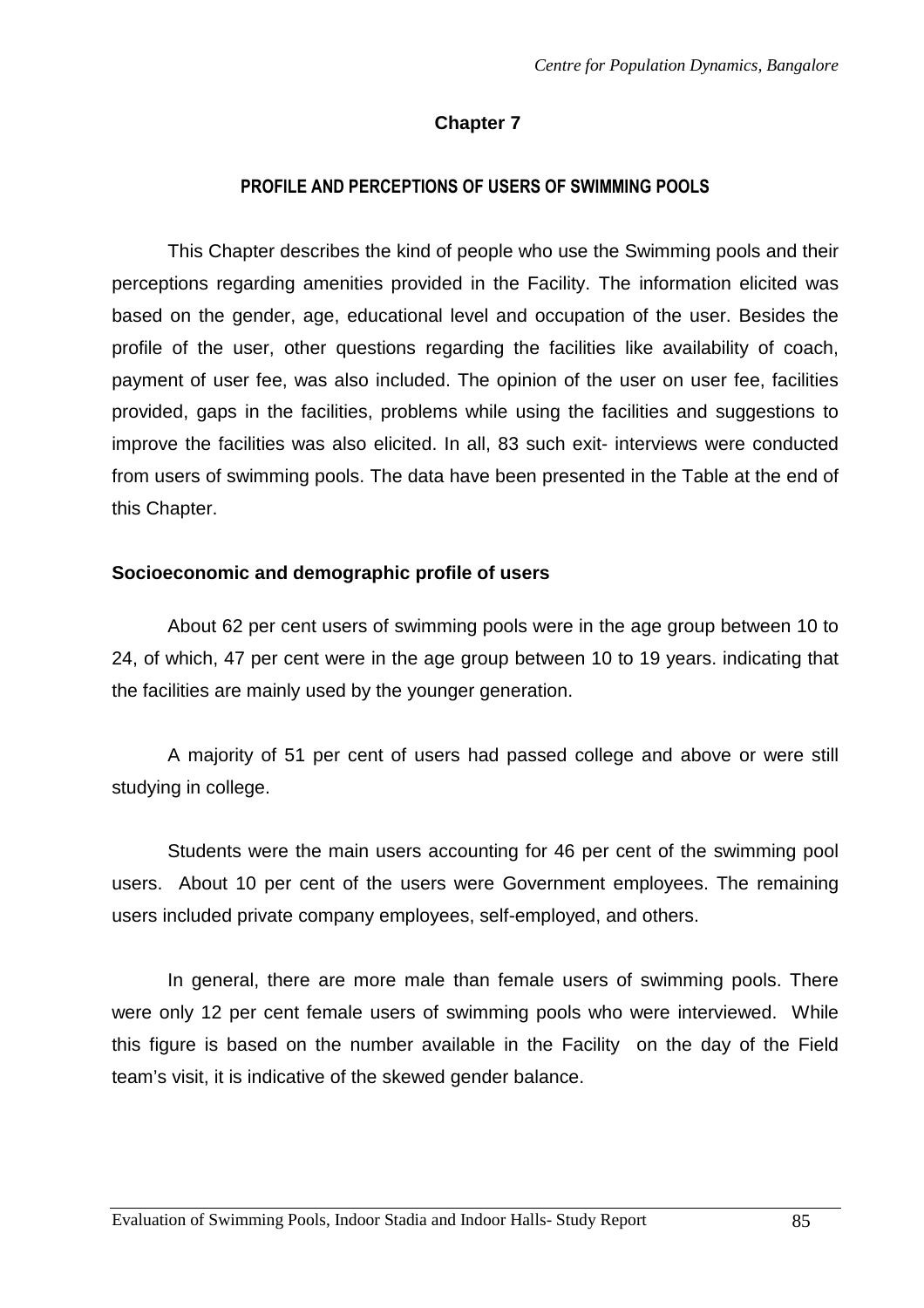The percentage distribution of male and female users are depicted in Chart 2 below:



CHART 2 – PERCENTAGE DISTRIBUTION OF SWIMMING POOL USERS BY GENDER

While about 83 users were interviewed, about 104 respondents reported using the swimming pools. This is because in Hassan and Mangalore, the swimming pool and indoor Stadium are under one roof and share common users. Therefore those who were interviewed for other sports also mentioned that they used the swimming pools.

About 33 per cent of the users reported availability of swimming coach.

Only about 13 per cent of the respondents were using swimming pools for more than 12 months. This is because some of the swimming pools were opened only recently. Most of the swimming pool users (64 per cent) were using the facility since less than 4 months. The survey was done during summer where there is a spurt in use of the swimming pools.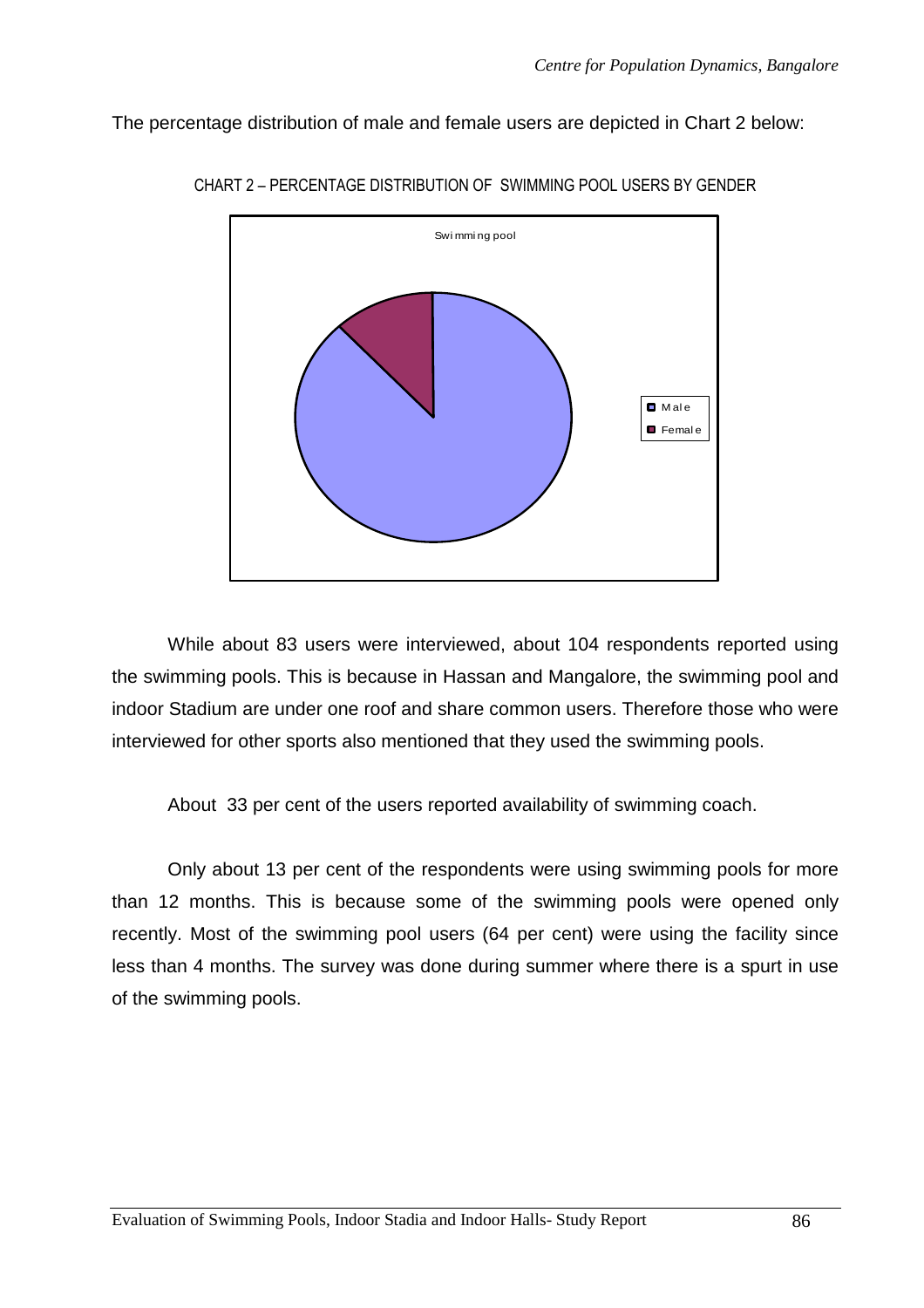### **Reasons for using the facility**

 About 27 per cent of the respondents had used other facilities before coming to the public facility. The reasons for using the Department Swimming pool was good facilities and amenities (34 per cent) and for improving physical fitness. (17 per cent).

#### **User fees**

Almost all the users of swimming pool, about 94 per cent reported paying of user fee. The respondents had reported various types and rates of user fee payment. About 42 per cent reported paying hourly user fees ranging from Rs. 10 to Rs. 50, followed by 35 per cent who paid monthly fees ranging from Rs.150 to Rs. 500 for the use of the pool and 22 per cent who paid quarterly fees ranging from Rs. 1000 to Rs. 2500 and only one per cent is said to have opted for registration of Rs. 1000 and monthly payment of Rs. 450.

Users of the swimming pools seem to prefer paying hourly user fees.

 About 88 per cent of user of the swimming pools felt that the fee is reasonable. Most of those who felt that the fee was high, suggested that the fee should be reduced to about half of what they paid right now. The following matrix will indicate the current fees paid and the fee considered reasonable by the users.

| Fee paid currently in<br>Rs. |       | <b>Suggested amount in Rs.</b> |                |     |              |                |              |  |
|------------------------------|-------|--------------------------------|----------------|-----|--------------|----------------|--------------|--|
|                              |       | 10                             | 150            | 250 | 300          | 1000           | <b>Total</b> |  |
| <b>Hourly</b>                | 20    |                                |                |     |              |                |              |  |
|                              | 50    |                                |                |     |              |                |              |  |
| <b>Monthly</b>               | 200   |                                | $\overline{2}$ |     |              |                | $\mathbf{2}$ |  |
|                              | 500   |                                |                |     | 2            |                | 3            |  |
| Quarterly                    | 2500  |                                |                |     |              | $\overline{2}$ | $\mathbf{2}$ |  |
|                              | Total | $\mathbf{2}$                   | $\mathbf{2}$   |     | $\mathbf{2}$ | 2              | 9            |  |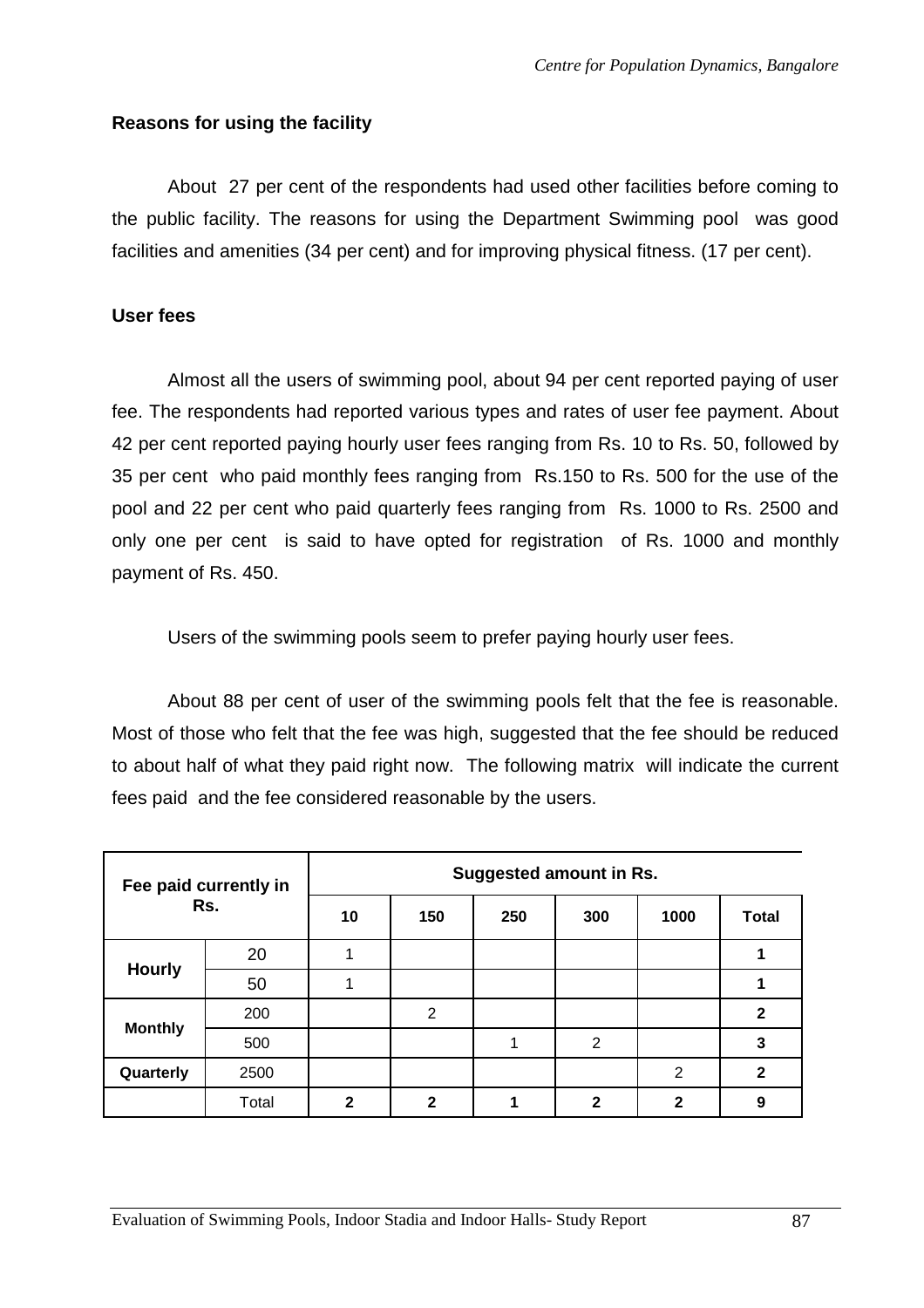About 31 per cent of users of swimming pools were willing to pay more if improved facilities and equipment are provided. Most of the respondents suggested an increase of Rs. 50 to Rs. 100. The following matrix indicates the current fees paid and the increased amount that the users are ready to pay for additional facilities.

| paid<br>Fee<br>currently in Rs. |       | <b>Suggested amount in Rs.</b> |    |    |    |             |              |                 |     |                 |             |      |              |
|---------------------------------|-------|--------------------------------|----|----|----|-------------|--------------|-----------------|-----|-----------------|-------------|------|--------------|
|                                 |       | 30                             | 40 | 50 | 70 | 100         | 200          | 400             | 500 | 600             | 2200        | 2600 | <b>Total</b> |
| hourly                          | 15    | 3                              |    |    |    |             |              |                 |     |                 |             |      | 3            |
|                                 | 20    | $\overline{2}$                 | 1  | 1  | 1  |             |              |                 |     |                 |             |      | 5            |
|                                 | 50    |                                |    |    |    | 1           | 1            |                 |     |                 |             |      | $\mathbf{2}$ |
| monthly                         | 150   |                                |    |    |    |             | 1            |                 |     |                 |             |      | $\mathbf 1$  |
|                                 | 350   |                                |    |    |    |             |              | 6               |     |                 |             |      | 6            |
|                                 | 400   |                                |    |    |    |             |              |                 | 1   |                 |             |      | 1            |
|                                 | 450   |                                |    |    |    |             |              |                 |     | 4               |             |      | 4            |
|                                 | 500   |                                |    |    |    |             |              |                 |     | $\overline{2}$  |             |      | $\mathbf{2}$ |
| quarterly                       | 1800  |                                |    |    |    |             |              |                 |     |                 | 1           |      | $\mathbf 0$  |
|                                 | 2500  |                                |    |    |    |             |              |                 |     |                 |             | 1    | $\bf{0}$     |
|                                 | Total | 5                              | 1  | 1  | 1  | $\mathbf 1$ | $\mathbf{2}$ | $6\phantom{1}6$ | 1   | $6\phantom{1}6$ | $\mathbf 1$ | 1    | 24           |

With regard to increased facilities, the swimming pool respondents wanted neat pools with clear water (6 per cent), followed by provision for canteen and security (2 per cent each) and more space (1 per cent) for swimming pools. Surprisingly, there was no demand for coach or equipment probably because the users of the pool were those who already knew swimming.

## **Time of use**

About 67 per cent of swimming pools users used the pools from 6 to 10 either in the morning or evening, About 29 per cent used the pools during 1 PM to 6 PM in the afternoon is because during that time sun will be hot and pools will be nice to use.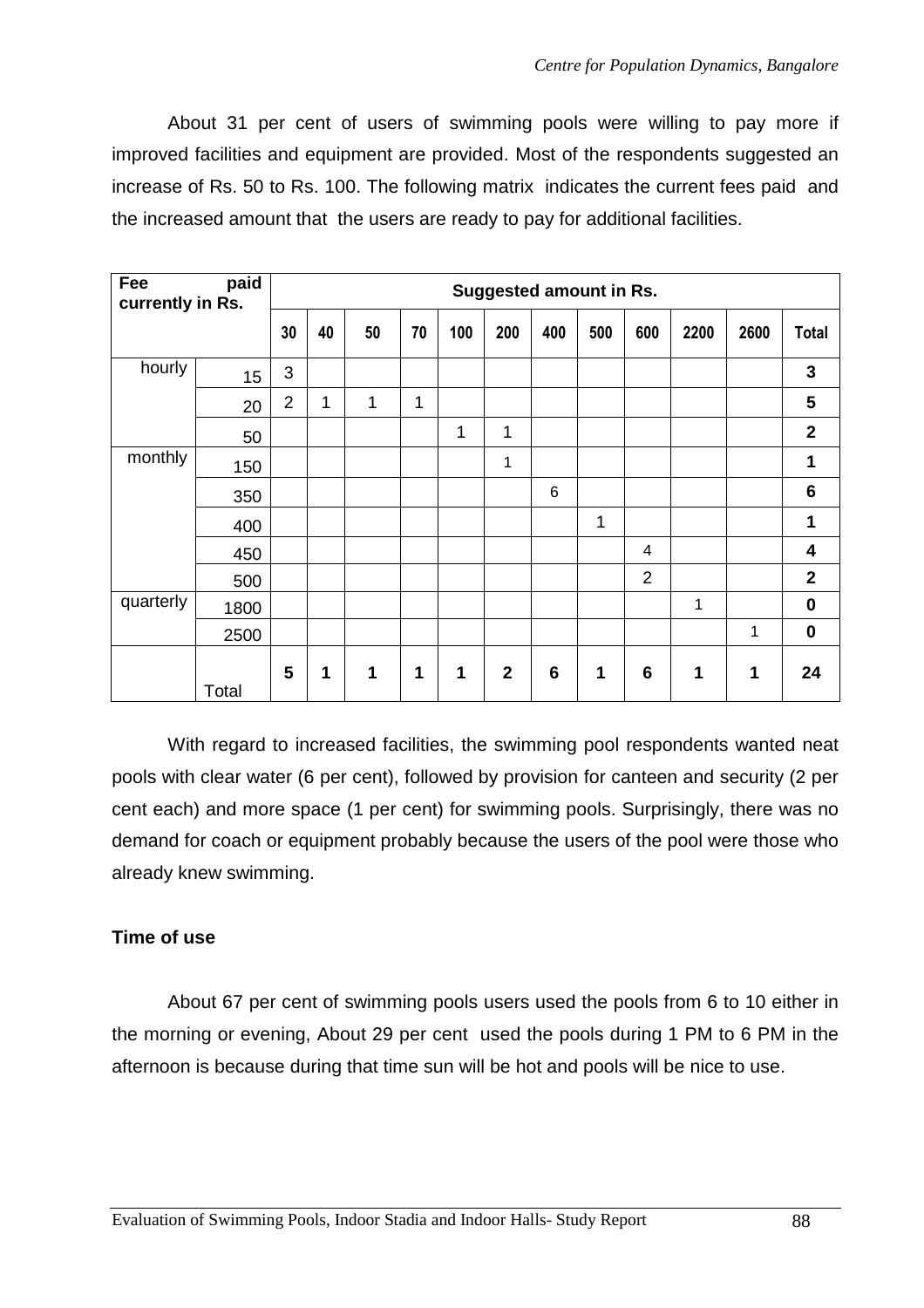#### **Amenities in the facilities**

 About 52 per cent respondents said that there was bus facility to reach the swimming pools.

About 93 per cent respondents said that the person in-charge of the swimming pools was helpful.

About 74 per cent said that the equipment or facilities were readily available in swimming pools.

The condition of the equipments available in the facilities was assessed from the respondents. A majority of respondents (about 68 per cent) said that all the equipments available in were in good condition.. On the contrary, a significant proportion of respondents( about 17 per cent) also said that none of the equipments were in good condition. This would indicate that the equipments in some of the facilities are not in very good condition.

About 80 per cent respondents said that the locker facilities were available in swimming pools. Among the swimming pools, lockers are not available in Raichur, and Haveri. In some places where If the lockers were not available, users keep their belongings with them or in a bag or on a chair / table, etc.,.

 About 94 per cent of the users of swimming pools felt that their belongings were safe in their lockers. Thus there is a need to provide lockers in all the swimming pools.

 About 86 per cent of the users of swimming pools said that the facility had sufficient privacy. Privacy is an issue when the facilities were used by females.

## **Problem faced while using and suggestion to improve the facility**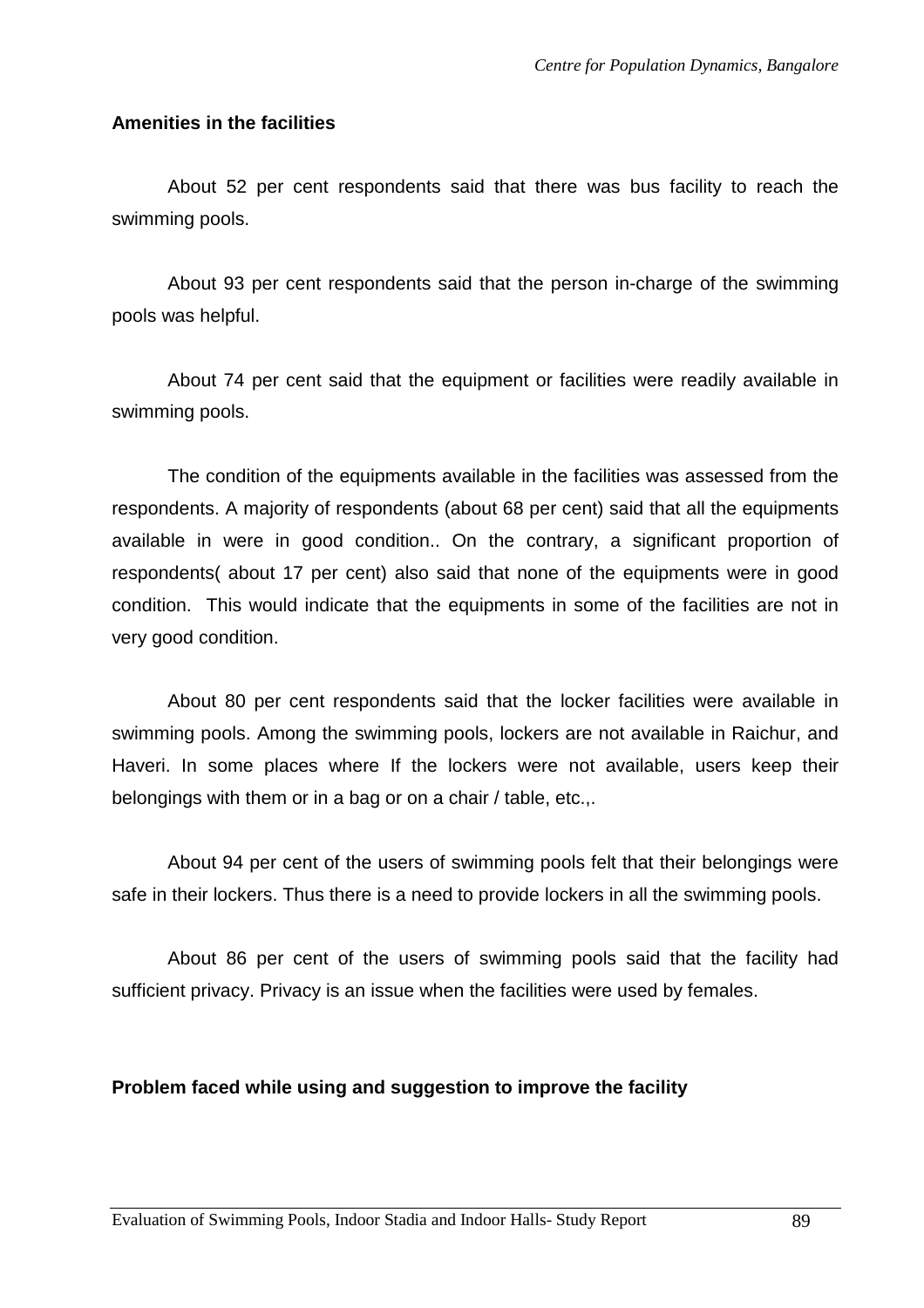About 31 per cent of the users of swimming pools complained that they had faced problem while using the swimming pools. The problems while using swimming pools were unhygienic water (bad water (20 per cent), bacteria (20 per cent)), high user fee (20 per cent) and no coach (10 per cent).

The suggestions for improving the swimming pools were mainly ensuring good and clear water in pools.

When asked whether the facilities fulfill the requirements of the sports persons, 91 per cent of the swimming pool users answered affirmatively.

About 56 per cent of the swimming pool users said that there were private facilities available in the city of town.

The users were of the opinion that those who can afford relatively high fees in Private swimming pools prefer these private facilities as these facilities have limited crowd because of selective membership (33 per cent). The other reasons cited for public preference for the private swimming pools were i) availability of coaches (24 per cent) followed by ii) good maintenance (19 per cent), and iii) good facilities (5 per cent).

## **Summary**

 The socioeconomic and demographic profile indicate that the users of the swimming pools were mostly males in the age group 10 to 19, students.

 Swimming pools are also used by a large number of people. The motive for using these facilities is mainly because of good facilities available and with a concern for fitness and general improvement of health.

 More than 90 per cent of the users of swimming pools paid fee. The fee for swimming pools is higher than indoor stadia/halls. There is a variety of options for payment of user fee which seems to be varying from facility to facility.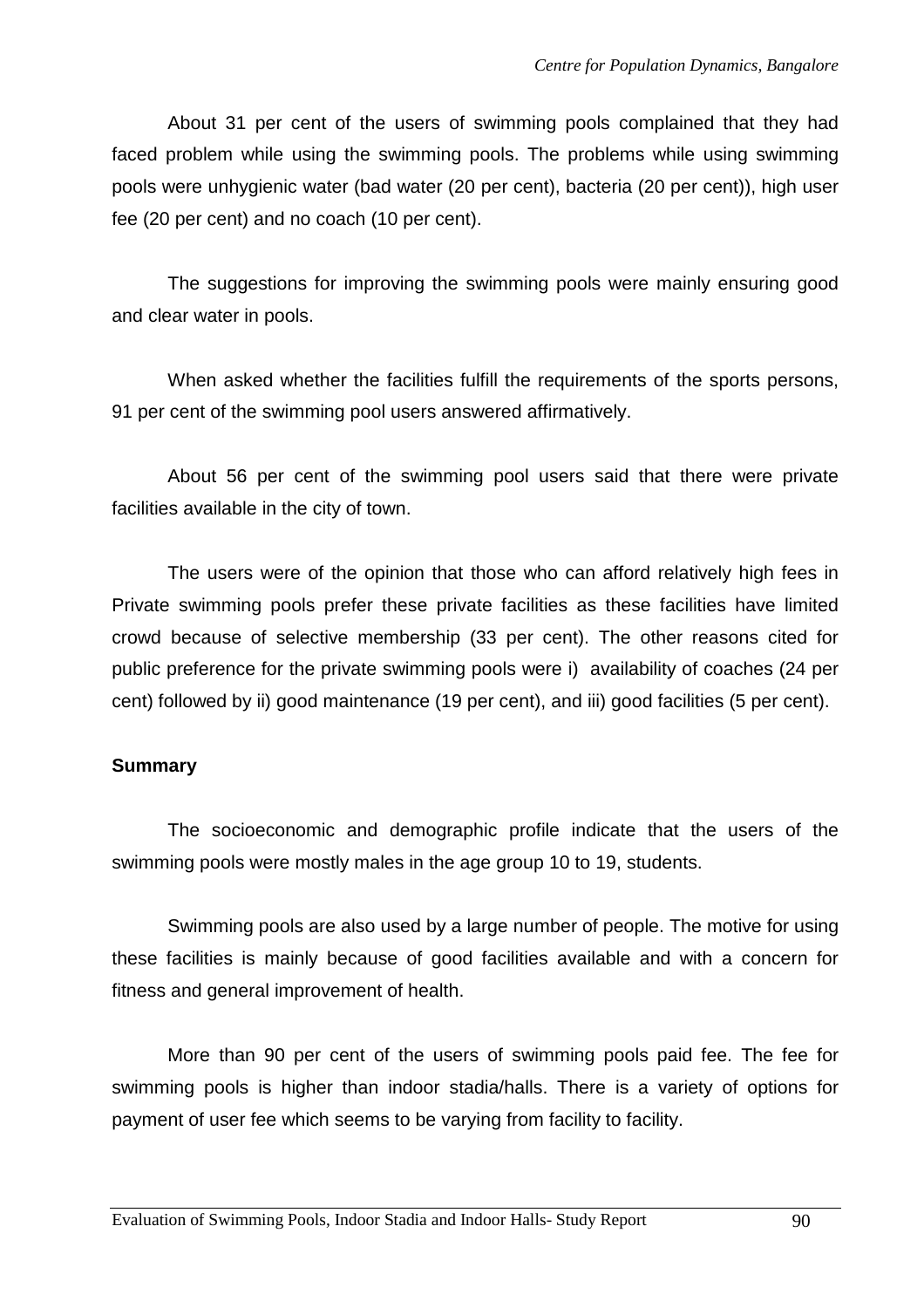Majority of the swimming pool users (64 per cent) reported paying an hourly user fees of Rs. 20/-. The monthly fee of less than Rs. 200 was reported by a majority of 71 per cent of the users. About 85 per cent of the swimming pool users reported higher monthly fees ranging from Rs.350 to Rs. 500. Almost all quarterly fee payers paid Rs. 1800/- Majority paid registration fees of Rs. 450 for swimming pools.

Majority of the users find the fee reasonable. Some users felt the user fee should be half of what they paid. But a considerable number users is ready to pay more fee than what they paid by 30 per cent or 50 per cent or even 100 per cent if the infrastructure facilities like good drinking water, Clean water in pools, good maintenance, equipment and provision for other games.

 The preferred timings are 6 to 10 either in the morning or evening. Many facilities conform to these timing with some minor variation.

In general, the infrastructural facilities like bus facility, condition of equipments, availability of lockers, etc, and also the helping attitude of the in-charge person, are satisfactory in most facilities. However, a significant proportion of the respondents have complained of unhygienic and dirty water in the pools. Supervision and regular maintenance should be carried out to prevent the spread of diseases though contaminated water.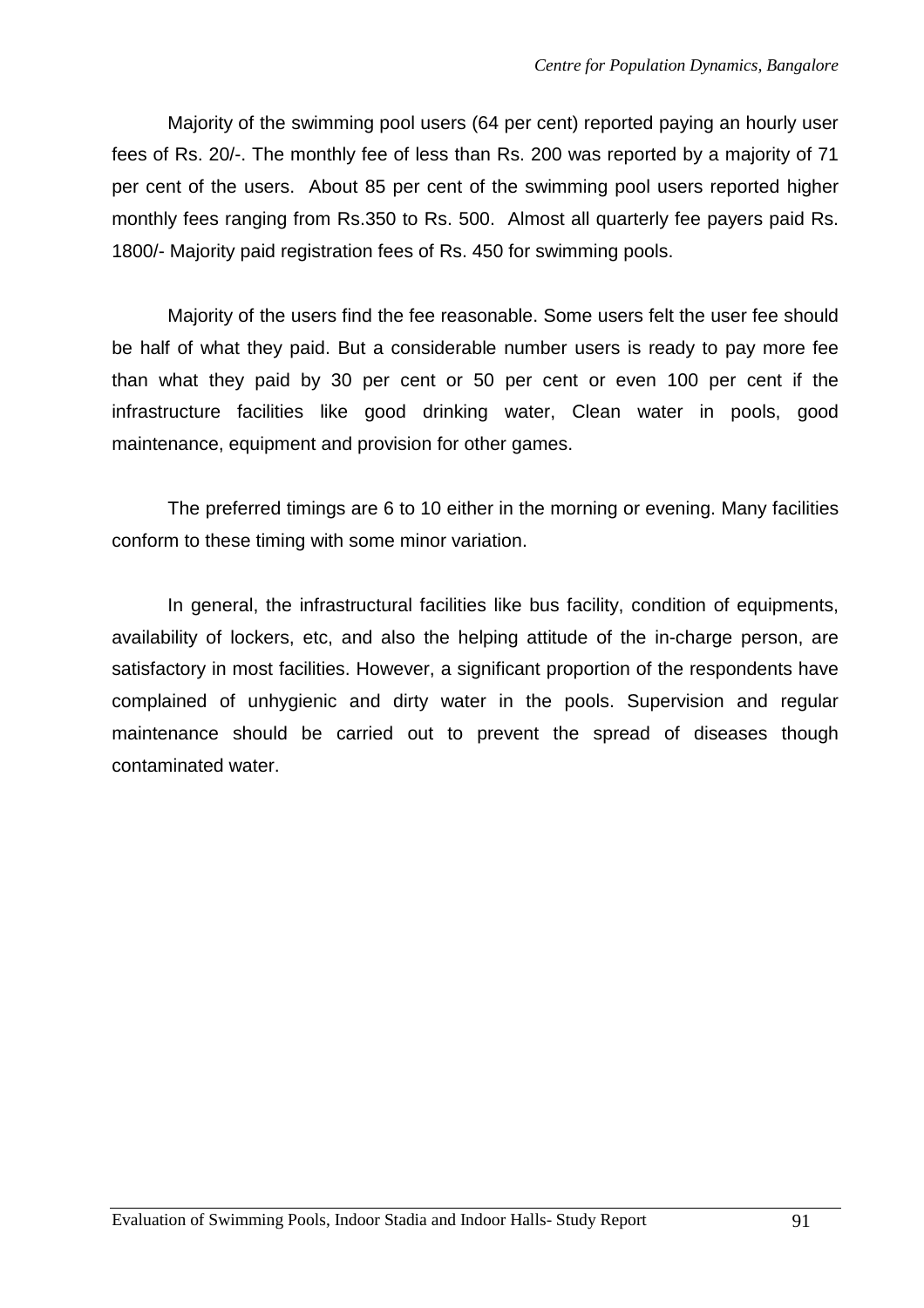| Indicator                                       | Swimming pool |
|-------------------------------------------------|---------------|
| 1) Number of respondents                        | 83            |
|                                                 |               |
| 2) Percentage distribution by sex               |               |
| Male                                            | 88.0          |
| Female                                          | 12.0          |
| Total                                           | 100.0         |
| 3) Percentage distribution by age               |               |
| $\leq$ =9                                       | 7.4           |
| $10 - 14$                                       | 24.7          |
| $15 - 19$                                       | 22.2          |
| $20 - 24$                                       | 9.9           |
| 25-29                                           | 4.9           |
| 30-34                                           | 4.9           |
| 35-39                                           | 9.9           |
| 40-44                                           | 4.9           |
| $45+$                                           | 11.1          |
| Total                                           | 100.0         |
| 4) Percentage distribution by educational level |               |
| Passed Primary School                           | 8.4           |
| Passed High School                              | 21.7          |
| Passed SSLC                                     | 9.6           |
| Passed College and more                         | 50.6          |
| Others                                          | 9.6           |
| Total                                           | 100.0         |
|                                                 |               |
| 5) Percentage distribution by occupation        |               |
| Student                                         | 45.8          |
| Govt Employee                                   | 10.8          |
| Private employee                                | 18.1          |
| Others                                          | 25.3          |
| Total                                           | 100.0         |
|                                                 |               |

# **Table 7 Indicators of Swimming pool Users' Profile**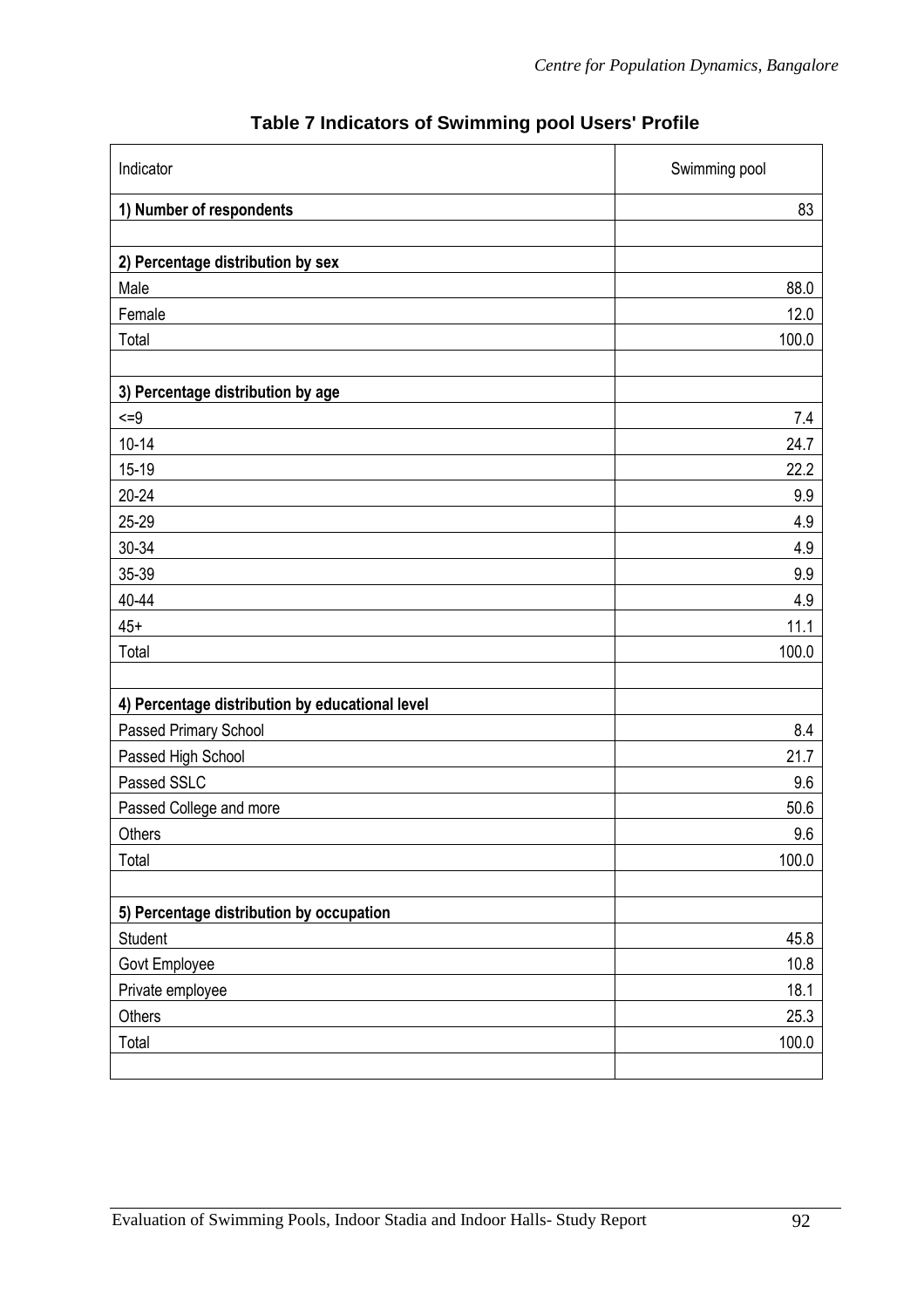| 6) Games played and availability of coach | Number | availability<br>of coach |
|-------------------------------------------|--------|--------------------------|
| Swimming                                  | 104    | ^ פ                      |
|                                           |        |                          |

# **Table 7- Indicators of Swimming pool Users' Profile (contd)**

| Indicator                                               | Swimming pool |
|---------------------------------------------------------|---------------|
| 7) Percentage distribution by the duration of use       |               |
| <= 2 months                                             | 51.8          |
| 3 Months                                                | 12.0          |
| 4 months                                                | 7.2           |
| 5 months                                                | 8.4           |
| 6 Months                                                | 7.2           |
| $7 - 11$ months                                         | 0.0           |
| 12 - 23 months                                          | 6.0           |
| $24+$ months                                            | 7.2           |
| Total                                                   | 100.0         |
|                                                         |               |
| 8) Percentage of those who used other facilities before | 26.6          |
|                                                         |               |
| 9) Reasons for using the current facility               |               |
| Good facility                                           | 33.7          |
| Near home                                               | 7.2           |
| For health benefits                                     | 16.9          |
| Only facility available                                 | 7.2           |
| Coach available                                         | 1.2           |
| Fee is less                                             | 3.6           |
| Play withy friends, interested                          | 3.6           |
| Selected for national level                             | 0.0           |
| <b>Others</b>                                           | 3.6           |

| Indicator                                       | Swimming pool |
|-------------------------------------------------|---------------|
| 10) Percentage of those who had paid user fee   | 97.6          |
| 11) Percentage distribution by type of user fee |               |
| Per hour                                        | 42.9          |
| Per month                                       | 33.8          |
| Per quarter                                     | 22.1          |
| <b>Registration and Monthly</b>                 | 1.3           |
| Per 5 years                                     | 0.0           |
| Total                                           | 100.0         |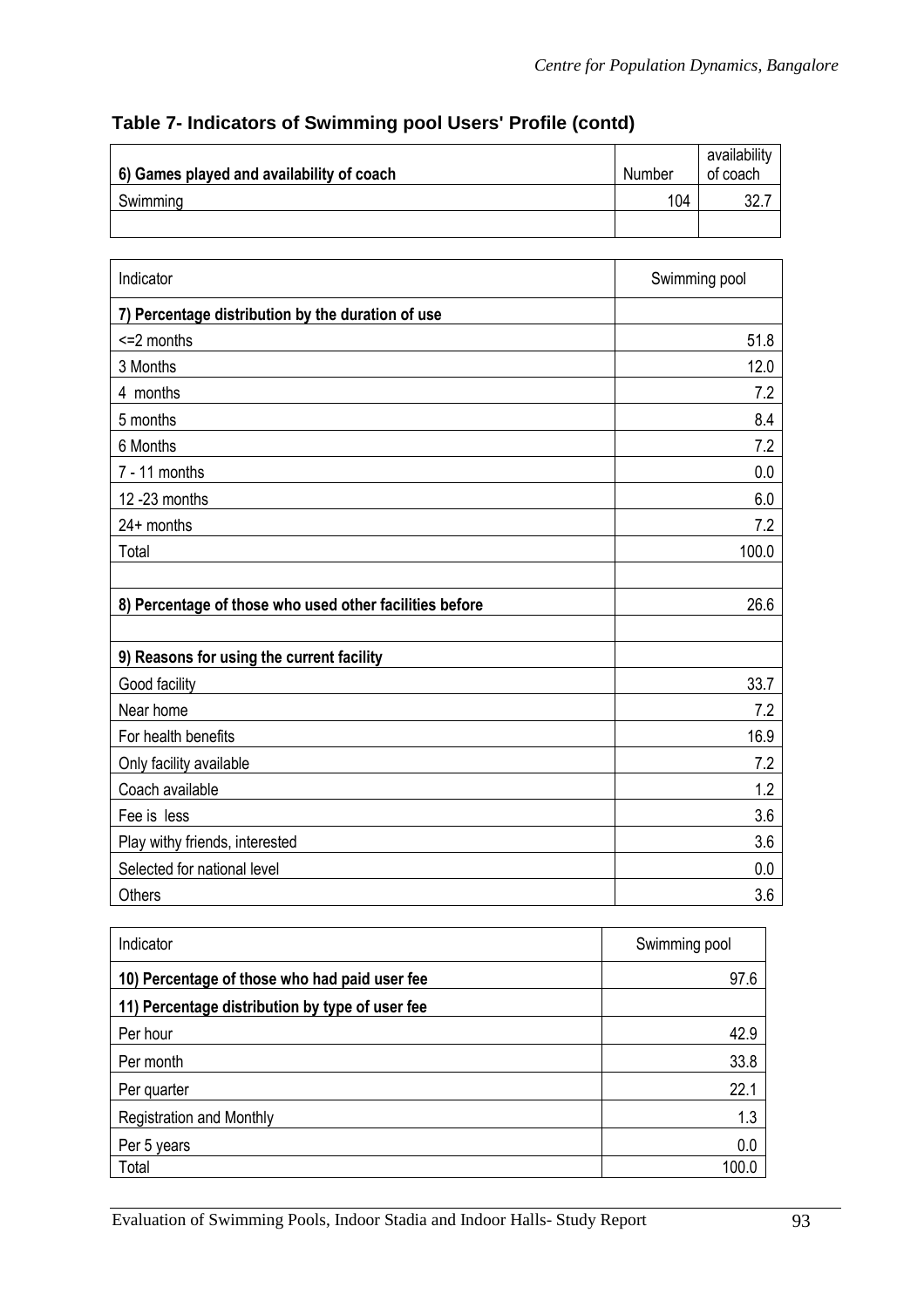| Indicator                                 | Swimming pool |
|-------------------------------------------|---------------|
| 12) User fee paid                         |               |
| Per hour                                  |               |
| <b>Rs 10</b>                              | 12.1          |
| <b>Rs 15</b>                              | 15.2          |
| <b>Rs 20</b>                              | 63.6          |
| <b>Rs 50</b>                              | 9.1           |
| Total                                     | 100.0         |
| Monthly                                   |               |
| <b>Rs 100</b>                             | 0.0           |
| <b>Rs 150</b>                             | 3.8           |
| <b>Rs 160</b>                             | $0.0\,$       |
| <b>Rs 180</b>                             | $0.0\,$       |
| <b>Rs 200</b>                             | $0.0\,$       |
| <b>Rs 250</b>                             | $0.0\,$       |
| <b>Rs 300</b>                             | 7.7           |
| <b>Rs 345</b>                             | 3.8           |
| <b>Rs 350</b>                             | 23.1          |
| <b>RS 400</b>                             | 3.8           |
| <b>Rs 450</b>                             | 19.2          |
| <b>RS 480</b>                             | 0.0           |
| <b>Rs 500</b>                             | 38.5          |
| <b>Rs 600</b>                             | 0.0           |
| <b>Rs 800</b>                             | 0.0           |
| Total                                     | 100.0         |
| Quarterly                                 |               |
| Rs 1000                                   | 58.8          |
| Rs 1200                                   | 5.9           |
| <b>RS 1800</b>                            | 5.9           |
| <b>Rs 2200</b>                            | 5.9           |
| Rs 2500                                   | 23.5          |
| Total                                     | 100.0         |
| Registration fee 1000 to 2000 and monthly |               |
| <b>Rs 100</b>                             | $0.0\,$       |
| <b>Rs 200</b>                             | 0.0           |
| <b>Rs 450</b>                             | 100.0         |
| Total                                     | 100.0         |
| 5 years registration fee 1000             | One case      |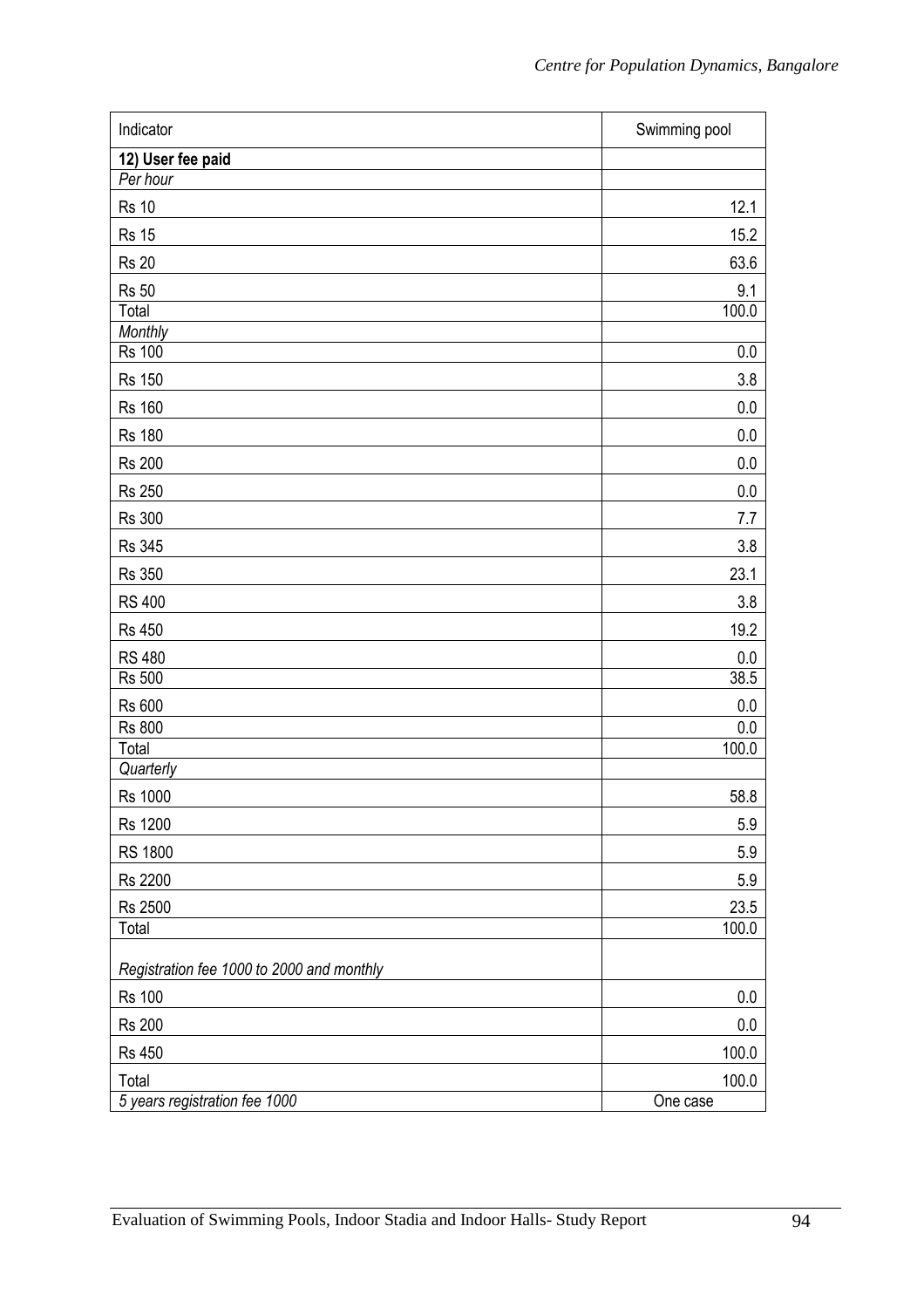| Indicator                                                  | Swimming pool     |
|------------------------------------------------------------|-------------------|
| 13) Percentage of those who thought user fee is reasonable | 87.9              |
| 14) The suggested fee of those who think user fee is more  | Half what is paid |
| 15) Percentage of those willing to pay more                | 31.0              |
| 16) Willing to pay more than what they paid                |                   |
| 4 % more than what was paid                                | 0.0               |
| 17 % more than what was paid                               | 0.0               |
| 20 % more than what was paid                               | 14.3              |
| 25 % more than what was paid                               | 14.3              |
| 33 % more than what was paid                               | 0.0               |
| 50 % more than what was paid                               | 0.0               |
| 67 % more than what was paid                               | 0.0               |
| 94 % more than what was paid                               | 0.0               |
| 100 % more than what was paid                              | 28.6              |
| 200 % more than what was paid                              | 14.3              |
| 250 % more than what was paid                              | 0.0               |
| 300 % more than what was paid                              | 14.3              |
| 350 % more than what was paid                              | 14.3              |
| 400 % more than what was paid                              | 0.0               |
| Total                                                      | 100.0             |
|                                                            |                   |
| 17) Additional facilities wanted on payment of extra fee   |                   |
| Wooden floor                                               | 0.0               |
| Coach<br>Equipment                                         | 0.0<br>0.0        |
| Security                                                   | 2.4               |
| Water should be clean, drinking water                      | 6.0               |
| More space                                                 | 1.2               |
| maintenance or neatness                                    | 0.0               |
| Food or canteen                                            | 2.4               |
| Other games                                                | 0.0               |
| <b>Others</b>                                              | 7.2               |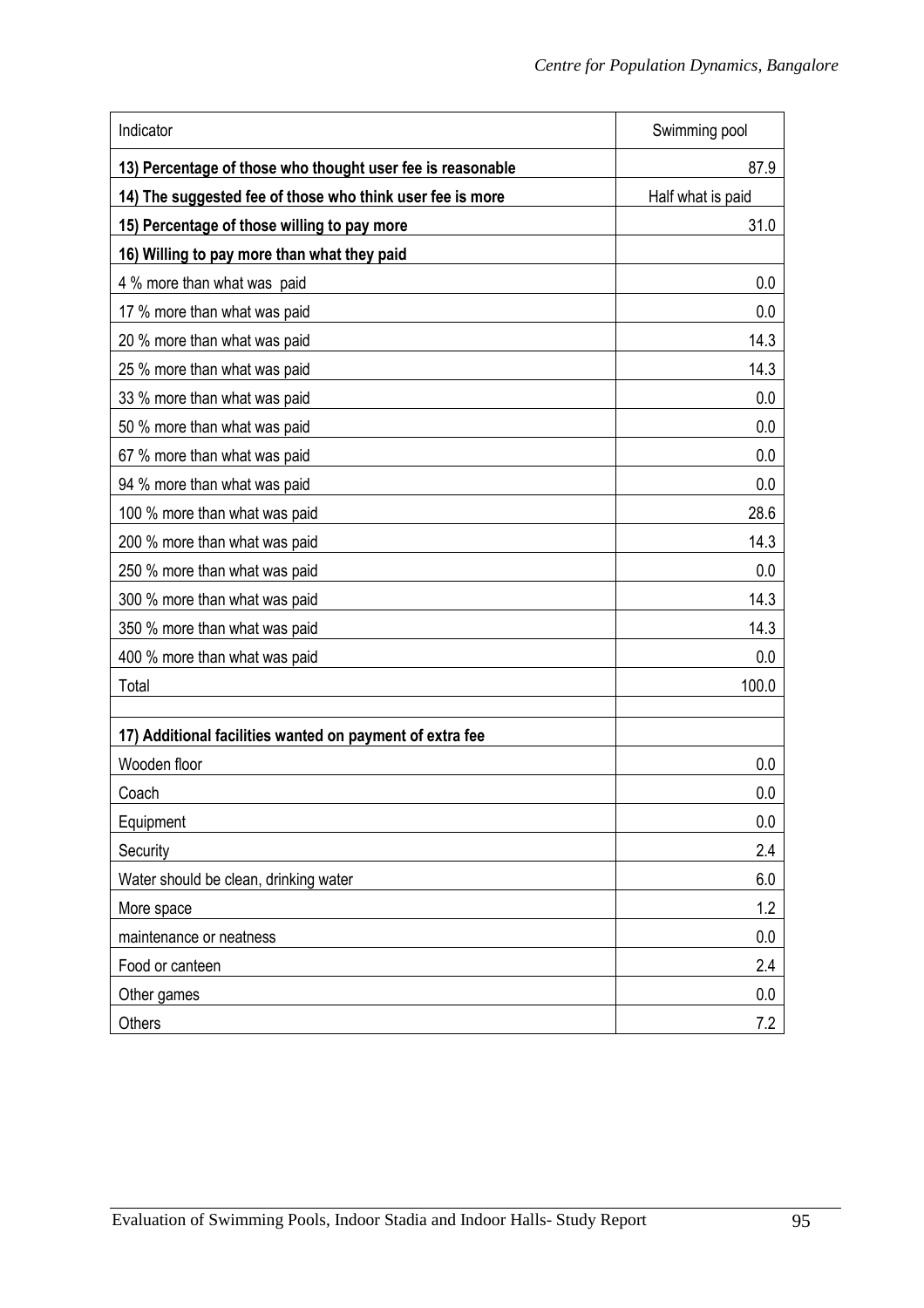| Indicator                                                                        | Swimming pool |
|----------------------------------------------------------------------------------|---------------|
| 18) Percentage distribution of preferred timings                                 |               |
| AM, 10 to 11                                                                     | 1.3           |
| PM, 1 to 6                                                                       | 28.9          |
| Either morning or evening, 6 to 10                                               | 67.1          |
| Noon 12 to 1 PM                                                                  | 2.6           |
| From 10 morning to 5 in the evening                                              | 0.0           |
| Total                                                                            | 100.0         |
|                                                                                  |               |
| 19) Percentage of those who said availability of bus facility                    | 52.0          |
|                                                                                  |               |
| 20) Percentage of those who said person in-charge is helpful                     | 92.6          |
|                                                                                  |               |
| 21) Percentage of those who confirmed readily availability of                    |               |
| equipment/facilities                                                             | 73.8          |
| 22) Percentage distribution by equipment condition                               |               |
| All the equipments are in good condition                                         | 68.1          |
| Most of the equipments are in good condition                                     | 8.3           |
| Only few equipments are in good condition                                        | 6.9           |
| None of the equipments are in good condition                                     | 16.7          |
| Total                                                                            | 100.0         |
|                                                                                  |               |
| 23) Percentage of those who confirmed availability of lockers                    | 81.0          |
|                                                                                  |               |
| 24) Percentage distribution of storing facility if lockers are not available     |               |
| With self                                                                        | 20.0          |
| Bag                                                                              | 60.0          |
| On chair                                                                         | 6.7           |
| On table                                                                         | 0.0           |
| Others                                                                           | 13.3          |
| Total                                                                            | 100.0         |
|                                                                                  |               |
|                                                                                  |               |
| 25) Percentage of those who felt safety of their things if lockers are available | 93.7          |
|                                                                                  |               |
| 26) Percentage of those who said privacy in the stadium/swimming pool            | 86.4          |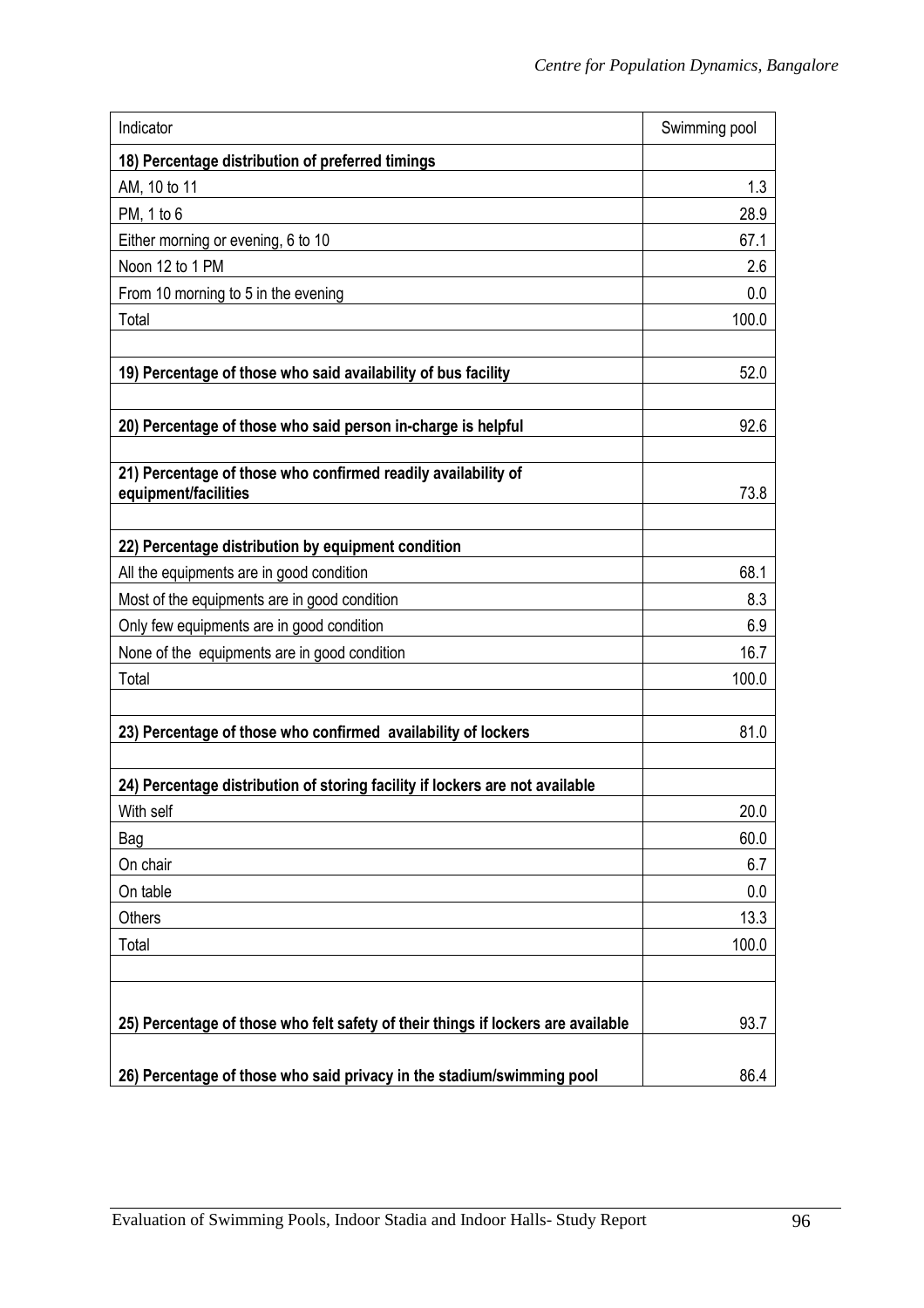| Indicator                                                                                    | Swimming<br>Pool |
|----------------------------------------------------------------------------------------------|------------------|
| 27) Percentage of those who said there is some problem while utilizing the<br>facility       | 30.9             |
| 28) Percentage distribution by type of problem felt                                          |                  |
| Water                                                                                        | 20.0             |
| Power                                                                                        | 0.0              |
| AC not working                                                                               | 0.0              |
| Maintenance                                                                                  | 0.0              |
| <b>Bacteria</b>                                                                              | 20.0             |
| Floor problem                                                                                | 0.0              |
| Fee                                                                                          | 20.0             |
| Equipment                                                                                    | 0.0              |
| No coach                                                                                     | 10.0             |
| No first aid kit                                                                             | 0.0              |
| <b>Others</b>                                                                                | 30.0             |
| Total                                                                                        | 100.0            |
| 29) Percentage distribution by suggestions improvement                                       |                  |
| Clean water for drinking and in pools                                                        | 12.5             |
| Generators for power                                                                         | 0.0              |
| Maintenance                                                                                  | 0.0              |
| Tails and wooden floor not good                                                              | 0.0              |
| Lower the fee                                                                                | 0.0              |
| More and good equipment                                                                      | 0.0              |
| Appoint coaches                                                                              | 0.0              |
| Provide first aid kit                                                                        | 0.0              |
| <b>Others</b>                                                                                | 87.5             |
| Total                                                                                        | 100.0            |
| 30) Percentage of those who felt that the facility fulfilled the requirement of the          |                  |
| sports persons<br>31) Percentage of those who confirmed the availability of private facility | 91.1<br>56.4     |
|                                                                                              |                  |
| 32) Percentage distribution by reasons for people preferring to use private facility         |                  |
| Good facilities                                                                              | 4.8              |
| Availability of coaches                                                                      | 23.8             |
| Good equipment                                                                               | 0.0              |
| Less crowd because fee is high                                                               | 33.3             |
| Good maintenance                                                                             | 19.0             |
| Others                                                                                       | 19.0             |
| Total                                                                                        | 100.0            |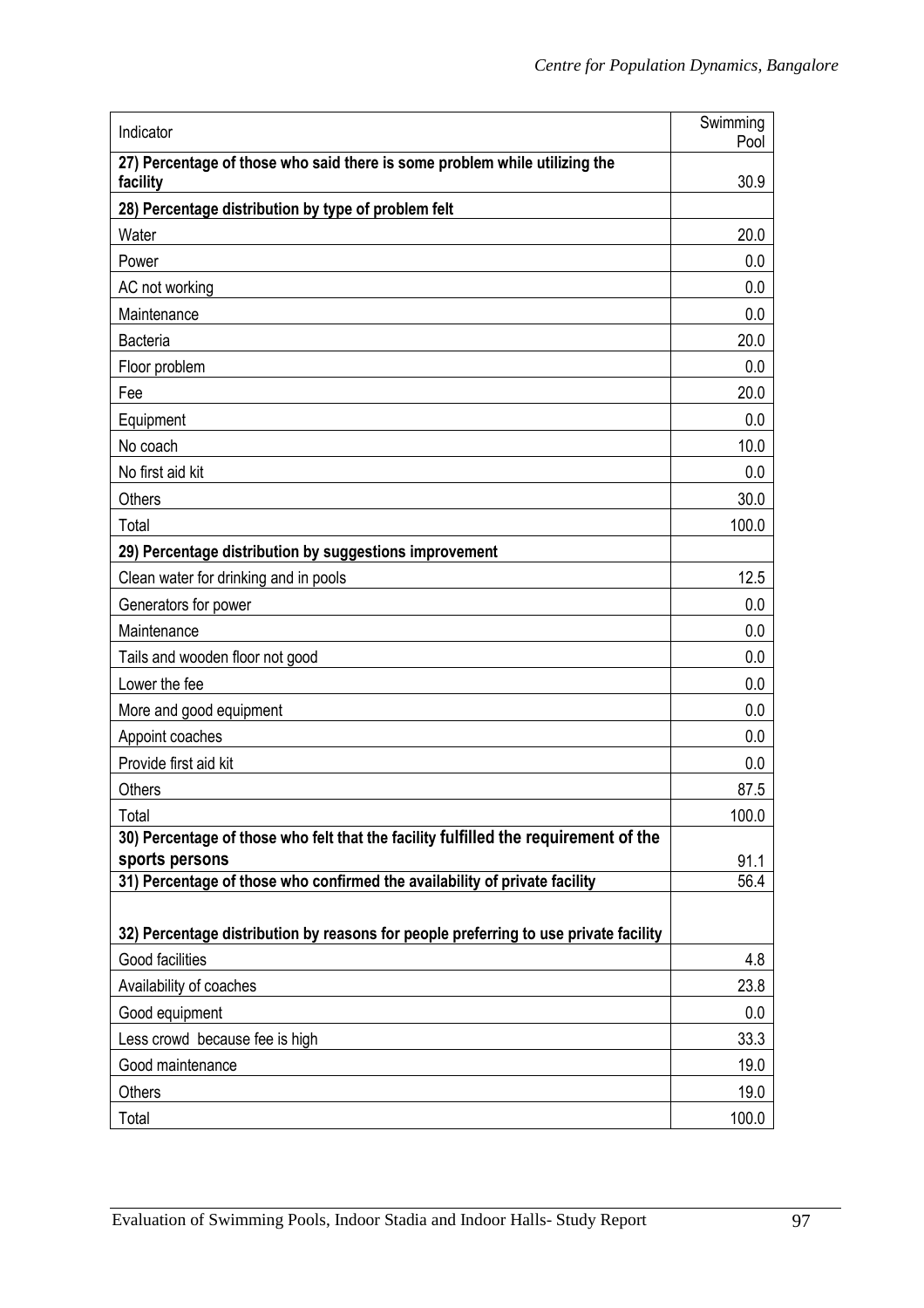## **Chapter 8**

#### **ASSESSMENT OF DEMAND AND SUPPLY OF SWIMMING POOLS**

An attempt was made to assess the demand for and supply of Swimming pools by interviewing teachers and community members living in the same cities and towns where the facilities are located. Although it is essential in assessing the demand for these facilities, it is also necessary to assess whether these facilities are able to meet the expectations of the community. In all, 54 respondents were interviewed, eliciting information on the swimming pools. The data will substantiate demand for and supply of these facilities by focusing on the merits and demerits of these facilities. The data have been presented in the Table at the end of this Chapter.

#### **Demand for the facilities**

 In general, many in the community, even the youth, were unaware of the existence of these facilities in their respective cities and towns. Some of those who knew about the existence of the Swimming pool were however unaware of the facilities available there, or the timings of these facilities. Nevertheless, majority of the school teachers, students, and those who were in the vicinity of the stadium, were aware of the facilities.

Only those who knew about the facilities were interviewed. All the of the respondents who knew about the Swimming pool and the facilities offered there had used the facilities, and all had recommended utilizing the Swimming pool to others. Need for swimming pools were felt by all the respondents. Thus, there is a total demand for Swimming pool facilities in the community.

## **Effectiveness of the Facility**

 When asked whether these facilities are able to fulfill the requirements of the sports persons, about 72 per cent answered affirmatively for the swimming pools.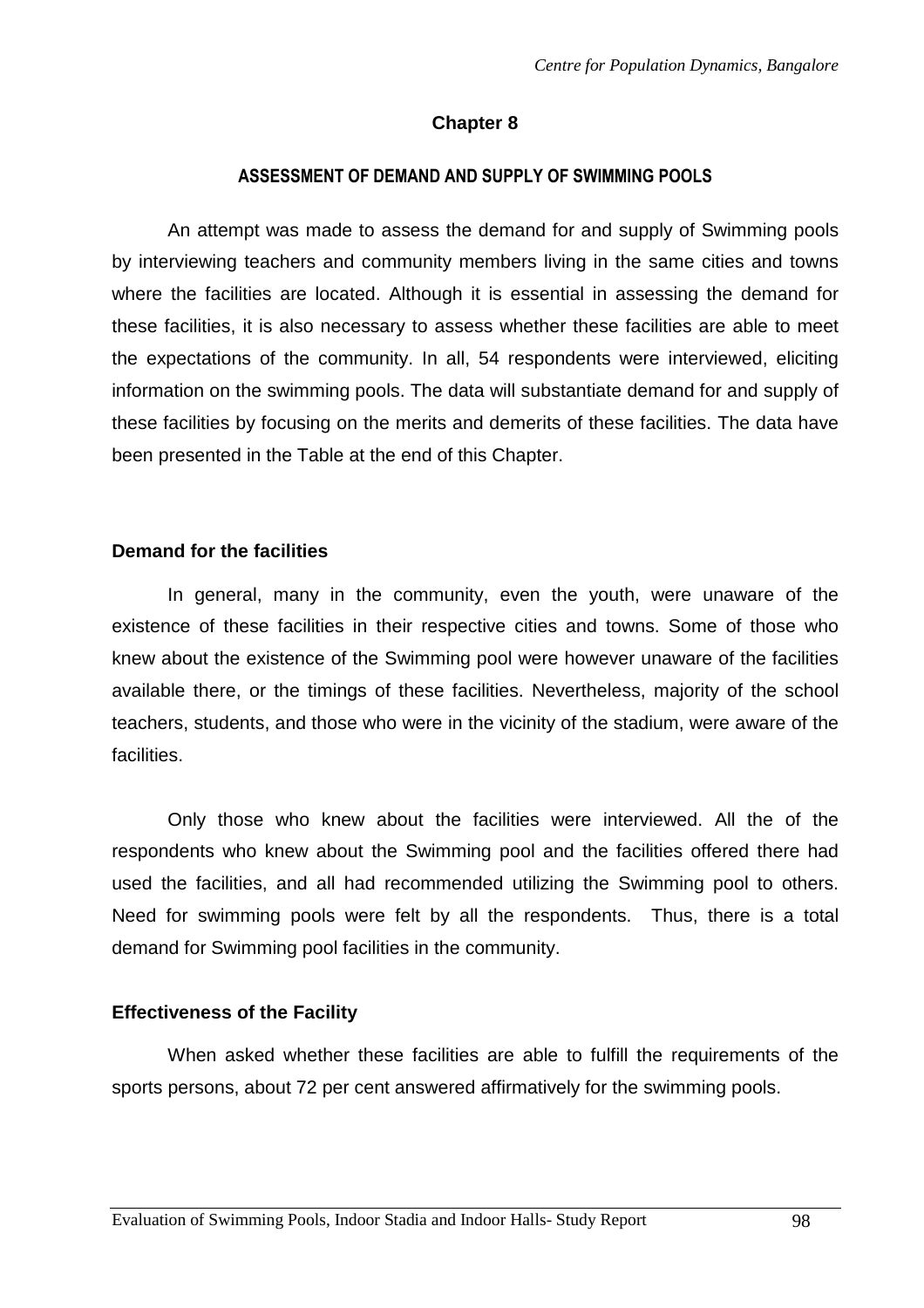The major reasons for the public perception that the swimming pools do not fulfill the requirement, were that the facility should be big (27 per cent), followed by water is not clean (20 percent), insufficient equipment (13 per cent), lack of maintenance (13 per cent) and pool is not deep. About 20 per cent respondents gave variety of reasons which are grouped into others.

#### **Suggestions for improvement of the Facilities**

A significant percentage (67 per cent) of the respondents did not offer any suggestions and indicated that corrective measures should be initiated by the Government itself. The suggestions to improve the utility with regard to swimming pools are good maintenance (17 per cent) and lower user fee (13 per cent).

#### **Comparison with private facilities**

 An attempt was also made to understand if there are any other private Swimming pool offering the same services as the facility being evaluated. A comparison was made between the private facility and the public facility to understand the merits and demerits of the two kinds of facilities. The reasons for the users preference for the facility of their choice were also elicited.

About 32 per cent of the respondents, mainly from large towns like Chitradurga, Davangere, Gulbarga and Chikamagalur, confirmed the availability of private swimming pool.

 In general, it may be said that private facilities are not available in many places, and that the community members are dependent on such public facilities to meet their sports requirements.

 The reasons for the public to go to the private facilities were elicited. Good maintenance (42 per cent), rich users who can afford the high fee (25 per cent), good facilities (17 per cent) and good equipment (8 per cent) were the reasons for preferring the private swimming pool.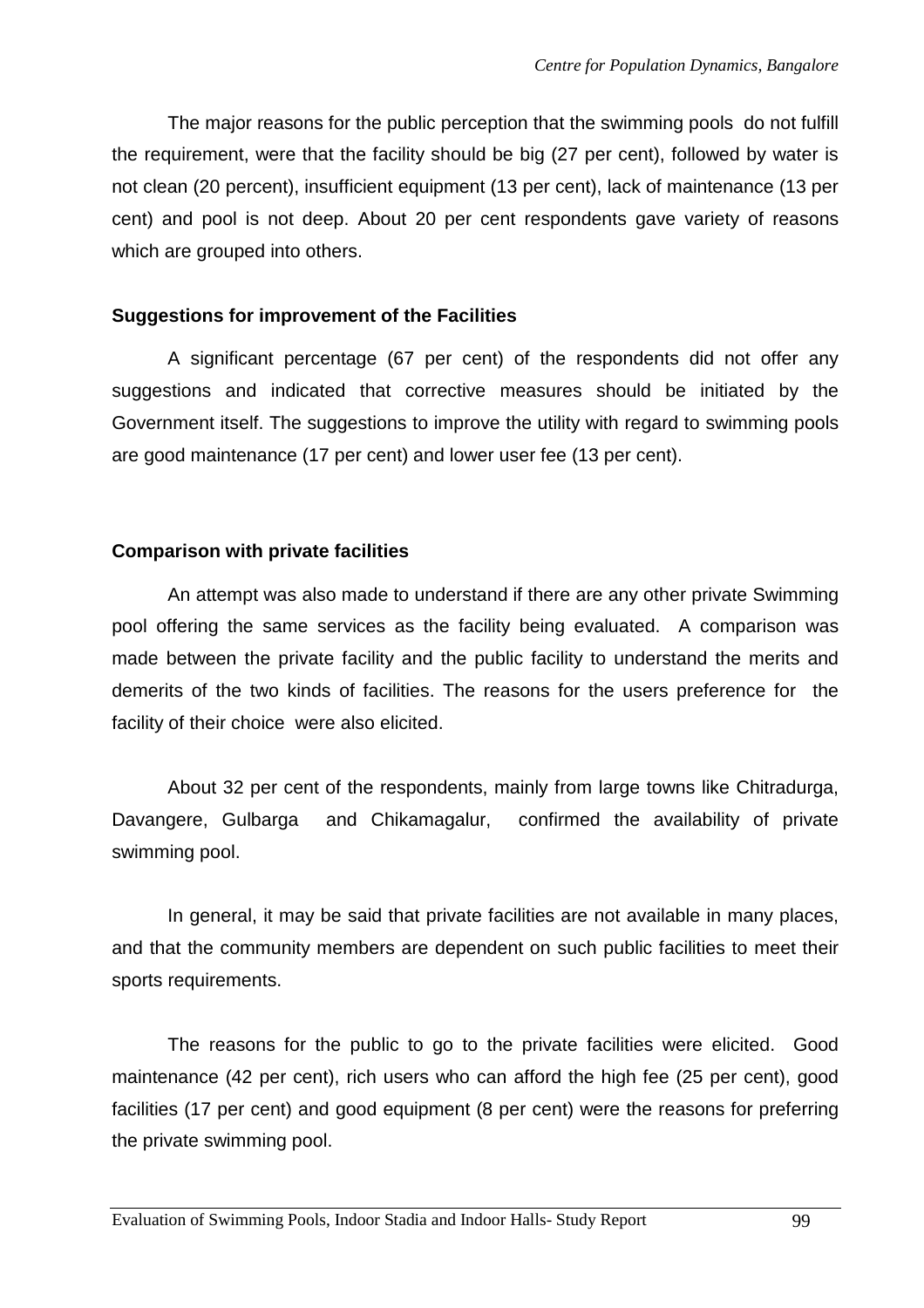The reasons for the use of public facility like the facility being evaluated instead of private facility were also elicited. A majority of 64 per cent of the respondents cited availability of good facilities as the main reason for using the public swimming pool. Low fees compared to private facilities (11 per cent ) and availability of coach ( 9 per cent ) were also the reason cited for the community using public facilities. About 11 per cent of admitted that the public were using the Swimming pool only because this was the only facility available in their town.

 Thus, according to the respondents, the public facilities seem to have been on par with the private facilities in terms of availability of good infrastructure and amenities. The private facilities are better in terms of availability of coach. This needs to be addressed.

#### **Summary**

The general public, including the youth from the poorer sections of society, is ignorant of the existence of the Facilities in their town. Also, many in the community, while being aware of the existence of the swimming pool, are unaware of the facilities that are offered there and the timings of use, etc.,. This gap in knowledge, in effect, deprives the community members, especially the youth from the poorer sections of society, of utilizing the services.

There is a demand for swimming pools in the community. This is indicated by the overwhelming majority of respondents who perceived that the facility was needed. However, not all the respondents were of the view that the facility provided by the Government was fulfilling the requirement of sports persons in the area. It must be mentioned that although private Swimming pools are available in many small cities and towns, they cater to only a small section of the population- the elite who can afford the high membership fees. Therefore, the only swimming facilities affordable to the general population living in these cities and towns and the nearby villages are the ones provided by the government.

 There is a need for publicity of the government facilities to increase the demand and number of users. Further, good maintenance, and provision of drinking water,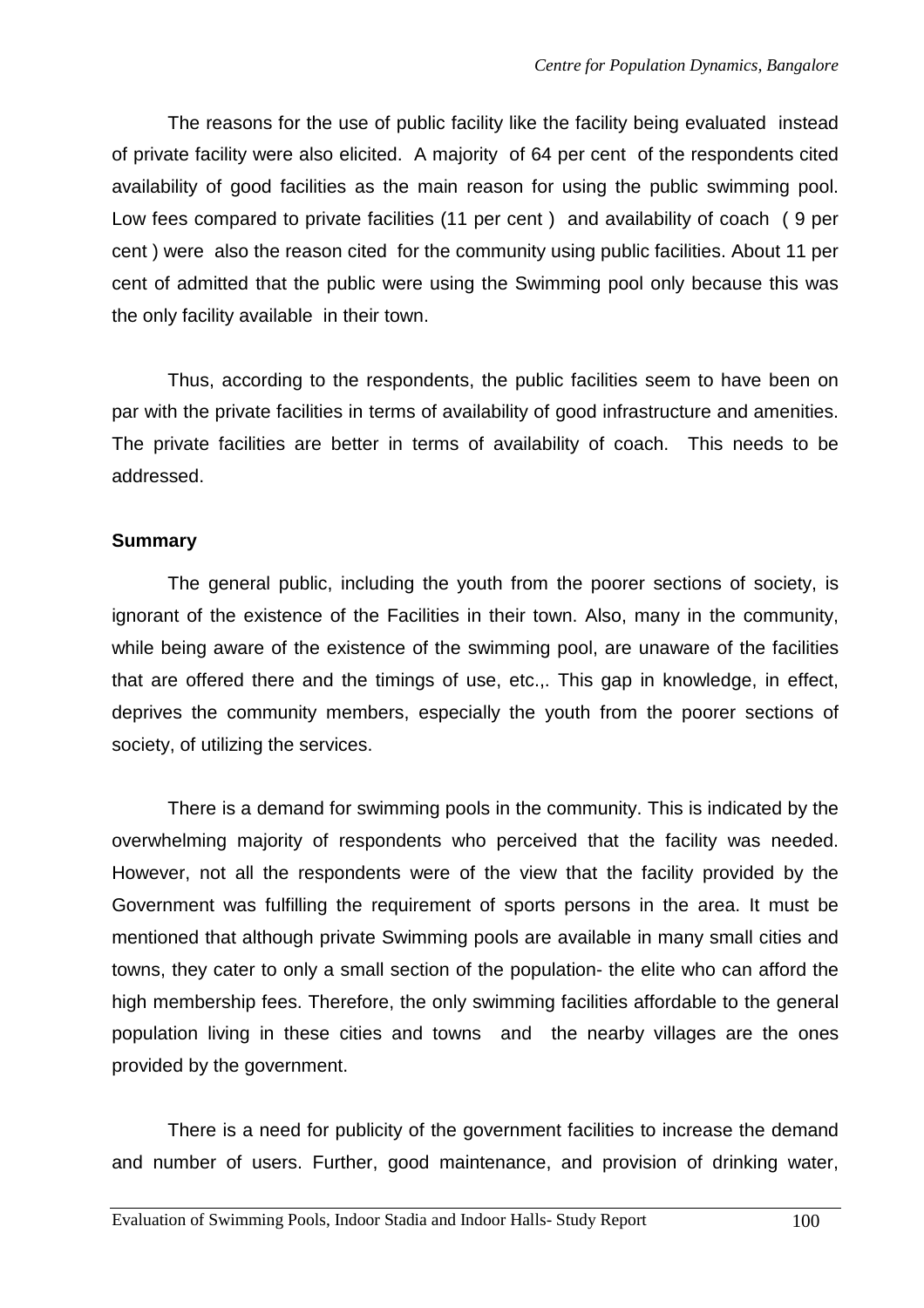equipment, and coaches; and specifically clean water in swimming pools will partly meet the respondents expectations to sustain the demand for these facilities.

 According to the respondents, the facilities of the Department of Youth Services and Sports seem to have been on par with the private facilities in terms of infrastructure. However, the public facilities lack in provision of clean water in the pools. The facilities do not have coaches and enough lifeguards. This needs to be addressed.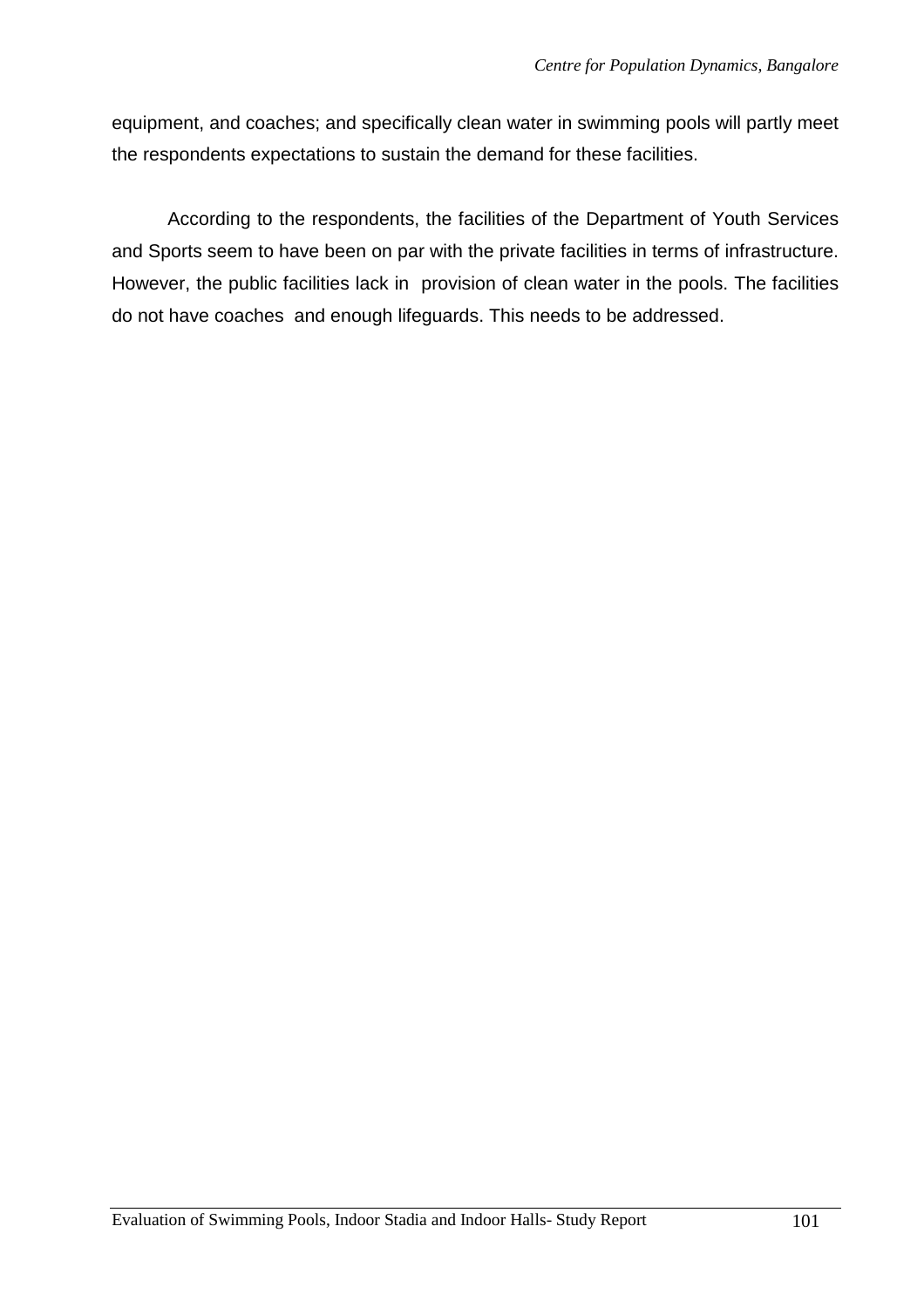| <b>Indicators</b>                                                            | Swimming pool |
|------------------------------------------------------------------------------|---------------|
| 1) Number of interviews                                                      | 54            |
| 2) Per cent awareness of the facility                                        | 100.0         |
| 3) Per cent ever used the facility                                           | 100.0         |
| 4) Per cent recommended to students to use the facility                      | 98.1          |
| 5) Per cent who had felt need for the facility                               | 100.0         |
| 6) Per cent who felt the facilities fulfilled requirements of sports persons | 72.2          |
| 7) Reasons for not fulfilling the requirements of sports persons (%)         |               |
| Coach is not available                                                       | 0.0           |
| Water is not clean                                                           | 20.0          |
| No drinking water                                                            | 0.0           |
| Insufficient equipment                                                       | 13.3          |
| It should be big                                                             | 26.7          |
| Bathrooms are not neat                                                       | 0.0           |
| Maintenance is lacking                                                       | 13.3          |
| Pool is not deep                                                             | 6.7           |
| All facilities are not reaching the people                                   | 0.0           |
| Fee very high                                                                | 0.0           |
| Publicity is lacking                                                         | 0.0           |
| <b>Others</b>                                                                | 20.0          |
| 8) Corrective measures to improve the usage                                  |               |
| Appointment of coach                                                         | 0.0           |
| Sufficient equipment                                                         | 0.0           |
| Good Maintenance                                                             | 16.7          |
| Moderate fee                                                                 | 13.3          |
| More publicity                                                               | 0.0           |
| <b>Others</b>                                                                | 66.7          |
| 9) Knowledge about any private facility in the city/town                     | 31.5          |
| 10) Reasons for preferring private facility                                  |               |
| <b>Good facilities</b>                                                       | 16.7          |
| Availability of coach                                                        | 0.0           |
| Good equipment                                                               | 8.3           |
| High Fee, rich can go                                                        | 25.0          |
| Good maintenance                                                             | 41.7          |
| Association membership                                                       | 2.1           |
| Others                                                                       | 6.2           |
| Total                                                                        | 100.0         |
| 11) Reasons for preferring the public facility                               |               |
| Good facilities                                                              | 64.4          |
| Good equipment                                                               | 0.0           |
| For all people                                                               | 0.0           |
| Availability of coach                                                        | 8.9           |
| Low Fee                                                                      | 11.1          |
| For Health                                                                   | 0.0           |
| Only available facility                                                      | 11.1          |
| Others                                                                       | 4.4           |
| Total                                                                        | 100.0         |

# **Table 8 Some Parameters in Assessing the Demand and Supply**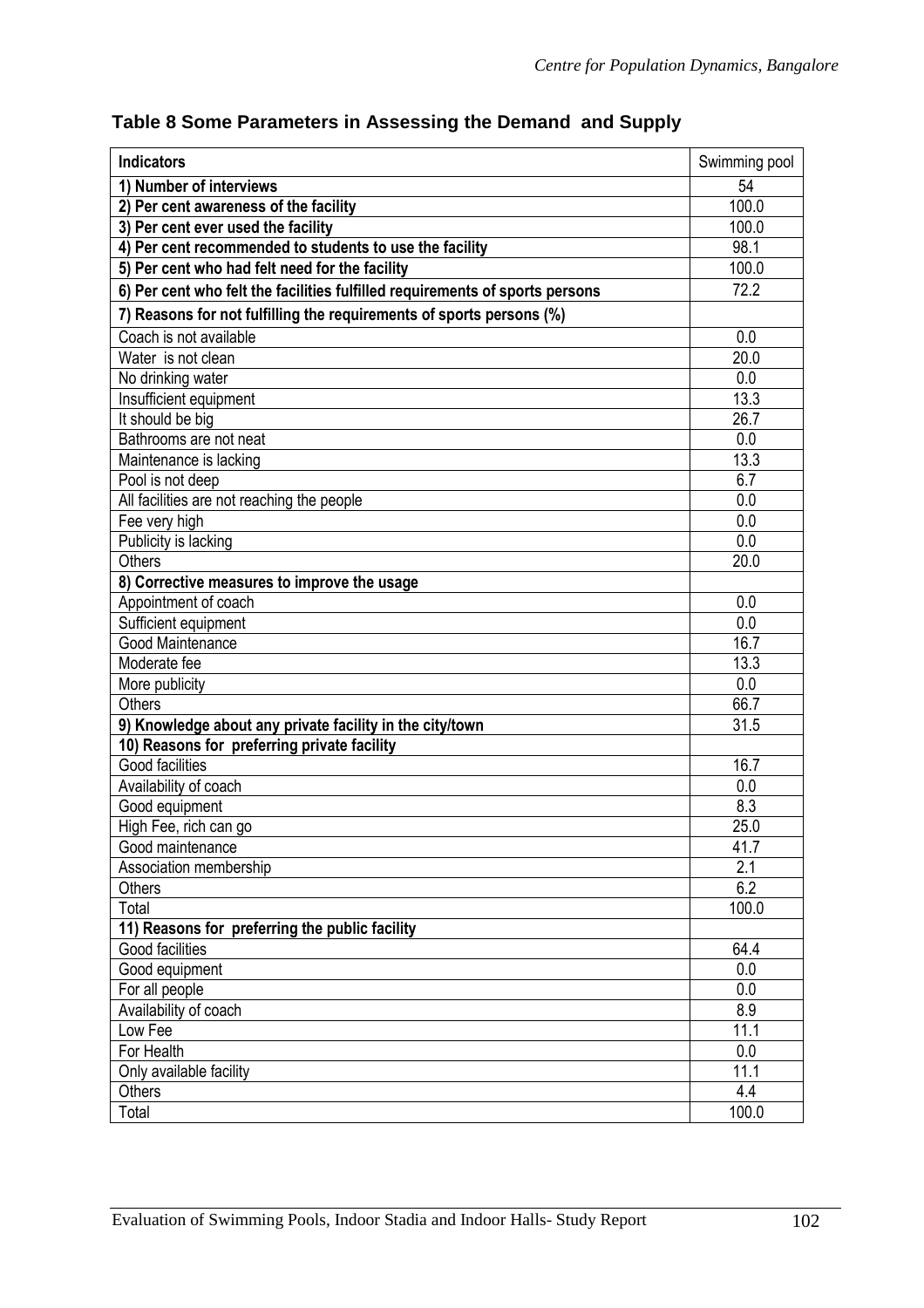#### **Chapter 9**

#### **CONCLUSION**

 The detailed findings of the evaluation survey of the facilities in so far as they were studied in this enquiry have been presented in the preceding Chapter. In this Chapter, the synthesis of the main observations is presented, with some conclusions that flow therefrom.

The distribution of swimming pools is not balanced among the districts. While Chitradurga and Davangere Districts have two swimming pools, Chikkabalapur, Ramanagar, Bangalore Urban, Raichur, Bidar, Bagalkote, Gulbarga, Haveri, Chikkamagalur and Hassan have one each. The rest of the districts do not have any pool constructed by the Department of Youth Services and Sports.

The location of the swimming pool and their accessibility determine to a large extent their utilization, and promote awareness in the community regarding these facilities. Since most of the existing surveyed facilities were located in the district and Taluka headquarters, and were well connected by public transport, it may be said that, besides having the advantage mentioned earlier, they fulfill the objectives in promoting and encouraging sports and swimming among the general public, especially college and school students.

 It is encouraging to note that all the facilities were built within the estimated budget. This indicates that the budget estimates have been realistic and sufficient budgetary allocation has been made by the Department. Insufficient budget would lead to a vicious cycle of delay in construction and cost escalation.

All facilities have the basic amenities like bathrooms, changing areas, toilets and safe drinking water facilities. First aid kits were available in all the facilities. Lockers were available in the new facilities. All facilities seem to be fairly equipped in terms of basic amenities.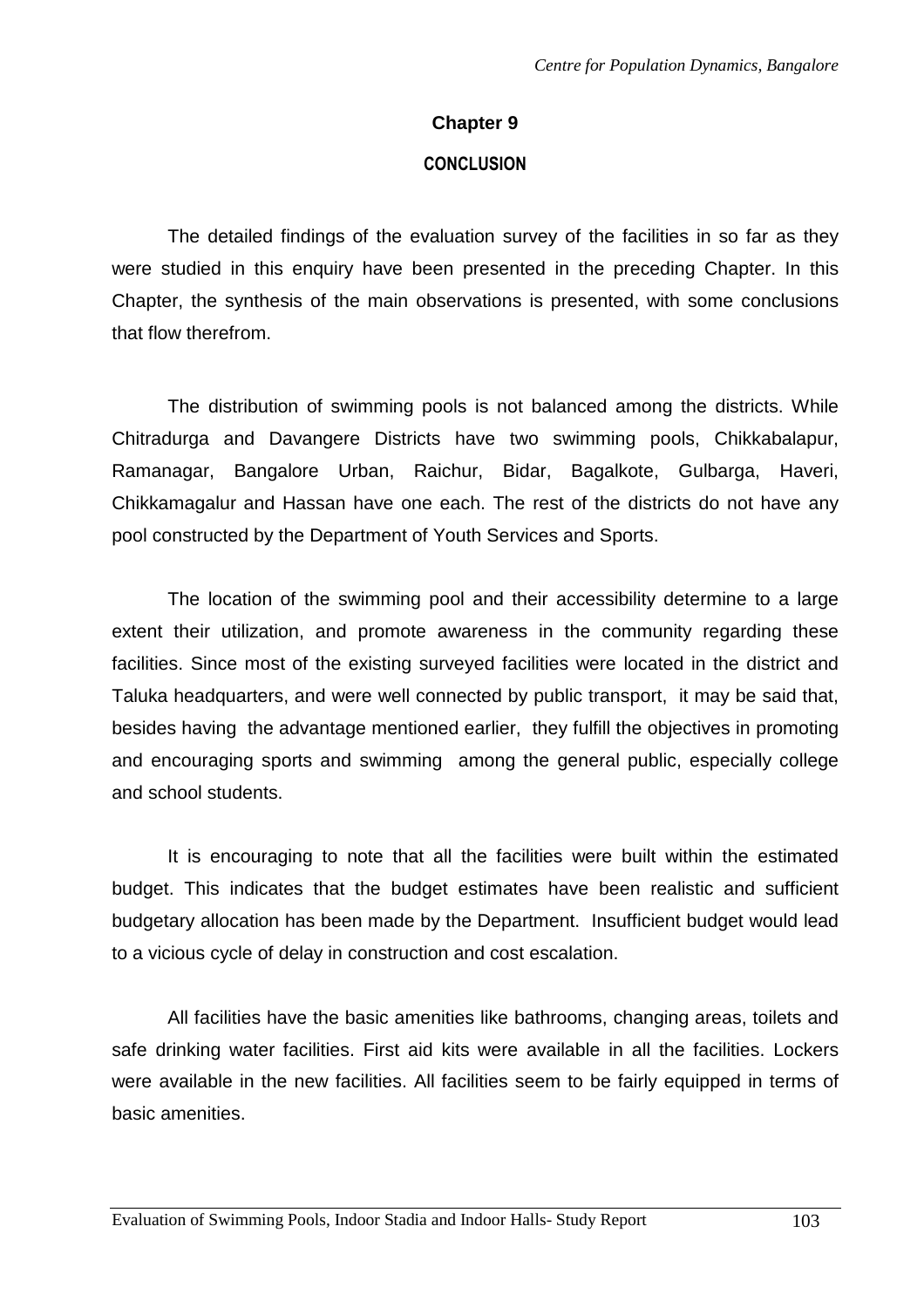However, amenities particular to the swimming pools leave a lot to be desired. All pools make a compromise in terms of safety. There are no safety bars on any side of the swimming pool. There are no life jackets in any pool. Only two or three car tubes have been observed. There are no diving boards in all the pools excepting in Davangere which is not in use. The only positive aspect was that all pools have a separate children's pool.

 It is a welcome fact that almost all facilities have a managing committee in place to discuss and decide important matters relating to the swimming pools.

 There are no bylaws governing the use of the facilities and the existing rules, and regulations, if any, are framed by the concerned Stadium Management Committee, and therefore, are not similar across the districts.

 While the facilities are the property of the DYSS, the maintenance fund has been provided by the ZP. The ZP funds to maintain the Swimming pool and other facilities are not uniform in the districts. There is also no separate maintenance budget, proportionate to the type and size of facility. Swimming pools require continuous maintenance and therefore need high budget allocations, which is quite often insufficient. Insufficient funds would result in the management being tight–fisted on maintenance including timely repairs, replacement of equipment and supplies, appointment of permanent coaches, and the like, thereby compromising on quality of services provided.

There is also no uniformity in the staff pattern in the facilities. At present, the staff are appointed on temporary basis their salaries are met from the ZP funds. Lack of guidelines and funds for appointment of maintenance staff, cleaners and watchmen, would result in low maintenance and security.

Staff issues would need to be addressed. There are two categories of staff involved in the facilities, both of which are essential to the proper functioning of the facilities. The first are maintenance and security staff, and the second are sports related staff like Coach, life-guard, etc. While the study did not find any shortcomings due to the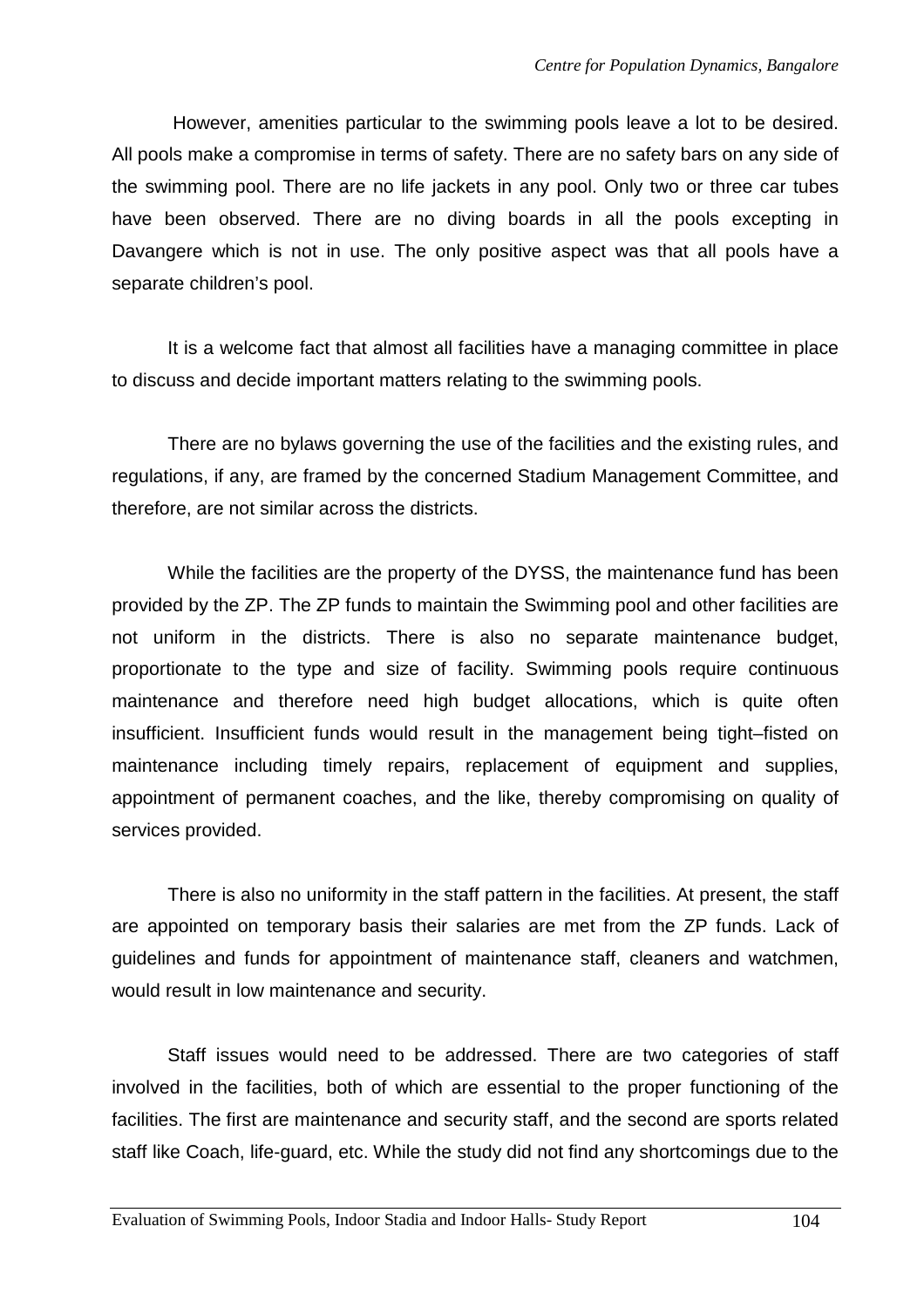lack of appointment of the former, the study noted a perceptible deficiency of sports staff. Most facilities and disciplines do not have coaches and the students have to fend for themselves. Life guards were available but it is doubtful if they are trained in CPR or even mouth to mouth resuscitation.

For effective swimming techniques, it is desirable for training and practice to be done under the guidance and supervision of a coach. The importance of the life-guard in ensuring the safety in the swimming pool cannot be overlooked.

Sports camps, especially swimming camps are being conducted in most facilities during vacation. It is assumed that the temporary coaches including swimming coaches and life-guards are appointed whenever such camps are being conducted. While this is beneficial to development of the sport and generates interest among the youngsters, care should be taken to ensure that no untoward incident occur causing bad publicity. Limiting the number of students and maintaining a good student-coach ratio would minimize such occurrence to a certain extent.

The number of users varies widely across the facility. This may be dependent on the type and quality of services offered, user fees charged, the demand for the facilities, the awareness about the facility in the community and other reasons. It was said that there is an increase in users, especially in the swimming pools, during the vacation period.

The Swimming pools are predominantly used by males and there are very few female users even in Hassan which offer concession in user fees for females and in Bagalkote, Chitradurga and Gulbarga which have exclusive time slots for women. It is to be noted that females do not usually prefer public facilities for reasons already indicated - lack of privacy, overcrowding, etc.,

 The user fee across the districts varies widely and, in most places, is beyond the capacity of the common man, especially students. It is encouraging to note that some of the facilities offer discounts in user fees to students and women.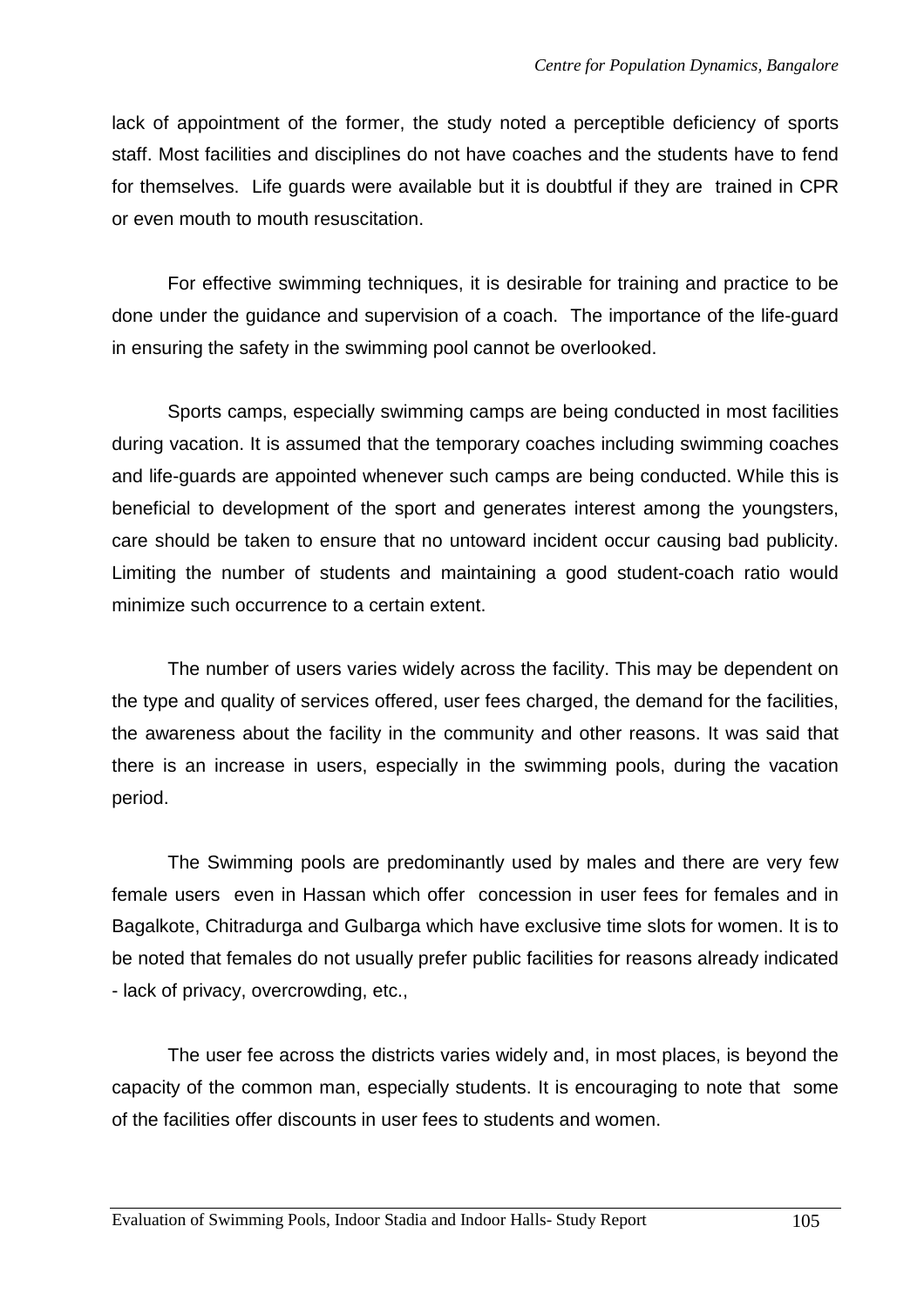Only two swimming pools in Raichur and Gulbarga have reported the use of the pool for competitive events. All others are used only for training.

Wide differences in type of users have been observed among the different facilities. This may be a consequence of the user fees levied, or the condition and maintenance of the pools.

 The socioeconomic and demographic profile indicate that the users of the swimming pools were mostly males in the age group 10 to 19, mostly students.

 These facilities have been benefiting immensely students who do not have the resources to join private clubs which are meant for exclusive members with high registration fee to pursue sports.

It was noted that some of the better Swimming pools are being run as clubs exclusive for use by the local government officials and affluent members of the community. Gulbarga swimming pool has special time slot for VIP use. This, unfortunately, was not the objective of the Government while planning investments for these projects. The Department should take a critical look at the pattern of use of these facilities focusing on availability of these to all, especially the poor.

One disconcerting conclusion is that many in the community, while being aware of the existence of the Swimming pool in their area, are unaware of the facilities that are offered there. This gap in knowledge, in effect, deprives them of utilizing the services. The reasons would include absence of sufficient publicity, low IEC efforts by the department among students, lack of awareness of the local officials of their overall responsibility of creating awareness. It would also indicate that within the institutions themselves, display of facilities including timings and user fees is absent. It is suggested that apart from determined and sustained efforts internal to the Department, the Panchayats and local schools and colleges should be inducted for this purpose. The Panchayats should, as part of their statutory responsibility, ensure wider knowledge of the services available.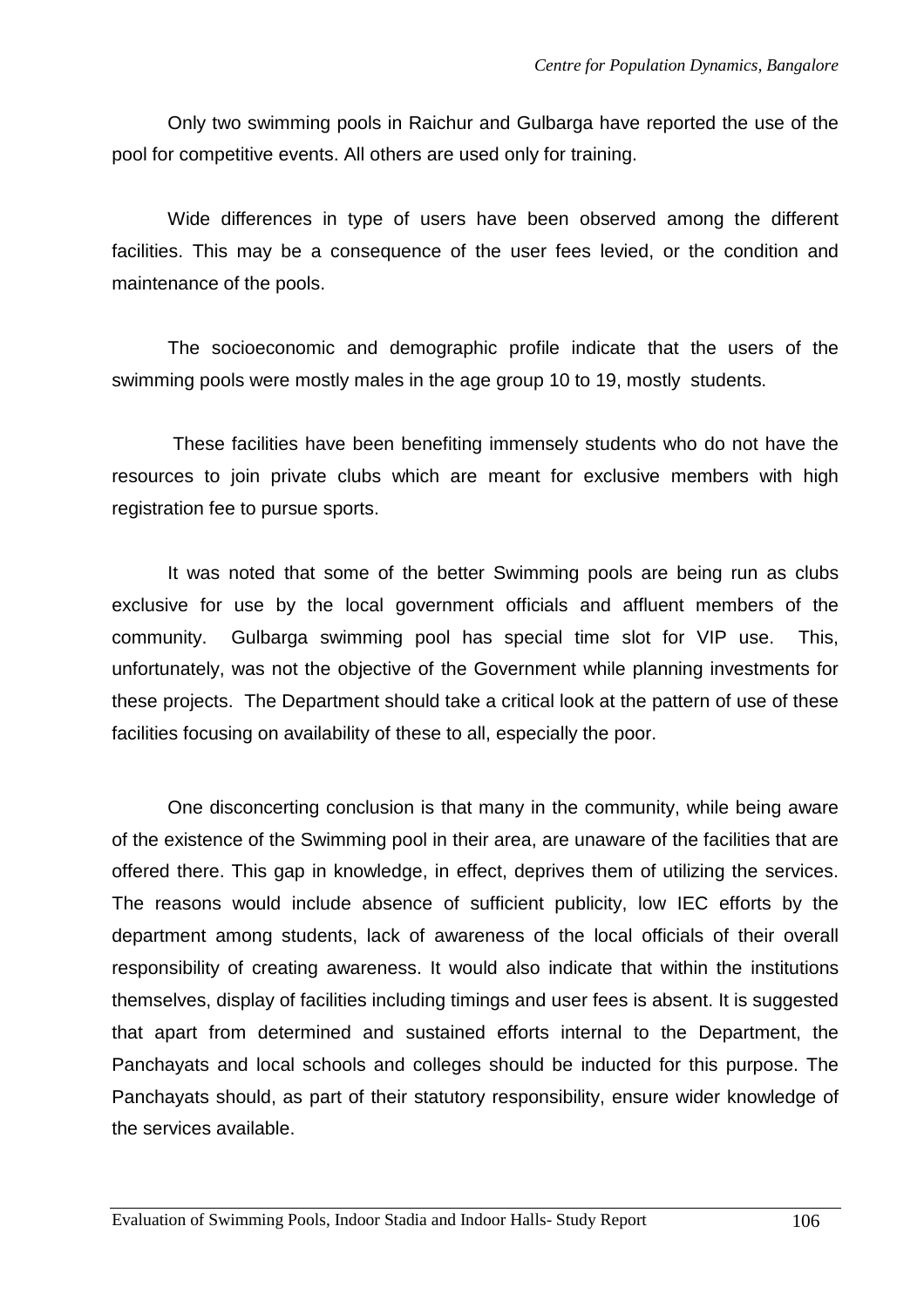Some facilities have publicized opening ceremonies, printed IEC materials and brochures, advertised in local news papers and distributed pamphlets when conducting special camps, which have been found to be useful.

Based on the survey, the following inferences have been made.

#### **Demand for Facilities**

 There is demand for the use of these facilities as evident from some facilities with large number of users and revenue collection. The hidden demand need to be exploited by sincere and sustained publicity generation efforts like advertisements in local news papers, distribution of brochures and by conducting annual sports events and by conducting summer camps. Already the local college principals and the district information officers are members in the stadium committees. Through their good offices an attempt to create demand for these facilities may be made.

## **Commercial and Economic Viability of Facilities**

 Some facilities are able to make considerable revenue from user fees, and others do not charge any fees. Efforts should be made to make all facilities economically viable. The study indicated that most users consider the current user fees as "reasonable" and were willing to pay more for additional facilities, which included good maintenance and equipments. Therefore, user fees may be increased in those Swimming pools that charge low user fees after ensuring good maintenance and clean treated water in the pools.

While viewing the commercial viability of the facilities, one must bear in mind that the users are mainly students and the objective of the project is to make quality sports facilities available to the public, especially poor sports persons and students. Although it is desirable for the facility to become self sustaining, the focus should be on making the sports facilities available to all, rather than generating revenue.

The study has revealed that some of the well maintained facilities are so good that they are being used by Government officials and VIPs from the community and that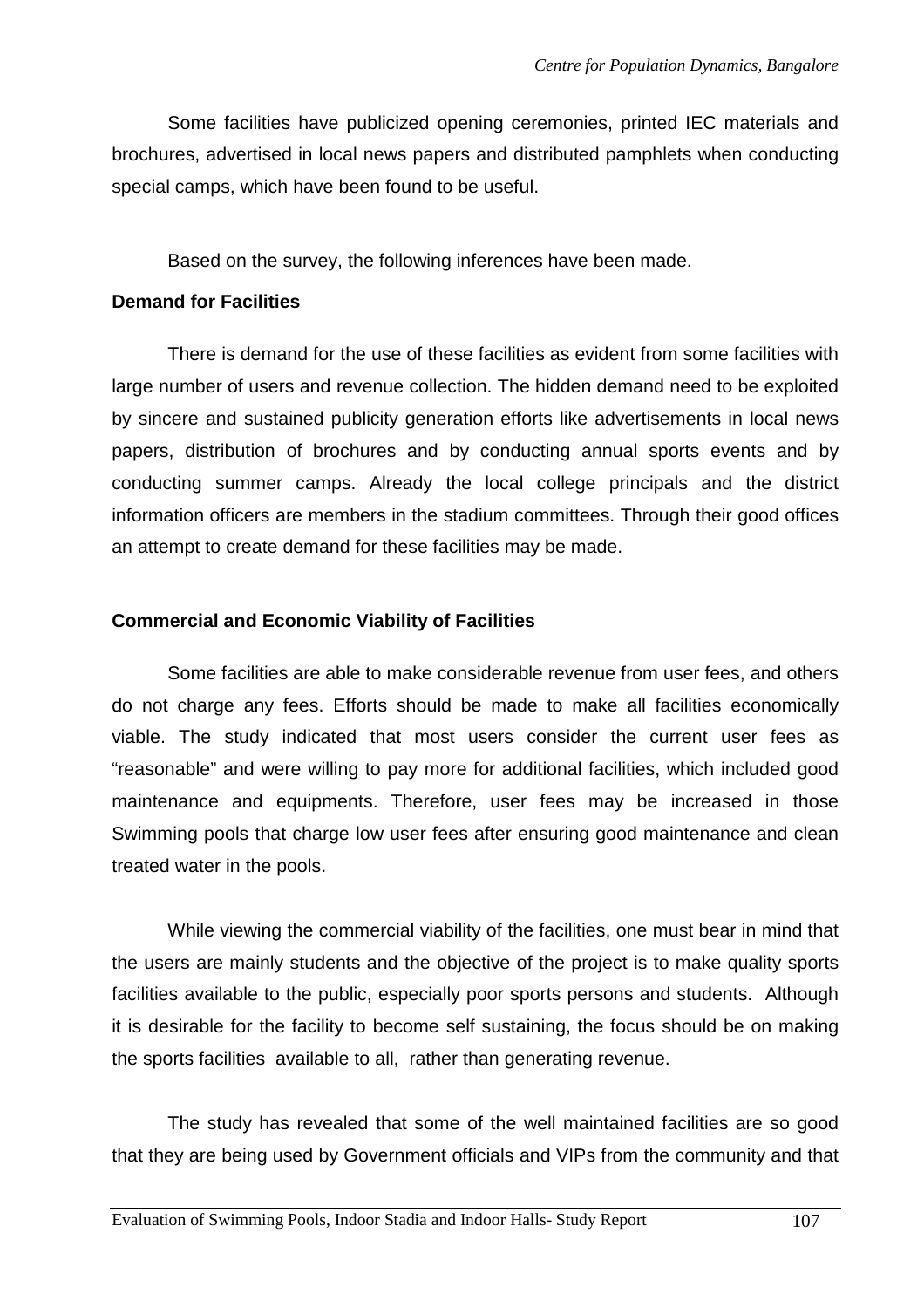special time slots were provided in Gulbarga for VIPs. In such cases, if any exclusive time-slot is being provided for the VIPs and affluent people, the fee structure can be increased proportionately.

Future swimming pool complex can be designed such that the external portions or the space along the compound walls have shops leased to the public or showrooms selling sports and swimming accessories, sports equipments and adventure gear, etc., However, this must be done after carefully considering the pros and cons so as to not compromise on the safety of equipments and personal belongings of the users and also ensure privacy to the pool users.

#### **Professional Viability**

Most swimming pools have professional, state-of-the-art facilities. It is desirable that quality infrastructure facilities be supported by professional coaching or guidance on right techniques. Both these features are complementary to each other and are equally important for development of the sport.

 It is disconcerting to note that, in terms of coaching, none of the swimming pools are professionally viable. Providing trained coaches will have an impact on the demand for these facilities and render them economically viable.

Coaches seem to be appointed on a temporary basis during summer training camps. Coaches are not available at other times and therefore the pools are only used by those who already know swimming.

There are two issues responsible for the non-availability of coaches in the Facilities. One, the deficiency of good dedicated coaches and secondly, inadequate funds to pay the salary demanded by these coaches. While nothing much can be done with regard to the former, increasing the salary structure suitable to the qualification and in accordance with the market rate would facilitate appointment of suitable coaches. It was indicated that the present levels of salary is very low and need to be enhanced. The regular payment of salary and other reimbursements is very much essential for the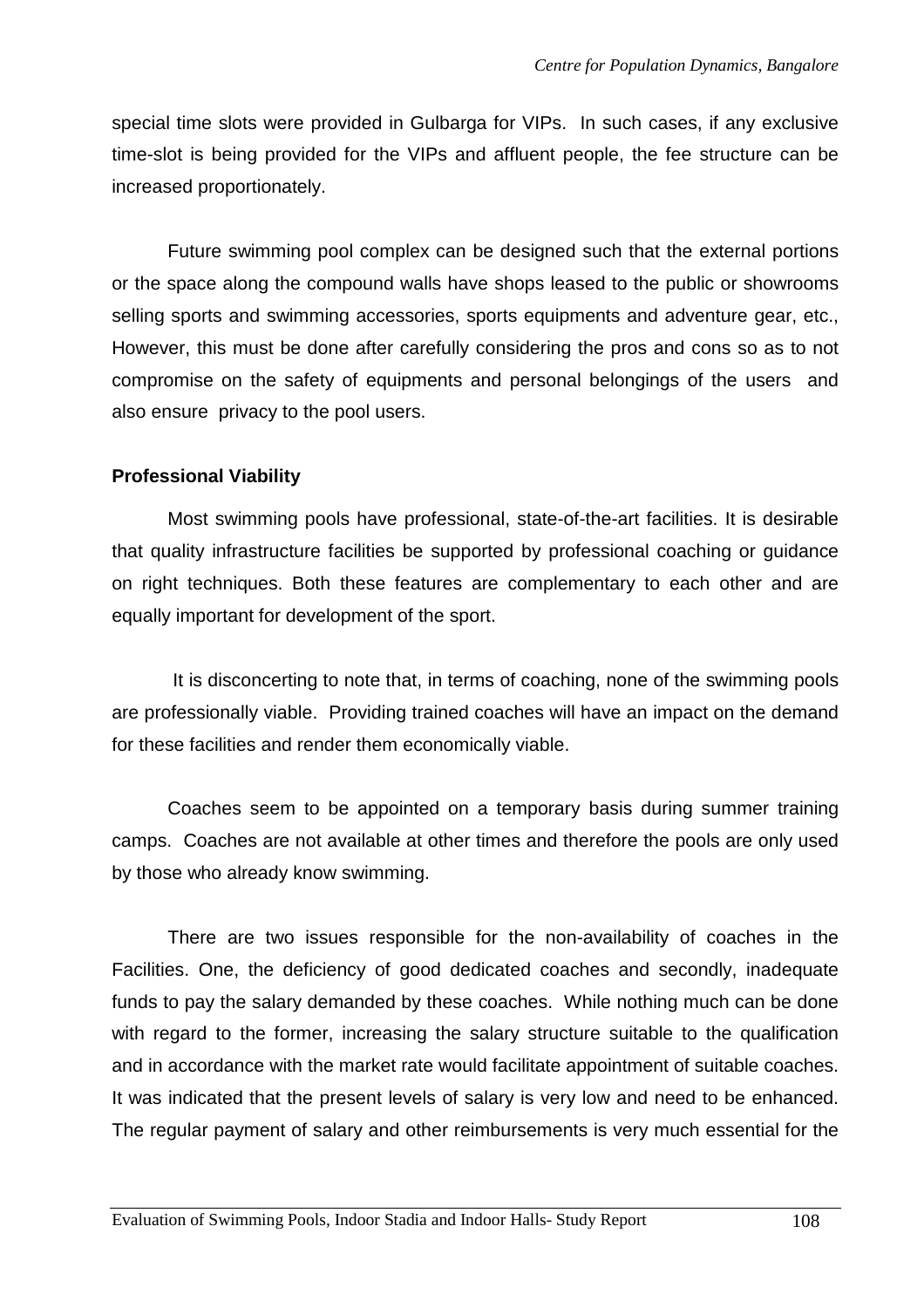active involvement of the coaches and their sustained interest in the promotion of sports.

It would be an advantage to have two coaches - a regular full-time coach and a professional part-time coach for advanced training. It is absolutely necessary to have female coaches for women.

Railways, Nationalised Banks, or other similar public sector undertakings who employ persons under sports quota, may be requested to depute swimmers who have retired from professional swimming as coaches. A part of their salaries may be borne by their parent organization and the rest may be paid by the Stadium Committees.

In addition, there should be enough life guards in each swimming pools on a full time basis to ensure that there is no drowning accidents. While it would be an advantage to have three life guards on duty during peak hours and during children's time in the pool, the authorities should ensure that at least two life guards are present at all times.

During peak hours or during children's time in the pool, regular users who are expert and experienced swimmers may be requested to keep an eye on the juniors/ beginners. In return, the user fees may be waived off for the services rendered.

## **Safety Measures**

All the facilities have first aid kits. The swimming pools have risk of life threatening accidents. Most pools have one to three life guards, but it seems that they are only experienced swimmers and do not have any training to be a life guard. Both the coaches and the lifeguards should be trained in CPR, or at least, mouth to mouth resuscitation.

Disconcertingly, it is evident that most swimming pools compromise on safety issues. There is no safety bar around the pool for the amateur swimmers to hold on to .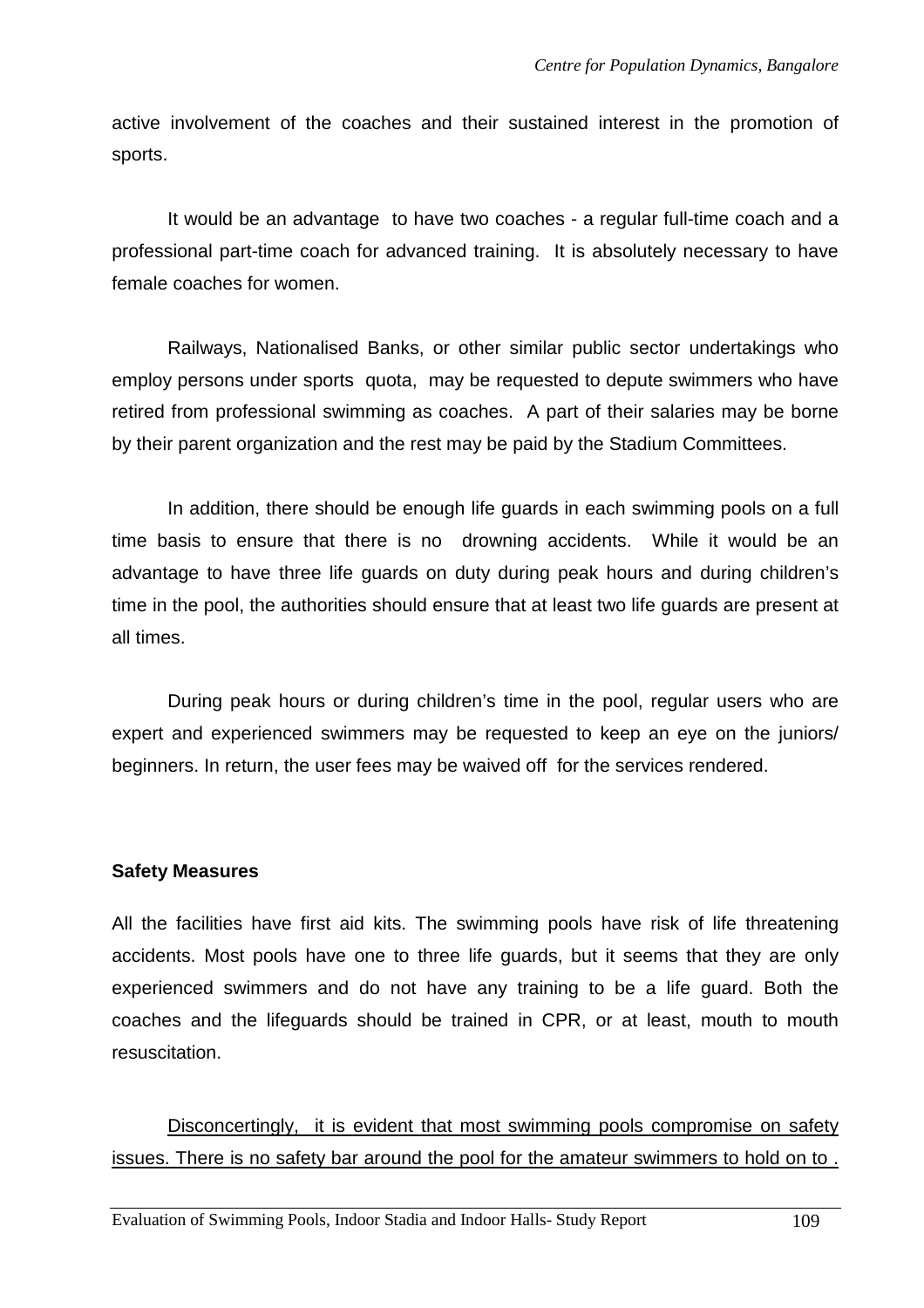There are no life jackets available and the beginners make do with inflated vehicle tubes. Even these were very few in number and It is doubtful if these are sufficient during swimming camps.

It was observed that pools were over crowded at noon, especially with children. It was also observed that even very young children aged 6 to 8 were not accompanied by their parents or some elders.

## **Utility of the facilities**

Most facilities are good and self sufficient in terms of infrastructure and equipment. While all the swimming pools run by the Department are well maintained, two of the four that have been outsourced are badly maintained.

Some swimming pools are used exclusively by local government officials and are not open for the public, including sports persons, during certain time of the day, impeding their utility.

Most facilities do not have coaches, so providing quality infrastructure without professional coaching does not meet the full objective of the project. It is desirable to strengthen training services so as to fully meet the requirements of the sports persons in the Districts.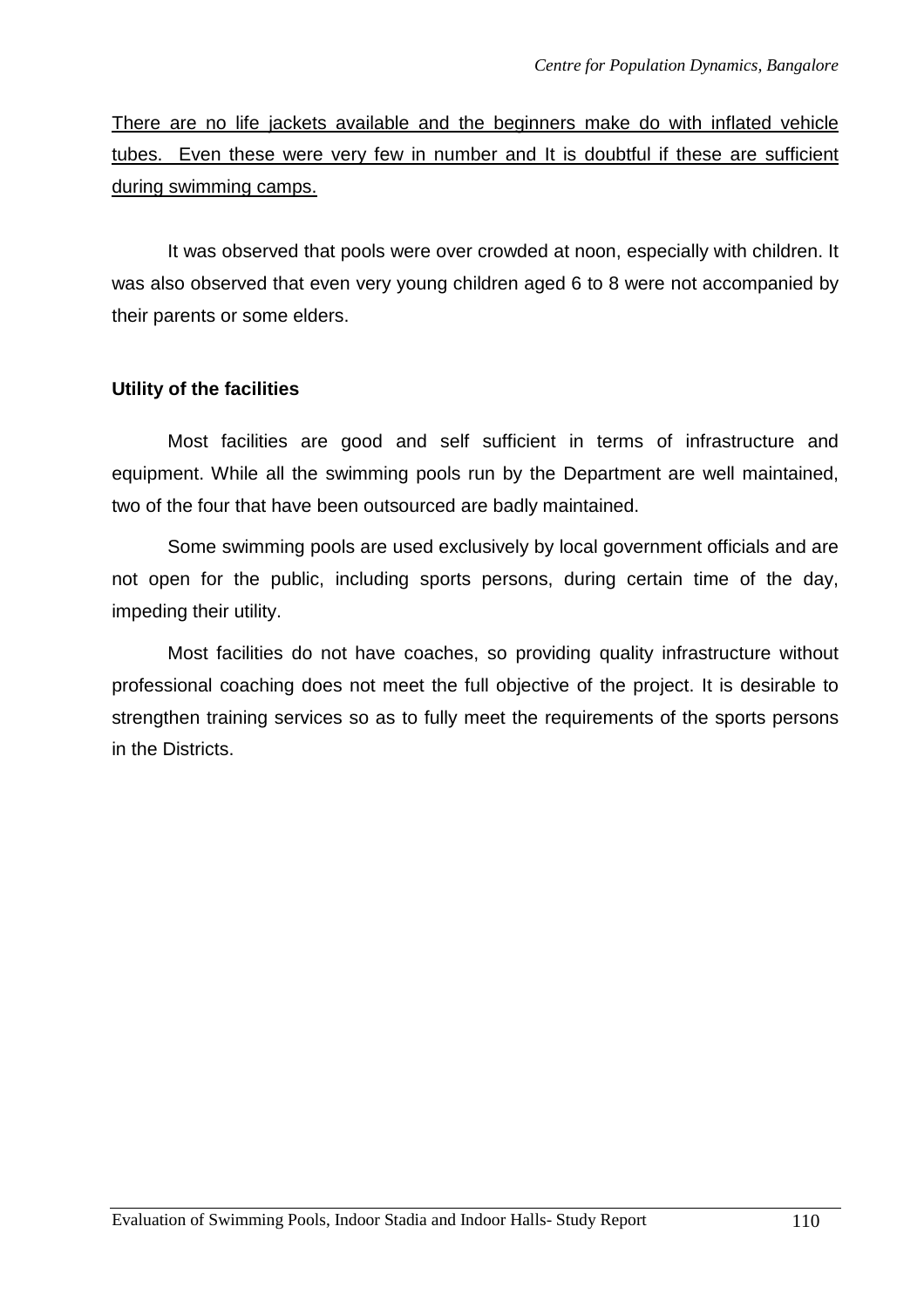## **Chapter 10**

#### **RECOMMENDATION**

From the observations and the data recorded from the evaluation study, the following are being presented under major issues that may be attended by the Department of Youth Services and Sports.

- Management and Administration of the Facilities
	- i. While the facilities are funded by the DYSS, the annual maintenance fund is being provided by the ZP. In view of this, the DYSS has responsibility in administering and regulating these facilities in their use in particular and in the development of sports in general.
	- ii. The management committee should be equally balanced between Government representatives, community members and sports persons. Besides official members from District administration, local ZP/ TP, the committee should also have members from sports bodies, sports persons, and educationists.
- Norms, quidelines and bylaws for use of the use of facilities
	- i. To bring some uniformity in the usage of these facilities across districts, and to maintain control over the facilities, it is necessary for the DYSS to prepare broad guidelines to be followed while formulate bylaws governing the use of these facilities with regard to :
		- user fee, to ensure user affordability
		- timings of use,
		- staff pattern, and
		- minimum safety measures to be observed.
	- ii. The norms for outsourcing should be elaborate and clearly defined to avoid misinterpretations and loopholes in the contract. Contract agreement should have conditions for use and penalty clauses for aberration. It was noticed that some of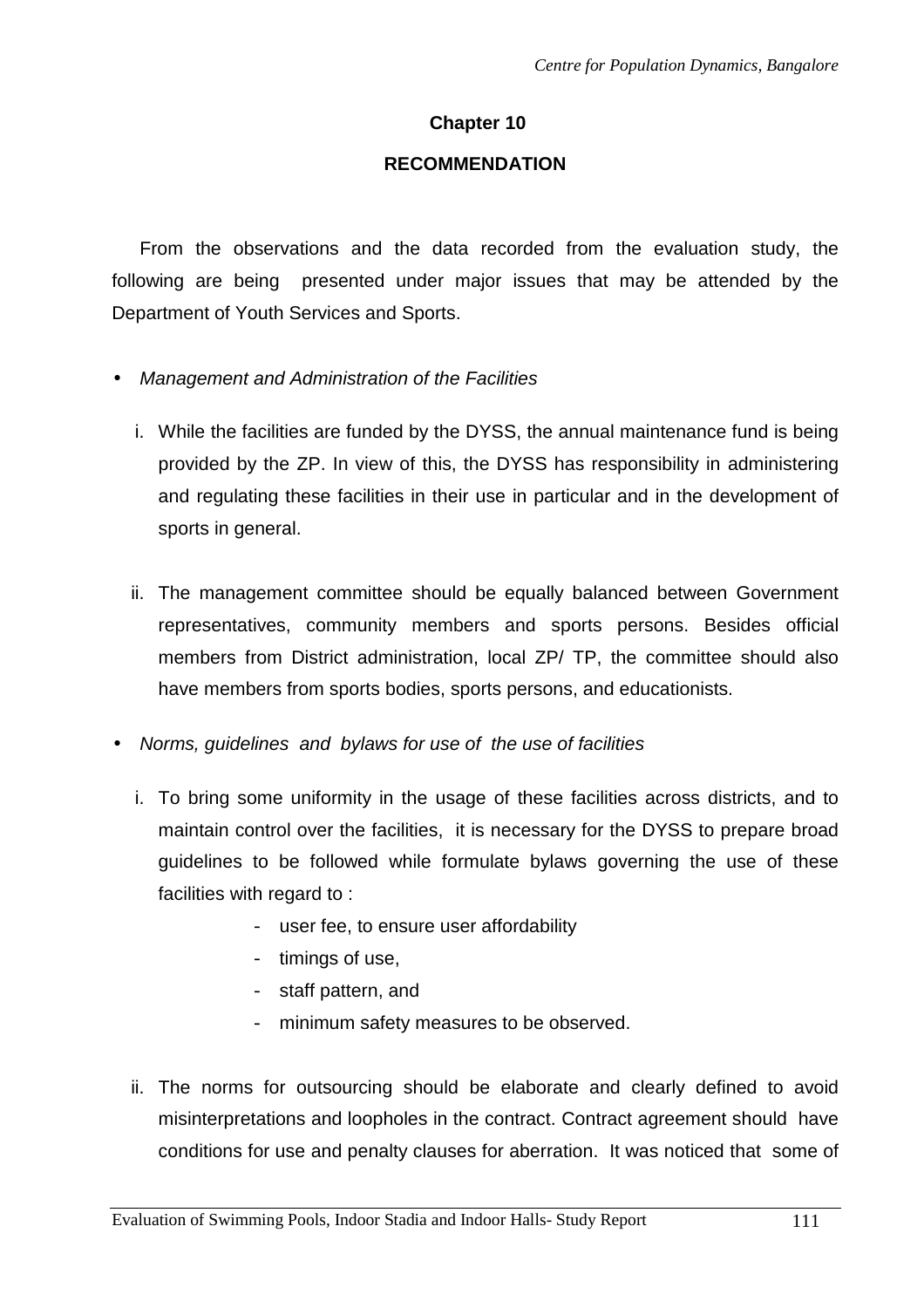the swimming pools which were out sourced are badly maintained by the contractor. In such cases, specific clauses should be introduced in the form of an agreement to ensure that, at the end of the lease period, the facility is returned in the same condition at the time of hiring.

- iii. While working on the norms/ guidelines for the facility, we should have one basic set of minimum- non-negotiable norms, and another set of improved norms may be adopted over and above this.
- Accountability and Supervision mechanism
	- i. A common staff pattern should be enforced in all the facilities. The role and responsibility of the staff should be clearly defined.
- ix. The rules and regulations for using the facilities, timings and user fees should be displayed prominently.
- x. The scheme should periodically be supervised by the district and state level officials.
- xi. There should be a system for user feed back and grievance redressal.
- xii. Monthly monitoring formats should be developed and all swimming pools should be instructed to send the filled in formats to the Department regularly. This would help in assessing the demand and the revenue generation of each facility.
- xiii. To make the facility management more accountable, regular supervision by the Department is necessary, even in out sourced facilities.
- xiv. There should be no compromise in safety regulations. One person should be assigned the responsibility of ensuring that safety precautions are taken.
- xv. The facilities earn considerable revenue and collections are mostly in cash. Proper book-keeping and maintenance of accounts should be ensured to avoid misappropriation of funds.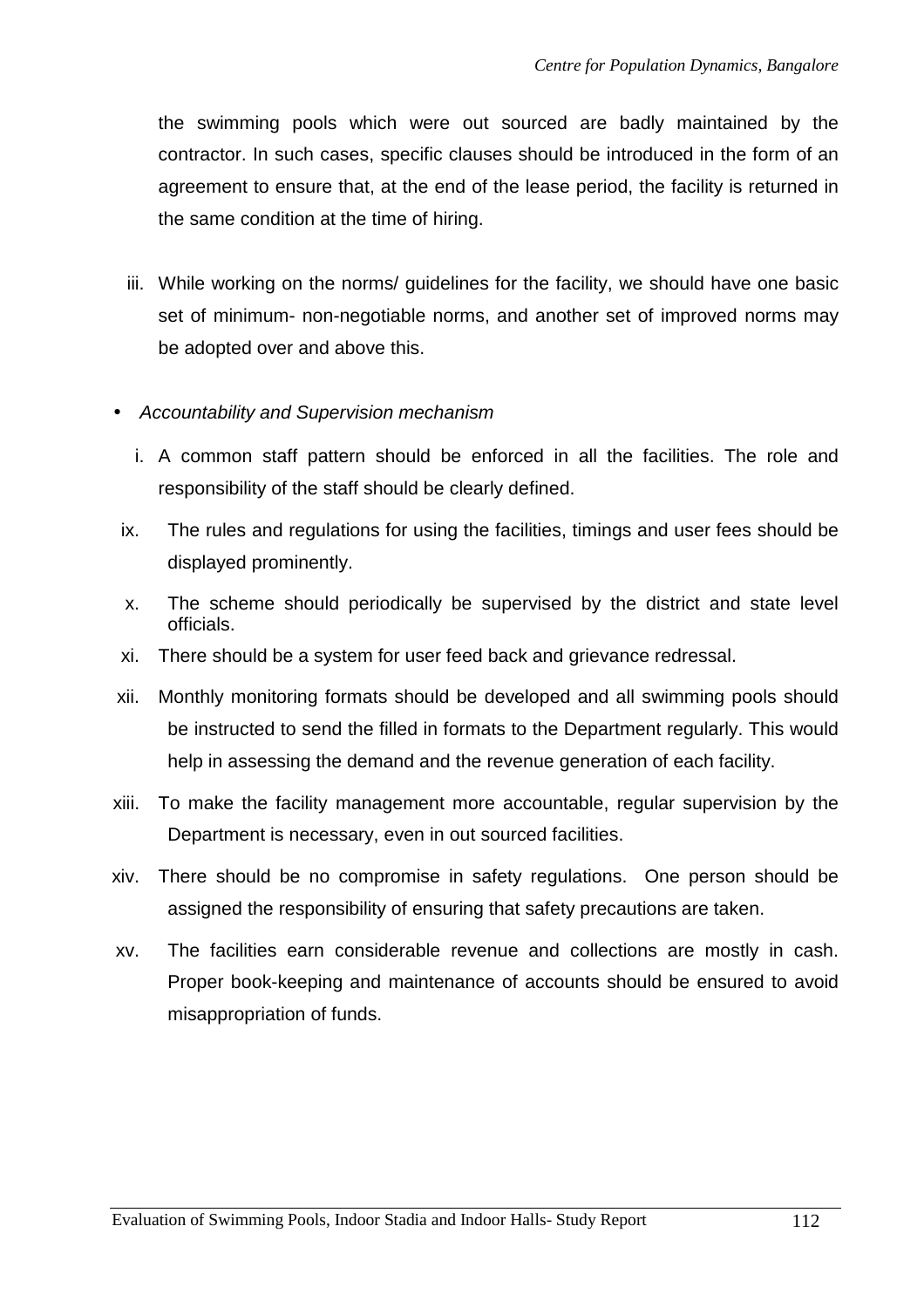## Finance and Fund management

- i. All facilities should have a separate annual maintenance budget for the indoor stadium/halls and swimming pools. The practice of utilizing ZP funds to maintain the facilities could be continued, provided sufficient and timely release of funds can be ensured.
- ii. Swimmming pools require regular maintenance which requires considerable financing. Swimming pools should therefore be provided with additional funds for maintenance.
- iii. The current practice of sending the revenue collected from each facility to the treasury is illogical. It is suggested that a portion of the revenue collected through rent or user fees should be retained at the facility for urgent maintenance work or purchase of equipment, etc.,that the stadium committee deems necessary. This may however, require Government approval.
- Utilization of Facilities.
	- i. Concessional fees should be introduced in all facilities for the student community, children, especially girls.
	- ii. Special emphasis should be given to encourage females to use facilities by giving concessions in fee and assigning special timings to use.
	- iii. The facilities are intended for the public, especially young people- both boys and girls. Their use should not be monopolized by VIPs and affluent people only.
- iv. If any exclusive time-slot is being provided for the VIPs and affluent people, the fee structure, in such case, should be proportionately higher.
- v. Prominence should be given for sports persons using the facilities by permitting them to use the facility free of charge or, if this is not feasible, at least giving them concession in user fees. Giving them exclusive use of the facility at certain time of the day would be an added advantage.
- Creation of Demand for the Facility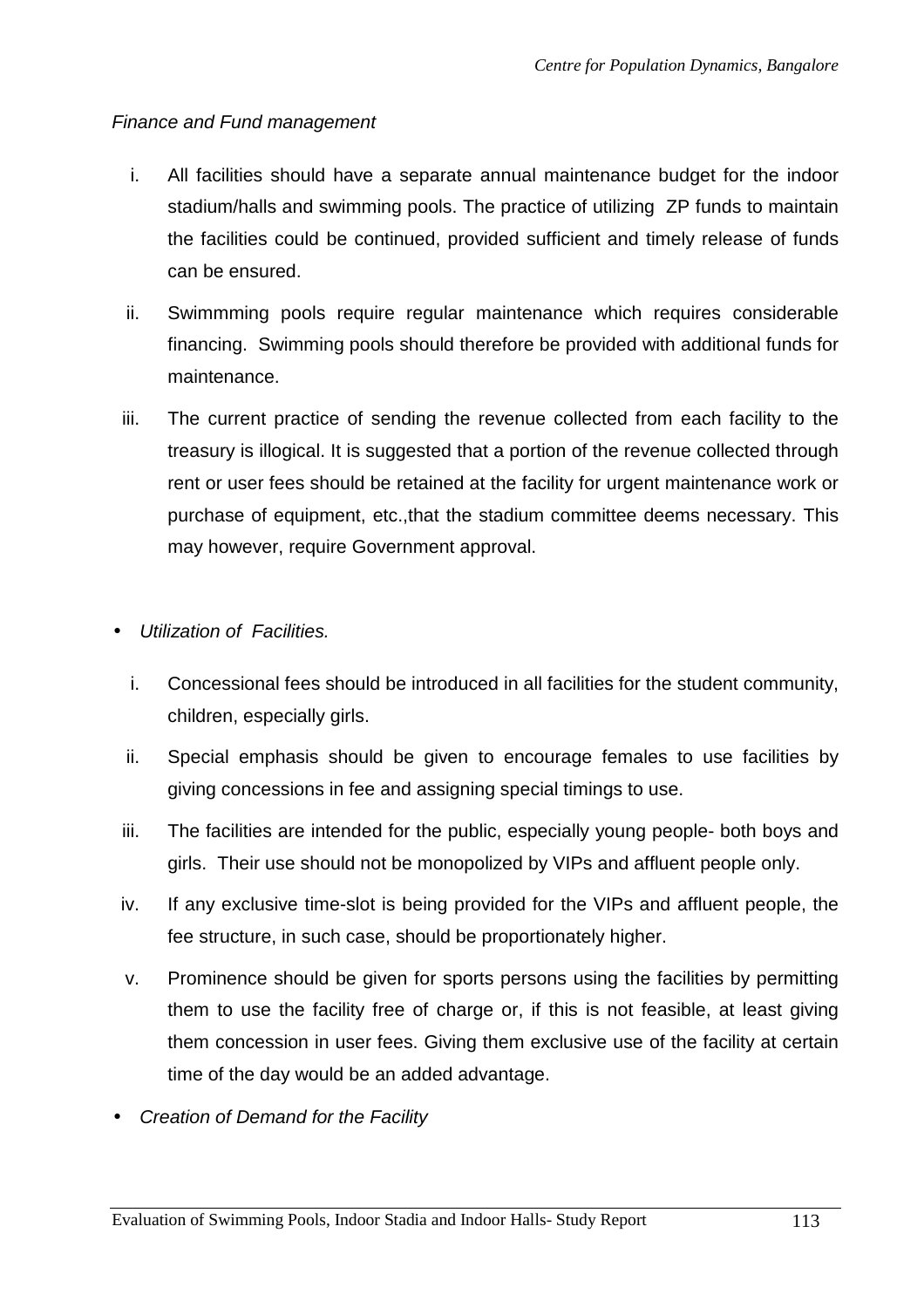- i. Special efforts are required to create demand for the optimum use of these facilities. This in turn will get the revenue and make the facility economically viable.
- ii. The demand can be created by advertisement, distribution broachers and bill boards, etc. The office of the District Information Officer who is also a member of the Stadium Committee should be used.
- iii. The Panchayats should, as part of their statutory responsibility, ensure wider knowledge of the services available in the facilities so as to promote usage among the public.
- iv. The information about the facility should be circulated among students. The office of the local College Principal may be used as he is also a member of the Stadium Committee.
- v. Students swimming events sponsored by colleges or schools may be conducted in these facilities.
- vi. Youth and social organization should be encouraged to conduct sports events in these facilities, especially under the Panchayath Yuva Krida Aur Khel Abhiyan (PYKKA) programme.
- vii. Regular swimming camps during vacations should be conducted.
- viii. To create demand and make them economically viable, it is also necessary to make these facilities professionally viable.
- ix. To make these facilities professionally viable, coaches should be appointed. Sports services should provide for both infrastructure and trained staff and guides. It is a must, especially, when the facility happens to be a swimming pool.
- Safety Measures.
	- i. Efforts should be made to ensure that maximum safety measures are taken in these facilities, especially, in swimming pools.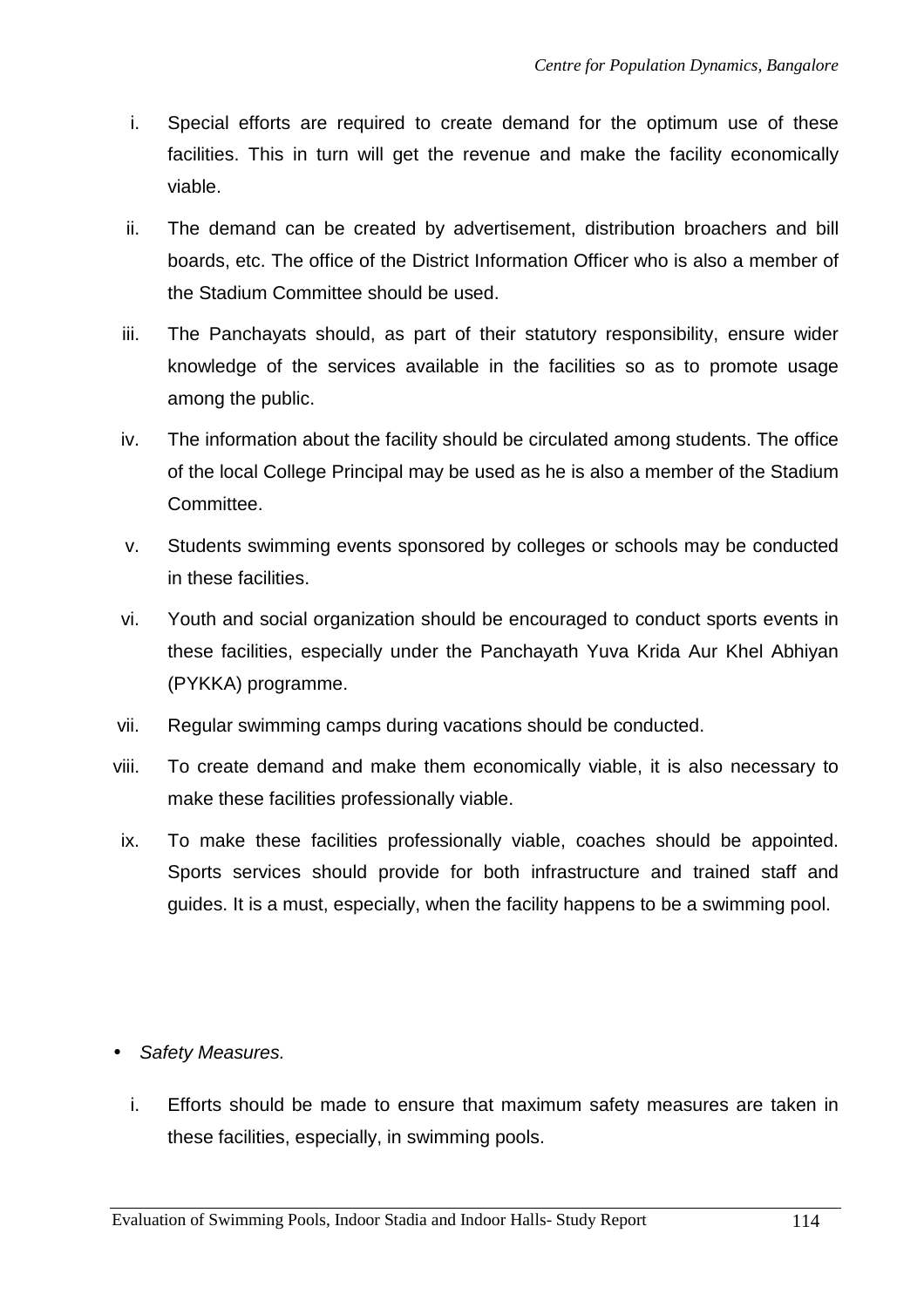- ii. First Aid Kit should be made available and the medicines and supplies replenished on a periodic basis.
- iii. It should be mandatory for Swimming pools to have the least minimum required safety measures such as: coaches, trained life-guards, safety bars along the pool walls and at least 10 safety jackets per pool.
- iv. The safety jackets, inflated tubes, etc, should be periodically checked.
- v. The mandatory Coach / life-guard student ratio must be maintained.
- vi. The pool should have three or at least two life guards on duty during peak hours and during children's time in the pool, to avoid drowning accidents.
- vii. The coaches and life-guards in the swimming pools should be trained in CPR, or at least, mouth to mouth resuscitation.
- viii. There is a need to stipulate the optimum number of users of swimming pools, especially in summer and on vacation days to avoid over crowding of pools.
- ix. It should be compulsory for parents to accompany children below the age of 8.
- x. It should be made mandatory for children and beginners to use life jackets.
- xi. It would be desirable to have a vehicle on standby during swimming camps, to transport the victim in case of emergency.
- i. The Department of Youth Services and Sports can co-ordinate with the Department of Social Welfare and train youth from the fishermen community, who are expert swimmers as coaches and life quards.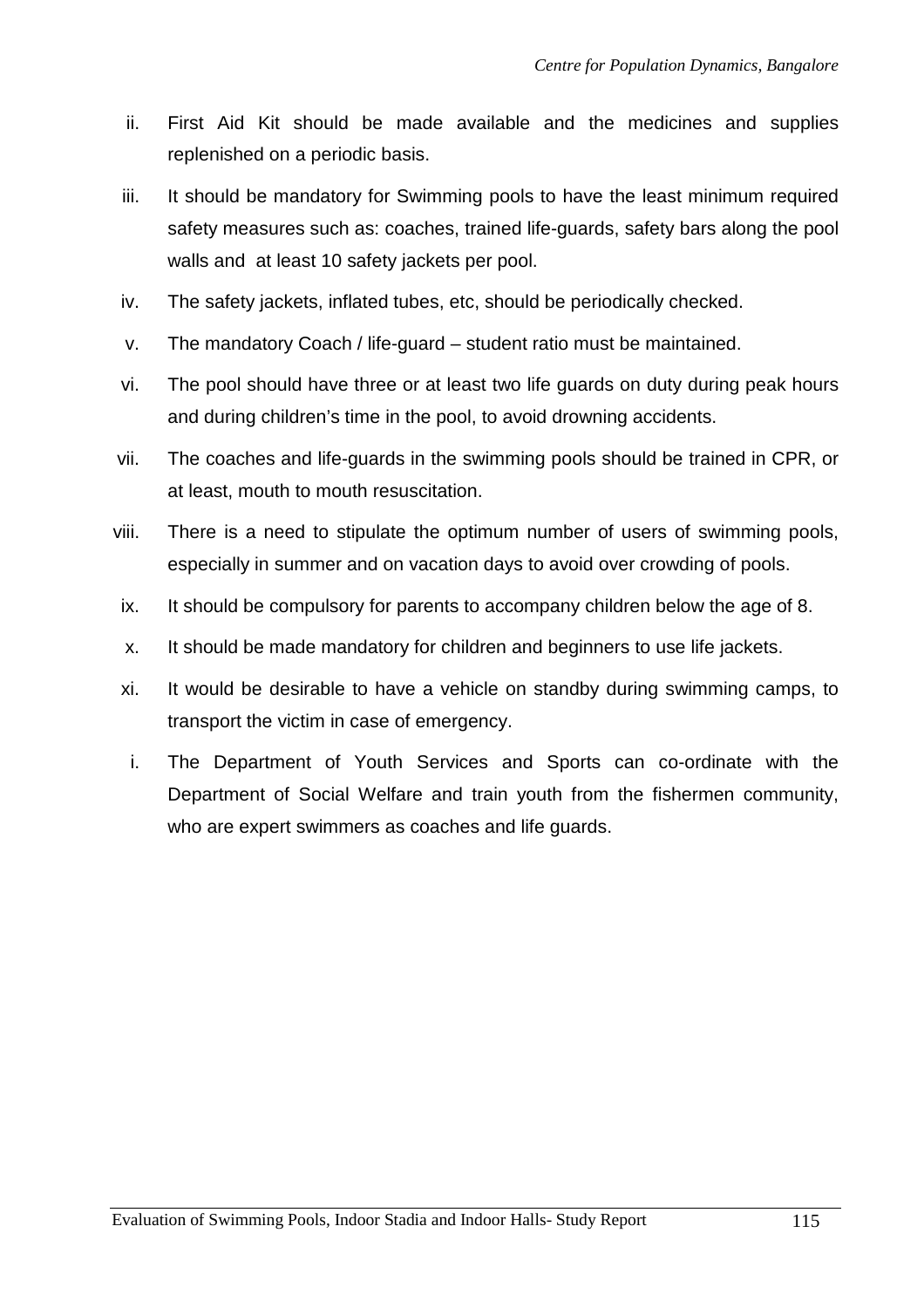# **Appendix 2: Information on Swimming Pool (Completed).**

| <b>Details</b>         | <b>Description</b>                                               |
|------------------------|------------------------------------------------------------------|
| Operation              | Since April 2007                                                 |
| Location               | Within the District Stadium compound                             |
| <b>Decision makers</b> | Private (out sourced) / Stadium committee                        |
| Amenities              | No locker facility available                                     |
|                        | No generator facility available                                  |
|                        | Separate bathrooms and toilet facilities for male and females.   |
|                        | Separate dress changing room for males and females.              |
|                        | Children pool available                                          |
|                        | Low tech water purification                                      |
|                        | Running water for bathrooms and toilets                          |
|                        | Aquaguard water for drinking.                                    |
|                        | Two life guards (only in summer)                                 |
| <b>Budget for</b>      | Rs 130 lakhs sanctioned                                          |
| construction           |                                                                  |
| Maintenance            | From ZP funds Rs 2 lakhs was allotted for the maintenance of all |
|                        | facilities in the District                                       |
|                        | One manager (Second Division Assistant)                          |
|                        | Two persons appointed to clean the toilets and other areas.      |
| <b>Working hours</b>   | 6 AM to 7 AM for females                                         |
|                        | 7 AM to 5 PM gents<br>5 PM to 7 PM females                       |
|                        |                                                                  |
| Sport                  | No holiday<br>Only swimming                                      |
| <b>Users</b>           | Public                                                           |
| Coaches &              | Coaches not yet appointed.                                       |
| Life guards            | Two lifeguards available.                                        |
| <b>User Charges</b>    | Membership fee                                                   |
|                        | Adults Rs 20 for 45 minutes                                      |
|                        | Children Rs 15 for 45 minutes                                    |
| Revenue                | Rs 51thousand per year (out sourced)                             |
| Accounting             | Assistant Director and the staff                                 |
|                        | Ledgers are being maintained. Accounts are computerized at       |
|                        | district level.                                                  |
| Physical               |                                                                  |
| appearance             | Water not clean and toilets are poorly maintained                |
| Private pools          | No other pools.                                                  |
| <b>Suggestions</b>     | Coaches and life guards to be appointed on permanent basis       |
|                        | At least 10 Life jackets to be provided                          |

# **Bagalkot District - Bagalkot :** Outdoor Swimming Pool (out sourced)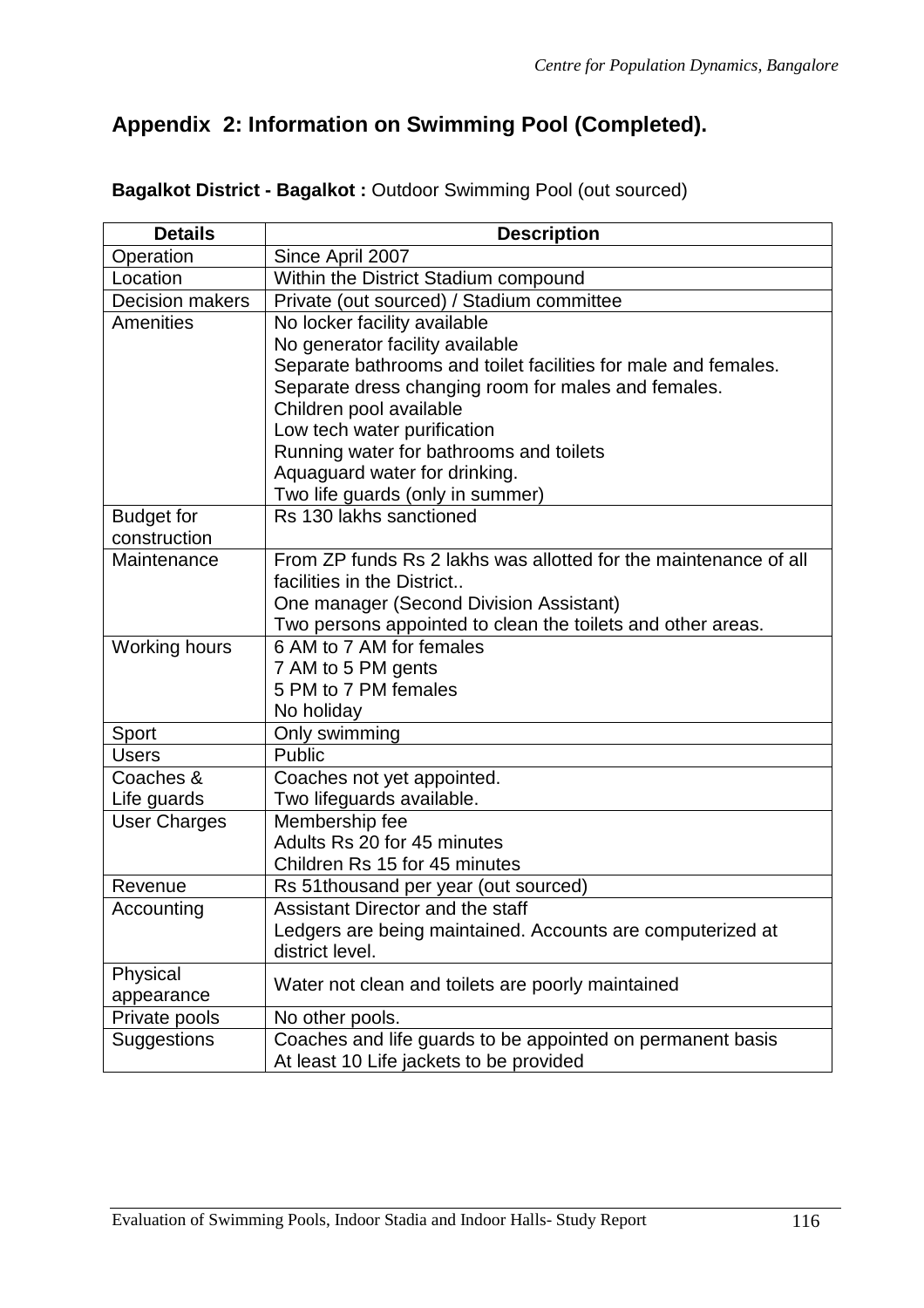| <b>Details</b>         | <b>Description</b>                                              |
|------------------------|-----------------------------------------------------------------|
| Operation              | Completed but not yet inaugurated                               |
| Location               | Within the District Stadium compound                            |
| <b>Decision makers</b> | Stadium committee                                               |
| <b>Amenities</b>       | Locker facility available                                       |
|                        | No generator facility available                                 |
|                        | Separate bathrooms and toilet facilities for male and females.  |
|                        | Separate dress changing room for males and females.             |
|                        | Children pool available                                         |
|                        | Running water for bathrooms and toilets                         |
|                        | Aquaguard water for drinking.                                   |
| <b>Budget for</b>      | Rs 188 lakhs sanctioned                                         |
| construction           |                                                                 |
| Maintenance            | Two persons appointed to clean the toilets and other areas.     |
| <b>Working hours</b>   | Not yet inaugurated                                             |
| Sport                  | Only swimming                                                   |
| <b>Users</b>           | <b>Public</b>                                                   |
| Coaches &              | Coaches are not yet appointed.                                  |
| Life guards            | No life guards available                                        |
| <b>User Charges</b>    | Not yet inaugurated                                             |
| Revenue                | Not yet inaugurated                                             |
| Accounting             | Assistant Director and the staff                                |
|                        | Ledgers are being maintained. Accounts are computerized at      |
|                        | district level.                                                 |
| Physical               | Good                                                            |
| appearance             |                                                                 |
| Private pools          | No other pools.                                                 |
| Suggestions            | Working hours to be flexible and Facility to be open throughout |
|                        | the day during public holidays.                                 |
|                        | Coaches to be appointed                                         |
|                        | Exclusive timings for females                                   |
|                        | At least 10 Life jackets to be provided                         |

# **Bidar District - Bidar :** Outdoor Swimming Pool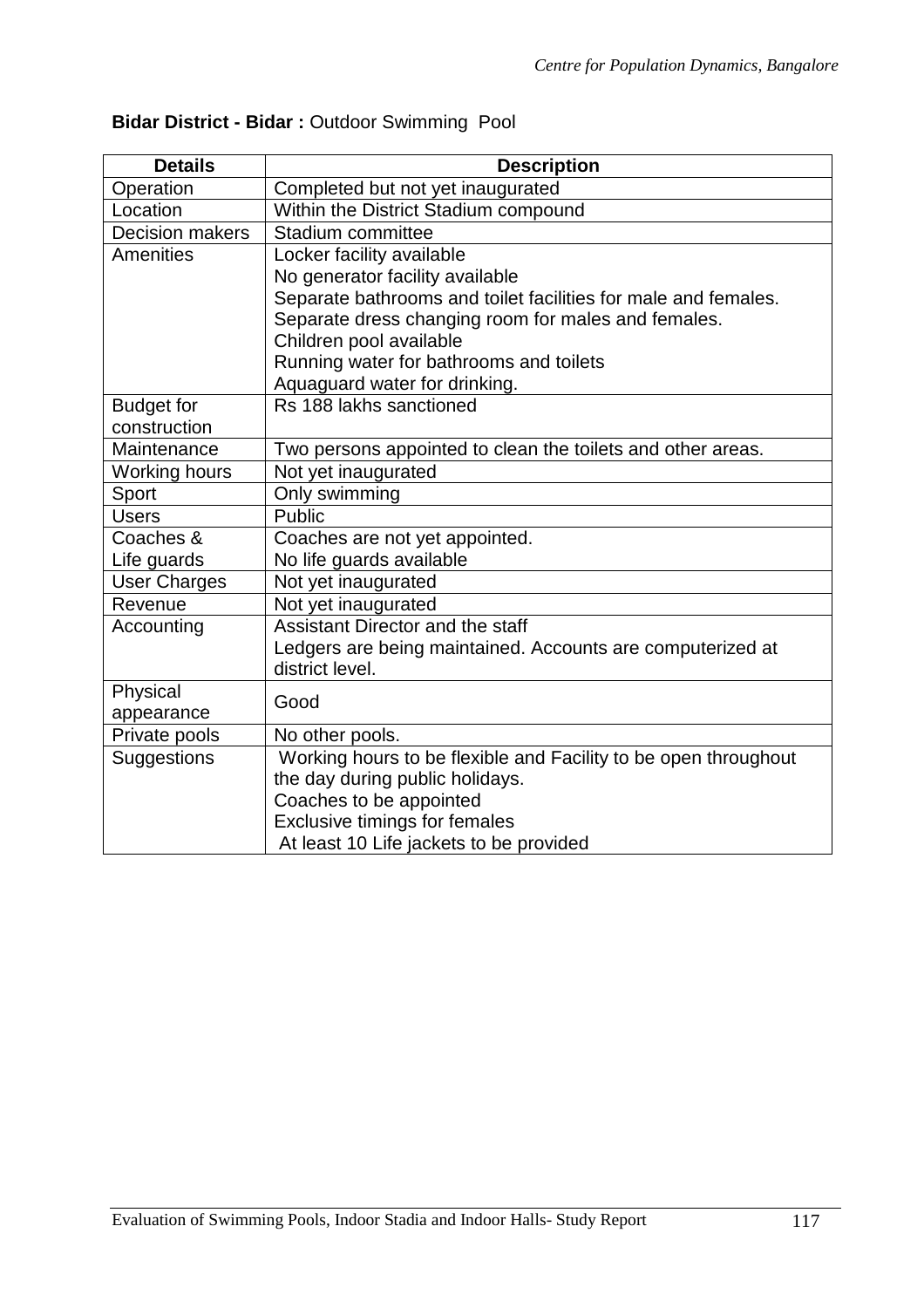| <b>Details</b>         | <b>Description</b>                                                  |  |
|------------------------|---------------------------------------------------------------------|--|
| Operation              | March 2007                                                          |  |
| Location               | Within the District Stadium compound                                |  |
| <b>Decision makers</b> | Stadium committee                                                   |  |
| <b>Amenities</b>       | Locker facility available                                           |  |
|                        | Generator facility available                                        |  |
|                        | Separate bathrooms and toilet facilities for male and females.      |  |
|                        | Separate bathrooms and toilet facilities for male and females.      |  |
|                        | Separate dress changing room for males and females.                 |  |
|                        | Children pool available                                             |  |
|                        | Separate bathrooms and toilet facilities for male and females.      |  |
|                        | Separate dress changing room for males and females.                 |  |
|                        | Running water for bathrooms and toilets.                            |  |
| <b>Budget for</b>      | 65 lakhs                                                            |  |
| construction           |                                                                     |  |
| Maintenance            | From ZP funds Rs 5 lakhs was allotted for the maintenance of all    |  |
|                        | district and taluka stadia and swimming pools.                      |  |
| <b>Working hours</b>   | 6.00 AM to 12 noon                                                  |  |
|                        | 3.00 to 8.00 in the evening                                         |  |
|                        | Monday holiday                                                      |  |
| Sport                  | Only swimming practice                                              |  |
| <b>Users</b>           | About 36 males and About 25 females                                 |  |
| Coaches &              | No coach                                                            |  |
| Life guards            | 2 Life guards available                                             |  |
| <b>User Charges</b>    | It was outsourced up to September 2010 on the basis of 70 per cent  |  |
|                        | for the contractor and 30 per cent to the department. Since         |  |
|                        | September 2010 department is maintaining the pool. The chargers     |  |
|                        | are Rs 20 for adults and Rs 15 for children and for 21 days summer  |  |
|                        | camp will be 1000 per person.                                       |  |
| Revenue                | Last year the collection was Rs 2.5 lakhs.                          |  |
| Accounting             | Assistant Director and the staff                                    |  |
|                        | Ledgers are being maintained. Accounts are computerized at district |  |
|                        | level.                                                              |  |
| Physical               | Good                                                                |  |
| appearance             |                                                                     |  |
| Private pools          | No other pools                                                      |  |
| Suggestions            | Working hours to be flexible and Facility to be open throughout the |  |
|                        | day during public holidays.                                         |  |
|                        | Coaches to be appointed                                             |  |
|                        | <b>Exclusive timings for females</b>                                |  |
|                        | At least 10 Life jackets to be provided                             |  |

# **Chikkamagalur District - Chikkamagalur :** Outdoor Swimming Pool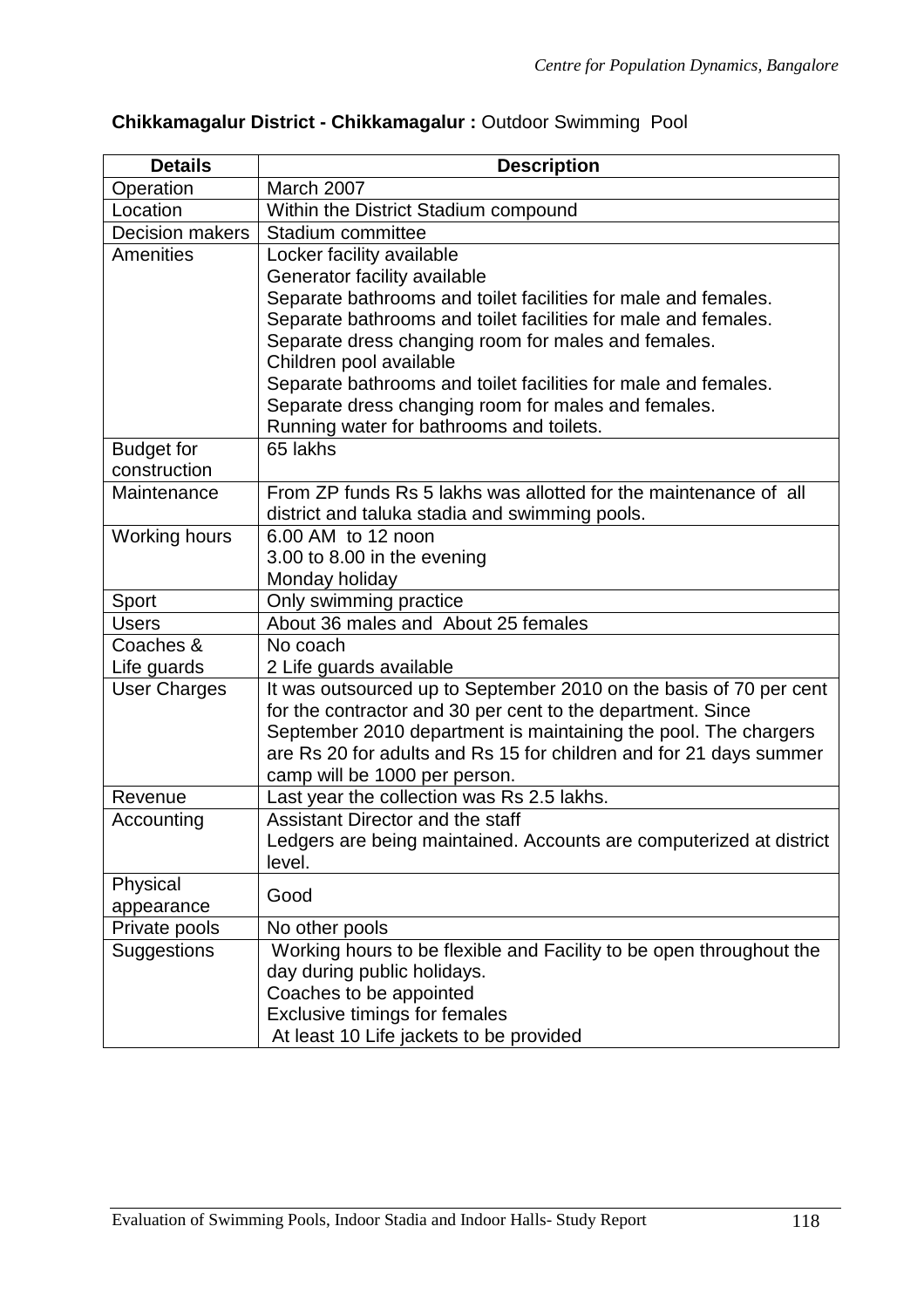| <b>Details</b>         |                                                                        | <b>Description</b>                                |                                                                |
|------------------------|------------------------------------------------------------------------|---------------------------------------------------|----------------------------------------------------------------|
| Operation              | Since September 2010                                                   |                                                   |                                                                |
| Location               | Within the District Stadium compound                                   |                                                   |                                                                |
| <b>Decision makers</b> | Stadium committee                                                      |                                                   |                                                                |
| Amenities              | Locker facility available                                              |                                                   |                                                                |
|                        | Generator facility available                                           |                                                   |                                                                |
|                        |                                                                        |                                                   | Separate bathrooms and toilet facilities for male and females. |
|                        |                                                                        |                                                   | Separate dress changing room for males and females.            |
|                        |                                                                        | Running water for bathrooms and toilets           |                                                                |
|                        | Aquaguard water for drinking.                                          |                                                   |                                                                |
|                        |                                                                        | Turbo ventilators, Ozonized filtering             |                                                                |
|                        | Children pool                                                          |                                                   |                                                                |
| <b>Budget for</b>      |                                                                        | Rs 137.5 lakhs sanctioned Rs 143.0 spent.         |                                                                |
| construction           |                                                                        |                                                   |                                                                |
| Maintenance            |                                                                        |                                                   | From ZP funds Rs 10 lakhs was allotted for the maintenance of  |
|                        | all facilities in the District.                                        |                                                   |                                                                |
|                        |                                                                        | Facilitation manager to look into the maintenance |                                                                |
|                        |                                                                        |                                                   | Two persons appointed to clean the toilets and other areas.    |
| Working hours          |                                                                        |                                                   | Morning 6.00 to 7.00 for males and 7.00 to 8.00 for females    |
|                        |                                                                        |                                                   | Evening 3.00 to 5.00 for females and 5.00 to 7.00 for males.   |
|                        | Monday holiday                                                         |                                                   |                                                                |
| Sport                  | Only swimming practice                                                 |                                                   | Separate Infra Sona bathrooms facility for males and females.  |
|                        |                                                                        | Tread Mill and aerobics only for females.         |                                                                |
|                        |                                                                        |                                                   |                                                                |
| <b>Users</b>           | Fitness Gym only for males.<br>Public and officials and their families |                                                   |                                                                |
| Coaches &<br>Life      | Coaches are not yet appointed.                                         |                                                   |                                                                |
| guards                 | Two life guards available                                              |                                                   |                                                                |
| <b>User Charges</b>    | Registration fee                                                       | Aged above 16                                     | <b>Rs 500</b>                                                  |
|                        |                                                                        | Aged 10 to 16                                     | <b>Rs 375</b>                                                  |
|                        |                                                                        | Aged below 10                                     | <b>Rs 500</b>                                                  |
|                        | <b>Users Charge</b>                                                    | Aged above 16                                     | Rs 500 monthly or Rs 50                                        |
|                        |                                                                        |                                                   | per hour.                                                      |
|                        |                                                                        | Aged 10 to 16                                     | Rs 375 monthly or Rs 50                                        |
|                        |                                                                        |                                                   | per hour                                                       |
|                        |                                                                        | Aged below 10                                     | Rs 175 monthly or Rs 50                                        |
|                        |                                                                        |                                                   | per hour                                                       |
| Revenue                | Infra sona bathrooms Rs 6490.                                          |                                                   |                                                                |
|                        |                                                                        |                                                   | Revenue from swimming pool is not separately available.        |
| Accounting             | Assistant Director and the staff                                       |                                                   |                                                                |
|                        |                                                                        |                                                   | Ledgers are being maintained. Accounts are computerized at     |
|                        | district level.                                                        |                                                   |                                                                |
| Physical appearance    |                                                                        |                                                   | <b>Excellent</b>                                               |
| Private pools          | No other pools.                                                        |                                                   |                                                                |
| Suggestions            | Working hours to be flexible and Facility to be open throughout        |                                                   |                                                                |
|                        |                                                                        |                                                   | the day during public holidays. Coaches to be appointed        |

# **Chitradurga District - Chitradurga :** Indoor Swimming Pool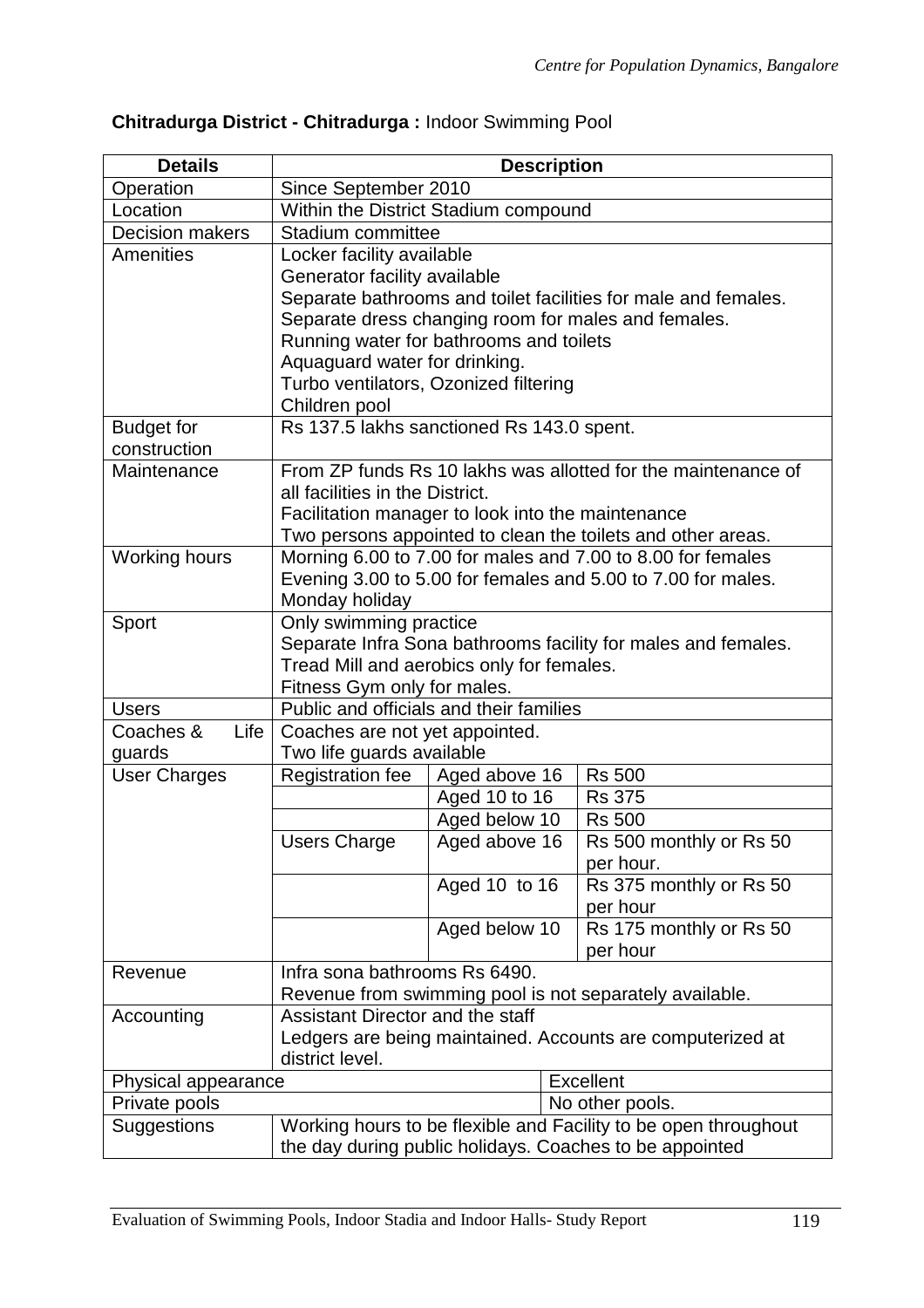| <b>Details</b>                                                                                                                                                                                                          |                                                                                                                                                                                                                                                                                                                                                                                                                                                        | <b>Description</b>             |                                                                                                                                                                                                                                                                                                                                                                                                                                                        |  |
|-------------------------------------------------------------------------------------------------------------------------------------------------------------------------------------------------------------------------|--------------------------------------------------------------------------------------------------------------------------------------------------------------------------------------------------------------------------------------------------------------------------------------------------------------------------------------------------------------------------------------------------------------------------------------------------------|--------------------------------|--------------------------------------------------------------------------------------------------------------------------------------------------------------------------------------------------------------------------------------------------------------------------------------------------------------------------------------------------------------------------------------------------------------------------------------------------------|--|
| Operation                                                                                                                                                                                                               | Completed but not yet inaugurated                                                                                                                                                                                                                                                                                                                                                                                                                      |                                |                                                                                                                                                                                                                                                                                                                                                                                                                                                        |  |
| Location                                                                                                                                                                                                                | Within the District Stadium compound                                                                                                                                                                                                                                                                                                                                                                                                                   |                                |                                                                                                                                                                                                                                                                                                                                                                                                                                                        |  |
| <b>Decision makers</b>                                                                                                                                                                                                  | Stadium committee                                                                                                                                                                                                                                                                                                                                                                                                                                      |                                |                                                                                                                                                                                                                                                                                                                                                                                                                                                        |  |
| Amenities                                                                                                                                                                                                               | Locker facility available                                                                                                                                                                                                                                                                                                                                                                                                                              |                                |                                                                                                                                                                                                                                                                                                                                                                                                                                                        |  |
|                                                                                                                                                                                                                         | Generator facility available                                                                                                                                                                                                                                                                                                                                                                                                                           |                                |                                                                                                                                                                                                                                                                                                                                                                                                                                                        |  |
|                                                                                                                                                                                                                         | Separate bathrooms and toilet facilities for male and females.                                                                                                                                                                                                                                                                                                                                                                                         |                                |                                                                                                                                                                                                                                                                                                                                                                                                                                                        |  |
|                                                                                                                                                                                                                         | Separate dress changing room for males and females.                                                                                                                                                                                                                                                                                                                                                                                                    |                                |                                                                                                                                                                                                                                                                                                                                                                                                                                                        |  |
|                                                                                                                                                                                                                         | Turbo ventilators Ozanized filtering                                                                                                                                                                                                                                                                                                                                                                                                                   |                                |                                                                                                                                                                                                                                                                                                                                                                                                                                                        |  |
|                                                                                                                                                                                                                         | Children pool                                                                                                                                                                                                                                                                                                                                                                                                                                          |                                |                                                                                                                                                                                                                                                                                                                                                                                                                                                        |  |
|                                                                                                                                                                                                                         |                                                                                                                                                                                                                                                                                                                                                                                                                                                        |                                |                                                                                                                                                                                                                                                                                                                                                                                                                                                        |  |
|                                                                                                                                                                                                                         |                                                                                                                                                                                                                                                                                                                                                                                                                                                        |                                |                                                                                                                                                                                                                                                                                                                                                                                                                                                        |  |
|                                                                                                                                                                                                                         |                                                                                                                                                                                                                                                                                                                                                                                                                                                        |                                |                                                                                                                                                                                                                                                                                                                                                                                                                                                        |  |
|                                                                                                                                                                                                                         |                                                                                                                                                                                                                                                                                                                                                                                                                                                        |                                |                                                                                                                                                                                                                                                                                                                                                                                                                                                        |  |
|                                                                                                                                                                                                                         |                                                                                                                                                                                                                                                                                                                                                                                                                                                        |                                |                                                                                                                                                                                                                                                                                                                                                                                                                                                        |  |
|                                                                                                                                                                                                                         |                                                                                                                                                                                                                                                                                                                                                                                                                                                        |                                |                                                                                                                                                                                                                                                                                                                                                                                                                                                        |  |
|                                                                                                                                                                                                                         |                                                                                                                                                                                                                                                                                                                                                                                                                                                        |                                |                                                                                                                                                                                                                                                                                                                                                                                                                                                        |  |
|                                                                                                                                                                                                                         |                                                                                                                                                                                                                                                                                                                                                                                                                                                        |                                |                                                                                                                                                                                                                                                                                                                                                                                                                                                        |  |
|                                                                                                                                                                                                                         |                                                                                                                                                                                                                                                                                                                                                                                                                                                        |                                |                                                                                                                                                                                                                                                                                                                                                                                                                                                        |  |
|                                                                                                                                                                                                                         |                                                                                                                                                                                                                                                                                                                                                                                                                                                        |                                |                                                                                                                                                                                                                                                                                                                                                                                                                                                        |  |
|                                                                                                                                                                                                                         |                                                                                                                                                                                                                                                                                                                                                                                                                                                        |                                |                                                                                                                                                                                                                                                                                                                                                                                                                                                        |  |
|                                                                                                                                                                                                                         | Not yet inaugurated and therefore coaches and two life guards                                                                                                                                                                                                                                                                                                                                                                                          |                                |                                                                                                                                                                                                                                                                                                                                                                                                                                                        |  |
|                                                                                                                                                                                                                         |                                                                                                                                                                                                                                                                                                                                                                                                                                                        |                                |                                                                                                                                                                                                                                                                                                                                                                                                                                                        |  |
| <b>User Charges</b>                                                                                                                                                                                                     | <b>Registration fee</b>                                                                                                                                                                                                                                                                                                                                                                                                                                | Aged above 16                  | <b>Rs 500</b>                                                                                                                                                                                                                                                                                                                                                                                                                                          |  |
|                                                                                                                                                                                                                         |                                                                                                                                                                                                                                                                                                                                                                                                                                                        | Aged 10 to 16                  | <b>Rs 375</b>                                                                                                                                                                                                                                                                                                                                                                                                                                          |  |
|                                                                                                                                                                                                                         |                                                                                                                                                                                                                                                                                                                                                                                                                                                        | Aged below 10                  | <b>Rs 500</b>                                                                                                                                                                                                                                                                                                                                                                                                                                          |  |
|                                                                                                                                                                                                                         | <b>Users Charge</b>                                                                                                                                                                                                                                                                                                                                                                                                                                    | Aged above 16                  | Rs 500 monthly or Rs 50                                                                                                                                                                                                                                                                                                                                                                                                                                |  |
|                                                                                                                                                                                                                         |                                                                                                                                                                                                                                                                                                                                                                                                                                                        |                                | per hour.                                                                                                                                                                                                                                                                                                                                                                                                                                              |  |
|                                                                                                                                                                                                                         |                                                                                                                                                                                                                                                                                                                                                                                                                                                        |                                |                                                                                                                                                                                                                                                                                                                                                                                                                                                        |  |
|                                                                                                                                                                                                                         |                                                                                                                                                                                                                                                                                                                                                                                                                                                        |                                |                                                                                                                                                                                                                                                                                                                                                                                                                                                        |  |
|                                                                                                                                                                                                                         |                                                                                                                                                                                                                                                                                                                                                                                                                                                        |                                |                                                                                                                                                                                                                                                                                                                                                                                                                                                        |  |
|                                                                                                                                                                                                                         |                                                                                                                                                                                                                                                                                                                                                                                                                                                        |                                |                                                                                                                                                                                                                                                                                                                                                                                                                                                        |  |
|                                                                                                                                                                                                                         |                                                                                                                                                                                                                                                                                                                                                                                                                                                        |                                |                                                                                                                                                                                                                                                                                                                                                                                                                                                        |  |
|                                                                                                                                                                                                                         |                                                                                                                                                                                                                                                                                                                                                                                                                                                        |                                |                                                                                                                                                                                                                                                                                                                                                                                                                                                        |  |
|                                                                                                                                                                                                                         |                                                                                                                                                                                                                                                                                                                                                                                                                                                        |                                |                                                                                                                                                                                                                                                                                                                                                                                                                                                        |  |
|                                                                                                                                                                                                                         |                                                                                                                                                                                                                                                                                                                                                                                                                                                        |                                |                                                                                                                                                                                                                                                                                                                                                                                                                                                        |  |
|                                                                                                                                                                                                                         |                                                                                                                                                                                                                                                                                                                                                                                                                                                        |                                |                                                                                                                                                                                                                                                                                                                                                                                                                                                        |  |
|                                                                                                                                                                                                                         |                                                                                                                                                                                                                                                                                                                                                                                                                                                        |                                |                                                                                                                                                                                                                                                                                                                                                                                                                                                        |  |
|                                                                                                                                                                                                                         |                                                                                                                                                                                                                                                                                                                                                                                                                                                        |                                |                                                                                                                                                                                                                                                                                                                                                                                                                                                        |  |
|                                                                                                                                                                                                                         |                                                                                                                                                                                                                                                                                                                                                                                                                                                        |                                |                                                                                                                                                                                                                                                                                                                                                                                                                                                        |  |
|                                                                                                                                                                                                                         | <b>Exclusive timings for females</b>                                                                                                                                                                                                                                                                                                                                                                                                                   |                                |                                                                                                                                                                                                                                                                                                                                                                                                                                                        |  |
|                                                                                                                                                                                                                         |                                                                                                                                                                                                                                                                                                                                                                                                                                                        |                                |                                                                                                                                                                                                                                                                                                                                                                                                                                                        |  |
| <b>Budget for</b><br>construction<br>Maintenance<br><b>Working hours</b><br>Sport<br><b>Users</b><br>Coaches &<br>Life<br>guards<br>Revenue<br>Accounting<br>Physical appearance<br>Private pools<br><b>Suggestions</b> | Running water for bathrooms and toilets<br>Aquaguard water for drinking.<br>Rs. 82.85 lakhs<br>all facilities in the District<br>Facilitation manager to look into the maintenance<br>Not yet decided<br>Only swimming practice<br>Public<br>are not yet appointed.<br>Not yet operational<br>Assistant Director and the staff<br>district level.<br>day during public holidays.<br>Coaches to be appointed<br>At least 10 Life jackets to be provided | Aged 10 to 16<br>Aged below 10 | From ZP funds Rs 10 lakhs was allotted for the maintenance of<br>Two persons appointed to clean the toilets and other areas.<br>Separate Infra Sona bathrooms facility for males and females.<br>Rs 375 monthly or Rs 50<br>per hour<br>Rs 175 monthly or Rs 50<br>per hour<br>Ledgers are being maintained. Accounts are computerized at<br><b>Excellent</b><br>No other pools<br>Working hours to be flexible and Facility to be open throughout the |  |

# **Chitradurga District - Hosadurga :** Indoor Swimming Pool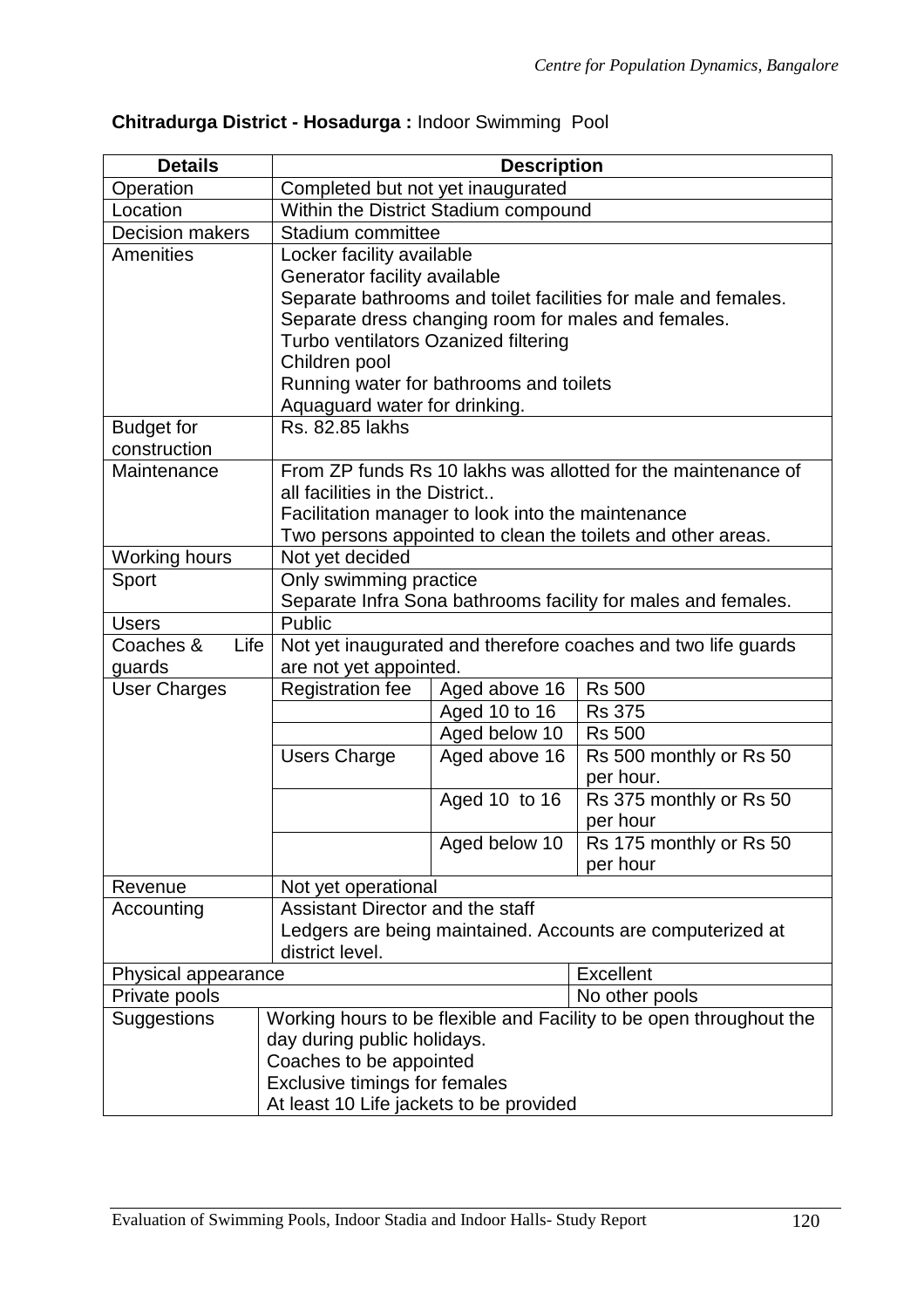| <b>Details</b>         | <b>Description</b>                                             |  |  |
|------------------------|----------------------------------------------------------------|--|--|
| Operation              | April 2009                                                     |  |  |
| Location               | Outside the District Stadium compound                          |  |  |
| <b>Decision makers</b> | Private (out sourced) / Stadium committee                      |  |  |
| <b>Amenities</b>       | Locker facility available                                      |  |  |
|                        | Generator facility available                                   |  |  |
|                        | Separate bathrooms and toilet facilities for male and females. |  |  |
|                        | Separate dress changing room for males and females.            |  |  |
|                        | Driving board, but not used                                    |  |  |
|                        | Children pool                                                  |  |  |
|                        | Running water for bathrooms and toilets.                       |  |  |
| <b>Budget for</b>      | 169 lakhs                                                      |  |  |
| construction           |                                                                |  |  |
| Maintenance            | Out sourced for Rs 66,000                                      |  |  |
| Working hours          | All hours                                                      |  |  |
|                        | No holiday                                                     |  |  |
| Sport                  | Swimming practice                                              |  |  |
|                        | The outsource agency has started a Gym                         |  |  |
| <b>Users</b>           | Public                                                         |  |  |
| Life<br>Coaches &      | Coaches are to be appointed                                    |  |  |
| guards                 | One life guard available                                       |  |  |
| <b>User Charges</b>    | Children Rs 10 per hour                                        |  |  |
|                        | Adult Rs 25 per hour                                           |  |  |
| Revenue                | Rs 66,000                                                      |  |  |
| Accounting             | Assistant Director and the staff                               |  |  |
|                        | Ledgers are being maintained. Accounts are computerized at     |  |  |
|                        | district level.                                                |  |  |
| Physical               | Water is not clean and toilets are poorly maintained           |  |  |
| appearance             |                                                                |  |  |
| Private pools          | Corporation pool is located in the city where many use.        |  |  |
| Suggestions            | Full time life guards to be present during working hours       |  |  |
|                        | Coaches to be appointed                                        |  |  |
|                        | <b>Exclusive timings for females</b>                           |  |  |
|                        | At least 10 Life jackets to be provided                        |  |  |

# **Davangere District - Davangere :** Outdoor Swimming Pool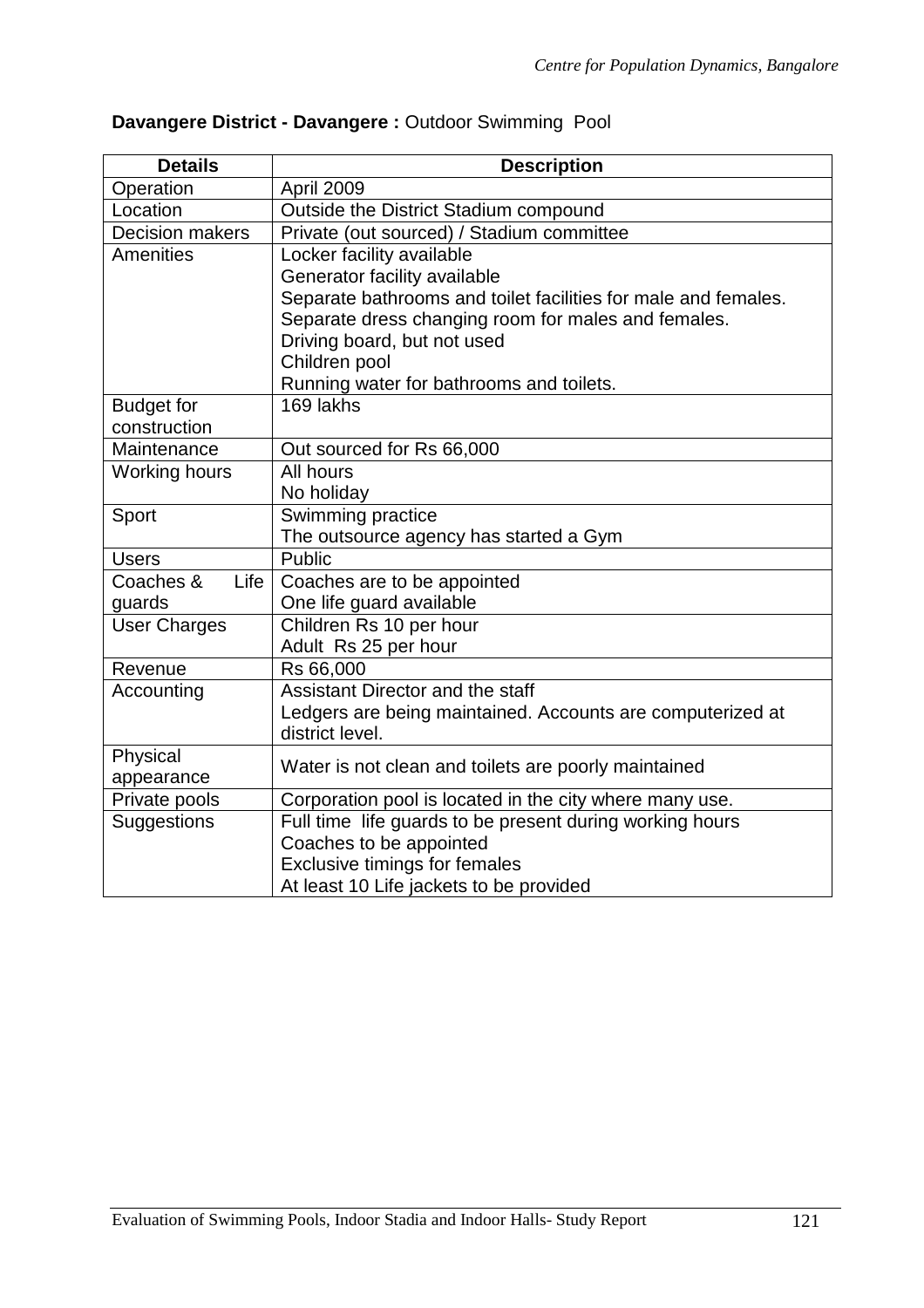| Separate bathrooms and toilet facilities for male and females.       |
|----------------------------------------------------------------------|
|                                                                      |
|                                                                      |
|                                                                      |
|                                                                      |
|                                                                      |
|                                                                      |
|                                                                      |
| From ZP funds were allotted for the maintenance of all facilities in |
|                                                                      |
|                                                                      |
|                                                                      |
|                                                                      |
|                                                                      |
|                                                                      |
|                                                                      |
|                                                                      |
|                                                                      |
|                                                                      |
|                                                                      |
|                                                                      |
|                                                                      |
|                                                                      |
|                                                                      |
|                                                                      |
|                                                                      |
| Ledgers are being maintained. Accounts are computerized at           |
|                                                                      |
|                                                                      |
|                                                                      |
|                                                                      |
| Working hours to be flexible and Facility to be open through out     |
|                                                                      |
|                                                                      |
|                                                                      |
|                                                                      |
|                                                                      |
|                                                                      |

# **Gulbarga District - Gulbarga :** Chandrasekar pati outdoor Swimming Pool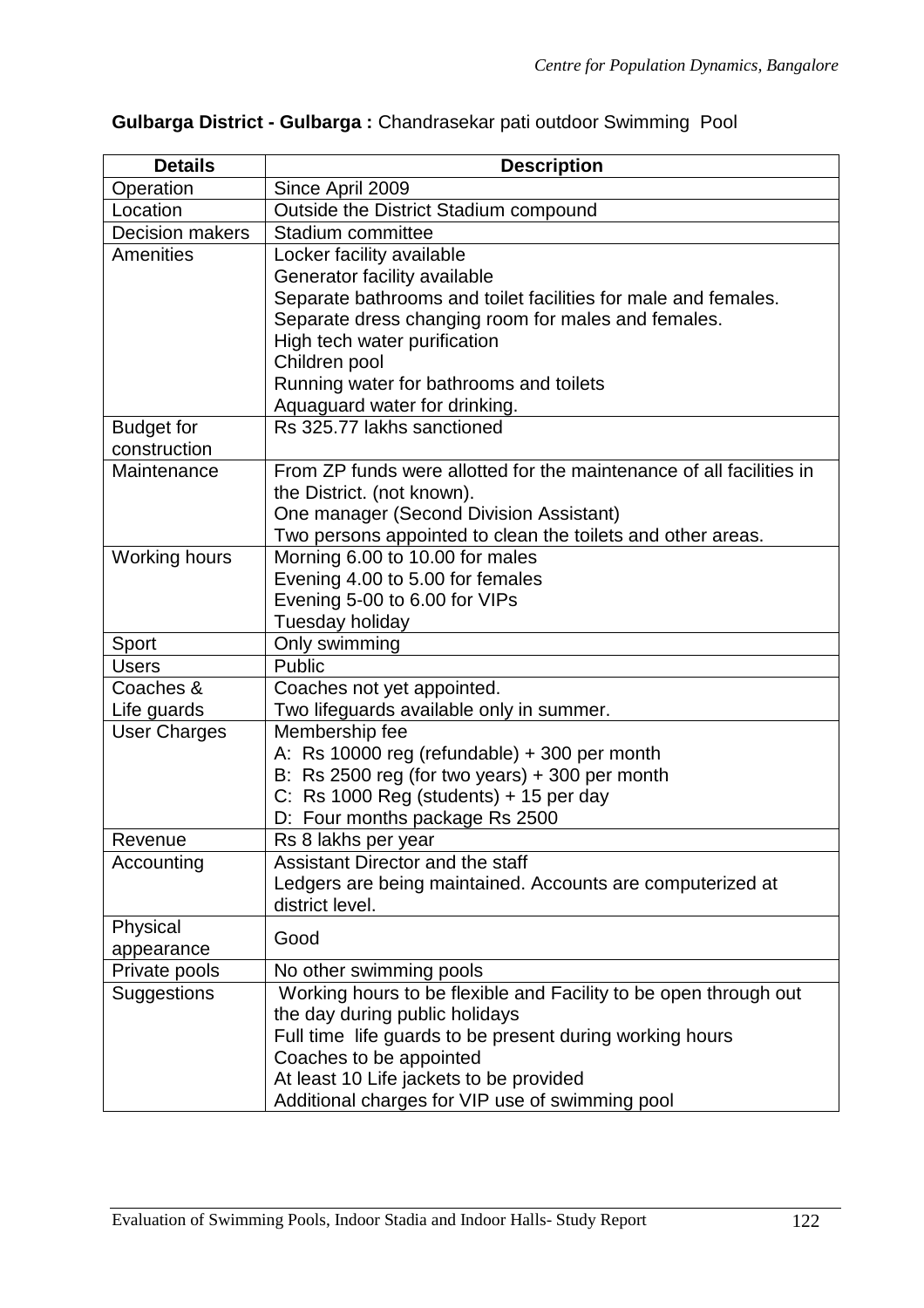| <b>Details</b>         | <b>Description</b>                                                   |
|------------------------|----------------------------------------------------------------------|
| Operation              | Since 2002, indoor stadium and pool are under one roof               |
| Location               | Within the District Stadium compound                                 |
| <b>Decision makers</b> | Private (out sourced) / Stadium committee                            |
| Amenities              | Locker facility available                                            |
|                        | Generator facility available                                         |
|                        | Separate bathrooms and toilet facilities for male and females.       |
|                        | Separate dress changing room for males and females.                  |
|                        | Low tech water purification                                          |
|                        | Children pool.                                                       |
|                        | Running water for bathrooms and toilets                              |
|                        | Aquaguard water for drinking                                         |
| <b>Budget for</b>      | Rs 520 lakhs out of 425 lakhs were given by the DYSS and the rest    |
| construction           | was raised by other means                                            |
| Maintenance            | From ZP funds Rs 2 lakhs was allotted for the maintenance of all     |
|                        | facilities in the District                                           |
|                        | Two persons appointed to clean the toilets and other areas.          |
| <b>Working hours</b>   | 5.30 AM to 10.30 PM                                                  |
|                        | No holidays                                                          |
| Sport                  | Only swimming                                                        |
| <b>Users</b>           | About 73 users (70 males and 3 females), but registered 250          |
|                        | males and 100 females                                                |
| Coaches &              | No coach                                                             |
| Life guards            | Two life guards                                                      |
| <b>User Charges</b>    | Rs 1500 for three months per person for use of one hour              |
| Revenue                | Rs 175 thousand                                                      |
| Accounting             | Assistant Director and the staff                                     |
|                        | Ledgers are being maintained. Accounts are computerized at           |
|                        | district level.                                                      |
| Physical               | Good                                                                 |
| appearance             |                                                                      |
| Private pools          | No other Swimming pools.                                             |
| Suggestions            | Working hours to be flexible and Facility to be open through out the |
|                        | day during public holidays                                           |
|                        | Full time life guards to be present during working hours             |
|                        | Coaches to be appointed                                              |
|                        | Exclusive time slots to be provided for females                      |
|                        | At least 10 Life jackets to be provided                              |

# **Hassan District - Hassan :** Outdoor Swimming Pool (out sourced)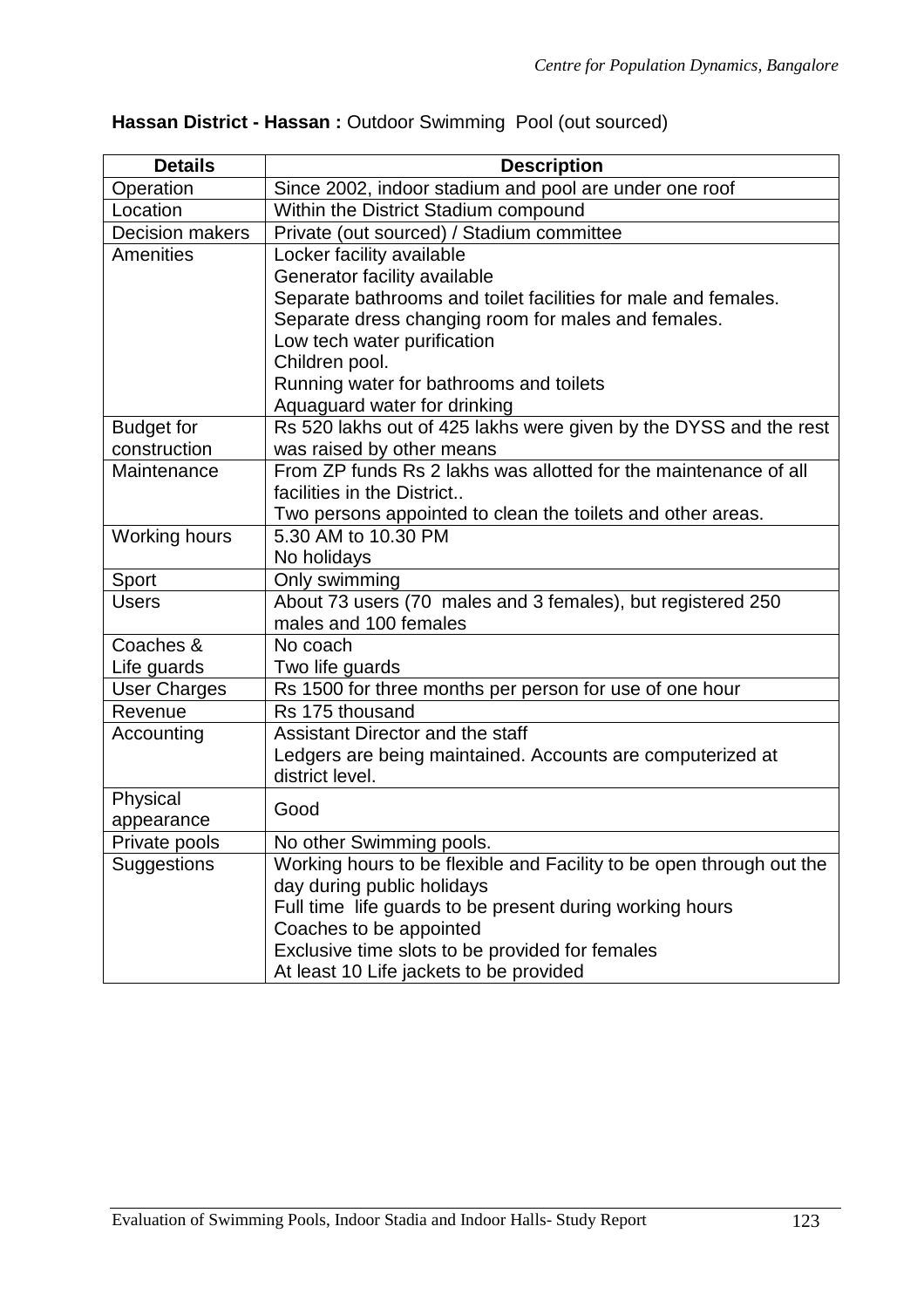| <b>Details</b>         | <b>Description</b>                                                  |
|------------------------|---------------------------------------------------------------------|
| Operation              | Since April 2009, indoor stadium also in the same compound          |
| Location               | Outside the District Stadium compound                               |
| <b>Decision makers</b> | Private (out sourced) / Stadium committee                           |
| <b>Amenities</b>       | No locker facility available                                        |
|                        | Generator facility available                                        |
|                        | Separate bathrooms and toilet facilities for male and females.      |
|                        | Separate dress changing room for males and females.                 |
|                        | High tech water purification                                        |
|                        | Children pool                                                       |
|                        | Running water for bathrooms and toilets                             |
|                        | Aquaguard water for drinking.                                       |
|                        | Two life guards                                                     |
| <b>Budget for</b>      | Rs 282 lakhs sanctioned                                             |
| construction           |                                                                     |
| Maintenance            | From ZP funds 10 lakhs were allotted for the maintenance of all     |
|                        | facilities in the District                                          |
|                        | Two persons appointed to clean the toilets and other areas.         |
| Working hours          | Morning 6.30 to Evening 9.30                                        |
|                        | No holiday                                                          |
| Sport                  | Only swimming                                                       |
| <b>Users</b>           | <b>Public</b>                                                       |
| Coaches &              | Coaches not yet appointed.                                          |
| Life guards            | Two life guards                                                     |
| <b>User Charges</b>    | Rs 1000 per three months.                                           |
| Revenue                | Leased out for Rs 5000 per month and Rs 100000 deposit.             |
| Accounting             | Assistant Director and the staff                                    |
|                        | Ledgers are being maintained. Accounts are computerized at district |
|                        | level.                                                              |
| Physical               | Good                                                                |
| appearance             |                                                                     |
| Private pools          | No other pools                                                      |
| Suggestions            | Full time life guards to be present during working hours            |
|                        | Coaches to be appointed                                             |
|                        | Exclusive time slots to be provided for females                     |
|                        | At least 10 Life jackets to be provided                             |

## **Haveri District - Haveri :** Indoor Swimming Pool(out sourced)